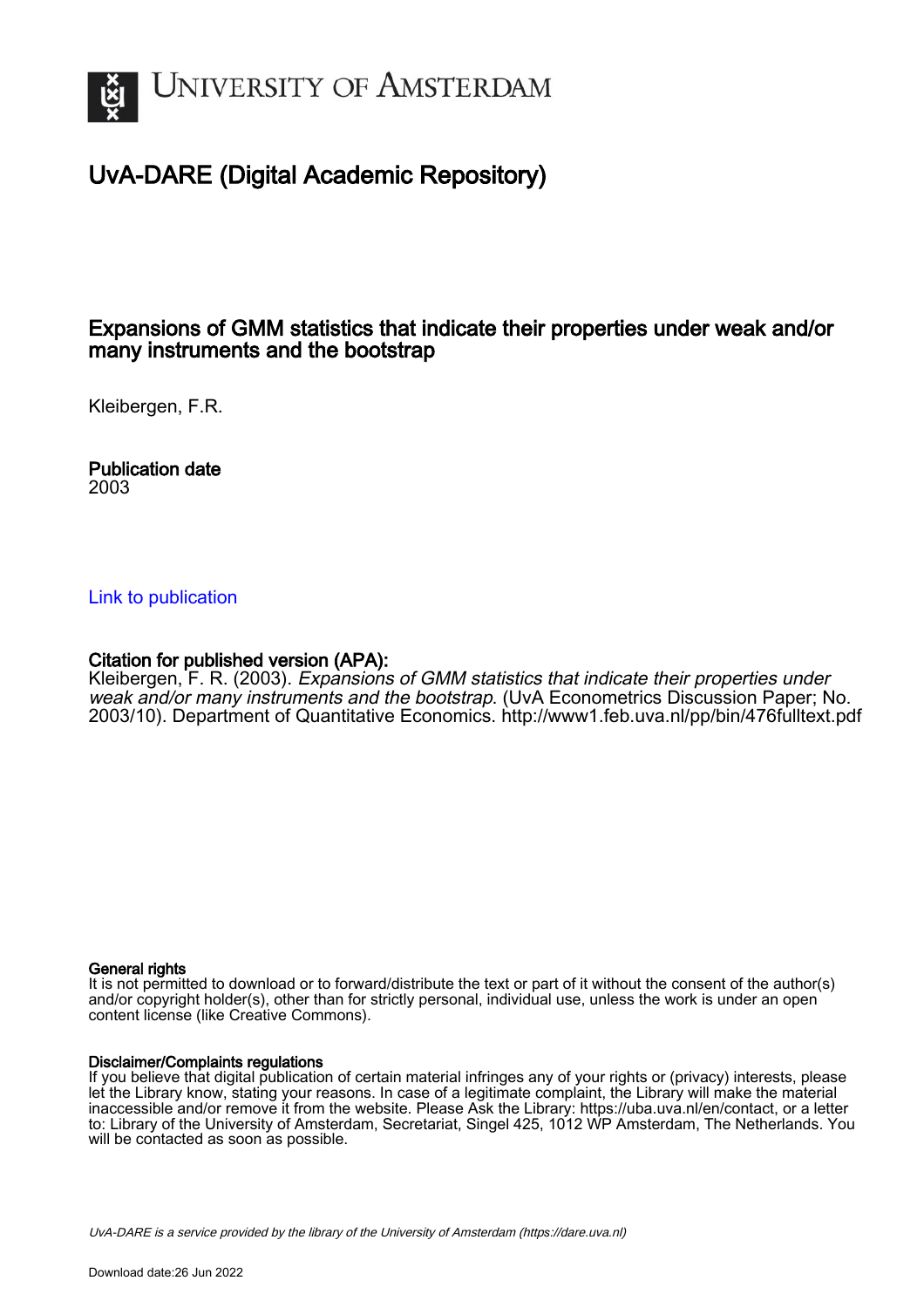

Discussion Paper: 2003/10

# Expansions of GMM statistics that indicate their properties under weak and/or many instruments and the bootstrap

Frank Kleibergen

**www.fee.uva.nl/ke/UvA-Econometrics**

Department of Quantitative Economics Faculty of Economics and Econometrics Universiteit van Amsterdam Roetersstraat 11 1018 WB AMSTERDAM The Netherlands



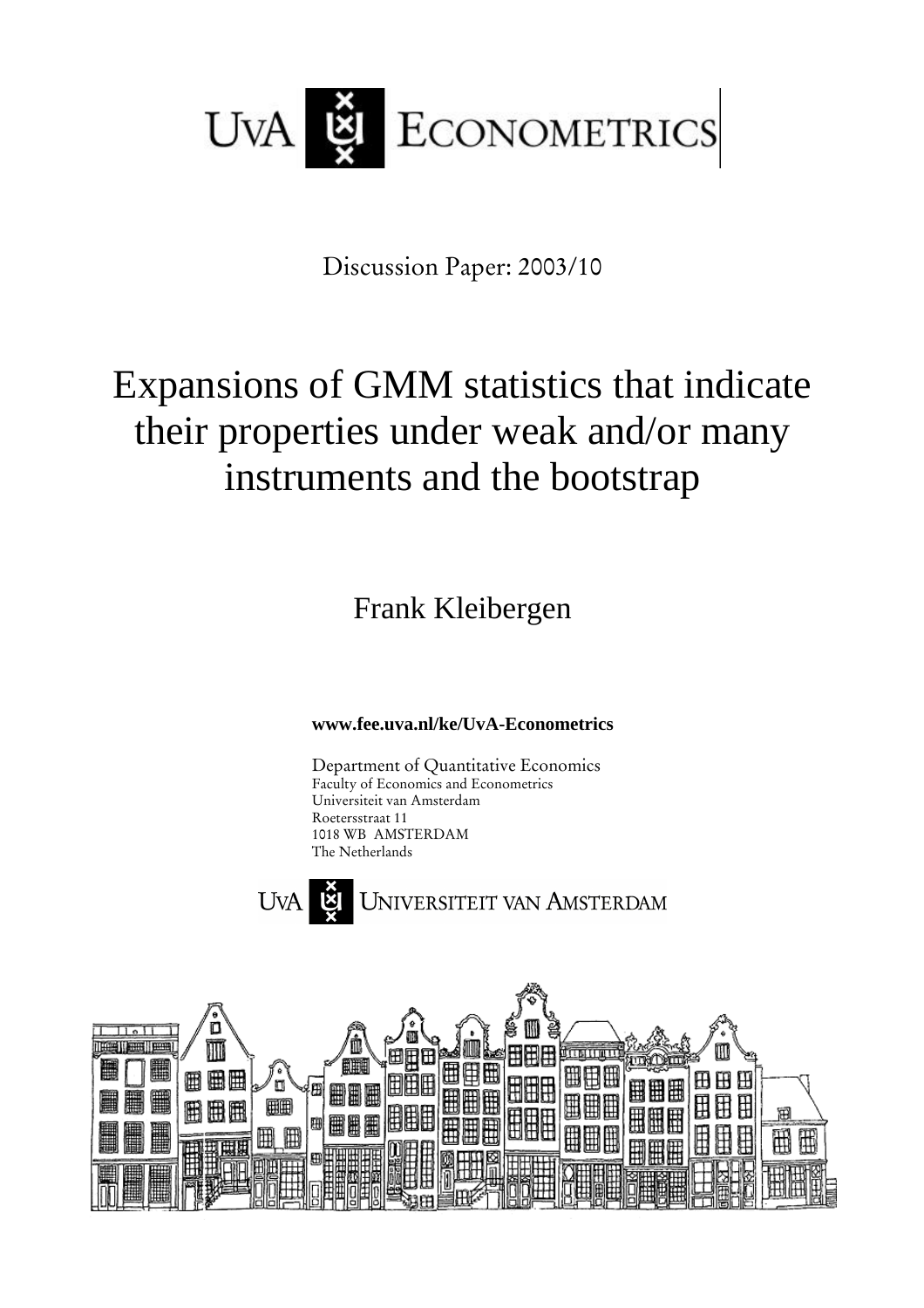# Expansions of GMM statistics that indicate their properties under weak and/or many instruments and the bootstrap

Frank Kleibergen<sup>∗</sup>

Preliminary and Incomplete

September 25, 2003

#### Abstract

We show that the sensitivity of the limit distribution of commonly used GMM statistics to weak and many instruments results from superfluous elements in the higher order expansion of these statistics. When the instruments are strong and their number is small, these elements are of higher order and result in higher order biases. When instruments are weak and/or their number is large, they are, however, of zero-th order and influence the limit distributions of GMM statistics. Edgeworth approximations do not remove these superfluous elements. Expansions of GMM statistics that are robust to weak or many instruments do not possess these superfluous elements. Their robustness is therefore the result of improved higher order properties. This renders an additional reason for usage of these statistics. An Edgeworth expansion of the robust statistics can be constructed so the approximation of their finite sample distribution can be further improved upon by use of the bootstrap. We illustrate the finite sample performance of GMM statistics by constructing power curves for tests on the autocorrelation parameter in a panel autoregressive model using both asymptotic and bootstrap critical values.

JEL classification: C11, C20, C30

# 1 Introduction

The finite sample distributions of Generalized Method of Moments (GMM) estimators and statistics are affected by the quality and number of instruments, see e.g. Hansen et. al. (1996) and

<sup>∗</sup>Department of Economics, Brown University, 64 Waterman Street, Providence, RI 02912, United States and Department of Quantitative Economics, University of Amsterdam, Roetersstraat 11, 1018 WB Amsterdam, The Netherlands, Email:f.r.kleibergen@uva.nl. Homepage: http://www.fee.uva.nl/ke/kleibergen.htm. The research in this paper is partly funded by the NWO grant "Empirical Comparison of Economic Models".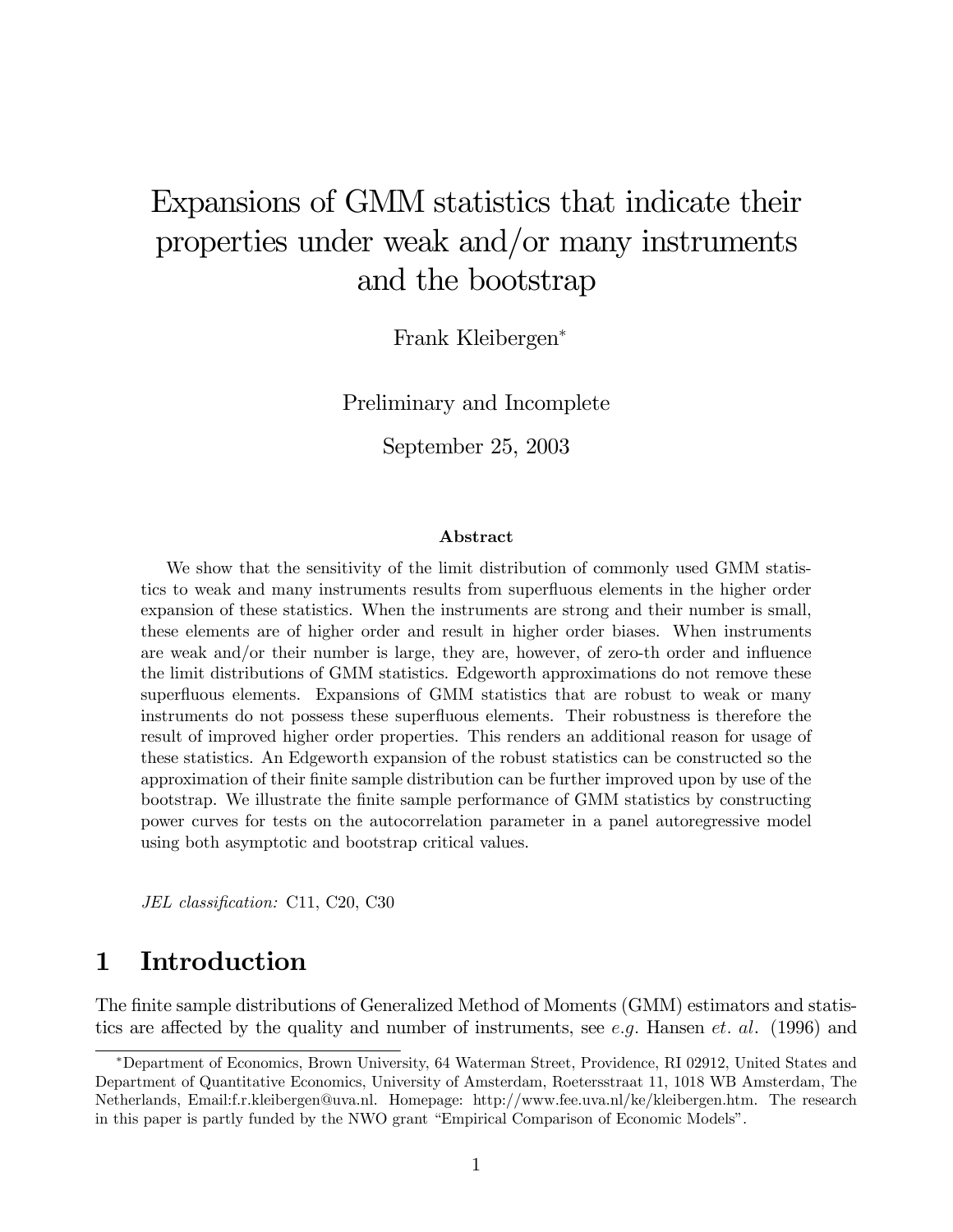Stock *et. al.* (2002). It has therefore become customary to conduct non-identification pre-tests on the parameters. Pre-testing for parameter non-identification, however, implies that all subsequent inferential procedures are conditional on the outcome of the pre-test. Stock and Yogo (2001), for example, show that 2-step GMM estimators are still considerably biased at the moderate, but significant at the 95% level, values of the non-identification statistics that we typically encounter in practice. Inferential procedures have therefore been developped that are robust to many instruments, see e.g. Bekker (1994), and/or weak instruments, see e.g. Stock and Wright (2000), Kleibergen (2001,2002a) and Moreira (2003). These robust procedures are advocated to be used in case of many and/or weak instruments.

We construct higher order expressions for a number of different GMM statistics. These higher order expressions indicate the behavior of the different statistics in case of weak and/or many instruments. In case of proper identification, the 2-step Wald statistic from Hansen (1982) and the Lagrange multiplier (LM) statistic of Newey and West (1987a) have higher order elements that distort their limit distributions when the instruments become weak or irrelevant. Edgeworth approximations to the finite sample distributions of these statistics are also sensitive to these higher order elements. The bias caused by the higher order elements implies a further distortion of the limit distribution when the number of instruments gets large. The K-statistic from Kleibergen (2001,2002a) does not possess these higher order elements so its limit distribution is robust to weak and/or many instruments. The Wald statistic that is based on the continuous updating estimator (CUE) of Hansen *et. al.* (1996) does also not possess these higher order elements but is, because it uses an covariance matrix estimator that is evaluated under the unrestricted alternative, only robust to many instruments and not to weak instruments. The absence of the higher order elements implies that the limit distribution of the robust K-statistic is also a better approximation of its finite sample distribution in case of appropriate identified parameters. Its robustness to weak and/or many instruments is just an artifact of this improved approximation.

Tests of misspecification hypothezes can also be based upon the robust K-statistic. The higher order expression of the resulting misspecification statistic also indicates its robustness to weak instruments when compared to misspecification statistics that are based on non-robust statistics. The robustness of this misspecification statistic again results from the improved approximation of the finite sample distribution by the limiting distribution in case of valid instruments. We therefore also advocate the use of robust statistics when the parameters are properly identified. Because the higher order elements of the robust statistics do not depend on the degree of identification, we can use the bootstrap to further improve the approximation of the finite sample distribution.

The outline of the paper is as follows. The second section discusses GMM and states assumptions. The third section states he higher order expressions of the 2-step Wald, CUE Wald, LM and K-statistics under different limit sequences of a GMM concentration parameters and the number of instruments. It shows that an Edgeworth approximation of the finite sample distribution of the 2-step Wald and LM statistic does not remove the sensitivity to higher order elements. The fourth section discusses misspecification statistics. The fifth section shows that an Edgeworth expansion of the K-statistic can be constructed so the finite sample distribution of the K-statistic can be further improved upon by usage of the bootstrap. In the sixth section, we conduct a size and power comparison of the different statistics to test the autoregressive parameter in a panel autoregressive model of order 1. For the K-statistic, we use both asymptotic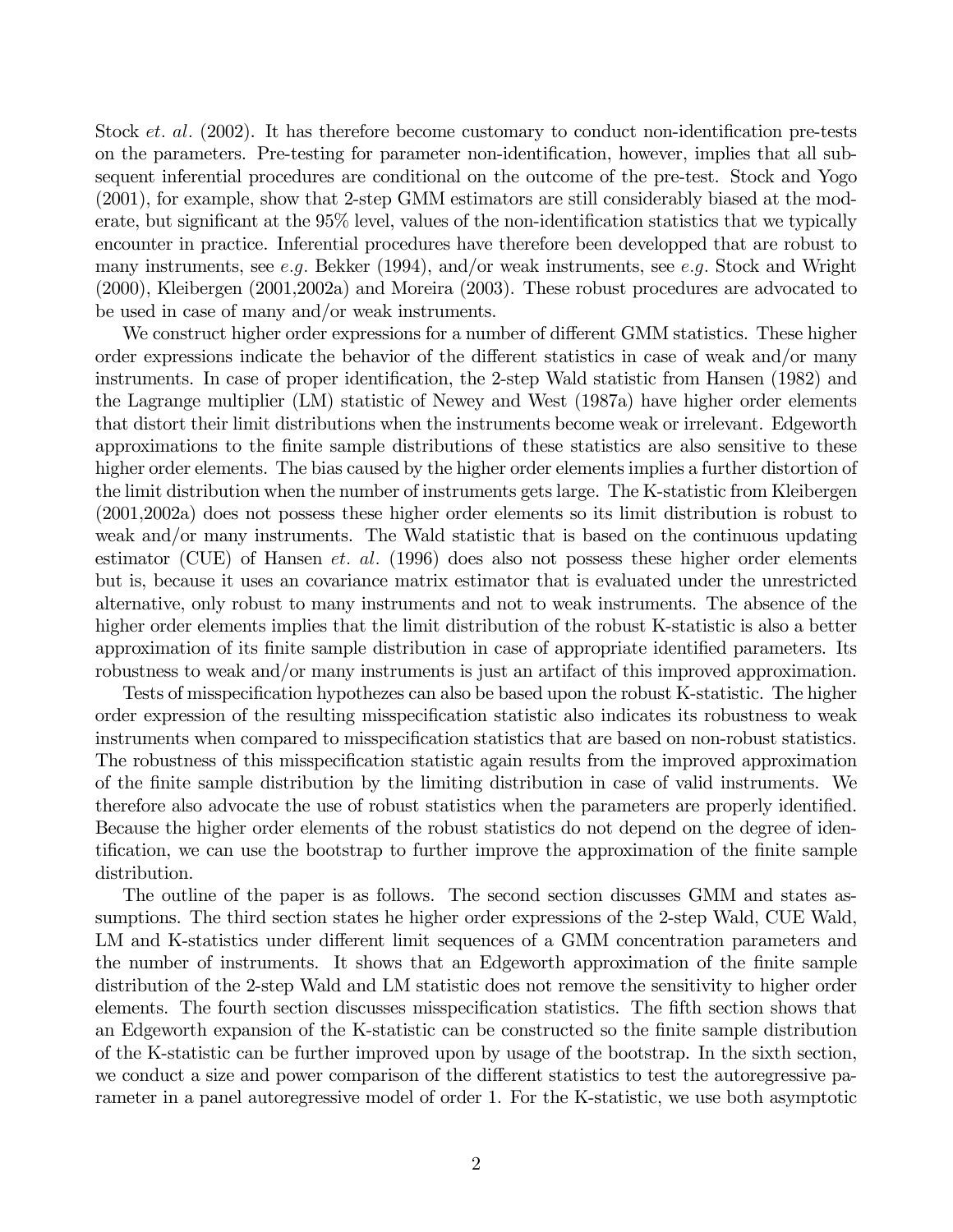and bootstrap critical values. The seventh section concludes.

Throughout the paper we use the notation:  $a = \text{vec}(A)$  for the column vectorization of the  $n \times m$  matrix A such that for  $A = (a_1 \cdots a_m)$ ,  $\text{vec}(A) = (a'_1 \cdots a'_m)'$ ,  $I_m$  is the  $m \times m$  identity matrix,  $P_{X,Y} = Y(X'Y)^{-1}X'$ ,  $P_X = P_{X,X}$  and  $M_{X,Y} = I_T - P_{X,Y}$ ,  $M_X = I_T - P_X$  for full rank  $T \times m$  dimensional matrices X and Y. Furthermore,  $\frac{n}{p}$  stands for convergence in probability and " $\rightarrow$ " for convergence in distribution.

## 2 Generalized Method of Moments

We consider the estimation of the  $m \times 1$  dimensional parameter vector  $\theta = (\theta_1 \dots \theta_m)'$ , whose parameter region is the  $\mathbb{R}^m$ , for which the  $l \times 1$  dimensional moment equation

$$
E\left[\varphi(\theta_0, Y_t)|I_t\right] = 0\tag{1}
$$

holds. The expectation, indicated by  $E$ , in (1) is taken with respect to the information set  $I_t$ at observation t. The data vector  $Y_t$  is observed for observation t. The  $l \times 1$  dimensional vector function  $\varphi$  of  $\theta$  is finite for finite values of  $\theta$ , continuous and twice continuous differentiable. The specific true value of  $\theta$ , at which (1) holds, is equal to  $\theta_0$ . To estimate the parameter  $\theta$  in (1), we use Hansen's (1982) GMM framework. We involve a k-dimensional vector of instruments  $X_t$ that is such that  $k_f (= kl)$  exceeds m. The instruments span that part of the information set  $I_t$ which is of importance for the estimation of  $\theta$  and are uncorrelated with  $\varphi(\theta_0, Y_t)$ ,

$$
E\left[X_t\varphi(\theta_0, Y_t)'|I_t\right] = E\left[X_t\varphi(\theta_0, Y_t)'\right] = 0.
$$
\n(2)

For a data-set  $(Y_t, X_t, t = 1, \ldots, T)$ , the objective function in the GMM framework reads

$$
Q(\theta) = f_T(\theta, Y)' V_{ff}(\theta)^{-1} f_T(\theta, Y), \qquad (3)
$$

with  $f_T(\theta, Y) = \sum_{t=1}^T f_t(\theta),$ 

$$
f_t(\theta) = \text{vec}(X_t \varphi(\theta, Y_t)') = (\varphi(\theta, Y_t) \otimes X_t), \tag{4}
$$

and  $V_{ff}(\theta)$  is the covariance matrix of  $f_T(\theta, Y)$  with  $\bar{f}_t(\theta) = f_t(\theta) - E(f_t(\theta)),$ 

$$
V_{ff}(\theta) = \lim_{T \to \infty} E \left\{ \frac{1}{T} \sum_{t=1}^{T} \sum_{j=1}^{T} \bar{f}_t(\theta) \bar{f}_j(\theta)^{\prime} \right\}.
$$
 (5)

To construct higher order expressions of test statistics, we make an assumption about the behavior of  $f_t(\theta)$  and its derivative with respect to  $\theta$ .

**Assumption 1.** The  $k_f \times 1$  dimensional derivative of  $f_t(\theta_0)$  with respect to  $\theta_i$ ,

$$
p_{i,t}(\theta_0) = \frac{\partial f_t(\theta)}{\partial \theta_i}|_{\theta_0} : k_f \times 1, \qquad i = 1, \dots, m,
$$
\n(6)

is such that

$$
\bar{p}_{i,t}(\theta_0) = A_i \bar{q}_{i,t}(\theta_0) \tag{7}
$$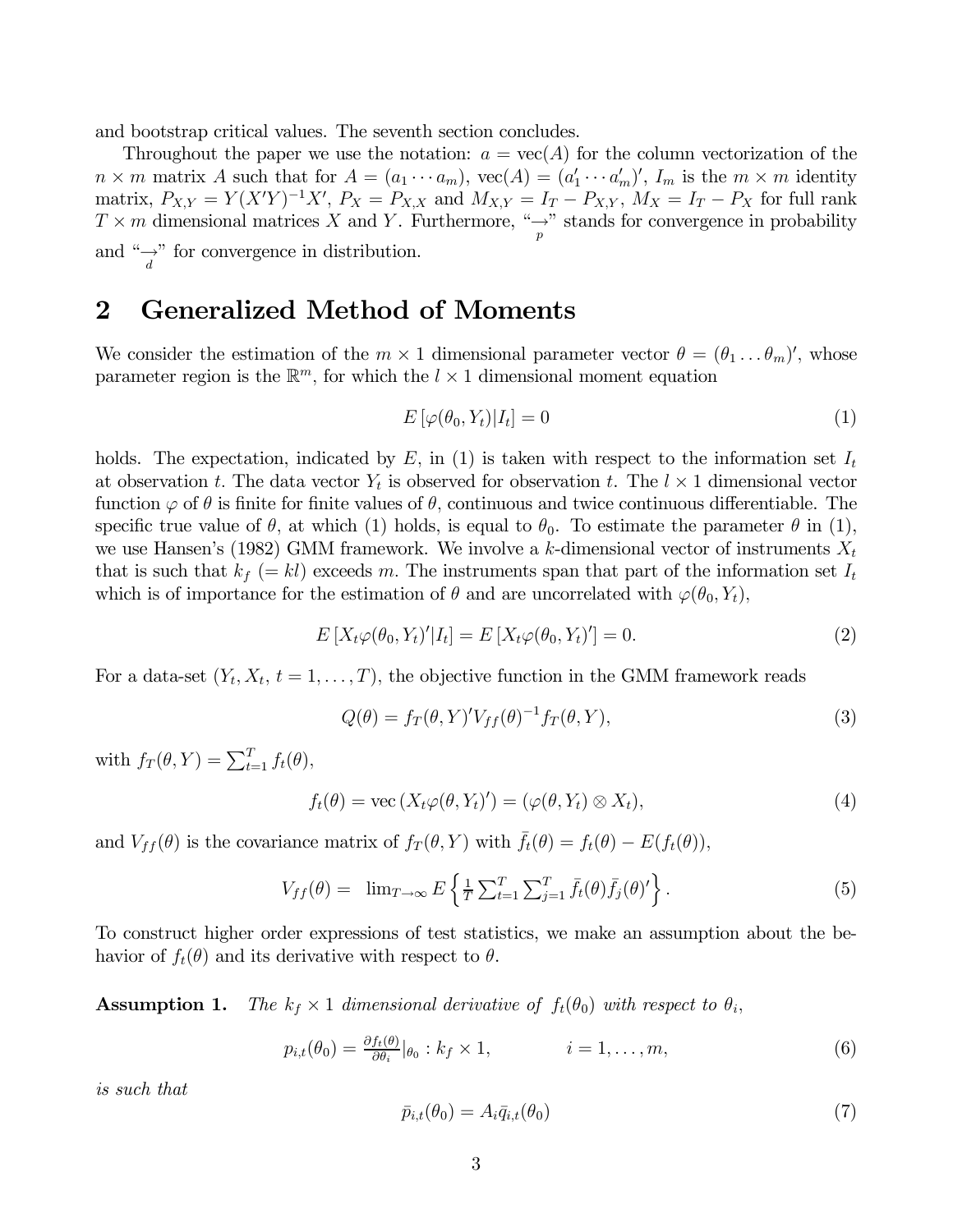with  $\bar{p}_{i,t}(\theta_0) = p_{i,t}(\theta_0) - E(p_{i,t}(\theta_0)), q_{i,t}(\theta_0) : k_i \times 1, \bar{q}_{i,t}(\theta_0) = q_{i,t}(\theta_0) - E(q_{i,t}(\theta_0))$  and  $A_i$  a deterministic full-rank  $k_f \times k_i$  dimensional matrix,  $k_i \leq k_f$ . The behavior of the sums of the martingale difference series  $\bar{f}_t(\theta_0)$  (=  $f_t(\theta_0)$ ) and  $\bar{q}_t(\theta_0) = (\bar{q}_{1t}(\theta_0)' \dots \bar{q}_{mt}(\theta_0)')'$  reads

$$
\frac{1}{\sqrt{T}} \sum_{t=1}^{T} \left( \overline{f}_t(\theta_0) \atop \overline{q}_t(\theta_0) \right) = m_0 + O_p(\frac{1}{\sqrt{T}}), \tag{8}
$$

where  $m_0$  :  $(k_f + k_\theta) \times 1$ ,  $k_\theta = \sum_{i=1}^m k_i$ ; and

$$
m_0 \underset{d}{\rightarrow} \left(\begin{array}{c} \psi_f \\ \psi_\theta \end{array}\right) \tag{9}
$$

with  $\psi_f : k_f \times 1, \psi_\theta : k_\theta \times 1,$ 

$$
\begin{pmatrix} \psi_f \\ \psi_\theta \end{pmatrix} \sim N(0, V(\theta)), \tag{10}
$$

and

$$
V(\theta) = \begin{pmatrix} V_{ff}(\theta) & V_{f\theta}(\theta) \\ V_{\theta f}(\theta) & V_{\theta \theta}(\theta) \end{pmatrix},
$$
\n(11)

with  $V_{ff}(\theta)$ :  $k_f \times k_f$ ,  $V_{\theta f}(\theta) = V_{f\theta}(\theta)'$ :  $k_{\theta} \times k_f$ ,  $V_{\theta\theta}(\theta)$ :  $k_{\theta} \times k_{\theta}$ , and

$$
V(\theta) = \lim_{T \to \infty} E\left\{\frac{1}{T} \sum_{t=1}^{T} \sum_{j=1}^{T} \left( \frac{\bar{f}_t(\theta)}{\bar{q}_t(\theta)} \right) \left( \frac{\bar{f}_j(\theta)}{\bar{q}_j(\theta)} \right)' \right\}.
$$
 (12)

The instruments span that part of the information set which is of importance for the estimation of  $\theta$  so  $E[q_{i,t}(\theta)]=E[q_{i,t}(\theta)|I_t]$ . Hence,  $\bar{q}_t(\theta), t=1,\ldots,T$ , is a martingale difference series and Assumption 1 is a central limit theorem for martingale differences. It is therefore satisfied under weak conditions for  $f_t(\theta_0)$  and  $\bar{q}_t(\theta_0)$ . Sufficient conditions that ensure such convergence are that: 1. the r-th moment of the absolute value of  $\bar{f}_t(\theta_0)$  and  $\bar{q}_{i,t}(\theta_0)$ ,  $i = 1, \ldots, m$ , is finite for some  $r > 2$ , 2.  $V(\theta)$  is well-defined and 3. the average value of the outer-product of  $(f_t(\theta_0))$  $\bar{q}_t(\theta_0)$ '' converges in probability to  $V(\theta)$ , see e.g. White (1984).

We use Assumption 1 to determine the convergence rate of the limit behavior of

$$
D_T(\theta_0, Y) = \begin{bmatrix} p_{1,T}(\theta_0, Y) - A_1 V_{\theta f,1}(\theta_0) V_{ff}(\theta_0)^{-1} f_T(\theta_0, Y) & \cdots \\ p_{m,T}(\theta_0, Y) - A_m V_{\theta f,m}(\theta_0) V_{ff}(\theta_0)^{-1} f_T(\theta_0, Y) \end{bmatrix},
$$
\n(13)

with  $V_{\theta f,i}(\theta_0) : k_i \times k_f, i = 1,\ldots,m, V_{\theta f}(\theta_0) = (V_{\theta f,1}(\theta_0)' \ldots V_{\theta f,m}(\theta_0)')'$ ,  $p_{i,T}(\theta_0,Y) : k_f \times 1$ ,  $i = 1, \ldots, m, p_T(\theta_0, Y) = (p_{1,T}(\theta_0, Y) \ldots p_{m,T}(\theta_0, Y))$ ,  $p_{i,T}(\theta_0, Y) = \sum_{i=1}^{T} p_{i,t}(\theta_0)$ .

**Lemma 1.** When Assumption 1 holds, the behavior of  $T^{-\frac{1}{2}(1+\nu)}D_T(\theta_0, Y)$  is characterized by  $T^{-\frac{1}{2}(1+\nu)}D_T(\theta_0, Y) = D_0 + O_p(T^{-\frac{1}{2}(\nu+1)}),$  (14)

where  $D_0 = T^{\frac{1}{2}(1-\nu)} \frac{1}{T} \sum_{t=1}^T E(p_t(\theta_0)|I_t) + T^{-\frac{1}{2}\nu} [(m_{0,\theta_1} - A_1 V_{\theta f,1}(\theta_0) V_{ff}(\theta_0)^{-1} m_{0,f}) \cdots (m_{0,\theta_m} A_m V_{\theta f,m}(\theta_0) V_{ff}(\theta_0)^{-1} m_{0,f})]$ ,  $m_0 = (m'_{0,f} m'_{0,\theta})$ ,  $m_{0,\theta} = (m'_{0,\theta_1} \ldots m'_{0,\theta_m})'$ .

**Proof.** results directly from Assumption 1 when we note that  $p_{i,T}(\theta_0, Y) = \sum_{i=1}^T \bar{p}_{i,t}(\theta_0)$  and  $\bar{p}_{i,t}(\theta_0) = A_i \bar{q}_{i,t}(\theta_0)$ .

The derivative  $D_T(\theta_0, Y)$  is constructed in such a manner that  $D_0$  has a number of convenient properties which we state in the following two corollaries. One of these corollaries deals with the appropriate choice of the convergence rate  $\nu$ .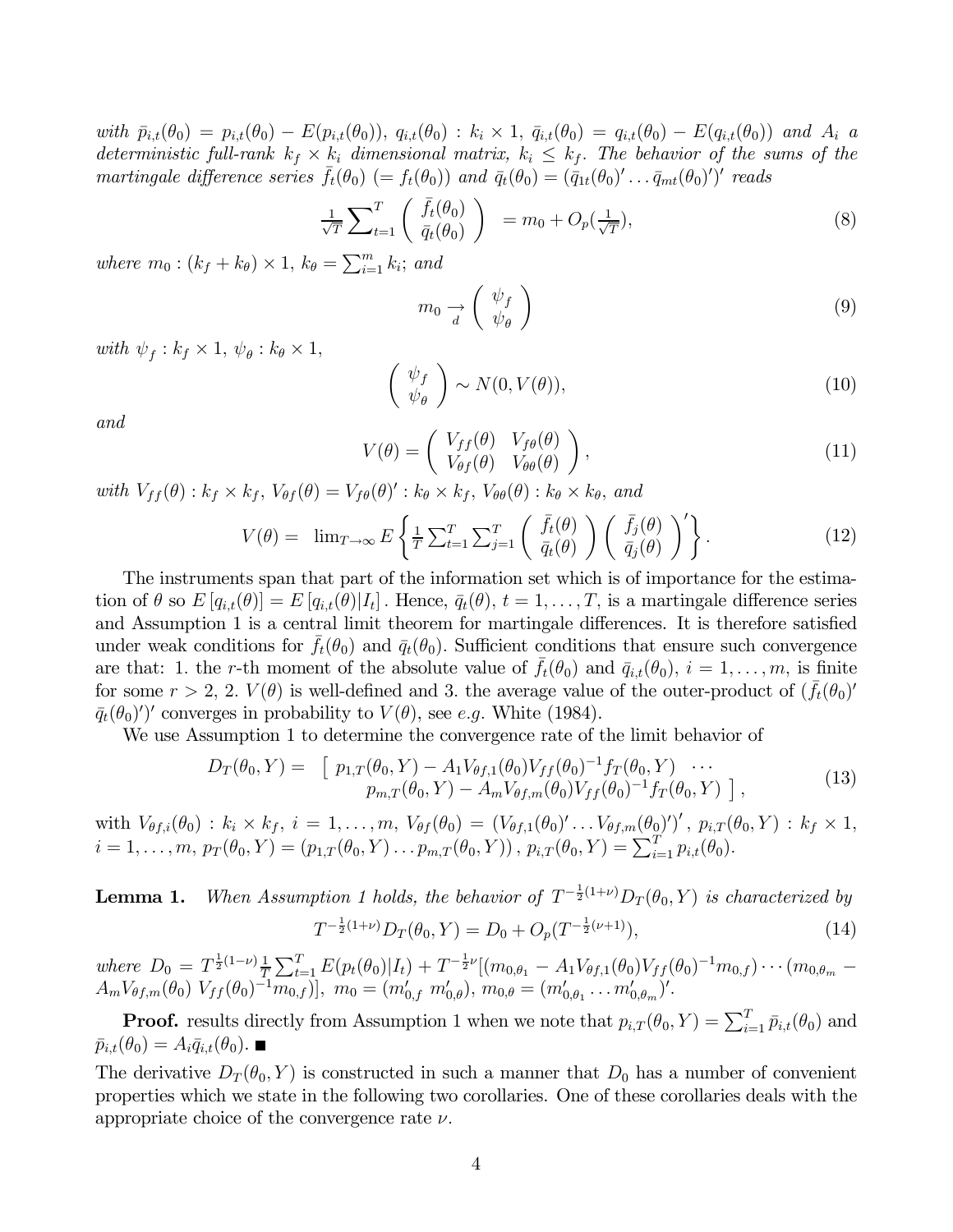Corollary 1. When Assumption 1 holds,

vec 
$$
\left[ T^{\frac{1}{2}} \left( T^{-\frac{1}{2}(1-\nu)} D_0 - J_\theta(\theta_0) \right) \right] = m_{0,\theta,f}
$$
 (15)

with

$$
J_{\theta}(\theta_0) = \lim_{T \to \infty} \frac{1}{T} \sum_{t=1}^{T} E(p_t(\theta_0)|I_t), \qquad (16)
$$

 $m_{0,\theta,f} = m_{0,\theta} - V_{\theta f}(\theta_0) V_{ff}(\theta_0)^{-1} m_{0,f}$  and

$$
m_{0,\theta,f} \to A\psi_{\theta,f} \tag{17}
$$

where  $A = \text{diag}(A_1,\ldots,A_m)$ ,  $\psi_{\theta,f} = \psi_{\theta} - V_{\theta f}(\theta_0)V_{ff}(\theta_0)^{-1}\psi_f$  and

$$
\psi_{\theta.f} \sim N(0, V_{\theta\theta.f}(\theta_0)),\tag{18}
$$

with  $V_{\theta\theta,f}(\theta_0) = V_{\theta\theta}(\theta_0) - V_{\theta f}(\theta_0)V_{ff}(\theta_0)^{-1}V_{f\theta}(\theta_0)$ , and  $\psi_{\theta,f}$  is independent of  $\psi_f$ .

**Proof.** see Kleibergen  $(2001)$ .

Corollary 1 shows that  $D_T(\theta_0, Y)$  is an estimator of the Jacobian  $J_\theta(\theta_0)$  whose first order limit behavior is independent of the first order limit behavior of  $f_T(\theta_0, Y)$ .

**Corollary 2.** Given  $J_{\theta}(\theta_0)$ , the convergence rate  $\nu$  in Lemma 1 is such that:

1. For a fixed full rank value of  $J_{\theta}(\theta_0): \nu = 1$  so  $D_0 \longrightarrow J_{\theta}(\theta_0)$  and

$$
D_0' V_{ff}(\theta_0)^{-1} D_0 \xrightarrow{p} J_{\theta}(\theta_0)' V_{ff}(\theta_0)^{-1} J_{\theta}(\theta_0).
$$
 (19)

2. For a weak value of  $J_{\theta}(\theta_0)$  such that  $J_{\theta}(\theta_0) = J_{\theta,T}$ ,  $J_{\theta,T} = \frac{1}{\sqrt{T}}C$ ,  $C: k_f \times m$  and  $rank(C) =$  $m: \nu = 0, D_0 \longrightarrow C + (A_1 \psi_{\theta, f,1} \dots A_m \psi_{\theta, f,m})$  and

$$
D_0'V_{ff}(\theta_0)^{-1}D_0 \to [C + (A_1\psi_{\theta,f,1} \dots A_m\psi_{\theta,f,m})]'V_{ff}(\theta_0)^{-1}[C + (A_1\psi_{\theta,f,1} \dots A_m\psi_{\theta,f,m})].
$$
 (20)

3. For a zero value of  $J_{\theta}(\theta_0): \nu = 0$ ,  $D_0 \longrightarrow (A_1 \psi_{\theta,f,1} \dots A_m \psi_{\theta,f,m})$  and

$$
D_0'V_{ff}(\theta_0)^{-1}D_0 \underset{d}{\rightarrow} (A_1\psi_{\theta,f,1} \dots A_m\psi_{\theta,f,m})'V_{ff}(\theta_0)^{-1}(A_1\psi_{\theta,f,1} \dots A_m\psi_{\theta,f,m}).
$$
 (21)

Corollary 2 explains the dependence of the convergence rate of  $D_T(\theta_0, Y)$  in Lemma 1 on v. Since the limit behavior of  $D_0$  is independent of the limit behavior of  $m_{0,f}$ , the higher order expressions of statistics that test H<sub>0</sub> :  $\theta = \theta_0$  are polynomials of  $T^{-\frac{1}{2}\nu}$ . Rothenberg (1984) constructs the higher order properties of estimators and test statistics in the linear instrumental variables regression model as a function of the concentration parameter. The statistic  $\frac{1}{T^{1+\nu}}D_T(\theta_0,Y)'V_{ff}(\theta_0)^{-1}D_T(\theta_0,Y)$  has a limit behavior that is independent of  $m_{0,f}$  and is comparable to the concentration parameter in the linear instrumental variables regression model. We therefore use it to obtain higher order properties of test statistics.

The covariance matrix  $V(\theta_0)$  is typically unknown and we therefore replace it with an estimator,  $V(\theta_0)$ . To account for the estimated value of the covariance matrix in the higher order expressions that we construct next, we make an assumption about the convergence properties of the covariance matrix estimator  $V(\theta_0)$ .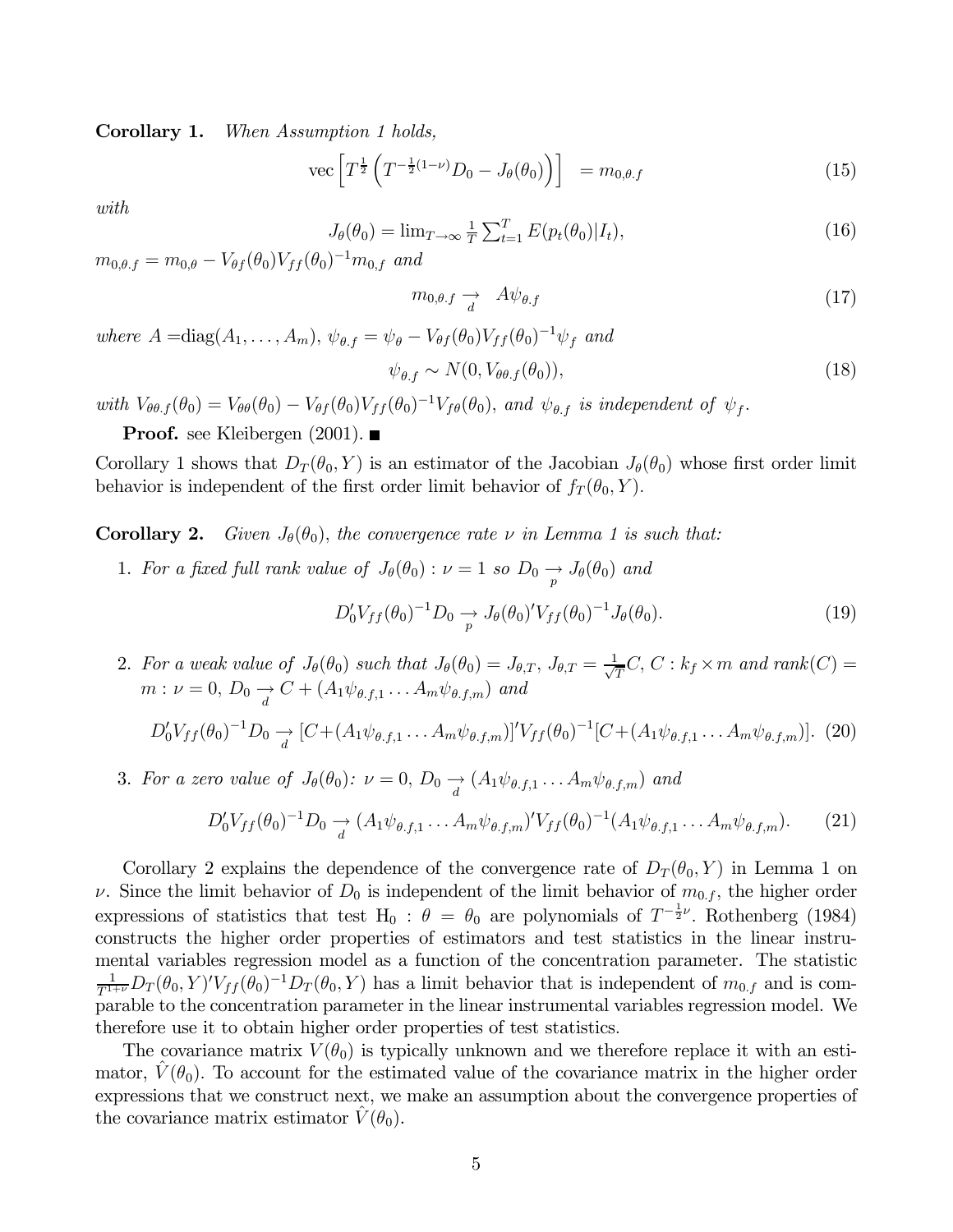**Assumption 2:** The convergence of the covariance matrix estimator  $\hat{V}(\theta_0)$  is such that

$$
T^{\frac{1}{2}\mu}\text{vec}(\hat{V}(\theta_0) - V(\theta_0)) = u_0 + O_p(T^{-\frac{1}{2}\mu}),\tag{22}
$$

with  $\mu$  the convergence rate of the covariance matrix estimator and  $u_0$  (=vec(U<sub>0</sub>)) converges to a normal distributed random variable,

$$
u_0 \xrightarrow[d]{} \psi_u,
$$

where  $S'_{(m+1)k_f}\psi_u \sim N(0, W(\theta_0))$ , with  $S_j : j^2 \times [\frac{1}{2}j(j+1)]$  a selection matrix that selects the unique elements of the vectorization of a symmetric  $j \times j$  matrix and  $W(\theta_0)$  is the covariance matrix.

Assumption 2 does not specify the covariance matrix estimator and therefore allows for parametric as well as non-parametric covariance matrix estimators, see e.g. Andrews (1991) and Newey and West (1987b). These estimators lead to different convergence rates  $\mu$ . Also  $D_T(\theta_0, Y)$ depends on  $V_{ff}(\theta_0)$  so we use the covariance matrix estimator  $\hat{V}(\theta_0)$  for  $D_T(\theta_0, Y)$  which we indicate by  $\overline{D}_T(\theta_0, Y)$ .

# 3 Higher Order Properties of Statistics that test  $H_0$ :  $\theta =$  $\theta_0$ .

We analyze the higher order properties of four statistics that test  $H_0$  :  $\theta = \theta_0$ :

1. GMM-Wald statistic evaluated at the 2-step GMM estimator,  $\hat{\theta}_{2s}$ , see e.g. Hansen (1982):<sup>1</sup>

$$
W_{2s}(\theta_0) = (\hat{\theta}_{2s} - \theta_0)' \left[ \frac{1}{T} p_T(\hat{\theta}_{2s}, Y)' \hat{V}_{ff}(\hat{\theta}_{2s})^{-1} p_T(\hat{\theta}_{2s}, Y) \right] (\hat{\theta}_{2s} - \theta_0)
$$
  
\n
$$
\approx \frac{1}{T} f_T(\theta_0, Y)' V_{ff}(\hat{\theta}_{2s})^{-1} p_T(\hat{\theta}_{2s}, Y) \left[ p_T(\hat{\theta}_{2s}, Y)' V_{ff}(\hat{\theta}_{2s})^{-1} p_T(\hat{\theta}_{2s}, Y) \right]^{-1}
$$
 (23)  
\n
$$
p_T(\hat{\theta}_{2s}, Y)' V_{ff}(\hat{\theta}_{2s})^{-1} f_T(\theta_0, Y).
$$

2. GMM-Wald statistic evaluated at the continuous updating estimator (CUE),  $\theta_{\rm cue}$ , of Hansen et. al. (1996):

$$
W_{\text{cue}}(\theta_0) = (\hat{\theta}_{\text{cue}} - \theta_0)' \left[ \frac{1}{T} \hat{D}_T (\hat{\theta}_{\text{cue}}, Y)' V_{ff} (\hat{\theta}_{\text{cue}})^{-1} \hat{D}_T (\hat{\theta}_{\text{cue}}, Y) \right] (\hat{\theta}_{\text{cue}} - \theta_0)
$$
  
\n
$$
\approx \frac{1}{T} f_T (\theta_0, Y)' V_{ff} (\hat{\theta}_{\text{cue}})^{-1} \hat{D}_T (\hat{\theta}_{\text{cue}}, Y) \left[ \hat{D}_T (\hat{\theta}_{\text{cue}}, Y)' \hat{V}_{ff} (\hat{\theta}_{\text{cue}})^{-1} \hat{D}_T (\hat{\theta}_{\text{cue}}, Y) \right]^{-1}
$$
  
\n
$$
\hat{D}_T (\hat{\theta}_{\text{cue}}, Y)' \hat{V}_{ff} (\hat{\theta}_{\text{cue}})^{-1} f_T (\theta_0, Y).
$$
\n(24)

The first order condition for a minimal value of  $Q(\theta)$  is:  $\hat{D}_T(\theta, Y)' \hat{V}_{ff}(\theta)^{-1} f_T(\theta, Y) = 0$ so  $\hat{D}_T(\hat{\theta}_{cue}, Y)' \hat{V}_{ff}(\hat{\theta}_{cue})^{-1} f_T(\hat{\theta}_{cue}, Y) = 0$ , see Kleibergen (2001). This explains the second part of (24), which results from a Taylor approximation, that we use to obtain the higher order properties of  $W_{\text{cue}}(\theta_0)$ .

<sup>&</sup>lt;sup>1</sup>The second expression of  $W_{2s}(\theta_0)$  results from a Taylor approximation of  $f_T(\theta_0, Y)$ . We use this expression to obtain the higher order properties of  $W_{2s}(\theta_0)$ .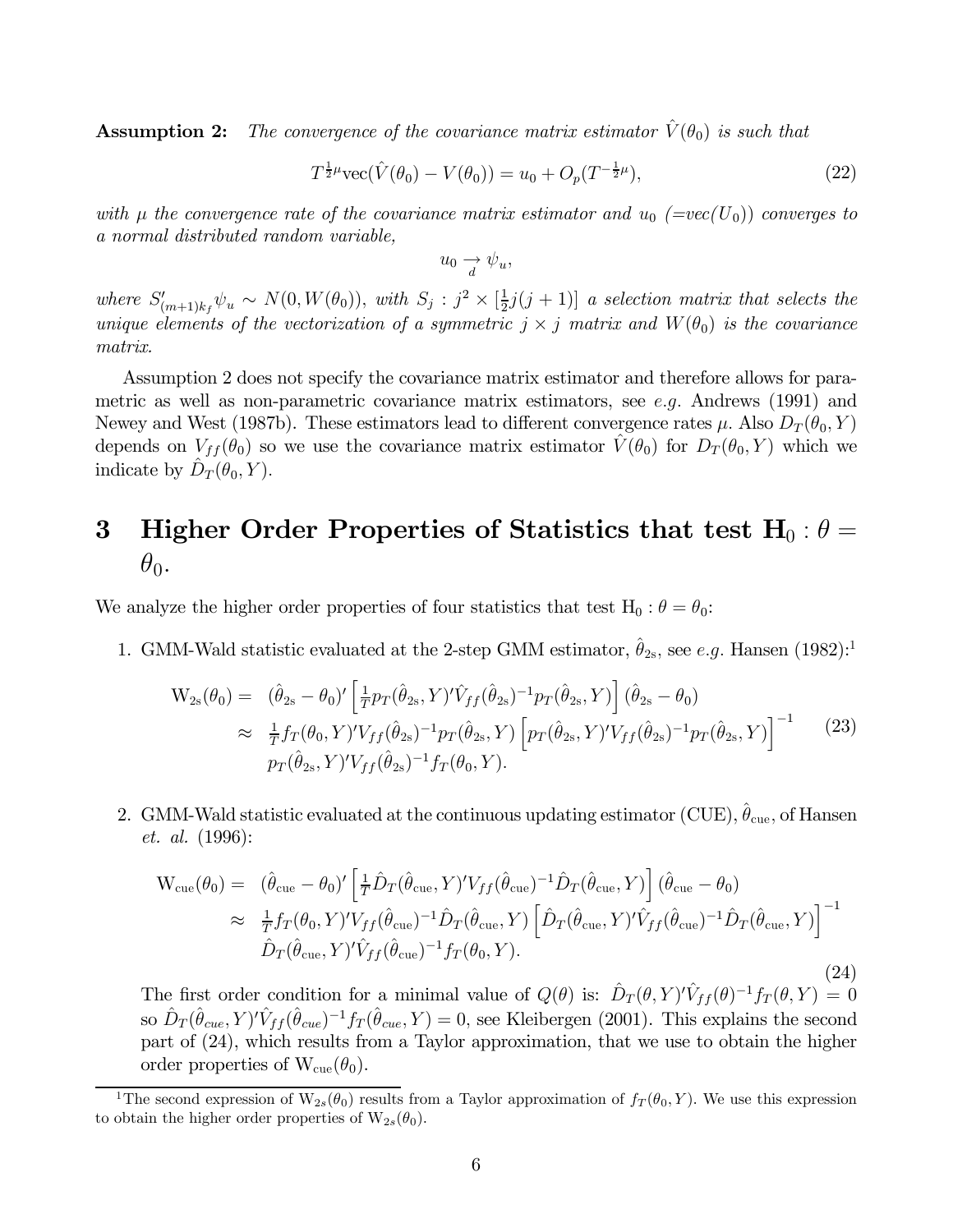3. GMM-Lagrange multiplier (LM) statistic, see Newey and West (1987a):

$$
\text{LM}(\theta_0) = \frac{1}{T} f_T(\theta_0, Y)' \hat{V}_{ff}(\theta_0)^{-1} p_T(\theta_0, Y) \left[ p_T(\theta_0, Y)' \hat{V}_{ff}(\theta_0)^{-1} p_T(\theta_0, Y) \right]^{-1} \tag{25}
$$
\n
$$
p_T(\theta_0, Y)' \hat{V}_{ff}(\theta_0)^{-1} f_T(\theta_0, Y).
$$

4. K-statistic, see Kleibergen (2001):

$$
K(\theta_0) = \frac{1}{T} f_T(\theta_0, Y)' \hat{V}_{ff}(\theta_0)^{-1} \hat{D}_T(\theta_0, Y) \left[ \hat{D}_T(\theta_0, Y)' \hat{V}_{ff}(\theta_0)^{-1} \hat{D}_T(\theta_0, Y) \right]^{-1} \qquad (26)
$$
  

$$
\hat{D}_T(\theta_0, Y)' \hat{V}_{ff}(\theta_0)^{-1} f_T(\theta_0, Y).
$$

Under a fixed full rank of  $J_\theta(\theta_0)$ ,  $W_{2s}(\theta_0)$ ,  $W_{\text{cue}}(\theta_0)$  and  $LM(\theta_0)$  have a  $\chi^2(m)$  zero-th order limit distribution, see e.g. Newey and McFadden (1994). The zero-th order limit distribution of  $K(\theta_0)$ is  $\chi^2(m)$  regardless of the value of  $J_\theta(\theta_0)$ , see Kleibergen (2001).

We construct higher order expressions of  $W_{2s}(\theta_0)$ ,  $W_{\text{cue}}(\theta_0)$ ,  $LM(\theta_0)$  and  $K(\theta_0)$  as functions of the convergence rates of  $D_T(\theta_0, Y)' V_{ff}(\theta_0)^{-1} D_T(\theta_0, Y)$  and  $\hat{V}(\theta_0)$ . We also consider a convergence process where the number of observations and the number of instruments jointly converge to infinity as in Bekker (1994).

#### 3.1 Fixed number of instruments

Theorem 1 states the higher order expressions, see e.g. Nagar (1959), that result from Assumptions 1 and 2, of  $W_{2s}(\theta_0)$ ,  $W_{\text{cue}}(\theta_0)$ ,  $LM(\theta_0)$  and  $K(\theta_0)$  in case of a fixed number of instruments. Theorem 1 specifies the higher order expressions as functions of the parameters  $\nu$  and  $\mu$  that characterize the convergence rates of  $D_T(\theta_0, Y)$ ,  $T^{-\frac{1}{2}(1+\nu)}$ , and  $\hat{V}(\theta_0)$ ,  $T^{-\frac{1}{2}\mu}$ .

**Theorem 1.** When the number of instruments  $k$  is fixed, Assumptions 1 and 2 imply higher order expressions for  $W_{2s}(\theta_0)$ ,  $W_{cue}(\theta_0)$ ,  $LM(\theta_0)$  and  $K(\theta_0)$  under  $H_0: \theta = \theta_0$  that are characterized by:

$$
\begin{aligned}\n\mathbf{W}_{2s}(\theta_{0}) \\
\mathbf{W}_{cue}(\theta_{0}) \\
\mathbf{L}\mathbf{M}(\theta_{0}) \\
\mathbf{K}(\theta_{0})\n\end{aligned}\n\bigg\} = \n\begin{cases}\n n_{0} + \\
 T^{-\frac{\nu}{2}}n_{\nu} + T^{-\nu}n_{2\nu} + T^{-\frac{3}{2}\nu}n_{3\nu} + \\
 T^{-\frac{\kappa}{2}}n_{\kappa} + T^{-\kappa}n_{2\kappa} + \\
 T^{-\frac{\nu+\kappa}{2}}n_{\nu+\kappa} + T^{-\frac{1}{2}(2\nu+\kappa)}n_{2\nu+\kappa} + T^{-\frac{1}{2}(\nu+2\kappa)}n_{\nu+2\kappa} + \text{ imixed} \\
 o_{p}(T^{-\frac{3}{2}\nu}),\n\end{cases}\n(27)
$$

where: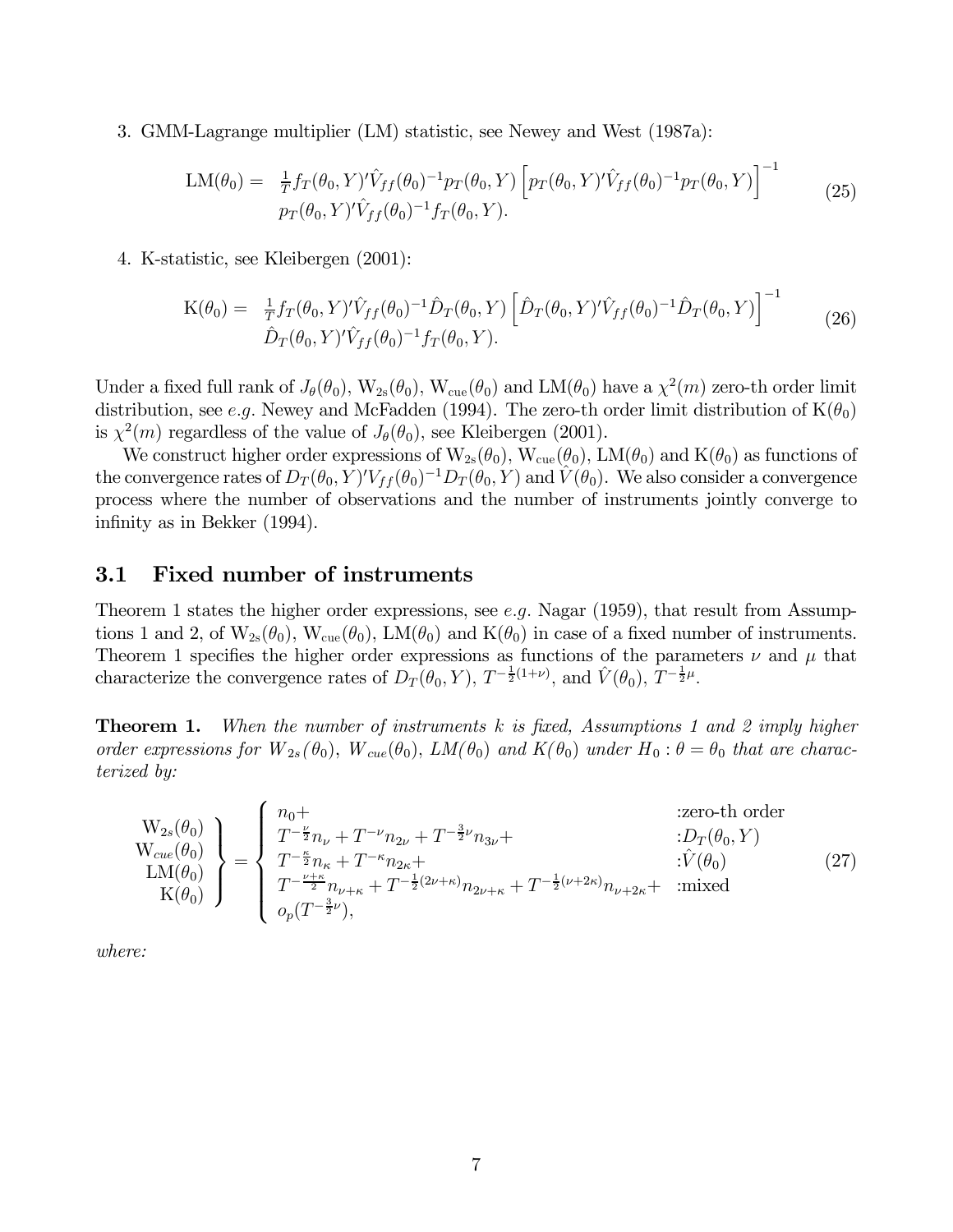1. for  $W_{2s}(\theta_0): \kappa = \min(\nu, \mu)$  and

$$
n_{0} = s'_{0}G_{0}^{-1}s_{0}
$$
\n
$$
D_{T}(\theta_{0}, Y) : \begin{cases}\nn_{\nu} = s'_{0}Q_{1}s_{0} + s'_{1\nu,1}G_{0}^{-1}s_{0} + s'_{0}G_{0}^{-1}s_{1\nu,1} \\
n_{2\nu} = s'_{1\nu,1}Q_{1}s_{0} + s'_{0}Q_{1}s_{1\nu,1} + s'_{1\nu,1}G_{0}^{-1}s_{1\nu,1} \\
n_{3\nu} = s'_{1\nu,1}Q_{1}s_{1\nu,1} \\
n_{2\kappa} = s'_{1\kappa,1}G_{0}^{-1}s_{0} + s'_{0}G_{0}^{-1}s_{1\kappa,1} \\
n_{2\kappa} = s'_{1\kappa,1}G_{0}^{-1}s_{1\kappa,1} \\
n_{2\kappa} = s'_{1\nu,1}G_{0}^{-1}s_{1\kappa,1} + s'_{1\kappa,1}G_{0}^{-1}s_{1\nu,1} + s'_{1\kappa,1}Q_{1}s_{0} + s'_{0}Q_{1}s_{1\nu+\kappa} + (s_{\nu+\kappa,1} + s_{\nu+\kappa,2})'G_{0}^{-1}s_{0} + s'_{0}G_{0}^{-1}(s_{\nu+\kappa,1} + s_{\nu+\kappa,2}) \\
n_{2\nu+\kappa} = s'_{1\nu,1}Q_{1}s_{1\kappa,1} + s'_{1\kappa,1}Q_{1}s_{1\nu,1} + (s_{\nu+\kappa,1} + s_{\nu+\kappa,2})'G_{0}^{-1}s_{1\nu,1} + (s_{\nu+\kappa,1} + s_{\nu+\kappa,2})'G_{0}^{-1}s_{1\nu,1} + s'_{1\nu,1}G_{0}^{-1}(s_{\nu+\kappa,1} + s_{\nu+\kappa,2})'G_{0}^{-1}s_{1\nu,1} + s'_{1\nu,\kappa,2}G_{0}^{-1}s_{1\nu+\kappa} + s'_{1\nu,\kappa,2}G_{0}^{-1}s_{1\kappa,1} + s'_{1\kappa,1}G_{0}^{-1}(s_{\nu+\kappa,1} + s_{\nu+\kappa,2}) + s'_{\nu+\kappa,1}G_{0}^{-1}s_{0} + s'_{0}G_{0}^{-1}s_{\nu
$$

2. for  $W_{cue}(\theta_0): \kappa = \min(\nu, \mu)$ , all terms that result from  $D_T(\theta_0, Y): n_{\nu}, n_{2\nu}, n_{3\nu}$  and  $n_{2\nu+\kappa}$ are equal to zero and

$$
n_0 = s'_0 G_0^{-1} s_0
$$
  
\n
$$
\hat{V}(\theta_0) : \begin{cases} n_{\kappa} = s'_0 Q_1 s_0 + s'_{1\kappa,1} G_0^{-1} s_0 + s'_0 G_0^{-1} s_{1\kappa,1} \\ n_{2\kappa} = s'_{1\kappa,1} G_0^{-1} s_{1\kappa,1} + s'_{1\kappa,1} Q_1 s_0 + s'_0 Q_1 s_{1\kappa,1} \\ \end{cases}
$$
\n
$$
\text{mixed} : \begin{cases} n_{\nu+\kappa} = s'_{\nu+\kappa,1} G_0^{-1} s_0 + s'_0 G_0^{-1} s_{\nu+\kappa,1} \\ n_{\nu+2\kappa} = s'_{\nu+\kappa,1} G_0^{-1} s_{1\kappa,1} + s'_{1\kappa,1} G_0^{-1} s_{\nu+\kappa,1} + s'_{\nu+2\kappa,1} G_0^{-1} s_0 + s'_0 G_0^{-1} s_{\nu+2\kappa,1} + s'_0 G_0^{-1} s_{1\kappa,1} + s'_0 G_0^{-1} s_{1\kappa,1} + s'_0 G_0^{-1} s_{1\kappa,1} + s'_0 G_0^{-1} s_{1\kappa,1} + s'_0 G_0^{-1} s_{1\kappa,1} + s'_0 G_0^{-1} s_{1\kappa,1} + s'_0 G_0^{-1} s_{1\kappa,1} + s'_0 G_0^{-1} s_{1\kappa,1} + s'_0 G_0^{-1} s_{1\kappa,1} + s'_0 G_0^{-1} s_{1\kappa,1} + s'_0 G_0^{-1} s_{1\kappa,1} + s'_0 G_0^{-1} s_{1\kappa,1} + s'_0 G_0^{-1} s_{1\kappa,1} + s'_0 G_0^{-1} s_{1\kappa,1} + s'_0 G_0^{-1} s_{1\kappa,1} + s'_0 G_0^{-1} s_{1\kappa,1} + s'_0 G_0^{-1} s_{1\kappa,1} + s'_0 G_0^{-1} s_{1\kappa,1} + s'_0 G_0^{-1} s_{1\kappa,1} + s'_0 G_0^{-1} s_{1\kappa,1} + s'_0 G_0^{-1} s_{1\kappa,1} + s'_0 G_0^{-1} s
$$

- 3. for  $LM(\theta_0)$  the elements are identical to those for  $W_{2s}(\theta_0)$  in (28) but with  $\kappa = \mu$ .
- 4. for  $K(\theta_0)$  the elements are identical to those for  $W_{cue}(\theta_0)$  in (29) but with  $\kappa = \mu$ and for all statistics:

$$
s_{0} = m'_{0,f}V_{ff}(\theta_{0})^{-1}D_{0}
$$
\n
$$
D_{T}(\theta_{0}, Y) : \begin{cases}\ns_{1\nu,1} = m'_{0,f}V_{ff}(\theta_{0})^{-1}\left\{\frac{1}{\sqrt{T}}[p_{T}(\hat{\theta}, Y) - \hat{D}_{T}(\hat{\theta}, Y)]\right\} \\
= m'_{0,f}V_{ff}(\theta_{0})^{-1}[A_{1}V_{\theta f,1}(\theta_{0}) \cdots A_{m}V_{\theta f,m}(\theta_{0})] \\
\left[I_{m} \otimes V_{ff}(\theta_{0})^{-1}m_{0,f}\right]\n\end{cases}
$$
\n
$$
\hat{V}(\theta_{0}) : \begin{cases}\ns_{1\kappa,1} = T^{\frac{\kappa}{2}}m'_{0,f}[\hat{V}_{ff}(\theta_{0})^{-1} - V_{ff}(\theta_{0})^{-1}]D_{0} \\
= T^{\frac{1}{2}\kappa - 1}m'_{0,f}V_{ff}(\theta_{0})^{-1}[\hat{D}_{T}(\hat{\theta}, Y) - D_{T}(\theta_{0}, Y)] \\
= T^{\frac{1}{2}\kappa}m'_{0,f}V_{ff}(\theta_{0})^{-1}\left\{[A_{1}\hat{V}_{\theta f,1}(\theta_{0}) \cdots A_{m}\hat{V}_{\theta f,m}(\theta_{0})][I_{m} \otimes \hat{V}_{ff}(\theta_{0})^{-1}\right\} \\
-[A_{1}V_{\theta f,1}(\theta_{0}) \cdots A_{m}V_{\theta f,m}(\theta_{0})][I_{m} \otimes V_{ff}(\theta_{0})^{-1}]\left\{I_{m} \otimes m_{0,f}\right\} \\
s_{\nu+\kappa,2} = T^{\frac{1}{2}\kappa}m'_{0,f}[\hat{V}_{ff}(\theta_{0})^{-1} - V_{ff}(\theta_{0})^{-1}][A_{1}V_{\theta f,1}(\theta_{0}) \cdots A_{m}V_{\theta f,m}(\theta_{0})] \\
[s_{\nu+2\kappa,1} = T^{\frac{1}{2}(2\kappa-1)}m'_{0,f}[\hat{V}_{ff}(\theta_{0})^{-1} - V_{ff}(\theta_{0})^{-1}][\hat{D}_{T}(\theta_{0}, Y) - D_{T}(\theta_{0}, Y)],\n\end{cases}
$$

with  $G_0 = D'_0 V_{ff}(\theta_0) D_0$  and the expressions for the remaining G and Q matrices are given in the Appendix.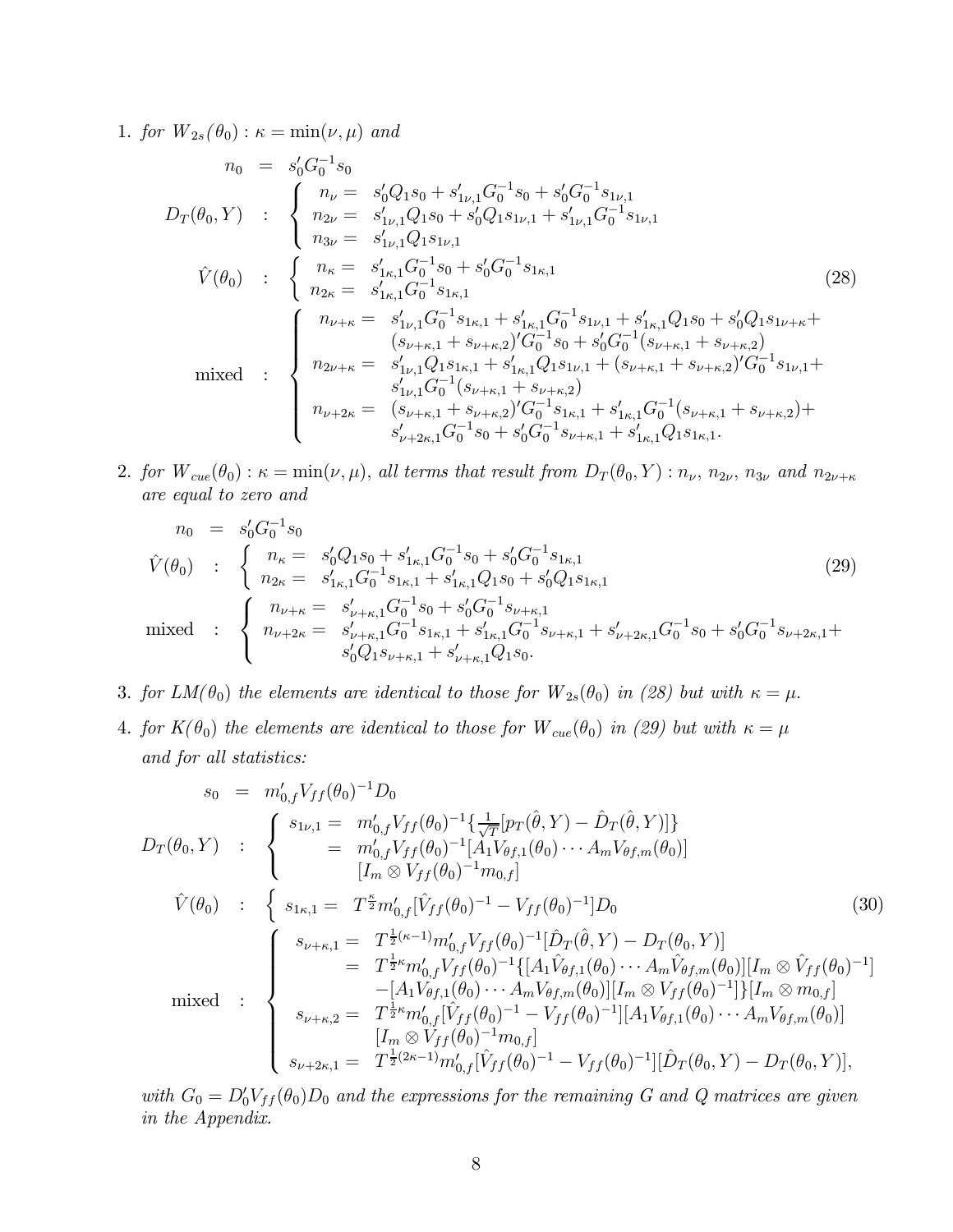#### **Proof.** see the Appendix. ■

The  $D_T(\theta_0, Y)$ ,  $\hat{V}(\theta_0)$  and mixed terms in Theorem 1 indicate where the higher order terms orginate from. Unlike the convergence rate  $\mu$  of the covariance matrix estimator, the convergence rate  $\nu$  of  $D_T(\theta, Y)$  is unknown. The higher order expressions in Theorem 1 therefore depend on the unknown convergence rate of the concentration parameter. The parameter  $\kappa$  in Theorem 1 indicates that the convergence rate of the covariance matrix estimator depends on the involved value of  $\theta$ . The Wald statistics,  $W_{2s}(\theta_0)$  and  $W_{cue}(\theta_0)$ , use the covariance matrix estimator at the estimated value of  $\theta$ ,  $\theta$ . The convergence rate of the covariance matrix estimator for the Wald statistics is therefore equal to the minimum of the convergence rate of  $\hat{\theta}$ ,  $T^{\frac{1}{2}\nu}$ , and  $\hat{V}(\theta_0)$ ,  $T^{\frac{1}{2}\mu}$ , which we indicate by  $T^{\frac{1}{2}\kappa}$  with  $\kappa = \min(\mu, \nu)$ . The Lagrange multiplier statistics  $LM(\theta_0)$  and  $K(\theta_0)$  use the covariance matrix estimator evaluated at  $\theta_0$ . The convergence rate of the covariance matrix estimator in these statistics is therefore equal to  $T^{\frac{1}{2}\mu}$ . Hence,  $\kappa = \mu$  for these statistics.

We analyze the higher order expressions from Theorem 2 for both  $\nu = 0$  and  $\nu = 1$ . We first discuss  $\nu = 1$  which, as shown in Corollary 2, corresponds with the traditional case of a fixed full rank value of  $J_{\theta}(\theta_0)$ . Afterwards we discuss  $\nu = 0$  which leads to a first order limit distribution of some of the statistics that depends on nuisance parameters.

#### 3.1.1 Identified parameters or  $\nu = 1$

When  $\nu = 1$ , the zero-th order limit distribution is the same for all statistics in Theorem 1,

$$
n_0 = s'_0 G_0^{-1} s_0 \xrightarrow{d} \chi^2(m). \tag{31}
$$

The higher order elements in Theorem 1 effect the accuracy of the approximation of the finite sample distribution by the limit of its zero-th order element. Higher order Edgeworth approximations have therefore been proposed to obtain a more accurate approximation of the finite sample distribution, see e.g. Bhattacharya and Ghosh  $(1978)$ , Sargan  $(1980)$ , Götze and Hipp (1983), Rothenberg (1984) and Phillips and Park (1988). Under a set of regularity conditions, Rothenberg (1984) states that a statistic S whose higher order properties are characterized by

$$
S = s_0 + \frac{1}{\sqrt{T}} s_1(s_0, y_0) + \frac{1}{T} s_2(s_0, y_0) + o_p(\frac{1}{T}), \tag{32}
$$

with  $y_0$  a vector of sample moments that converges to a random variable different from the random variable where  $s_0$  converges to, has a second order Edgeworth approximation to its finite sample distribution that reads

$$
\Pr[S \le s] \approx F\left[s - \frac{1}{\sqrt{T}}s_1(s) + \frac{1}{2T}\left\{2s_1(s)\left[\frac{\partial}{\partial s}s_1(s)\right] + c(s)v_1(s) + \left[\frac{\partial}{\partial s}v_1(s)\right] - 2s_2(s)\right\}\right],\tag{33}
$$

where F is the distribution function of the limiting distribution of  $s_0$ ,  $c(s) = \frac{\partial}{\partial s} \log[\frac{\partial}{\partial s}F(s)]$ ,  $s_1(s) = E_{y_0}(s_1(s_0, y_0)|s_0 = s), s_2(s) = E_{y_0}(s_2(s_0, y_0)|s_0 = s)$  and  $v_1(s) = \text{var}_{y_0}(s_1(s_0, y_0)|s_0 = s).$ The second order Edgeworth approximation (33) removes the approximation errors of the finite sample distribution up to the second order. Hence, the difference between the finite sample distribution and the second order Edgeworth approximation is  $O_p(T^{-\frac{3}{2}})$  while the difference between the finite sample distribution and the approximation by the limit of its zero-th order element is  $O_p(T^{-\frac{1}{2}})$ .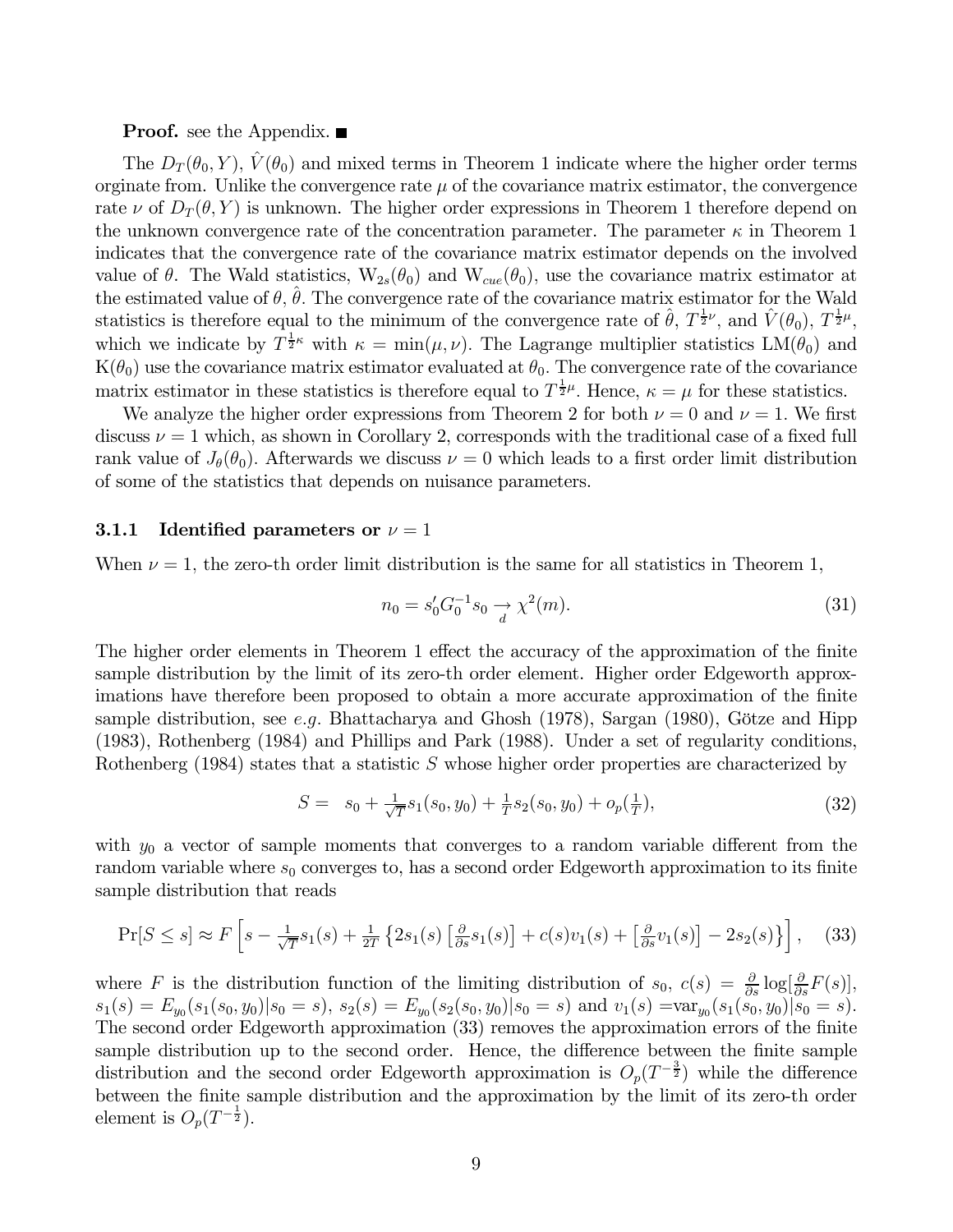When we assume that  $\mu = 1$  and that the regularity conditions for the second order Edgeworth approximation are satisfied, which imply that  $\nu = 1$ , we can construct the second order Edgeworth approximation for the statistics in Theorem 1. For  $W_{2s}(\theta_0)$  and  $LM(\theta_0)$ , it amounts to obtaining the conditional expectation of  $n_v$ ,  $n_{2\nu}$ ,  $n_{\kappa}$ ,  $n_{2\kappa}$  and  $n_{\nu+\kappa}$  given  $n_0$ . We just show that the second order Edgeworth approximation does not perform adequately for  $W_{2s}(\theta_0)$  and LM( $\theta_0$ ). We therefore only construct the conditional expectation of  $n_v$  and  $n_{2\nu}$  and explain why these expressions imply a unsatisfactory performance of the second order Edgeworth approximation. In order to construct the conditional expectations of  $n_{\nu}$  and  $n_{2\nu}$ , we adapt Assumption 2.

#### **Assumption 2<sup>\*</sup>.** The limiting distribution  $\psi_u$  from Assumption 2 is independent of  $\psi_f$ .

A sufficient condition for Assumption 2<sup>∗</sup> to hold is that the covariance matrix estimator consists of the residuals of the projection of the moment equations on the instruments. To discuss the properties of the second order Edgeworth approximation, we first obtain the limit expressions of the conditional expectations of  $n_{\nu}$  and  $n_{2\nu}$  given  $\rho = (D'_0 V_{ff}(\theta_0)^{-1}D_0)^{-1}D'_0 V_{ff}(\theta_0)^{-1}\psi_f$  so  $\lim_{T\to\infty} n_0 = \rho' D'_0 V_{ff}(\theta_0)^{-1} D_0 \rho$ . Because of the law of iterated expectations,

$$
E[\lim_{T \to \infty} n_{i\nu} | \rho' D'_0 V_{ff}(\theta_0)^{-1} D_0 \rho = n_0] = E[E[\lim_{T \to \infty} n_{i\nu} | \rho] | \rho' D'_0 V_{ff}(\theta_0)^{-1} D_0 \rho = n_0]. \tag{34}
$$

Hence,  $E[\lim_{T\to\infty}n_{\nu}|\rho]$  and  $E[\lim_{T\to\infty}n_{2\nu}|\rho]$  are involved in the second order Edgeworth approximation.

**Lemma 2.** When  $\mu = \nu = 1$  and Assumptions 1 and 2, 2<sup>\*</sup> hold, the conditional expectations of the limit expressions of  $n_v$  and  $n_{2\nu}$  given  $\rho = (D'_0 V_{ff}(\theta_0)^{-1} D_0)^{-1} D'_0 V_{ff}(\theta_0)^{-1} \psi_f = (\rho_1 \dots \rho_m)'$ read:<sup>2</sup>

$$
E[\lim_{T \to \infty} n_{\nu}|\rho] =
$$
  
\n
$$
3 \sum_{i=1}^{m} \rho_{i} \rho' D'_{0} V_{ff}(\theta_{0})^{-1} A_{i} V_{\theta f,i}(\theta_{0}) V_{ff}(\theta_{0})^{-1} D_{0} \rho +
$$
  
\n
$$
2 \sum_{i=1}^{m} \rho_{i} \sum_{j=1}^{k_{f}-m} \sum_{n=1}^{k_{f}-m} \left\{ \left[ (D'_{0,\perp} V_{ff}(\theta_{0}) D_{0,\perp})^{-1} \right]_{jn} [D'_{0,\perp} A_{i} V_{\theta f,i}(\theta_{0}) D_{0,\perp}]_{nj} \right\},
$$
\n(35)

with  $D_{0,\perp}$  :  $k_f \times (k_f - m)$ ,  $D'_{0,\perp}D_0 \equiv 0$ ,  $D'_{0,\perp}D_{0,\perp} \equiv I_{k_f-m}$  and  $[(D'_{0,\perp}V_{ff}(\theta_0)D_{0,\perp})^{-1}]_{jn}$  and  $[D'_{0,\perp}A_iV_{\theta f,i}(\theta_0)D_{0,\perp}]_{jn}$  are the jn-th elements of the respective matrix; and

$$
E[\lim_{T \to \infty} n_{2\nu}|\rho] = a_1 + a_2 + a_3 + a_4 + \sum_{i=1}^m \sum_{j=1}^m [a_{ij} + b_{ij} + c_{ij} + d_{ij} + e_{ij}] (D'_0 V_{ff}(\theta_0)^{-1} D_0)_{ij}^{-1},
$$
(36)

with

$$
a_1 = \rho' D'_0 V_{ff}(\theta_0)^{-1} [A_1 V_{\theta f,1}(\theta_0) \cdots A_m V_{\theta f,m}(\theta_0)][I_m \otimes V_{ff}(\theta_0)^{-1} D_0 \rho] (D'_0 V_{ff}(\theta_0)^{-1} D_0)^{-1}
$$
  
\n
$$
D'_0 V_{ff}(\theta_0)^{-1} [A_1 V_{\theta f,1}(\theta_0) \cdots A_m V_{\theta f,m}(\theta_0)][I_m \otimes V_{ff}(\theta_0)^{-1} D_0 \rho] \rho,
$$
  
\n
$$
a_2 = \text{tr}([\rho \otimes D_{0,1}][\sum_{i=1}^{k_f-m} (D'_{0,1} V_{ff}(\theta_0) D_{0,1})_i^{-1} \rho' D'_0 V_{ff}(\theta_0)^{-1} A_1 V_{\theta f,1}(\theta_0)_i \cdots
$$
  
\n
$$
\sum_{i=1}^{k_f-m} \text{tr}\{ (D'_{0,1} V_{ff}(\theta_0) D_{0,1})_i^{-1} \rho' D'_0 V_{ff}(\theta_0)^{-1} A_m V_{\theta f,m}(\theta_0)_i | (D'_0 V_{ff}(\theta_0)^{-1} D_0)^{-1} D'_0 V_{ff}(\theta_0)^{-1}
$$
  
\n
$$
[A_1 V_{\theta f,1}(\theta_0) \cdots A_m V_{\theta f,m}(\theta_0)]),
$$
  
\n
$$
a_3 = E\{\text{tr}([\rho \otimes D_{0,1}(D'_{0,1} V_{ff}(\theta_0) D_{0,1})^{-1} D'_{0,1}[A_1 V_{\theta f,1}(\theta_0) \cdots A_m V_{\theta f,m}(\theta_0)]\},
$$
  
\n
$$
[I_m \otimes V_{ff}(\theta_0)^{-1} D_0 \rho] (D'_0 V_{ff}(\theta_0)^{-1} D_0)^{-1} D'_0 V_{ff}(\theta_0)^{-1} [A_1 V_{\theta f,1}(\theta_0) \cdots A_m V_{\theta f,m}(\theta_0)]),
$$
  
\n
$$
a_4 = [\text{tr}(D_{0,1}(D'_{0,1} V_{ff}(\theta_0) D_{0,1})^{-1} D'_{0,1} A_1 V_{\theta f,1}(\theta_0)) \
$$

<sup>2</sup>We note that when  $\nu = 1$ ,  $D_0 \rightarrow J_\theta(\theta_0)$ .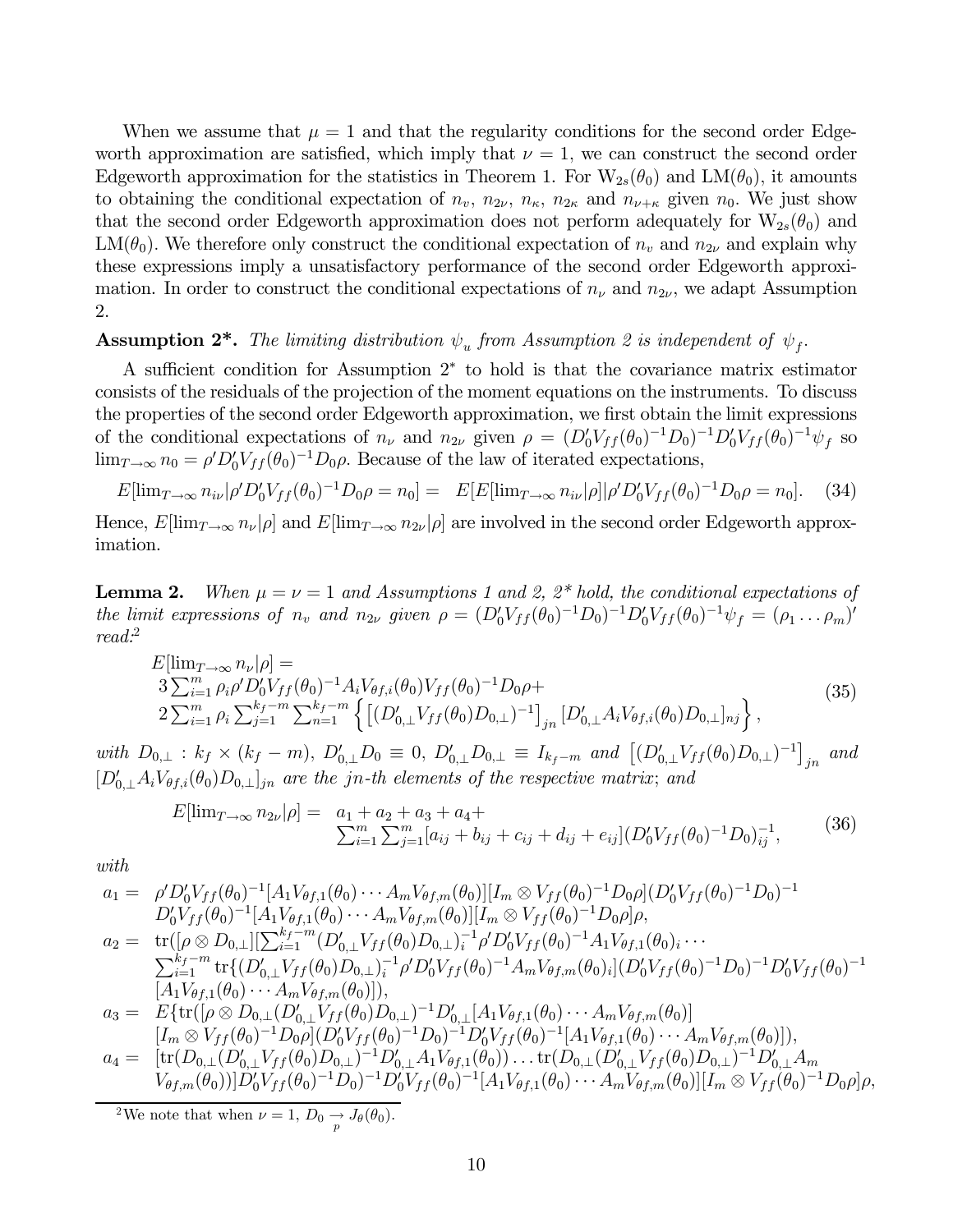and

$$
a_{ij} = \{ [\rho' D'_0 V_{ff}(\theta_0)^{-1} A_i V_{\theta f,i}(\theta_0) V_{ff}(\theta_0)^{-1} D_0 \rho] [\rho' D'_0 V_{ff}(\theta_0)^{-1} A_j V_{\theta f,j}(\theta_0)^{V_{ff}}(\theta_0)^{-1} D_0 \rho] \n b_{ij} = 2[\rho' D'_0 V_{ff}(\theta_0)^{-1} A_i V_{\theta f,i}(\theta_0) V_{ff}(\theta_0)^{-1} D_0 \rho] \text{tr}[D_{0,\perp} (D'_{0,\perp} V_{ff}(\theta_0) D_{0,\perp})^{-1} D'_{0,\perp} A_j V_{\theta f,j}(\theta_0)] \n c_{ij} = 3 \sum_{i_1=1}^{k_f-m} [(D'_{0,\perp} V_{ff}(\theta_0) D_{0,\perp})^{-\frac{1}{2}} D'_{0,\perp} A_i V_{\theta f,i}(\theta_0) D_{0,\perp} (D'_{0,\perp} V_{ff}(\theta_0) D_{0,\perp})^{-\frac{1}{2}}]_{i_1i_1}^2 +\n 2 \sum_{i_1=1}^{k_f-m} \sum_{j_1=1, j_1 \neq i_1}^{k_f-m} [(D'_{0,\perp} V_{ff}(\theta_0) D_{0,\perp})^{-\frac{1}{2}} D'_{0,\perp} A_i V_{\theta f,i}(\theta_0) D_{0,\perp} (D'_{0,\perp} V_{ff}(\theta_0) D_{0,\perp})^{-\frac{1}{2}}]_{i_1i_1} \n [(D'_{0,\perp} V_{ff}(\theta_0) D_{0,\perp})^{-\frac{1}{2}} D'_{0,\perp} A_j V_{\theta f,j}(\theta_0) D_{0,\perp} (D'_{0,\perp} V_{ff}(\theta_0) D_{0,\perp})^{-\frac{1}{2}}]_{i_1j_1} +\n 2 \sum_{i_1=1}^{k_f-m} \sum_{j_1=1, j_1 \neq i_1}^{k_f-m} [(D'_{0,\perp} V_{ff}(\theta_0) D_{0,\perp})^{-\frac{1}{2}} D'_{0,\perp} A_i V_{\theta f,i}(\theta_0) D_{0,\perp})^{-\frac{1}{2}}]_{i_1j_1} +\n 2 \sum_{i_1=1}
$$

#### **Proof.** see the Appendix. ■

Lemma 2 states the conditional expectation of  $n_v$  and  $n_{2\nu}$  given  $\rho$ . Because  $\lim_{n\to\infty} n_0 =$  $\rho' D_0' V_{ff}(\theta_0)^{-1} D_0 \rho$ , we can specify  $\rho$  as  $\rho = n_0^{\frac{1}{2}} h$  with  $h : m \times 1$  and  $h' D_0' V_{ff}(\theta_0)^{-1} D_0 h = 1$ . To obtain the conditional expectation for the second order Edgeworth approximation, the law of iterated expectations (34) then implies that we construct the expectation of the conditional expectations of  $n_{\nu}$  and  $n_{2\nu}$  from Lemma 2 with respect to h.

Corollary 3. Lemma 2 implies that the limiting expressions of the conditional expectations of  $n_{\nu}$  and  $n_{2\nu}$  given  $n_0$  read

$$
E[\lim_{T \to \infty} n_{\nu} | n_0] = E_h[E[\lim_{T \to \infty} n_{\nu} | \rho] = 0 \tag{37}
$$

and

$$
E[\lim_{T \to \infty} n_{2\nu}|n_0] = E_h[E[\lim_{T \to \infty} n_{2\nu}|\rho]] =
$$
  
\n
$$
E_h[a_2 + a_3 + a_4|\rho = n_0^{\frac{1}{2}}h] + \sum_{i=1}^m \sum_{j=1}^m (D'_0V_{ff}(\theta_0)^{-1}D_0)_{ij}^{-1} \left\{c_{ij} + E[b_{ij} + d_{ij} + e_{ij}|\rho = n_0^{\frac{1}{2}}h]\right\}.
$$
\n(38)

**Proof.** Because  $n_0$  has a  $\chi^2(m)$  limiting distribution and  $\rho$  is normally distributed with mean zero, the first and third order moments of h are zero. The expectations of  $a_1$  and  $a_{ij}$  from Lemma 2 with respect to h are therefore equal to zero.  $\blacksquare$ 

The elements of the conditional expectation of  $n_{2\nu}$  given  $n_0$  (38) are proportional to  $(D'_0 V_{ff}(\theta_0)^{-1}$  $(D_0)^{-1}$  which can be estimated by  $\left(\frac{1}{T^{1+\nu}}D_T(\theta_0, Y)'V_{ff}(\theta_0)^{-1}D_T(\theta_0, Y)\right)^{-1}$ . The second order Edgeworth approximation (33) therefore contains, for example, the second order term

$$
\frac{1}{T} \sum_{i=1}^{m} \sum_{j=1}^{m} \left[ \frac{1}{T^2} \hat{D}_T(\theta_0, Y)' \hat{V}_{ff}(\theta_0)^{-1} \hat{D}_T(\theta_0, Y) \right]_{ij}^{-1} \hat{c}_{ij},\tag{39}
$$

which is part of " $-\frac{1}{T}s_2(s)$ " in (33) and that assumes that  $\nu = 1$ . The assumption that  $\nu = 1$ is a high level assumption which we can not verify. If  $\nu = 0$ , (39) becomes a zero-th order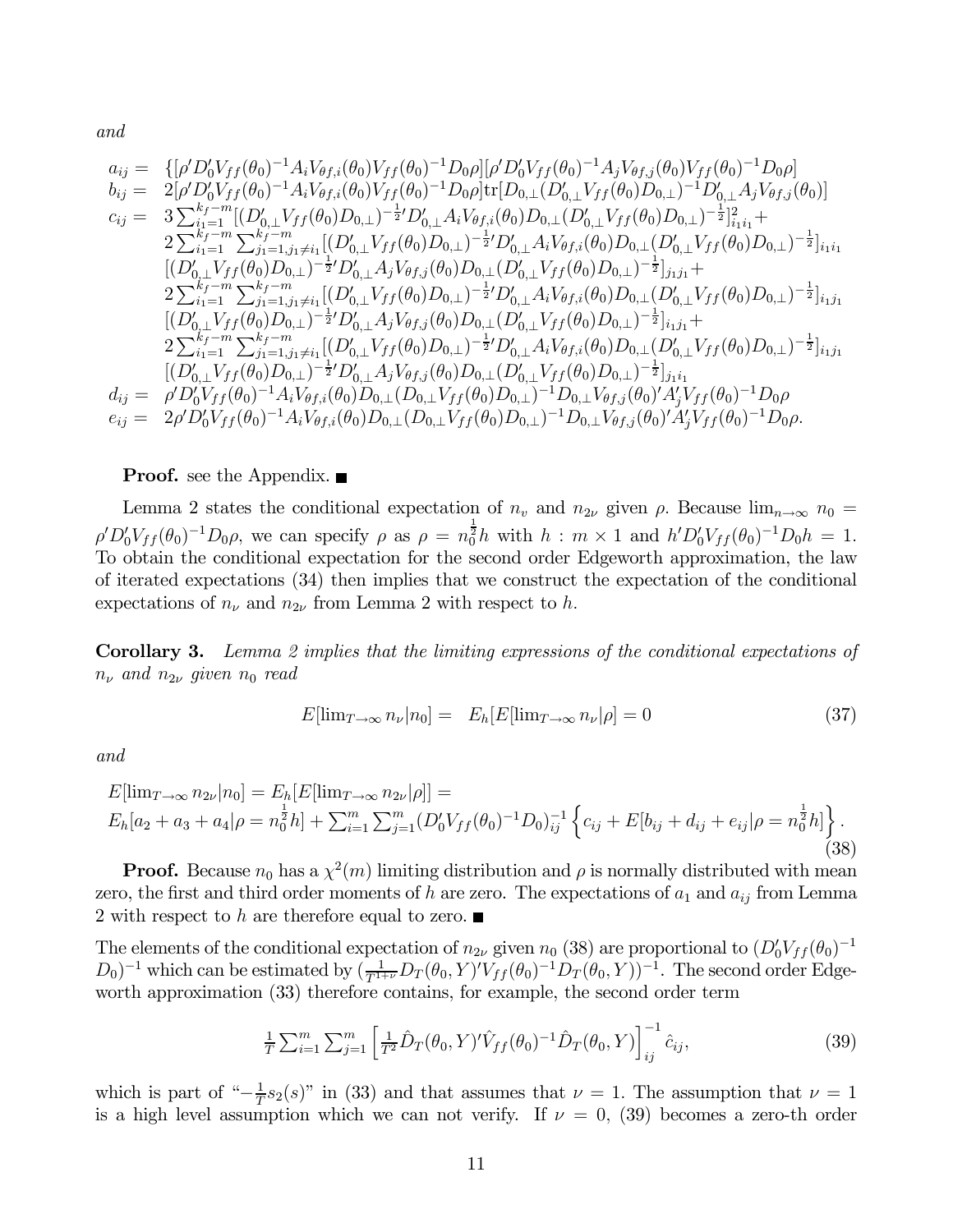term and the second order Edgeworth approximation then no longer removes all second order approximation errors. The second order Edgeworth approximation thus only removes second order approximation errors when  $\nu = 1$  which we need to assume a priori and does not have to hold for the analyzed data.

Alongside the sensitivity of the second order Edgeworth approximation to the value of  $\nu$ also the number of instruments  $k_f (= kl)$  is of importance for the accuracy of the second order Edgeworth approximation. The  $c_{ij}$  elements in (38) consist of  $(k_f - m)^2$  components and are thus proportional to  $k_f^2$ . When  $k_f^2$  is large and proportional to T, the second order term of the Edgeworth approximation becomes a zero-th order term and the second order Edgeworth approximation does then not remove all second order approximation errors.

The sensitivity to the value of  $\nu$  and the number of instruments  $k_f$  shows that a second order Edgeworth approximation does not remove the second order approximation error of the finite sample distribution of  $W_{2s}(\theta_0)$  and  $LM(\theta_0)$  in all instances. This indicates that the Edgeworth approximation will not perform satisfactorily for  $W_{2s}(\theta_0)$  and  $LM(\theta_0)$  since the improvement of the distributions depends on the unknown parameters of the analyzed model. The  $n_{\nu}$  and  $n_{2\nu}$ elements are not present in the higher order expressions of  $W_{\text{cue}}(\theta_0)$  and  $K(\theta_0)$ . When  $\nu = 1$ , the quality of the approximation of the finite sample distribution of these statistics by their zero-th order element is therefore less sensitive to the number of instruments. This corresponds with Brown and Newey (1998) and Newey and Smith (2001) where it is shown that the bias of the CUE smaller than that of the 2-step GMM estimator and is much less affected by the number of instruments. Also Donald and Newey (2000) show that the bias of the CUE is smaller than that of the 2step estimator since the CUE works like a jackknife.  $W_{cue}(\theta_0)$  and  $K(\theta_0)$  are both based upon the CUE and show that the results of Brown and Newey (1998), Donald and Newey (2000) and Newey and Smith (2001) extend to such statistics. These statistics thus contain a considerable part of the corrections that the second order Edgeworth approximation of  $W_{2s}(\theta_0)$ and  $LM(\theta_0)$  applies.

Corollary 3 is not only helpful for the analysis of the Edgeworth approximation but also shows that  $n_{2\nu}$  is proportional to  $k_f^2$ . When  $k_f$  and T jointly converge to infinity and  $k_f^2$  is proportional to T,  $n_{2\nu}$  therefore becomes a zero-th order term. Hence, in order to preserve the limiting distributions of  $W_{2s}(\theta_0)$  and  $LM(\theta_0)$  in limiting sequences where  $k_f$  and T jointly converge to infinity,  $\lim_{T\to\infty, k_f\to\infty} \frac{k_f^2}{T} = 0$  has to hold. We note that the Edgeworth approximation should remove this distortion of the zero-th order behavior of  $W_{2s}(\theta_0)$  and  $LM(\theta_0)$ .

#### 3.1.2 Weak/non-identification or  $\nu = 0$

The higher order elements of  $W_{cue}(\theta_0)$  and  $K(\theta_0)$  in Theorem 1 are identical when  $\nu = 1$ . When  $\nu = 0$ , the GMM estimators  $\theta_{2s}$  and  $\theta_{cue}$  converge to random variables, see e.g. Phillips (1989) and Stock and Wright (2000). The covariance matrix estimators involved in the Wald statistics,  $W_{2s}(\theta_0)$  and  $W_{cue}(\theta_0)$ , are then evaluated at a random variable and are thus inconsistent. The convergence rate  $\kappa$  (= min( $\mu$ ,  $\nu$ )) in Theorem 1 then equals zero for these statistics and indicates the inconsistency. The covariance matrix estimators involved in  $LM(\theta_0)$  and  $K(\theta_0)$  are evaluated at  $\theta_0$  and still converge to the true covariance matrix with convergence rate  $\mu$ . The convergence rate  $\kappa$  in Theorem 1 is therefore equal to  $\mu$  for these statistics and we can obtain the limit expression of the zero-th order term of the higher order expression when  $\nu = 0$ . This expression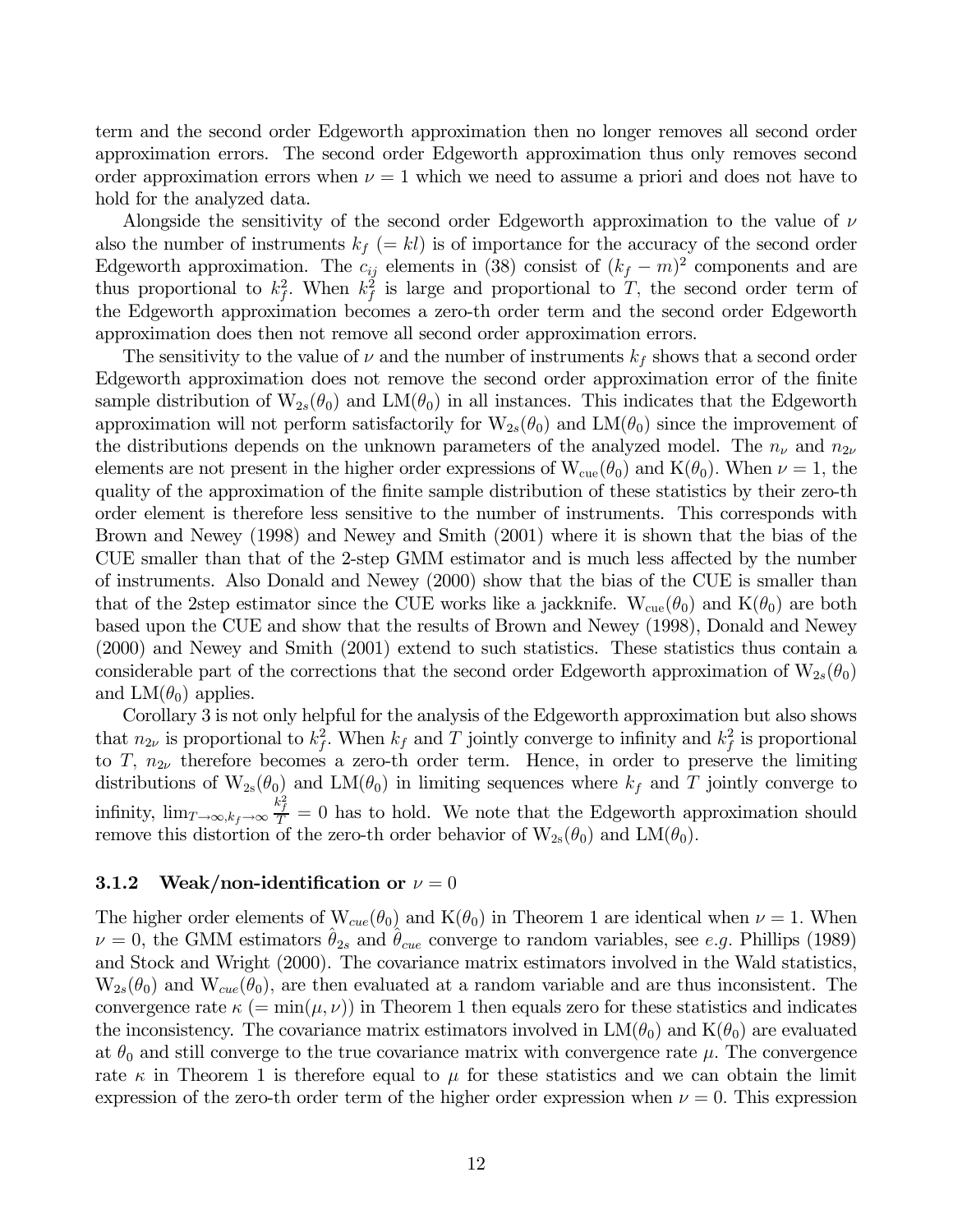is given in Corollary 4.

**Corollary 4.** For weak and zero values of  $J_{\theta}(\theta_0)$ , for which  $\nu = 0$ , and a fixed number of instruments, Theorem 1 implies higher order properties for  $W_{2s}(\theta_0)$  and  $W_{cue}(\theta_0)$  under  $H_0$ :  $\theta = \theta_0$  that are characterized by:

$$
\begin{aligned} \mathcal{W}_{2s}(\theta_0) \\ \mathcal{W}_{cue}(\theta_0) \end{aligned} = n_0 + n_{\nu} + n_{\kappa} + n_{\nu+\kappa} + n_{2\nu} + n_{2\kappa} + n_{2\nu+\kappa} + n_{\nu+2\kappa} + n_{3\nu}, \text{ with } \kappa = 0, \qquad (40)
$$

for  $LM(\theta_0)$ :

$$
LM(\theta_0) = n_0 + n_\nu + n_{2\nu} + n_{3\nu} + T^{-\frac{\kappa}{2}}(n_\kappa + n_{\nu+\kappa} + n_{2\nu+\kappa}) + T^{-\kappa}(n_{2\kappa} + n_{\nu+2\kappa}), \text{ with } \kappa = \mu,
$$
\n(41)

and for  $K(\theta_0)$ :

$$
K(\theta_0) = n_0 + T^{-\frac{\kappa}{2}}(n_{\kappa} + n_{\nu + \kappa}) + T^{-\kappa}(n_{2\kappa} + n_{\nu + 2\kappa}), \ \ with \ \ \kappa = \mu,
$$
 (42)

where the different n-elements are defined in Theorem 1. Given  $D_0$ , the zero-th order limiting distribution of  $LM(\theta_0)$ , or limiting distribution of  $n_0 + n_{\nu} + n_{2\nu} + n_{3\nu}$ , reads

$$
LM(\theta_0) \to \psi'_f V_{ff}(\theta_0)^{-1} \{D_0 + [A_1 V_{\theta f,1}(\theta_0) \cdots A_m V_{\theta f,m}(\theta_0)] (I_m \otimes V_{ff}(\theta_0)^{-1} \psi_f) \} [\{D_0 + [A_1 V_{\theta f,1}(\theta_0) \cdots A_m V_{\theta f,m}(\theta_0)] (I_m \otimes V_{ff}(\theta_0)^{-1} \psi_f) \}^{\prime} V_{ff}(\theta_0)^{-1} \{D_0 + [A_1 V_{\theta f,1}(\theta_0) \cdots A_m V_{\theta f,m}(\theta_0)] (I_m \otimes V_{ff}(\theta_0)^{-1} \psi_f) \}^{-1} \{D_0 + [A_1 V_{\theta f,1}(\theta_0) \cdots A_m V_{\theta f,m}(\theta_0)] (I_m \otimes V_{ff}(\theta_0)^{-1} \psi_f) \} V_{ff}(\theta_0)^{-1} \psi_f, \tag{43}
$$

while the zero-th order limiting distribution of  $K(\theta_0)$  is  $\chi^2(m)$ .

We do not give the expressions of the zero-th limiting distributions of  $W_{2s}(\theta_0)$  and  $W_{cue}(\theta_0)$ when  $\nu = 0$ . These Wald statistics involve inconsistent covariance matrix estimators, since the covariance matrix estimators are evaluated at the inconsistent estimator of  $\theta$ ,  $\theta$ . Hence, we could only give limit expressions that involve the inconsistent estimators. The limit distribution of  $LM(\theta_0)$  in (43) is no longer  $\chi^2(m)$  and depends on nuisance parameters. The distortion of the limit distribution of  $LM(\theta_0)$ , compared to its  $\chi^2(m)$  limit distribution when  $\nu = 1$  is caused by the higher order terms of the limit distribution when  $\nu = 1$ . As shown in Corollary 4, some of the higher order terms when  $\nu = 1$  become zero-th order terms when  $\nu = 0$  and distort the zero-th order limit distribution. The higher order terms of  $K(\theta_0)$  when  $\nu = 1$  remain higher order terms when  $\nu = 0$  and do therefore not distort the zero-th order limit distribution. The K-statistic is thus a higher order correction of  $LM(\theta_0)$  which overcomes the change of the zero-th order limit distribution of  $LM(\theta_0)$  when  $\nu = 0$ . Unlike higher order Edgeworth corrections as in (33), the K-statistic does involve the expectation over random variables that are independent, like the conditional expectations of  $n_{\nu}$ ,  $n_{2\nu}$  and  $n_{3\nu}$  given  $n_0$ , but conditions on the realized values of these independent random variables.

#### 3.2 Number of instruments that goes to infinity

When the number of instruments is proportional to the number of observations, the higher order expressions from Theorem 1 are invalid. We therefore construct higher order expressions when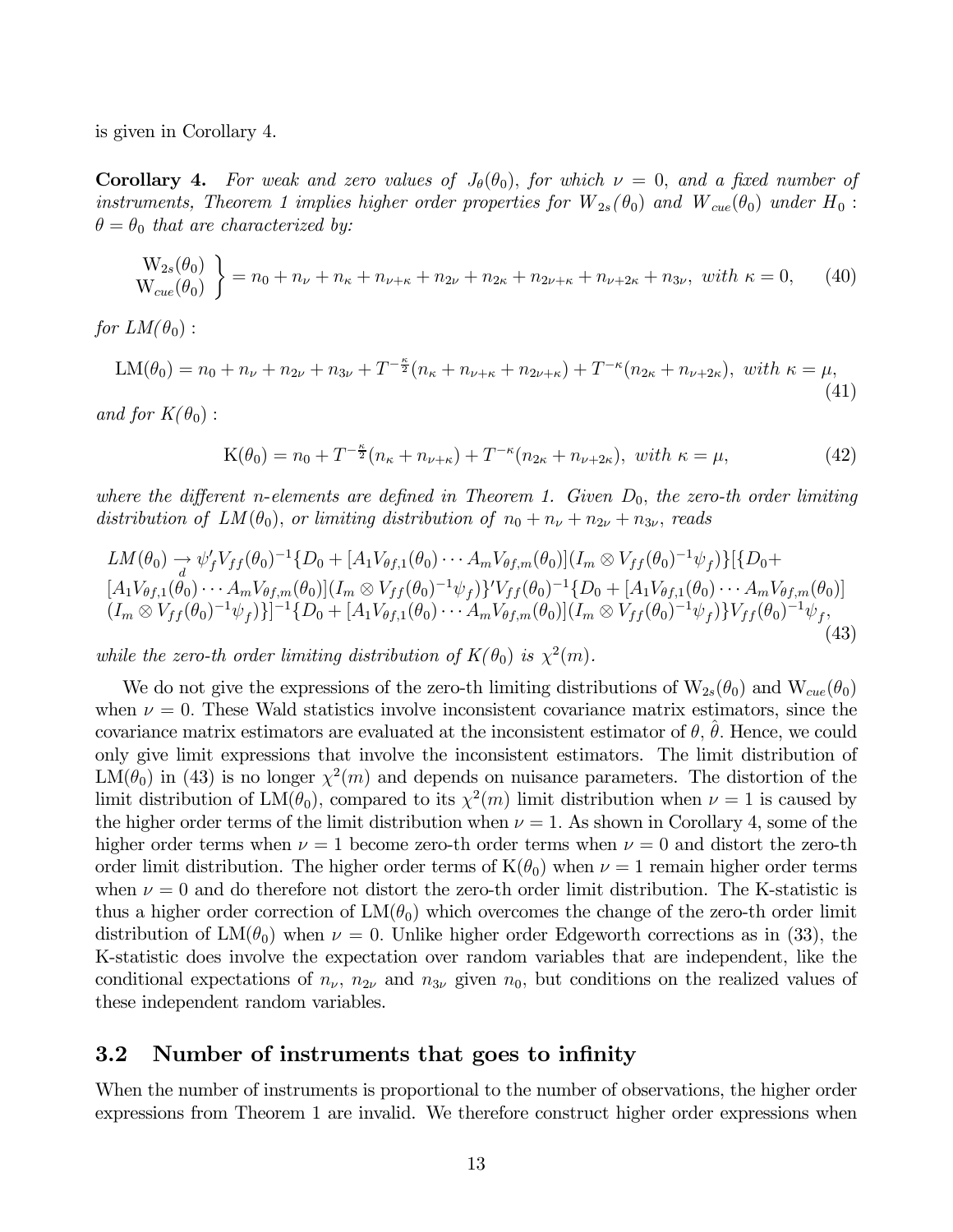both the number of observations and the number of instruments jointly converge to infinity as in e.g. Bekker (1994). In order to do so, we make an assumption about the convergence behavior of the number of instruments k relative to that of the number of observations  $T$ .

**Assumption 3.** The joint convergence of the number of instruments k and the number of observations T is such that

$$
\lim_{k,T \to \infty} \frac{k}{T^{\alpha}} = c,\tag{44}
$$

with c a fixed finite constant.

We construct the convergence rates of the different elements involved in the statistics by means of a sequential convergence scheme in which we first let  $T$  converge to infinity and afterwards  $k$ . Given a fixed value of  $k$ , we have shown in Theorem 1 that all elements converge appropriately when  $T$  goes to infinity. Lemma 6 of Phillips and Moon (1999) therefore applies and we can let T and k converge to infinity sequentially, so first T and then  $k$ .

When we construct the higher order expressions with a number of instruments that converges to infinity, we maintain the properties of Assumption 1 that

$$
\frac{1}{T^{1+\nu}} D_T(\theta_0, Y)' V_{ff}(\theta_0)^{-1} D_T(\theta_0, Y) = D'_0 V_{ff}(\theta_0)^{-1} D_0 + o_p(1)
$$
\n(45)

and

$$
\frac{1}{\sqrt{T^{2+\nu}}} f_T(\theta_0, Y)' V_{ff}(\theta_0)^{-1} D_T(\theta_0, Y) = m'_{0,f} V_{ff}(\theta_0)^{-1} D_0 + o_p(1).
$$
 (46)

Because

$$
D_T(\theta_0, Y) = \begin{bmatrix} p_{1,T}(\theta_0, Y) - A_1 V_{\theta f,1}(\theta_0) V_{ff}(\theta_0)^{-1} f_T(\theta_0, Y) & \cdots \\ p_{m,T}(\theta_0, Y) - A_m V_{\theta f,m}(\theta_0) V_{ff}(\theta_0)^{-1} f_T(\theta_0, Y) \end{bmatrix},
$$
(47)

and

$$
\frac{1}{k}m_0'V(\theta_0)^{-1}m_0 = (m+1)l + o_p(1),\tag{48}
$$

since  $k_f = kl$ , we do have to assume, however, that  $\nu \geq \alpha$  since (45) and (46) can not hold otherwise. Bekker (1994) constructs the limit distribution of the CUE in the linear instrumental variables regression model under a limit sequence where the number of instruments is proportional to the number of observations, so  $\alpha = 1$ , and

$$
\frac{1}{T} \left[ \sum_{t=1}^{T} E(p_t(\theta_0)|I_t) \right]' V_{ff}(\theta_0)^{-1} \left[ \sum_{t=1}^{T} E(p_t(\theta_0)|I_t) \right]
$$

goes to a constant when  $k$  and  $T$  converge to infinity. Lemma 1 shows that

$$
T^{-\frac{1}{2}(1+\nu)}D_T(\theta_0, Y) = \frac{1}{T^{\frac{1}{2}(1+\nu)}} \sum_{t=1}^T E(p_t(\theta_0)|I_t) +
$$
  
\n
$$
T^{-\frac{1}{2}\nu}[(m_{0,\theta_1} - A_1 V_{\theta f,1}(\theta_0) V_{ff}(\theta_0)^{-1} m_{0,f}) \cdots (m_{0,\theta_m} - A_m V_{\theta f,m}(\theta_0) V_{ff}(\theta_0)^{-1} m_{0,f})].
$$
\n(49)

Because of (48), the convergence scheme of Bekker (1994) corresponds with  $\alpha = 1$  and  $\nu = 1$  in our specification.

Theorem 2 states the higher order expressions of  $W_{2s}(\theta_0)$ ,  $W_{cue}(\theta_0)$ ,  $LM(\theta_0)$  and  $K(\theta_0)$  when the number of instruments gets large according to Assumption 3.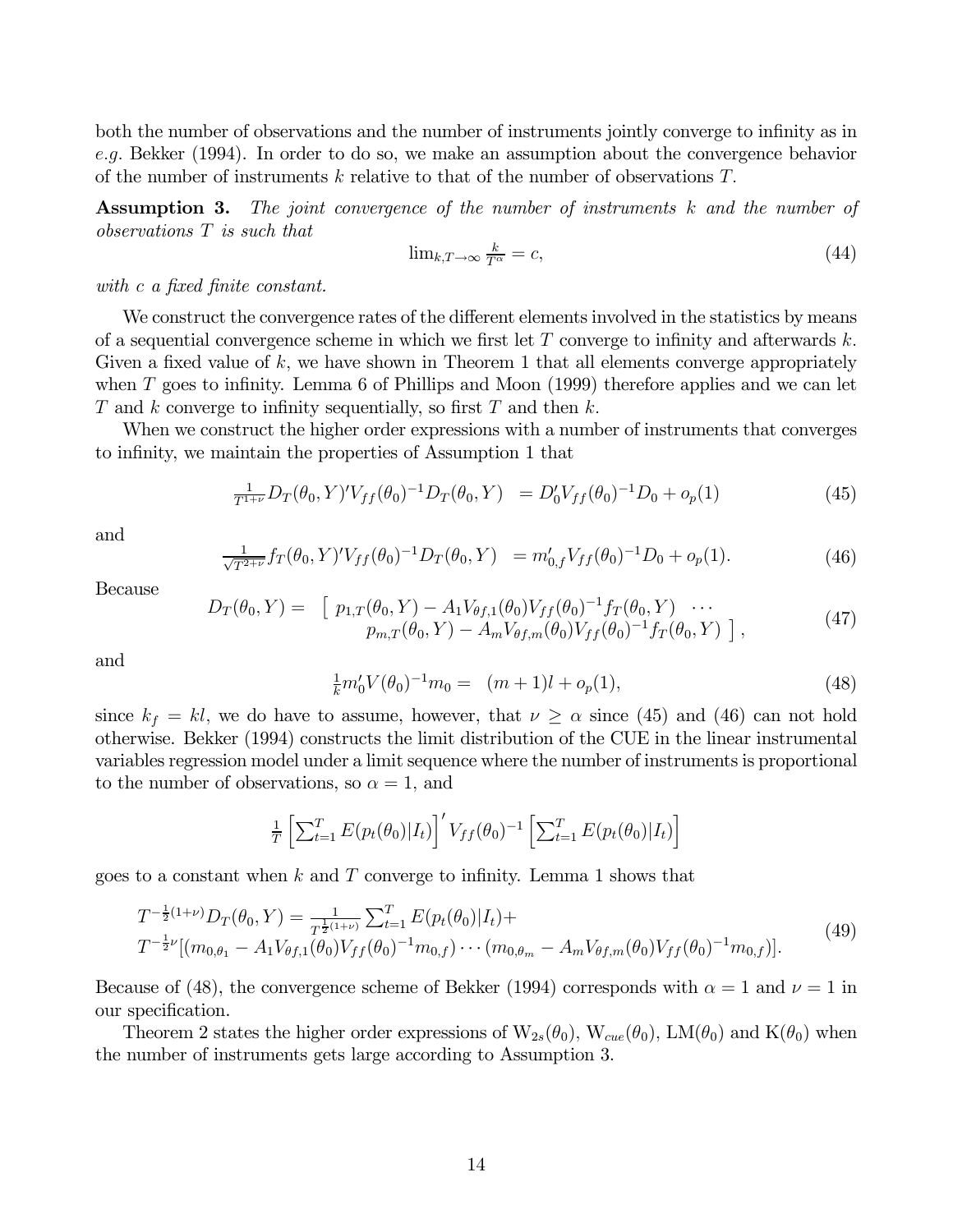**Theorem 2.** When the number of instruments  $k$  converges to infinity according to Assumption 3 with  $\nu \ge \alpha$ , Assumptions 1 and 2 imply higher order properties of  $W_{2s}(\theta_0)$ ,  $W_{cue}(\theta_0)$ ,  $LM(\theta_0)$ and  $K(\theta_0)$  under  $H_0: \theta = \theta_0$  that are characterized by:

$$
\begin{pmatrix}\nn_0 + \\
T^{-\frac{\nu-2\alpha}{2}}n_{\nu-2\alpha} + T^{-(\nu-\alpha)}n_{2(\nu-\alpha)} + T^{-(\nu-2\alpha)}n_{2(\nu-2\alpha)} + \\
T^{-(\nu-\alpha)}n_{2(\nu-\alpha)} + \n\end{pmatrix}\n= \n\begin{pmatrix}\nn_0 + \\
T^{-\frac{\nu-2\alpha}{2}}n_{\nu-2\alpha} + T^{-(\nu-\alpha)}n_{2(\nu-\alpha)} + T^{-(\nu-2\alpha)}n_{2(\nu-2\alpha)} + \n\vdots D_T(\theta_0, Y) + \\
T^{-\frac{\nu}{2}}n_{\nu} + \n\vdots D_T(\theta_0, Y) \\
T^{-\frac{\nu}{2}}n_{\nu} + \n\vdots D_T(\theta_0, Y) \\
T^{-\frac{1}{2}(\nu+\kappa-2\alpha)}n_{\nu} + \n\vdots D_T(\theta_0, Y) \\
T^{-\frac{1}{2}(\nu+\kappa-2\alpha)}n_{\nu+\kappa-2\alpha} + T^{-\frac{1}{2}(\nu+\kappa)}n_{\nu+\kappa} + \n\vdots \\
T^{-\frac{1}{2}(2\nu+\kappa-2\alpha)}n_{2\nu+\kappa-2\alpha} + T^{-(\nu+\kappa-\alpha)}n_{2(\nu+\kappa-\alpha)} + \n\end{pmatrix}\n\text{ : mixed}
$$
\n
$$
T^{-\frac{1}{2}\kappa+2(\nu-2\alpha)}n_{\kappa+2(\nu-2\alpha)} + T^{-(\nu+\kappa-2\alpha)}n_{2(\nu+\kappa-2\alpha)}
$$
\n(50)

where:

1. for  $W_{2s}(\theta_0)$ :  $\kappa = \min(\mu, \nu)$ , and

$$
n_{0} = s'_{0}G_{0}^{-1}s_{0}
$$
\n
$$
D_{T}(\theta_{0},Y)+\n\begin{cases}\nn_{\nu-2\alpha} = s'_{\nu-2\alpha,1}G_{0}^{-1}s_{0} + s'_{0}G_{0}^{-1}s_{\nu-2\alpha,1} \\
n_{2(\nu-2\alpha)} = s'_{\nu-2\alpha,1}G_{0}^{-1}s_{\nu-2\alpha,1} \\
n_{2(\nu-\alpha)} = s'_{\nu-2\alpha,1}Q_{1}s_{0} + s'_{0}Q_{1}s_{\nu-2\alpha,1} \\
n_{2(\nu-\alpha)} = s'_{1\kappa,1}G_{0}^{-1}s_{0} + s'_{0}G_{0}^{-1}s_{1\kappa,1}\n\end{cases}
$$
\n
$$
\hat{V}(\theta_{0}) : \begin{cases}\nn_{\kappa} = s'_{1\kappa,1}G_{0}^{-1}s_{0} + s'_{0}G_{0}^{-1}s_{1\kappa,1} \\
n_{2\kappa} = s'_{1\kappa,1}G_{0}^{-1}s_{1\kappa,1} \\
n_{\kappa} = s'_{1\kappa,1}G_{0}^{-1}s_{1\kappa,1}\n\end{cases}
$$
\n
$$
D_{T}(\theta_{0},Y) : \begin{cases}\nn_{\kappa} = s'_{1\kappa,1}G_{0}^{-1}s_{0} + s'_{0}G_{0}^{-1}s_{1\kappa,1} \\
n_{2\kappa} = s'_{1\kappa,1}G_{0}^{-1}s_{1\kappa,1} \\
s'_{0}G_{0}^{-1}(s_{\nu+\kappa-2\alpha,1} + s_{\nu+\kappa-2\alpha,2}) + s'_{1\kappa,1}G_{0}^{-1}s_{1\kappa,1} + s'_{1\kappa,1}G_{0}^{-1}s_{1\kappa,1} \\
n_{\nu+\kappa} = s'_{1\kappa,1}Q_{1}s_{0} + s'_{0}Q_{1}s_{1\kappa,1} \\
n_{\nu+\kappa} = s'_{1\kappa,1}Q_{1}^{-1}(s_{1\kappa+2\alpha,1} + s_{\nu+\kappa-2\alpha,2}) + s'_{1\kappa,1}G_{0}^{-1}s_{1\kappa+2\kappa,2\kappa,1} \\
n_{2\nu+\kappa-2\alpha} = (s_{\nu+\kappa-2\
$$

2. for  $W_{cue}(\theta_0)$ :  $\kappa = \min(\mu, \nu)$ ,  $n_{\nu-2\alpha} = n_{2(\nu-2\alpha)} = n_{\nu} = n_{\nu+\kappa} = n_{2(\nu-\alpha)} = n_{2\nu+\kappa-2\alpha} =$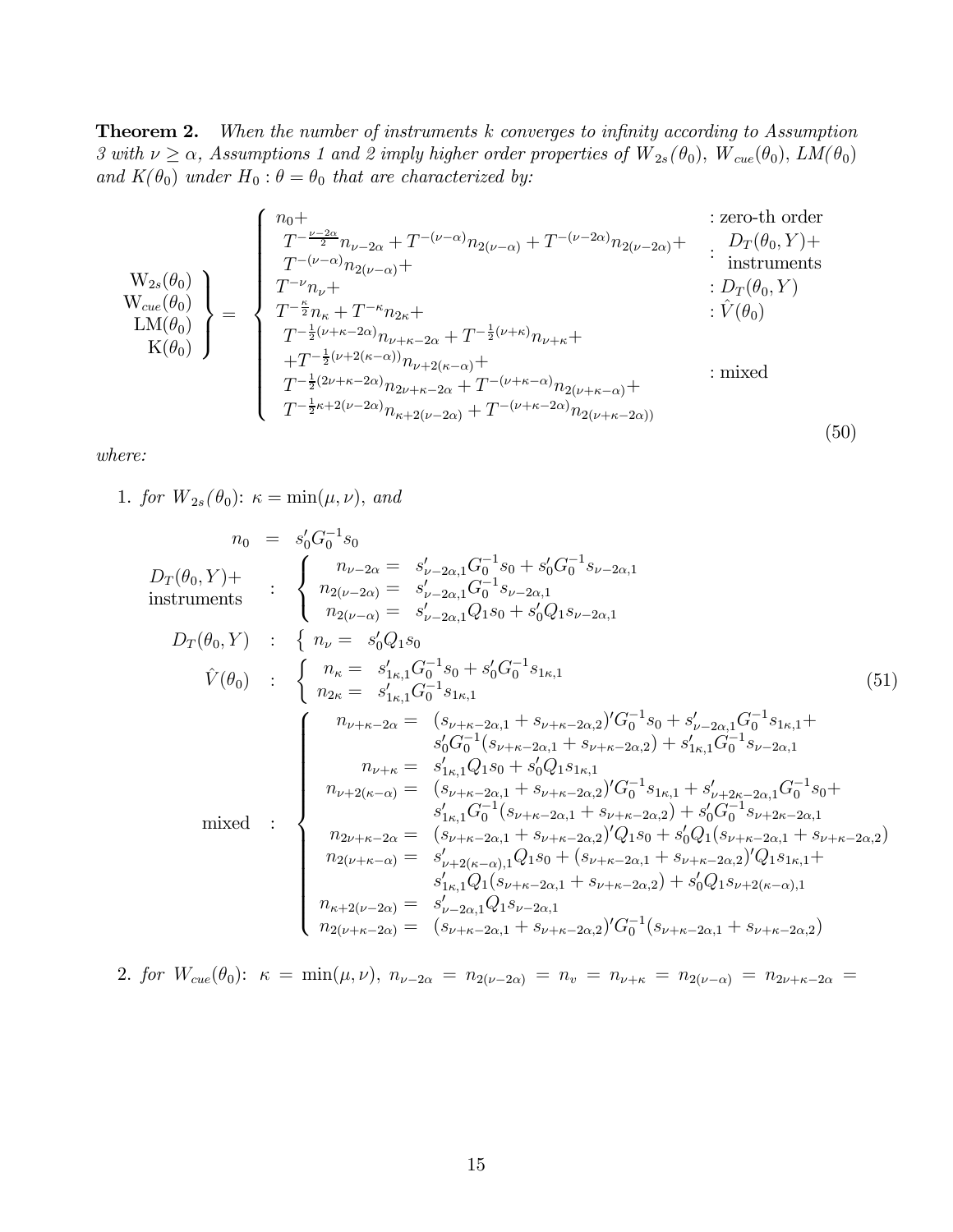$n_{2(\nu+\kappa-\alpha)} = n_{\kappa+2(\nu-2\alpha)} = 0,$ 

$$
n_{0} = s'_{0} G_{0}^{-1} s_{0}
$$
\n
$$
\hat{V}(\theta_{0}) : \begin{cases}\n n_{\kappa} = s'_{0} Q_{1} s_{0} + s'_{1\kappa,1} G_{0}^{-1} s_{0} + s'_{0} G_{0}^{-1} s_{1\kappa,1} \\
 n_{2\kappa} = s'_{1\kappa,1} G_{0}^{-1} s_{1\kappa,1} + s'_{1\kappa,1} Q_{1} s_{0} + s'_{0} Q_{1} s_{1\kappa,1} \\
 n_{3\kappa} = s'_{1\kappa,1} Q_{1} s_{1\kappa,1}\n\end{cases}
$$
\n
$$
(52)
$$
\n
$$
\text{mixed} : \begin{cases}\n n_{\nu+\kappa-2\alpha} = s'_{\nu+\kappa-2\alpha,1} G_{0}^{-1} s_{0} + s'_{0} G_{0}^{-1} s_{\nu+\kappa-2\alpha,1} \\
 n_{\nu+2(\kappa-\alpha)} = s'_{\nu+\kappa-2\alpha,1} G_{0}^{-1} s_{1\kappa,1} + s'_{1\kappa,1} G_{0}^{-1} s_{\nu+\kappa-2\alpha,1} + s'_{\nu+\kappa-2\alpha,1} Q_{1} s_{0} + s'_{0} Q_{1} s_{\nu+\kappa-2\alpha,1} \\
 s'_{0} Q_{1} s_{\nu+\kappa-2\alpha,1} + s'_{\nu+2\kappa-2\alpha,1} G_{0}^{-1} s_{0} + s'_{0} G_{0}^{-1} s_{\nu+2\kappa-2\alpha,1} \\
 n_{2\nu+\kappa-2\alpha} = s'_{\nu+\kappa-2\alpha,1} G_{0}^{-1} s_{\nu+\kappa-2\alpha,1}.\n\end{cases}
$$
\n
$$
(52)
$$

3. for  $LM(\theta_0)$  the elements are identical to those for  $W_{2s}(\theta_0)$  in (51) but with  $\kappa = \mu$ . 4. for  $K(\theta_0)$  the elements are identical to those for  $W_{cue}(\theta_0)$  in (52) but with  $\kappa = \mu$ and for all statistics

$$
s_{0} = m'_{0,f} V_{ff}(\theta_{0})^{-1} D_{0}
$$
  
\n
$$
s_{\nu-2\alpha,1} = m'_{0,f} V_{ff}(\theta_{0})^{-1} \left\{ \frac{1}{\sqrt{T}} [p_{T}(\hat{\theta}, Y) - \hat{D}_{T}(\hat{\theta}, Y)] \right\}
$$
  
\n
$$
= \frac{1}{k} m'_{0,f} V_{ff}(\theta_{0})^{-1} [A_{1} V_{\theta f,1}(\theta_{0}) \cdots A_{m} V_{\theta f,m}(\theta_{0})] [I_{m} \otimes V_{ff}(\theta_{0})^{-1} m_{0,f}]
$$
  
\n
$$
s_{1\kappa,1} = T^{\frac{1}{2}\kappa} m'_{0,f} [V_{ff}(\hat{\theta})^{-1} - V_{ff}(\theta_{0})^{-1}] D_{0}
$$
  
\n
$$
s_{\nu+\kappa-2\alpha,1} = \frac{T^{\frac{1}{2}\kappa}}{k} m'_{0,f} V_{ff}(\theta_{0})^{-1} \{ [A_{1} \hat{V}_{\theta f,1}(\theta_{0}) \cdots A_{m} \hat{V}_{\theta f,m}(\theta_{0})] [I_{m} \otimes \hat{V}_{ff}(\theta_{0})^{-1}] - [A_{1} V_{\theta f,1}(\theta_{0}) \cdots A_{m} V_{\theta f,m}(\theta_{0})] [I_{m} \otimes V_{ff}(\theta_{0})^{-1}] \} [I_{m} \otimes m_{0,f}]
$$
  
\n
$$
s_{\nu+\kappa-2\alpha,2} = \frac{T^{\frac{1}{2}\kappa}}{k} m'_{0,f} [\hat{V}_{ff}(\theta_{0})^{-1} - V_{ff}(\theta_{0})^{-1}] [A_{1} V_{\theta f,1}(\theta_{0}) \cdots A_{m} V_{\theta f,m}(\theta_{0})]
$$
  
\n
$$
[I_{m} \otimes V_{ff}(\theta_{0})^{-1} m_{0,f}]
$$
  
\n
$$
s_{\nu+2(\kappa-\alpha),1} = \frac{T^{\frac{1}{2}(2\kappa-1)}{k}} m'_{0,f} [\hat{V}_{ff}(\theta_{0})^{-1} - V_{ff}(\theta_{0})^{-1}] [\hat{D}_{T}(\theta_{0}, Y) - D_{T}(\theta_{0}, Y)],
$$

with  $G_0 = D'_0 V_{ff}(\theta_0)^{-1} D_0$  and the remaining expressions of the G and Q matrices are given in the Appendix.

**Proof.** see the Appendix.  $\blacksquare$ 

When  $\alpha = 0$ , the higher order expressions in Theorem 2 are identical to those in Theorem 1 that were constructed for a fixed number of instruments. An important difference with the elements of the higher order expressions in Theorem 1 results from the convergence of

$$
s_{\nu-2\alpha,1} = \frac{1}{k} m'_{0,f} V_{ff}(\theta_0)^{-1} [A_1 V_{\theta f,1}(\theta_0) \cdots A_m V_{\theta f,m}(\theta_0)] [I_m \otimes V_{ff}(\theta_0)^{-1} m_{0,f}]. \tag{54}
$$

When  $k$  and  $T$  converge to infinity,

$$
s_{\nu-2\alpha,1} \underset{p}{\rightarrow} \omega(\theta_0),\tag{55}
$$

where  $\omega(\theta_0)=(\omega_1(\theta_0)\dots\omega_m(\theta_0))$  and

$$
\omega_i(\theta_0) = \lim_{k \to \infty} \frac{1}{k} tr(V_{ff}(\theta_0)^{-1} A_i V_{\theta f,i}(\theta_0)). \tag{56}
$$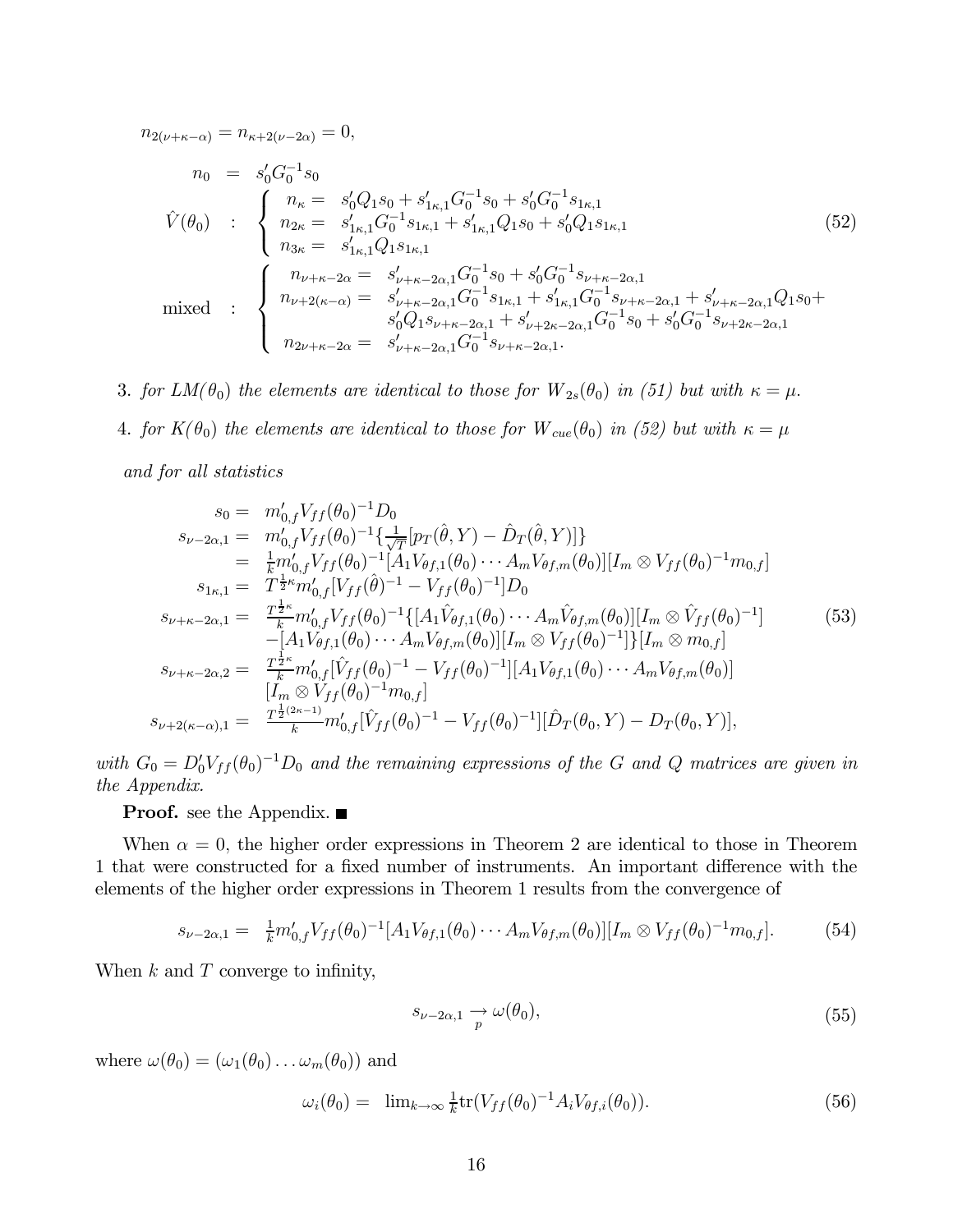The convergence of  $s_{\nu-2\alpha,1}$  towards a constant implies that  $\nu$  needs to exceed  $2\alpha$  for the  $\chi^2(m)$ limiting distribution to remain valid for  $W_{2s}(\theta_0)$  and  $LM(\theta_0)$ . Otherwise,  $W_{2s}(\theta_0)$  and  $LM(\theta_0)$ converge to  $\lim_{k,T\to\infty} n_{2(\nu-2\alpha)} = \omega(\theta_0)' G_0^{-1} \omega(\theta_0)$  because  $2(\nu-2\alpha) < (\nu-2\alpha)$  when  $\nu < 2\alpha$ . This sensitivity to the number of instruments of  $W_{2s}(\theta_0)$  and  $LM(\theta_0)$  is also indicated by Corollary 3 where the conditional expectation of higher order elements of  $W_{2s}(\theta_0)$  and  $LM(\theta_0)$  depends on the number of instruments. Theorem 2 further emphasizes this sensitivity to the number of instruments of  $W_{2s}(\theta_0)$  and  $LM(\theta_0)$ . Even for values of  $\nu$  that correspond with a well-identified  $\theta_0, \nu \geq 1$ , the limiting distributions of  $W_{2s}(\theta_0)$  and  $LM(\theta_0)$  can be affected by the number of instruments.

Theorem 2 assumes that  $\nu > \alpha$ . The number of instruments can therefore affect the limiting distribution of  $W_{cue}(\theta_0)$  and  $K(\theta_0)$  when  $\alpha \geq \mu$ . Corollary 5 states these distortions for a stylized setting in which  $\nu = \alpha = \mu = 1$ .

**Corollary 5.** When  $\nu = \alpha = \mu = 1$ , the higher order expressions of  $W_{cue}(\theta_0)$  and  $K(\theta_0)$  that result from Theorem 2 read

$$
\begin{aligned} \mathcal{W}_{cue}(\theta_0) \\ \mathcal{K}(\theta_0) \end{aligned} \bigg\} = n_0 + n_{\nu + \kappa - 2\alpha} + n_{2(\nu + \kappa - 2\alpha)} + T^{-\frac{1}{2}}(n_{\kappa} + n_{\nu + 2(\kappa - \alpha)}) + T^{-1}n_{2\kappa} + o_p(T^{-1}) \tag{57}
$$

where the expressions of the n-elements are stated in Theorem 2.

Corollary 5 shows that additional zero-th order elements, *i.e.*  $n_{\nu+\kappa-2\alpha} + n_{2(\nu+\kappa-2\alpha)}$ , appear when  $\nu = \alpha = \mu = 1$ . Both  $n_{\nu+\kappa-2\alpha}$  and  $n_{2(\nu+\kappa-2\alpha)}$  consists of, alongside  $s_0$ ,  $s_{\nu+\kappa-2\alpha,1}$ . We therefore state the limiting distribution of  $s_{\nu+\kappa-2\alpha,1}$  in Lemma 3.

**Lemma 3.** When k and T converge to infinity, and Assumption 1, 2,  $2^*$  and 3 hold, the convergence of  $s_{\nu+\kappa-2\alpha,1}$  defined in Theorem 3 is characterized by

$$
s_{\nu+\kappa-2\alpha,1} \xrightarrow{d} \lambda,\tag{58}
$$

where  $\lambda \sim N(0, \Sigma(\theta_0))$  and independent of  $\psi_f$  with  $\Sigma(\theta_0) = {\sigma_{ij}(\theta_0)}_{i,j=1,\dots,m}$  and

$$
\sigma_{ij}(\theta_0) = \lim_{k \to \infty} \left[ \frac{1}{\sqrt{k}} \psi'_f V_{ff}(\theta_0)^{-1} \otimes \frac{1}{\sqrt{k}} \psi'_f V_{ff}(\theta_0)^{-1} A_i \right]' \bar{W}_{ij}(\theta_0)
$$
\n
$$
\left[ \frac{1}{\sqrt{k}} \psi'_f V_{ff}(\theta_0)^{-1} \otimes \frac{1}{\sqrt{k}} \psi'_f V_{ff}(\theta_0)^{-1} A_j \right]
$$
\n(59)

with

$$
\bar{W}_{ij}(\theta_0) = \lim_{T \to \infty} E[\text{vec}(U_{\theta f,i} - V_{\theta f,i}(\theta_0)V_{ff}(\theta_0)^{-1}U_{ff})\text{vec}(U_{\theta f,j} - V_{\theta f,j}(\theta_0)V_{ff}(\theta_0)^{-1}U_{ff})'],
$$
\n(60)

which expression results from Assumption 2.

**Proof.** see the Appendix.  $\blacksquare$ 

Lemma 3 indicates that the zero-th order term from Corollary 5 does not have a  $\chi^2(m)$ limiting distribution when  $\nu = \mu = \alpha = 1$ . We can account for the distortion of the  $\chi^2(m)$  limiting distribution by including an estimate of  $\Sigma(\theta_0)$  in the covariance matrix estimators involved in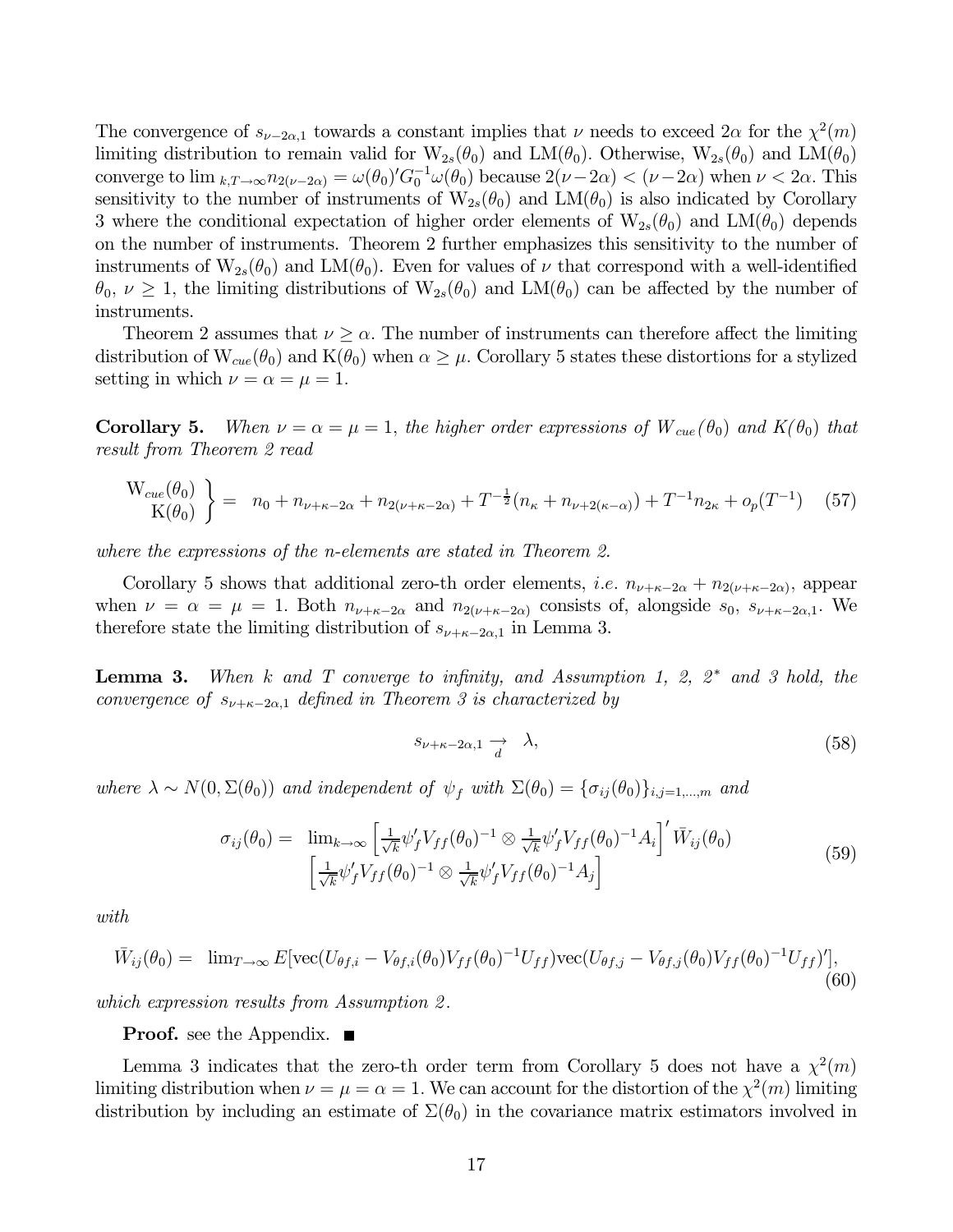$W_{cue}(\theta_0)$  and  $K(\theta_0)$ . Bekker (1994) proposes such a covariance matrix estimator for  $W_{cue}(\theta_0)$  in the linear instrumental variables regression model for a limit sequence with  $\nu = \mu = \alpha = 1$ .

The elements  $\sigma_{ij}(\theta_0)$  (59), that we need to incorporate in  $W_{cue}(\theta_0)$  and  $K(\theta_0)$  to preserve their  $\chi^2(m)$  limit distributions in a limit sequence with  $\nu = \mu = \alpha = 1$ , are of order  $T^{2\alpha+\mu}$  $(= k^2 T^{\mu})$ . In case k is fixed, so  $\alpha = 0$ ,  $\nu = 0$  and  $\mu = 1$ , this order equals T and is identical to the convergence rate of  $D_T(\theta_0, Y)' V_{ff}(\theta_0)^{-1} D_T(\theta_0, Y)$ . The robustness of the limiting distribution of  $W_{cue}(\theta_0)$  and  $K(\theta_0)$  to limit sequences where  $\nu = \mu = \alpha = 1$  comes therefore at the price of non-robustness of the limiting distribution of  $W_{cue}(\theta_0)$  and  $K(\theta_0)$  to limit sequences where  $\nu = \alpha = 0$ , see also Bekker and Kleibergen (2003). The limiting distribution of  $W_{cue}(\theta_0)$  is non-robust to such limit sequences but the limiting distribution of  $K(\theta_0)$  is robust to these limit sequences. Hence, robustifying  $K(\theta_0)$  to allow for  $\nu = \mu = \alpha = 1$  means losing the robustness to  $\nu = \alpha = 0$ . Without adapting the covariance matrix estimator, the limiting distribution of  $K(\theta_0)$ remains  $\chi^2(m)$  when  $\mu > \alpha$ .

# 4 Higher Order Properties of Statistics that test  $H_e$ :  $E(f_t(\theta))=0.$

Alongside tests of hypothezes specified on the parameter  $\theta$ , like H<sub>0</sub> :  $\theta = \theta_0$ , it is customary to test whether Assumption 1 holds so the model is not misspecified:  $H_e: E(f_t(\theta)) = 0$  or to conduct a joint test of  $H_0$  and  $H_e$ . For the latter kind of joint hypothezes, we can use the objective function evaluated at  $\theta_0$ , which is Stock and Wright's (2000) S-statistic:

$$
S(\theta_0) = \frac{1}{T} f_T(\theta_0, Y)' \hat{V}_{ff}(\theta_0)^{-1} f_T(\theta_0, Y).
$$
\n(61)

Under H<sub>0</sub> and H<sub>e</sub>, S( $\theta_0$ ) has a  $\chi^2(k_f)$  limit distribution regardless of the value of  $J_\theta(\theta_0)$ .

To obtain that part of  $S(\theta_0)$  that tests  $H_e$ , we can use a J-statistic, see e.g. Hansen (1982), that results from substracting one of the statistics  $W_{2s}(\theta_0)$ ,  $W_{cue}(\theta_0)$ ,  $LM(\theta_0)$  or  $K(\theta_0)$  from  $S(\theta_0):$ 

$$
J_{2s}(\theta_0) = S(\theta_0) - W_{2s}(\theta_0)
$$
  
\n
$$
J_{cue}(\theta_0) = S(\theta_0) - W_{cue}(\theta_0)
$$
  
\n
$$
J_{LM}(\theta_0) = S(\theta_0) - LM(\theta_0)
$$
  
\n
$$
J_K(\theta_0) = S(\theta_0) - K(\theta_0).
$$
\n(62)

Under H<sub>0</sub> and H<sub>e</sub>, all J-statistics in (62) have  $\chi^2(k_f - m)$  limiting distributions when  $J_\theta(\theta_0)$ has a fixed full rank value. Only  $J_K(\theta_0)$  has a  $\chi^2(k_f - m)$  limiting distribution for any value of  $J_{\theta}(\theta_0)$ , see Kleibergen (2001,2002b). When  $J_{\theta}(\theta_0)$  has a fixed full rank value, the J-statistics that are commonly used, i.e.  $J_{2s}(\hat{\theta}_{2s})$  and  $J_{cue}(\hat{\theta}_{cue})$ , have under  $H_e$  only a  $\chi^2(k_f - m)$  limiting distribution. Theorem 3 states the higher order expressions of the S and J-statistics for a fixed number of instruments. Because the S and J-statistics have limiting distributions that depend on the number of instruments, we do not construct their higher order expressions in a limit sequence where the number of instruments and the number of observations jointly converge to infinity.

**Theorem 3.** Assumptions 1, 2 and Theorem 1 imply higher order expressions for the S-statistic  $(61)$  and J-statistics  $(62)$  that read:

$$
S(\theta_0) = n_0 + n_{0,\perp} + T^{-\frac{\mu}{2}} w_{\mu} + o_p(T^{-\frac{\mu}{2}}), \tag{63}
$$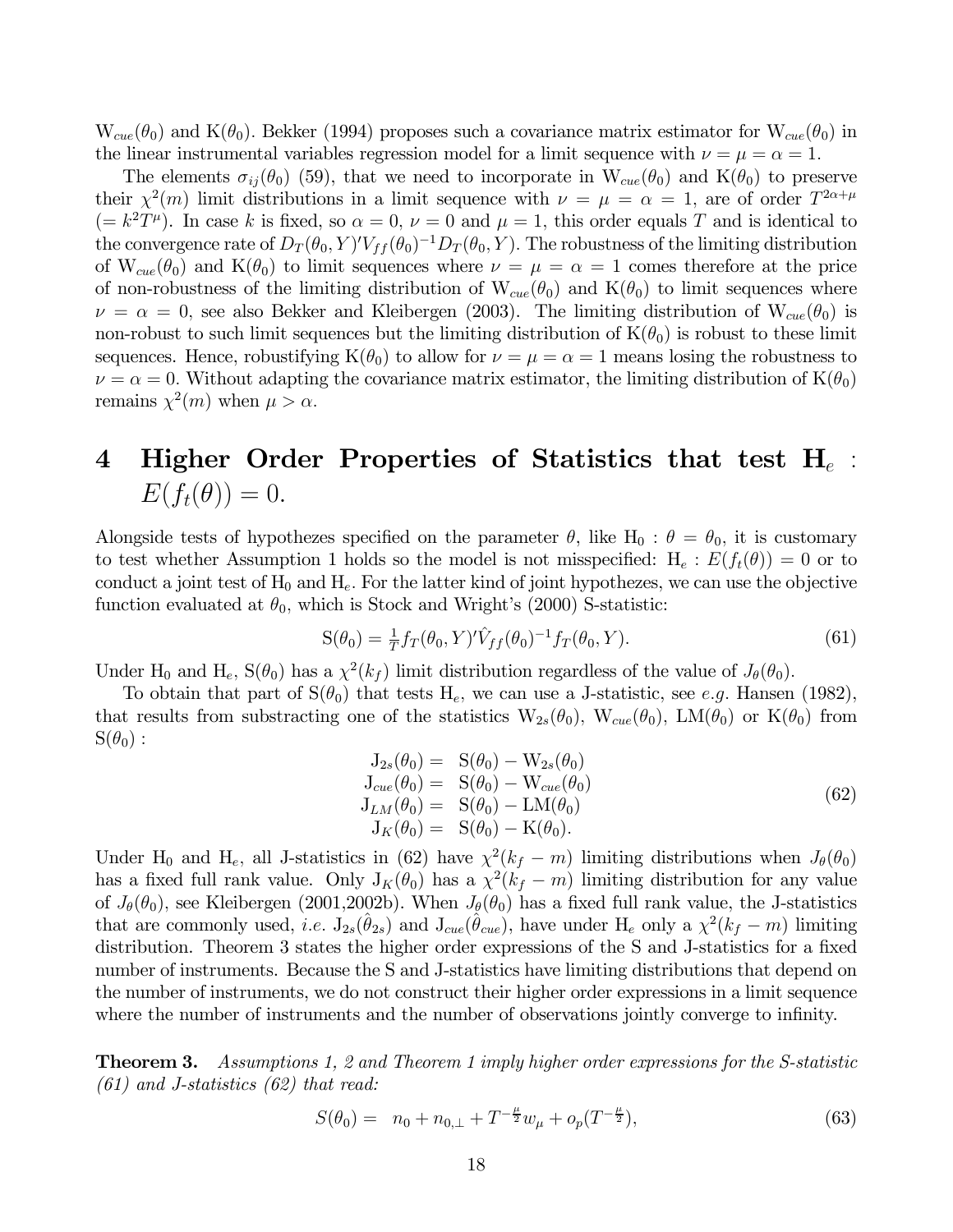$with \ \ w_{\mu} = T^{\frac{\mu}{2}} m'_{0,f} [\hat{V}_{ff}(\theta_0)^{-1} - V_{ff}(\theta_0)^{-1}] m_{0,f}, \ \ n_0 = m'_{0,f} V_{ff}(\theta_0)^{-1} D_0 (D'_0 V_{ff}(\theta_0)^{-1} D_0)^{-1} D'_0$  $V_{ff} (\theta_0)^{-1} m_{0,f}$  and  $n_{0,\perp} = m'_{0,f} D_{0,\perp} (D'_{0,\perp} V_{ff}(\theta_0) D_{0,\perp})^{-1} D'_{0,\perp} m_{0,f}$ , where  $D_{0,\perp} : k_f \times (k_f - m)$ ,  $D'_{0,\perp}D_0 \equiv 0, D'_{0,\perp}D_{0,\perp} \equiv I_{k_f-m};$  and

$$
\begin{aligned}\n\mathcal{J}_{2s}(\theta_{0}) \\
\mathcal{J}_{cue}(\theta_{0}) \\
\mathcal{J}_{LM}(\theta_{0}) \\
\mathcal{J}_{K}(\theta_{0})\n\end{aligned}\n\bigg\} = n_{0,\perp} + T^{-\frac{\mu}{2}} w_{\mu} - \left\{ \begin{aligned}\nT^{-\frac{\nu}{2}} n_{\nu} + T^{-\frac{\kappa}{2}} n_{\kappa} + T^{-\frac{\nu+\kappa}{2}} n_{\nu+\kappa} + T^{-\nu} n_{2\nu} + T^{-\kappa} n_{2\kappa} + \\
T^{-\frac{1}{2}(\nu+\kappa)} n_{2\nu+\kappa} + T^{-\frac{1}{2}(\nu+2\kappa)} n_{\nu+2\kappa} + T^{-\frac{3}{2}\nu} n_{3\nu} + o_{p}(T^{-\frac{3}{2}\nu}),\n\end{aligned}\n\right. \tag{64}
$$

where the specification of the different n-elements for a specific statistic is given in Theorem 1.

**Proof.** see the Appendix. ■

Theorem 3 shows that the J-statistics (62) possess similar higher order properties as the statistics whose properties are stated in Theorem 1. Since

$$
n_{0,\perp} \xrightarrow[d]{} \chi^2(k_f - m),
$$

all J-statistics converge to a  $\chi^2(k_f - m)$  distributed random variable when  $\nu = 1$  but only  $J_K(\theta_0)$ converges to such a random variable when  $\nu = 0$ . Identical to the statistics in Theorem 1, the distortion of the limit distribution when  $\nu = 0$  results from elements that are of higher order when  $\nu = 1$ . These elements are not present amongst the higher order elements of  $J_K(\theta_0)$  and can therefore not alter the limit distribution of  $J_K(\theta_0)$  when  $\nu$  becomes equal to zero. We conclude from Theorems 1 and 3 that the statistics whose higher order properties do not depend on  $\nu$ , *i.e.*  $S(\theta_0)$ ,  $K(\theta_0)$  and  $J_K(\theta_0)$ , are also optimal from a higher order perspective since they posses less and "smaller", in a bias or variance sense, higher order elements.

The higher order properties of the commonly used J-statistics,  $J_{2s}(\hat{\theta}_{2s})$  and  $J_{cue}(\hat{\theta}_{cue})$ , are similar to those of  $J_{2s}(\theta_0)$  and  $J_{cue}(\theta_0)$  in Theorem 3. A  $\chi^2(k_f - m)$  limiting distribution is therefore only valid for these statistics when  $\nu = 1$  and thus for full rank values of  $J_{\theta}(\theta_0)$ . Because  $J_{2s}(\theta_{2s})$  results from  $W_{2s}(\theta_0)$  that can be severly biased when the number of instruments and/or the correlation is large, we also for other reasons have to be careful with the use of  $J_{2s}(\theta_{2s})$ .

Theorems 1 and 3 show that the limiting distributions of  $K(\theta_0)$  and  $J_K(\theta_0)$  are robust to the value of  $\nu$ . Since  $K(\theta_0)$  is a score or Lagrange multiplier statistic, it suffers from a spurious power decline around values of  $\theta$  where the objective function is maximal or has an inflexion point. The J-statistic  $J_K(\theta_0)$  has discriminatory power at these values of  $\theta$  and is since its limiting distribution is independently distributed from  $K(\theta_0)$  ideally suited to be combined with  $K(\theta_0)$ , see Kleibergen (2001,2002b). These statistics can be combined in a unconditional or in a conditional manner. A unconditional manner implies that we use fixed significance levels for  $K(\theta_0)$  and  $J_K(\theta_0)$ ,  $\alpha_K$  and  $\alpha_{J_K}$ , that add up to the significance level  $\alpha$  by which we want to test,  $\alpha = \alpha_K + \alpha_{J_K}$ . A conditional manner implies that we use an additional independently distributed statistic to combine  $K(\theta_0)$  and  $J_K(\theta_0)$ . The conditional likelihood ratio statistic of Moreira (2003) in the linear instrumental variables regression model with  $m = 1$  operates in such manner. Its conditional limiting distribution is the sum of the limiting distributions of  $K(\theta_0)$  and a weighted value of  $J_K(\theta_0)$ . It uses  $D_T(\theta_0, Y)'V_{ff}(\theta)^{-1}D_T(\theta_0, Y)$  as the independently distributed conditioning statistic. When  $D_T(\theta_0, Y)'V_{ff}(\theta)^{-1}D_T(\theta_0, Y)$  is large, the conditional limiting distribution is identical to that of  $K(\theta_0)$  while it resembles  $K(\theta_0)+J_K(\theta_0)$  (=S( $\theta_0$ ))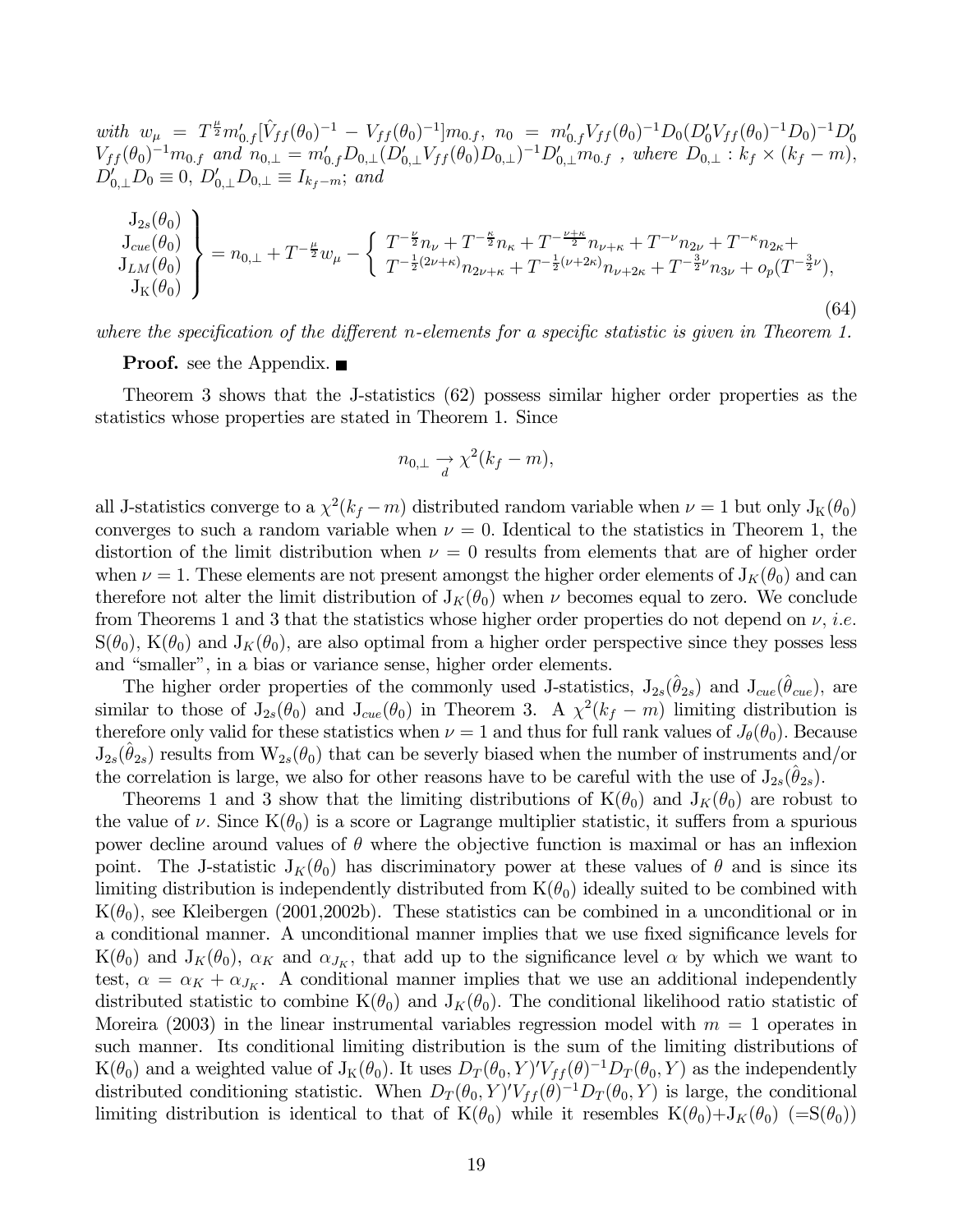when  $D_T(\theta_0, Y)' V_{ff}(\theta)^{-1} D_T(\theta_0, Y)$  is small. Because the conditional likelihood ratio statistic has a conditional limiting distribution, it is less straightforward to show that its robustness to the value of  $\nu$  results from higher order elements. Furthermore, we can only approximate the conditional likelihood ratio statistic in GMM, see Kleibergen (2001,2002b). We therefore refer from constructing the higher order properties of Moreira's (2003) conditional likelihood ratio statistic.

### 5 Bootstrapping robust statistics

Theorems 1 and 3 show that the zero-th order elements of some of the statistics that we consider depend on the value of  $\nu$ . For these statistics we can therefore not use the bootstrap to approximate the finite sample distribution. The zero-th order elements of  $K(\theta_0)$ ,  $J_K(\theta_0)$  and  $S(\theta_0)$  do not depend on  $\nu$ . The higher order expressions of these statistics in Theorems 1 and 3 indicate that we can construct a higher order Edgeworth approximation of the finite sample distribution. The higher order Edgeworth approximation indicates if the bootstrap improves upon the approximation of the finite sample distribution by its zero-th order element, see e.g. Horowitz (2001). We therefore analyze the Edgeworth approximation of the statistics whose zero-th elements do not depend on  $\nu$ , *i.e.* K( $\theta_0$ ), J<sub>K</sub>( $\theta_0$ ) and S( $\theta_0$ ). We also discuss how the bootstrap can be implemented for these statistics.

### 5.1 Edgeworth Approximation of the finite sample distribution of  $\mathbf{K}(\theta_0)$ ,  $\mathbf{J}_K(\theta_0)$  and  $\mathbf{S}(\theta_0)$

The specification of the covariance matrix estimator  $\hat{V}(\theta_0)$  determines the convergence rate  $\mu$ . The higher order expression of  $K(\theta_0)$  in case of a fixed number of instruments is stated in Theorem 1:

$$
K(\theta_0) = n_0 + T^{-\frac{1}{2}\kappa} n_{\kappa} + T^{-\frac{\nu+\kappa}{2}} n_{\nu+\kappa} + T^{-\kappa} n_{2\kappa} + T^{-\frac{\nu+2\kappa}{2}} n_{\nu+2\kappa} + T^{-\frac{3\kappa}{2}} n_{3\kappa} + o_p(T^{-\frac{3\kappa}{2}}), \quad (65)
$$

with  $\kappa = \mu$ . The higher order expression (65) depends on the value of  $\nu$  which indicates the convergence rate of  $D_T(\theta_0, Y)$ , see Lemma 1. Because the limit behavior  $D_0$  of  $T^{-\frac{1}{2}(1+\nu)}D_T(\theta_0, Y)$ is independent of the limit behavior of  $n_0$ , as shown in Corollaries 1 and 2, we can condition on  $D_0$  and consequently  $\nu$  in the higher order expression (65) to specify it as

$$
K(\theta_0) = n_0 + T^{-\frac{1}{2}\kappa} (n_{\kappa} + T^{-\frac{1}{2}\nu} n_{\nu + \kappa}) + T^{-\kappa} (n_{2\kappa} + T^{-\frac{1}{2}\nu} n_{\nu + 2\kappa}) + T^{-\frac{3\kappa}{2}} n_{3\kappa} + o_p(T^{-\frac{3}{2}}). \tag{66}
$$

Higher order expression (66) is identical to (32) when  $\kappa = 1$ . Hence, we can construct a  $2\kappa$ th order Edgeworth approximation of the finite sample distribution of  $K(\theta_0)$  by using (33). It amounts to constructing the expressions of the different elements of (66) and their conditional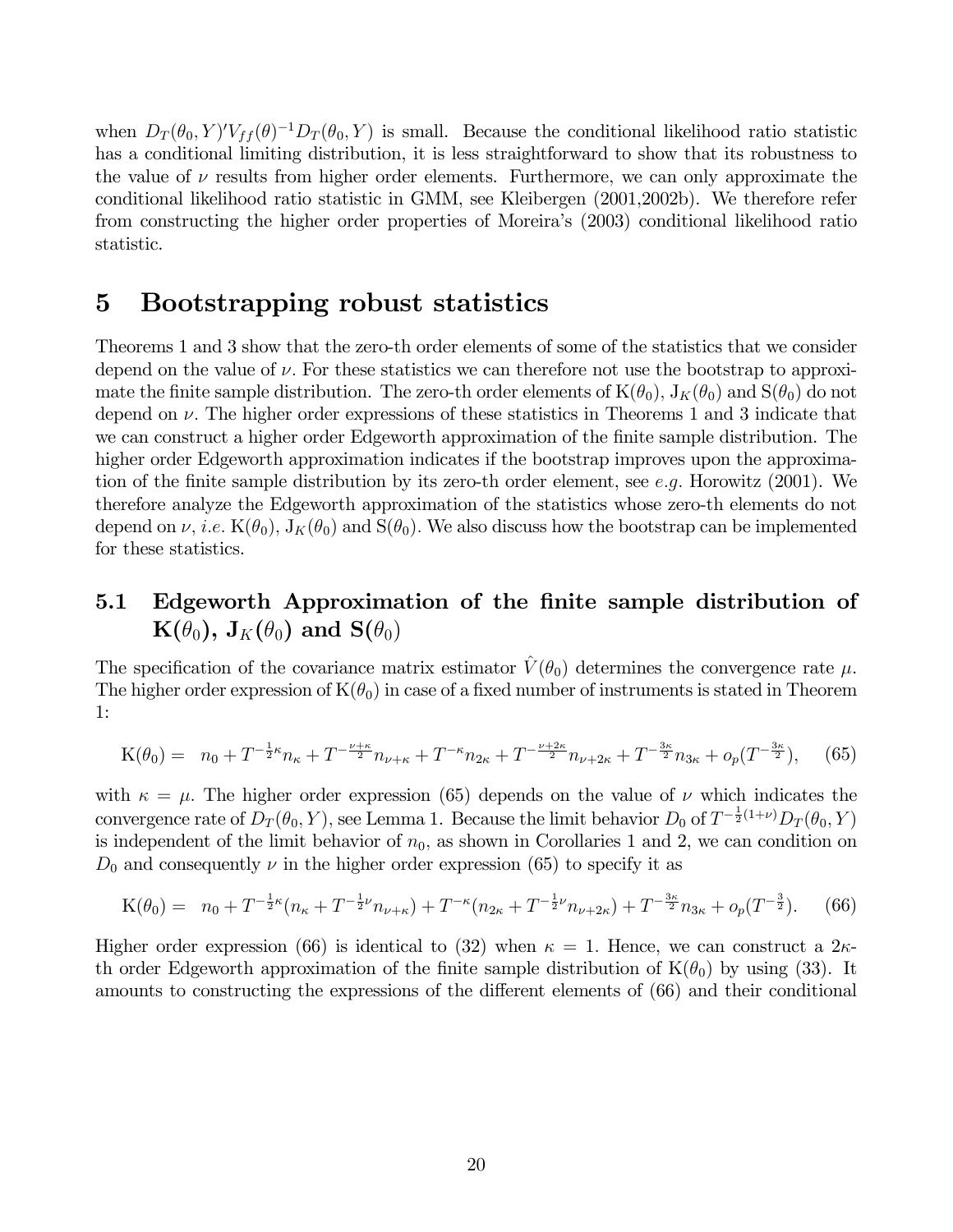expectations and variances given  $n_0$ . For example, the expression for  $n_{\kappa} + T^{-\frac{1}{2}\nu} n_{\nu+\kappa}$  reads,

$$
n_{\kappa} + T^{-\frac{1}{2}\nu} n_{\nu+\kappa} = T^{\frac{\kappa}{2}} \{ m'_{0,f} \{ [\hat{V}_{ff}(\theta_0)^{-1} - V_{ff}(\theta_0)^{-1}] D_T(\theta_0, Y) + V_{ff}(\theta_0)^{-1} [\hat{D}_T(\hat{\theta}, Y) - D_T(\theta_0, Y)] \} [D_T(\theta_0, Y)' V_{ff}(\theta_0)^{-1} D_T(\theta_0, Y)]^{-1} D_T(\theta_0, Y)' V_{ff}(\theta_0)^{-1} m_{0,f} + m'_{0,f} V_{ff}(\theta_0)^{-1} \nD_T(\theta_0, Y) [D_T(\theta_0, Y)' V_{ff}(\theta_0)^{-1} D_T(\theta_0, Y)]^{-1} \{ [\hat{D}_T(\hat{\theta}, Y) - D_T(\theta_0, Y)] V_{ff}(\theta_0)^{-1} + D_T(\theta_0, Y) \n[\hat{V}_{ff}(\theta_0)^{-1} - V_{ff}(\theta_0)^{-1}] \} m_{0,f} + m'_{0,f} V_{ff}(\theta_0)^{-1} D_T(\theta_0, Y) [D_T(\theta_0, Y)' V_{ff}(\theta_0)^{-1} D_T(\theta_0, Y)]^{-1} D_T(\theta_0, Y)' \n[\hat{V}_{ff}(\theta_0)^{-1} - V_{ff}(\theta_0)^{-1}] D_T(\theta_0, Y) [D_T(\theta_0, Y)' V_{ff}(\theta_0)^{-1} D_T(\theta_0, Y)' V_{ff}(\theta_0)^{-1} m_{0,f} \},
$$
\n(67)

which also shows that  $\nu$  is not present in it. Similar to Lemma 2, it is convenient to use the law of iterated expectations (34) and first construct the conditional expectation given  $\rho =$  $(D'_0V_{ff}(\theta_0)^{-1}D_0)^{-1}D'_0V_{ff}(\theta_0)^{-1}\psi_f$ . Because of Assumption 2<sup>∗</sup>, the conditional expectation of  $n_{\kappa} + T^{-\frac{1}{2}\nu} n_{\nu+\kappa}$  given  $\rho$  equals zero so  $s_1(s_0, y_0)$  in (33) is equal to zero. Since it is also possible to obtain the expression of  $s_2(s_0, y_0)$ , from which we refrain here, the  $2\kappa$ -th order Edgeworth approximation to the finite sample distribution of  $K(\theta_0)$  can be constructed. We do not construct the explicit expression of the  $2\kappa$ -th order Edgeworth approximation. We only use that because of its existence the bootstrap leads to an improvement of the approximation of the finite sample distribution of  $K(\theta_0)$  over the limit of its zero-th order element, see Horowitz (2001).

In an identical manner as outlined above for  $K(\theta_0)$ , it is possible to obtain  $2\kappa$ -th order Edgeworth approximations to the finite sample distributions of  $J_K(\theta_0)$  and  $S(\theta_0)$ . Hence, also for these statistics the bootstrap leads to an improvement of the approximation of the finite sample distribution.

#### 5.2 Bootstraps

 $\mathbf{K}(\theta_0)$ . To construct a bootstrap approximation of the finite sample distribution of  $\mathbf{K}(\theta_0)$ , that tests H<sub>0</sub> :  $\theta = \theta_0$ , we consider the moment condition where K( $\theta_0$ ) is based on:

$$
E[J_{\theta}(\theta_0)'V_{ff}(\theta_0)^{-1}f_t(\theta_0)] = J_{\theta}(\theta_0)'V_{ff}(\theta_0)^{-1}E[f_t(\theta_0)] = 0.
$$
\n(68)

The bootstrap uses the empirical distribution instead of the unknown true distribution. When evaluated using the empirical distribution, the moment condition (68) reads

$$
\hat{D}_T(\theta, Y)^{\prime} \hat{V}_{ff}(\theta)^{-1} f_T(\theta, Y) = 0,\tag{69}
$$

since  $\hat{D}_T(\theta, Y)$ ,  $\hat{V}_{ff}(\theta)$  and  $f_T(\theta, Y)$  are the analogs of  $J_\theta(\theta_0)$ ,  $V_{ff}(\theta_0)$  and  $E[f_t(\theta_0)]$  when evaluated using the empirical distribution. The empirical moment condition (69) holds at the CUE of  $\theta$ ,  $\hat{\theta}_{cue}$ . We therefore use  $\hat{\theta}_{cue}$  to construct bootstrap samples on which we test  $H_0^*: \theta = \hat{\theta}_{cue}$  using  $K(\hat{\theta}_{cue})$ . Hence, we replace  $H_0: \theta = \theta_0$  by  $H_0^*: \theta = \hat{\theta}_{cue}$  for which the empirical moment condition (69) is satisfied. Although the empirical moment condition holds at  $\theta_{cue}$ , we use recentered moments of  $f_t(\theta_{cue})$  :

$$
\bar{f}_t(\hat{\theta}_{cue}) = f_t(\hat{\theta}_{cue}) - \frac{1}{T} \sum_{j=1}^T f_j(\hat{\theta}_{cue}), \qquad (70)
$$

to obtain bootstrap samples of  $K(\hat{\theta}_{cue})$ . We need to use the recentered moments (70) because the theoretical moment condition  $E[f_t(\theta_0)] = 0$  does not hold for the empirical distribution. The covariance matrix involved in  $K(\theta_{cue})$  would therefore be in error when we do not use the recentered moments (70), see *e.g.* Hall and Horowitz (1996). Depending on whether  $[f_t(\theta)^\prime q_t(\theta)']'$ ,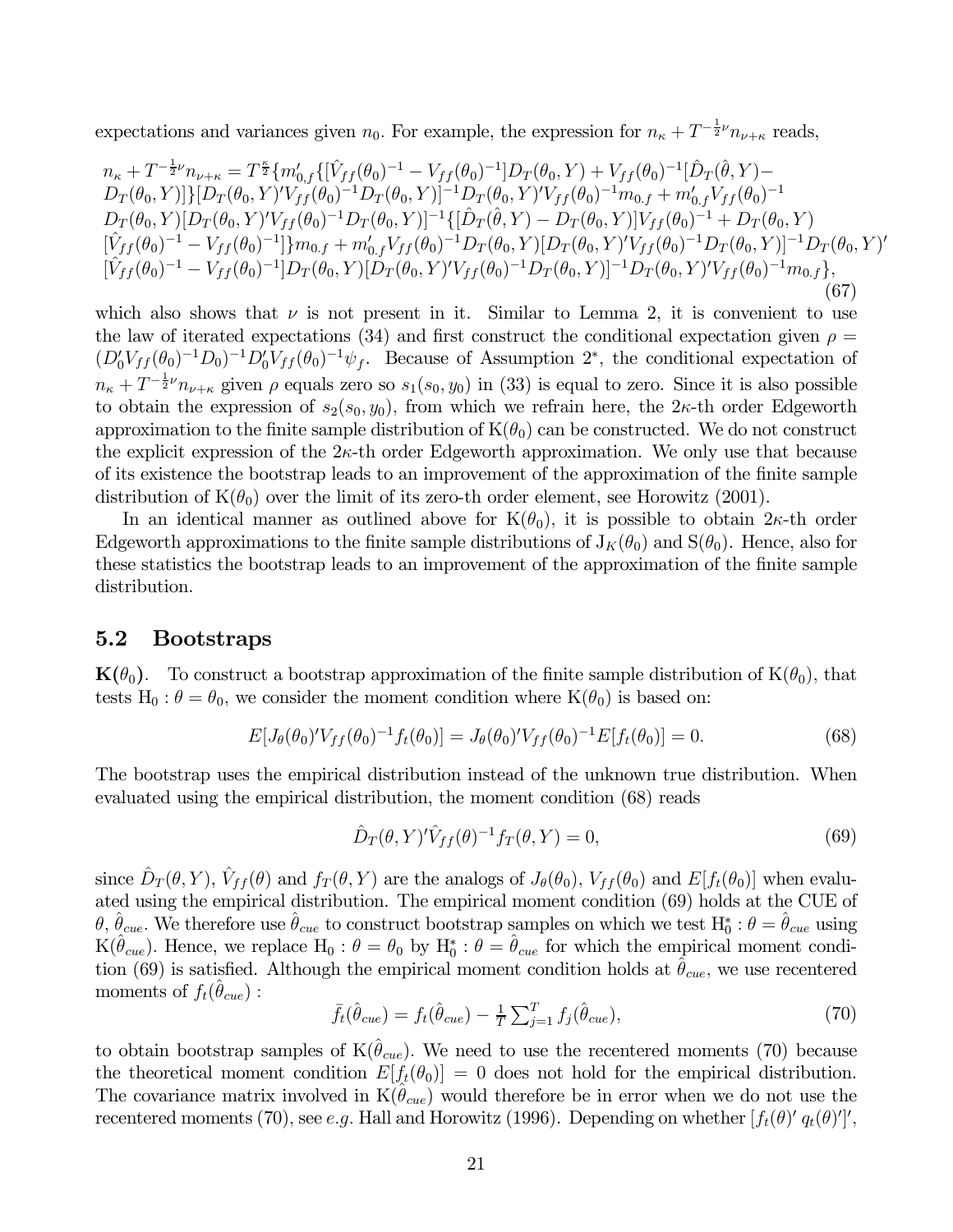$t = 1, \ldots, T$ , are independently distributed, we can use several different manners to construct a bootstrap sample of  $K(\theta_0)$ . Because GMM does not make any assumptions about the distribution of  $[f_t(\theta)' q_t(\theta)']', t = 1, \ldots, T$ , we only use the empirical distribution of  $[f_t(\theta)' q_t(\theta)']', t = 1, \ldots, T$ , in the bootstrap.

When  $[f_t(\theta)^\prime q_t(\theta)^\prime]^\prime$ ,  $t = 1, \ldots, T$ , are independently distributed, two different manners to obtain a bootstrap distribution of  $K(\theta_0)$  are:

- 1. (a) Obtain bootstrap sample  $\{\left[\tilde{f}_t(\hat{\theta}_{cue})'\tilde{q}_t(\hat{\theta}_{cue})'\right]$ ,  $t = 1, \ldots, T\}$  by drawing from  $\{\left[\bar{f}_t(\hat{\theta}_{cue})'\right]$  $q_t(\hat{\theta}_{cue})'$ ,  $t = 1, \ldots, T$  with replacement.
	- (b) Construct:  $\tilde{V}(\hat{\theta}_{cue}), \tilde{D}_{T}(\hat{\theta}_{cue}, Y)$  and  $\tilde{f}_{T}(\hat{\theta}_{cue}, Y)$  from the bootstrap sample  $\{\tilde{f}_{t}(\hat{\theta}_{cue})\}$  $\widetilde{q}_t(\hat{\theta}_{cue})'|',\,t=1,\ldots,T\}.$
	- (c) Compute:

$$
\mathcal{K}(\hat{\theta}_{cue}) = \frac{1}{T} \tilde{f}_T(\hat{\theta}_{cue}, Y)' \tilde{V}_{ff}(\hat{\theta}_{cue})^{-1} \tilde{D}_T(\hat{\theta}_{cue}, Y) [\tilde{D}_T(\hat{\theta}_{cue}, Y)' \tilde{V}_{ff}(\hat{\theta}_{cue})^{-1} \n\tilde{D}_T(\hat{\theta}_{cue}, Y)]^{-1} \tilde{D}_T(\hat{\theta}_{cue}, Y)' \tilde{V}_{ff}(\hat{\theta}_{cue})^{-1} \tilde{f}_T(\hat{\theta}_{cue}, Y).
$$

2.

- (a) Obtain bootstrap sample  $\{\tilde{f}_t(\hat{\theta}_{cue}), t = 1,\ldots,T\}$  by drawing from  $\{\bar{f}_t(\hat{\theta}_{cue}), t =$  $1,\ldots,T$  with replacement.
- (b) Construct:  $\tilde{V}_{ff}(\hat{\theta}_{cue})$  and  $\tilde{f}_T(\hat{\theta}_{cue}, Y)$  from the bootstrap sample  $\{\tilde{f}_t(\hat{\theta}_{cue}), t = 1, \ldots, T\}$ .
- (c) Compute:

$$
\mathcal{K}(\hat{\theta}_{cue}) = \frac{1}{T} \tilde{f}_T(\hat{\theta}_{cue}, Y)' \tilde{V}_{ff}(\hat{\theta}_{cue})^{-1} \tilde{D}_T(\hat{\theta}_{cue}, Y) [\tilde{D}_T(\hat{\theta}_{cue}, Y)' \tilde{V}_{ff}(\hat{\theta}_{cue})^{-1} \n\tilde{D}_T(\hat{\theta}_{cue}, Y)]^{-1} \tilde{D}_T(\hat{\theta}_{cue}, Y)' \tilde{V}_{ff}(\hat{\theta}_{cue})^{-1} \tilde{f}_T(\hat{\theta}_{cue}, Y).
$$

The first bootstrap algorithm incorporates the construction of  $\hat{D}_T(\hat{\theta}_{cue}, Y)$  while the second bootstrap algorithm treats  $\hat{D}_T(\hat{\theta}_{cue}, Y)$  as fixed and exogenous. Because of the independence of the first order behavior of  $D_0$  from  $n_0$ , the approximation error of both bootstrap algorithms of the finite sample distribution of  $K(\theta_0)$  is of the same order and both should perform in a similar manner. We illustrate the performance of the bootstrap algorithms in Section 6 for a dynamic panel data model. When  $[f_t(\theta)^\prime] q_t(\theta)^\prime]'$ ,  $t = 1, \ldots, T$ , are dependent, we draw blocks of consecutive realizations of  $[f_t(\hat{\theta}_{cue})' q_t(\hat{\theta}_{cue})']'$  in step a of the bootstrap algorithms, see e.g. Hall and Horowitz (1996). By drawing blocks of the appropriate length, we incorporate the dependence of  $[f_t(\hat{\theta}_{cue})' q_t(\hat{\theta}_{cue})']', t = 1, \ldots, T$ , into the bootstrap.

When we analyze time-series data and lagged observations are used as instruments, we generate the instruments by the bootstrap as well and adapt step a of the bootstrap algorithms. Instead of sampling  $[\tilde{f}_t(\hat{\theta}_{cue})' \tilde{q}_t(\hat{\theta}_{cue})']'$ , either as a single realization or as a block of consecutive realizations, from  $\{[f_t(\hat{\theta}_{cue})']' \cdot q_t(\hat{\theta}_{cue})'\}$ ,  $t = 1, \ldots, T\}$  with replacement, we then sample  $[\tilde{\varphi}(\hat{\theta}_{cue}, Y_t)' \text{ vec}\left\{\frac{\partial}{\partial \theta'}\tilde{\varphi}(\hat{\theta}_{cue}, Y_t)\right\}']' \text{ from } \{[\tilde{\varphi}(\hat{\theta}_{cue}, Y_t)' \text{ vec}\left\{\frac{\partial}{\partial \theta'}\tilde{\varphi}(\hat{\theta}_{cue}, Y_t)\right\}']', t = 1, ..., T\}$ with replacement. From the generated  $[\tilde{\varphi}(\hat{\theta}_{cue}, Y_t)']$  vec $\{\frac{\partial}{\partial \theta'}\tilde{\varphi}(\hat{\theta}_{cue}, Y_t)\}'$ , we construct  $[\tilde{f}_t(\hat{\theta}_{cue})'$  $\tilde{q}_t(\hat{\theta}_{cue})'$  = { $[\tilde{\varphi}(\hat{\theta}_{cue}, Y_t)'$  vec $\{\frac{\partial}{\partial \theta'}\tilde{\varphi}(\hat{\theta}_{cue}, Y_t)\}']' \otimes \tilde{X}_t$  and solve for future values of the bootstrapped instruments,  $\tilde{X}_{t+h}$ ,  $h = 1, \ldots, H$ , from  $\left[ \tilde{\varphi}(\hat{\theta}_{cue}, Y_t)' \, \text{vec}\{\frac{\partial}{\partial \theta'} \tilde{\varphi}(\hat{\theta}_{cue}, Y_t) \} \right]'$ .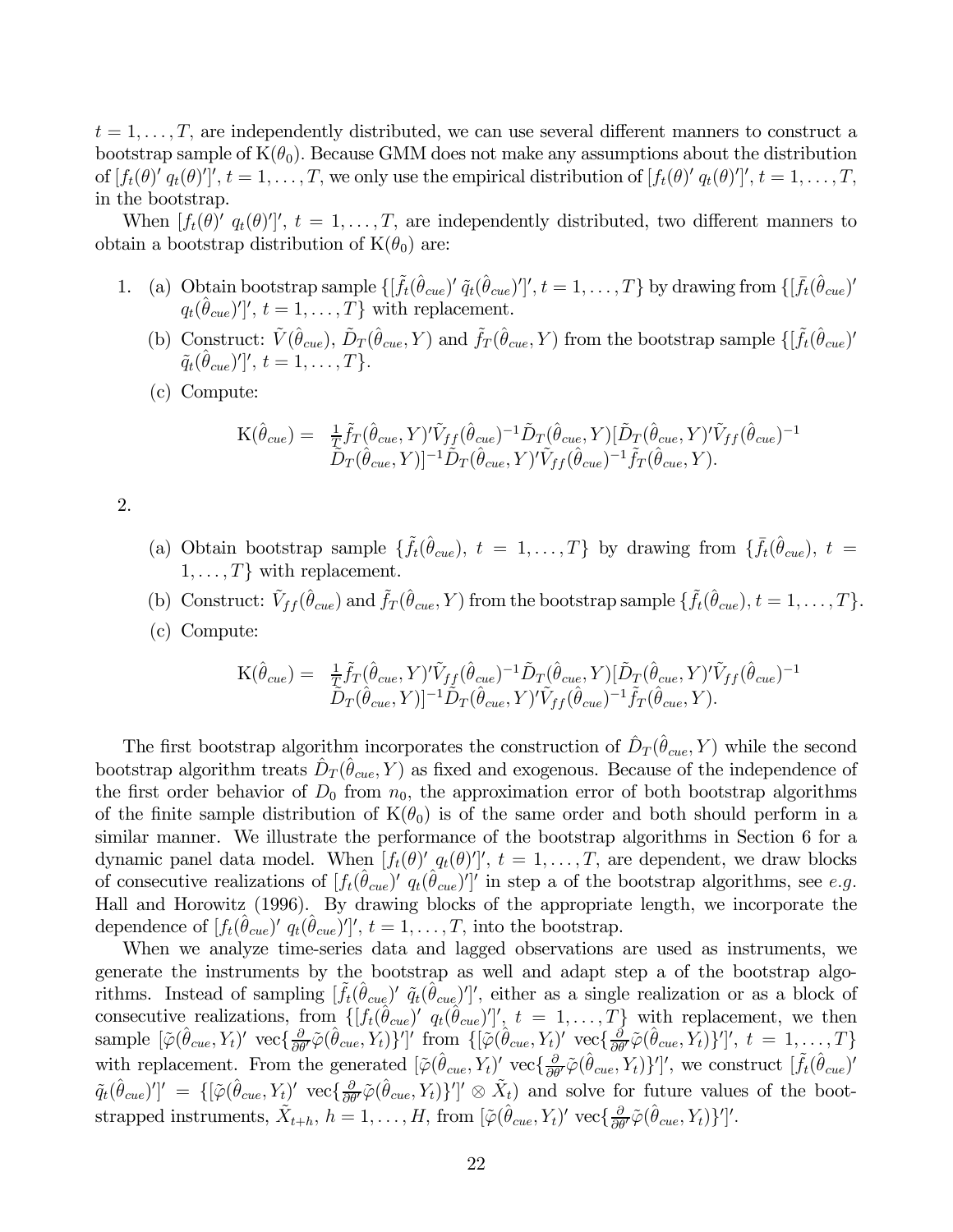$\mathbf{S}(\theta_0)$ . The S-statistic  $\mathbf{S}(\theta_0)$  is based on tests of the theoretical moment:

$$
E[f_t(\theta_0)] = 0.\t\t(71)
$$

Because there is no value of  $\theta_0$  where this moment condition is satisfied when we use the corresponding empirical moment

$$
\frac{1}{T}f_T(\theta_0, Y) = \frac{1}{T} \sum_{t=1}^T f_t(\theta_0),
$$
\n(72)

we use the value of  $\theta$  that leads to the minimal value of (72), when scaled by its covariance matrix estimator  $\hat{V}_{ff}(\theta)$ , which is the CUE,  $\hat{\theta}_{cue}$ . We then use the recentered moments  $\bar{f}_{t}(\hat{\theta}_{cue})$  to obtain bootstrap samples of  $S(\hat{\theta}_{cue})$ . When  $\bar{f}_t(\hat{\theta}_{cue})$ ,  $t = 1, \ldots, T$ , are independent, a bootstrap distribution of  $S(\hat{\theta}_{cue})$  is constructed by means of:

- 1. (a) Obtain bootstrap sample  $\{\tilde{f}_t(\hat{\theta}_{cue}), t = 1, \ldots, T\}$  by drawing from  $\{\bar{f}_t(\hat{\theta}_{cue}), t =$  $1, \ldots, T$  with replacement.
	- (b) Construct:  $\tilde{V}_{ff}(\hat{\theta}_{cue})$  and  $\tilde{f}_T(\hat{\theta}_{cue}, Y)$  from the bootstrap sample  $\{\tilde{f}_t(\hat{\theta}_{cue}), t = 1, \ldots, T\}$ .
	- (c) Compute:

$$
S(\hat{\theta}_{cue}) = \frac{1}{T}\tilde{f}_T(\hat{\theta}_{cue}, Y)' \tilde{V}_{ff}(\hat{\theta}_{cue})^{-1} \tilde{f}_T(\hat{\theta}_{cue}, Y).
$$

When  $\bar{f}_t(\hat{\theta}_{cue}), t = 1, \ldots, T$ , are dependent, we generate blocks of consecutive realizations of  $\tilde{f}_t(\hat{\theta}_{cue})$  in step a of the above bootstrap algorithm.

 $J_K(\theta_0)$ . The J-statistic  $J_K(\theta_0)$  is based on the moment condition:

$$
J(\theta_0)'_{\perp}E[f_t(\theta_0)] = 0,\t\t(73)
$$

with  $J(\theta_0)_\perp : k_f \times (k_f - m)$ ,  $J(\theta_0)'_\perp J(\theta_0) \equiv 0$ ,  $J(\theta_0)'_\perp J(\theta_0)_\perp \equiv I_{k_f - m}$ . Its corresponding empirical moment condition,

$$
\hat{D}_T(\theta_0, Y)'_{\perp} f_T(\theta_0, Y) = 0,\tag{74}
$$

with  $\hat{D}_T(\theta_0, Y)_\perp : k_f \times (k_f - m), \hat{D}_T(\theta_0, Y)'_\perp \hat{D}_T(\theta_0, Y) \equiv 0, \hat{D}_T(\theta_0, Y)'_\perp \hat{D}_T(\theta_0, Y)_\perp \equiv I_{k_f - m},$  is not satisfied for any value of  $\theta_0$ . We therefore use the value of  $\theta$  that leads to the minimal value of this empirical moment when scaled by its variance. This value of  $\theta$  is the CUE,  $\hat{\theta}_{cue}$ . We recenter the moments based on the CUE:

$$
f_t^*(\hat{\theta}_{cue}) = f_t(\hat{\theta}_{cue}) - V_{ff}(\hat{\theta}_{cue})\hat{D}_T(\hat{\theta}_{cue}, Y)_{\perp}[\hat{D}_T(\hat{\theta}_{cue}, Y)_{\perp}' V_{ff}(\hat{\theta}_{cue})\hat{D}_T(\hat{\theta}_{cue}, Y)_{\perp}]^{-1}\hat{D}_T(\hat{\theta}_{cue}, Y)_{\perp}' f_t(\hat{\theta}_{cue})
$$
\n(75)

and  $f_T^*(\hat{\theta}_{cue}, Y) = \sum_{t=1}^T f_t^*(\hat{\theta}_{cue})$ . For the recentered moments, the empirical moment condition (74) is satisfied at the CUE. An algorithm for obtaining a bootstrap distribution of  $J_K(\theta_0)$ , when  $[f_t(\theta)^\prime q_t(\theta)^\prime]'$ ,  $t = 1, \ldots, T$ , are independently distributed, then reads:

- 1. (a) Obtain bootstrap sample  $\{\left[\tilde{f}_t^*(\hat{\theta}_{cue})'\tilde{q}_t(\hat{\theta}_{cue})'\right]', t = 1,\ldots,T\}$  by drawing from  $\{\left[f_t^*(\hat{\theta}_{cue})'\right]$  $q_t(\hat{\theta}_{cue})'$ ,  $t = 1, \ldots, T$  with replacement.
	- (b) Construct:  $\tilde{V}(\hat{\theta}_{cue}), \tilde{D}_T(\hat{\theta}_{cue}, Y)$  and  $\tilde{f}_T^*(\hat{\theta}_{cue}, Y)$  from the bootstrap sample  $\{[\tilde{f}_t^*(\hat{\theta}_{cue})$  $\widetilde{q}_t(\hat{\theta}_{cue})'$ ',  $t = 1, \ldots, T$ }.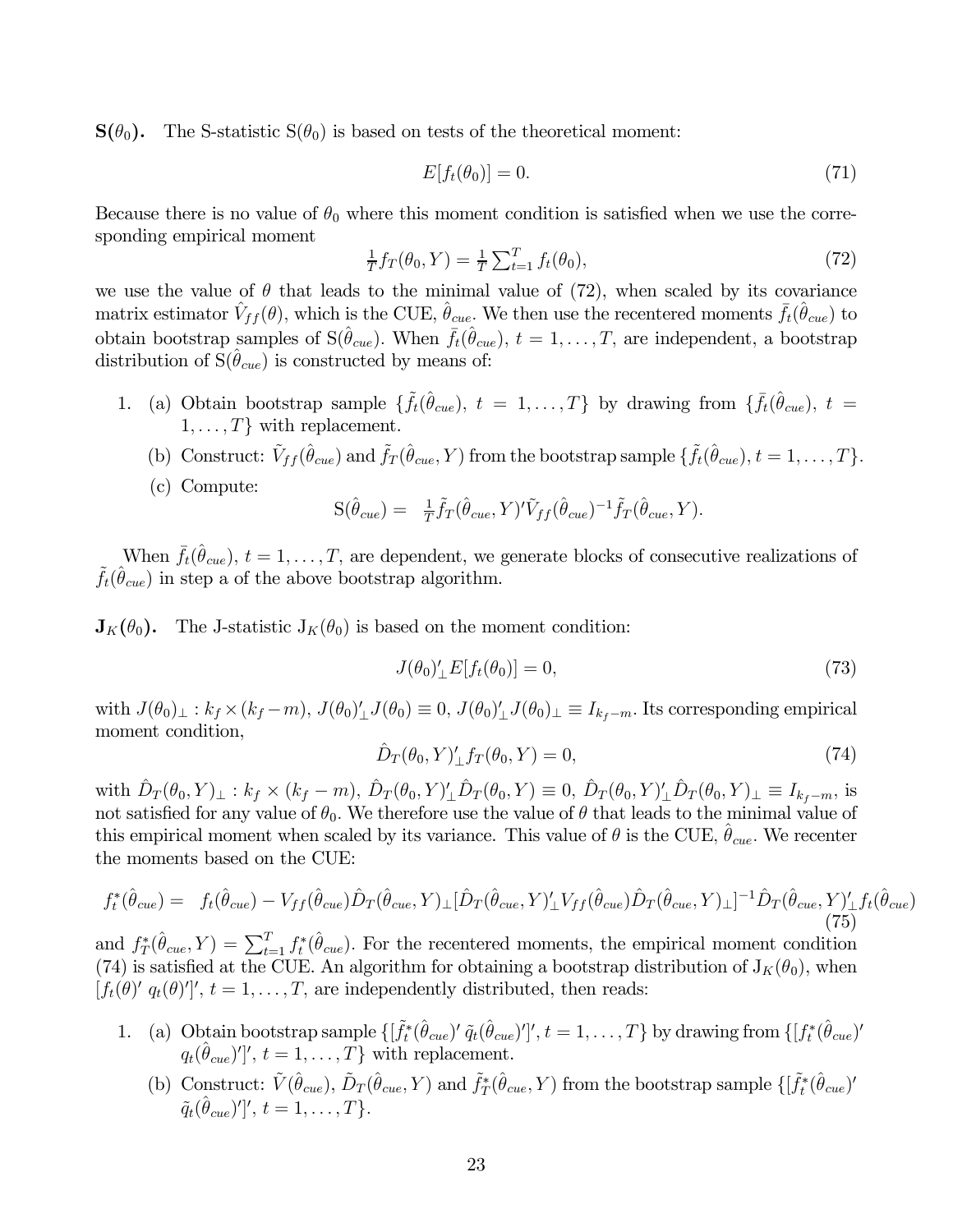(c) Compute:

$$
J_K(\hat{\theta}_{cue}) = \frac{1}{T} \tilde{f}_T^*(\hat{\theta}_{cue}, Y)' \tilde{D}_T(\hat{\theta}_{cue}, Y) \perp [\tilde{D}_T(\hat{\theta}_{cue}, Y)']_r \tilde{V}_{ff}(\hat{\theta}_{cue})^{-1} \tilde{D}_T(\hat{\theta}_{cue}, Y) \perp ]^{-1} \tilde{D}_T(\hat{\theta}_{cue}, Y)'_r \tilde{f}_T^*(\hat{\theta}_{cue}, Y) \perp \tilde{V}_{ff}(\hat{\theta}_{cue}, Y) \perp \tilde{V}_{ff}(\hat{\theta}_{cue}, Y) \perp \tilde{V}_{ff}(\hat{\theta}_{cue}, Y) \perp \tilde{V}_{ff}(\hat{\theta}_{cue}, Y) \perp \tilde{V}_{ff}(\hat{\theta}_{cue}, Y) \perp \tilde{V}_{ff}(\hat{\theta}_{cue}, Y) \perp \tilde{V}_{ff}(\hat{\theta}_{cue}, Y) \perp \tilde{V}_{ff}(\hat{\theta}_{cue}, Y) \perp \tilde{V}_{ff}(\hat{\theta}_{cue}, Y) \perp \tilde{V}_{ff}(\hat{\theta}_{cue}, Y) \perp \tilde{V}_{ff}(\hat{\theta}_{cue}, Y) \perp \tilde{V}_{ff}(\hat{\theta}_{cue}, Y) \perp \tilde{V}_{ff}(\hat{\theta}_{cue}, Y) \perp \tilde{V}_{ff}(\hat{\theta}_{cue}, Y) \perp \tilde{V}_{ff}(\hat{\theta}_{cue}, Y) \perp \tilde{V}_{ff}(\hat{\theta}_{cue}, Y) \perp \tilde{V}_{ff}(\hat{\theta}_{cue}, Y) \perp \tilde{V}_{ff}(\hat{\theta}_{cue}, Y) \perp \tilde{V}_{ff}(\hat{\theta}_{cue}, Y) \perp \tilde{V}_{ff}(\hat{\theta}_{cue}, Y) \perp \tilde{V}_{ff}(\hat{\theta}_{cue}, Y) \perp \tilde{V}_{ff}(\hat{\theta}_{cue}, Y) \perp \tilde{V}_{ff}(\hat{\theta}_{cue}, Y) \perp \tilde{V}_{ff}(\hat{\theta}_{cue}, Y) \perp \tilde{V}_{ff}(\hat{\theta}_{cue}, Y) \perp \tilde{V}_{ff}(\hat{\theta}_{cue}, Y) \perp \tilde{V}_{ff}(\hat{\theta}_{cue}, Y) \perp \tilde{V}_{ff}(\hat{\theta}_{cue}, Y) \perp \tilde{V}_{ff}(\hat
$$

2.

- (a) Obtain bootstrap sample  $\{\tilde{f}_t^*(\hat{\theta}_{cue}), t = 1,\ldots,T\}$  by drawing from  $\{f_t^*(\hat{\theta}_{cue}), t =$  $1, \ldots, T$  with replacement.
- (b) Construct:  $\tilde{V}_{ff}(\hat{\theta}_{cue})$  and  $\tilde{f}_{T}^{*}(\hat{\theta}_{cue}, Y)$  from the bootstrap sample  $\{\tilde{f}_{t}(\hat{\theta}_{cue}), t = 1, ..., T\}$ .
- (c) Compute:

$$
J_K(\hat{\theta}_{cue}) = \frac{1}{T} \tilde{f}_T^*(\hat{\theta}_{cue}, Y)' \tilde{D}_T(\hat{\theta}_{cue}, Y) \perp [\tilde{D}_T(\hat{\theta}_{cue}, Y)']_r \tilde{V}_{ff}(\hat{\theta}_{cue})^{-1} \tilde{D}_T(\hat{\theta}_{cue}, Y) \perp ]^{-1} \tilde{D}_T(\hat{\theta}_{cue}, Y) \perp f_T^*(\hat{\theta}_{cue}, Y) \perp \tilde{f}_T^*(\hat{\theta}_{cue}, Y) \perp \tilde{V}_{ff}(\hat{\theta}_{cue}, Y) \perp \tilde{V}_{ff}(\hat{\theta}_{cue}, Y) \perp \tilde{V}_{ff}(\hat{\theta}_{cue}, Y) \perp \tilde{V}_{ff}(\hat{\theta}_{cue}, Y) \perp \tilde{V}_{ff}(\hat{\theta}_{cue}, Y) \perp \tilde{V}_{ff}(\hat{\theta}_{cue}, Y) \perp \tilde{V}_{ff}(\hat{\theta}_{cue}, Y) \perp \tilde{V}_{ff}(\hat{\theta}_{cue}, Y) \perp \tilde{V}_{ff}(\hat{\theta}_{cue}, Y) \perp \tilde{V}_{ff}(\hat{\theta}_{cue}, Y) \perp \tilde{V}_{ff}(\hat{\theta}_{cue}, Y) \perp \tilde{V}_{ff}(\hat{\theta}_{cue}, Y) \perp \tilde{V}_{ff}(\hat{\theta}_{cue}, Y) \perp \tilde{V}_{ff}(\hat{\theta}_{cue}, Y) \perp \tilde{V}_{ff}(\hat{\theta}_{cue}, Y) \perp \tilde{V}_{ff}(\hat{\theta}_{cue}, Y) \perp \tilde{V}_{ff}(\hat{\theta}_{cue}, Y) \perp \tilde{V}_{ff}(\hat{\theta}_{cue}, Y) \perp \tilde{V}_{ff}(\hat{\theta}_{cue}, Y) \perp \tilde{V}_{ff}(\hat{\theta}_{cue}, Y) \perp \tilde{V}_{ff}(\hat{\theta}_{cue}, Y) \perp \tilde{V}_{ff}(\hat{\theta}_{cue}, Y) \perp \tilde{V}_{ff}(\hat{\theta}_{cue}, Y) \perp \tilde{V}_{ff}(\hat{\theta}_{cue}, Y) \perp \tilde{V}_{ff}(\hat{\theta}_{cue}, Y) \perp \tilde{V}_{ff}(\hat{\theta}_{cue}, Y) \perp \tilde{V}_{ff}(\hat{\theta}_{cue}, Y) \perp \tilde{V}_{ff}(\hat{\theta}_{
$$

In case of dependent data, we replace the generation of a single realization in step a of the bootstrap algorithms with a block of consecutive realizations. The recentered realizations  $\bar{f}_t(\hat{\theta}_{cue})$ are also used to compute  $K(\hat{\theta}_{cue})$  in the algorithm for the bootstrap distribution of  $J_K(\hat{\theta}_{cue})$ .

## 6 Power comparison for Panel AR(1) Model

**Panel AR(1) model.** We compare power curves of different statistics to test hypotheses on the autoregressive parameter in a panel autoregressive model of order 1 (AR(1)). For  $K(\theta_0)$ , we use both critical values that result from the limiting distribution of its zero-th order element and from the bootstraps from Section 5. An elaborate literature on panel autoregressive (AR) models exists, see e.g. Anderson and Hsiao (1981), Arellano and Bond (1991) and Arellano and Honoré  $(2001)$ . In panel data models the cross-section dimension N exceeds the time series dimension T. In line with the literature on panel data models, we therefore indicate the sample size by N. In the previous sections, the sample size was indicated by T.

For individual n at time t, the panel  $AR(1)$  model reads

$$
y_{t,n} = \mu_n + \theta y_{t-1,n} + \varepsilon_{t,n} \qquad t = 1, \dots, T, \ n = 1, \dots, N. \tag{76}
$$

The disturbances  $\varepsilon_{t,n}$  are assumed to be independent with mean zero. We take first differences to remove individual specific constants:

$$
\Delta y_{t,n} = \theta \Delta y_{t-1,n} + \Delta \varepsilon_{t,n} \qquad t = 2, \dots, T, \ n = 1, \dots, N,
$$
\n
$$
(77)
$$

with  $\Delta y_{t,n} = y_{t,n} - y_{t-1,n}$ . Estimation of the parameter  $\theta$  in (77) by means of least squares leads to a biased estimator in samples with a finite value of T, see e.g. Nickel (1981). We therefore estimate it using GMM. The moment equation  $(1)$  for the panel  $AR(1)$  reads

$$
E(\varphi(\theta, y_{t,n})|I_t) = E(\Delta \varepsilon_{t,n}|I_t) = E(\Delta y_{t,n} - \theta \Delta y_{t-1,n}|I_t) = 0 \qquad t = 2,\ldots,T, \ n = 1,\ldots,N. \tag{78}
$$

A common choice of the instruments is to use all two period and more lagged level values of  $y_{t,n}$ , *i.e.*  $X_{t,n} = (y_{t-2,n} \cdots y_{1,n})'$ , see *e.g.* Arellano and Bond (1991). This leads to the specification of the moment equation  $f_n(\theta)$ ,

$$
f_n(\theta) = X_n \varphi_n(\theta) : \frac{1}{2}(T-1)(T-2) \times 1 \qquad n = 1, ..., N,
$$
 (79)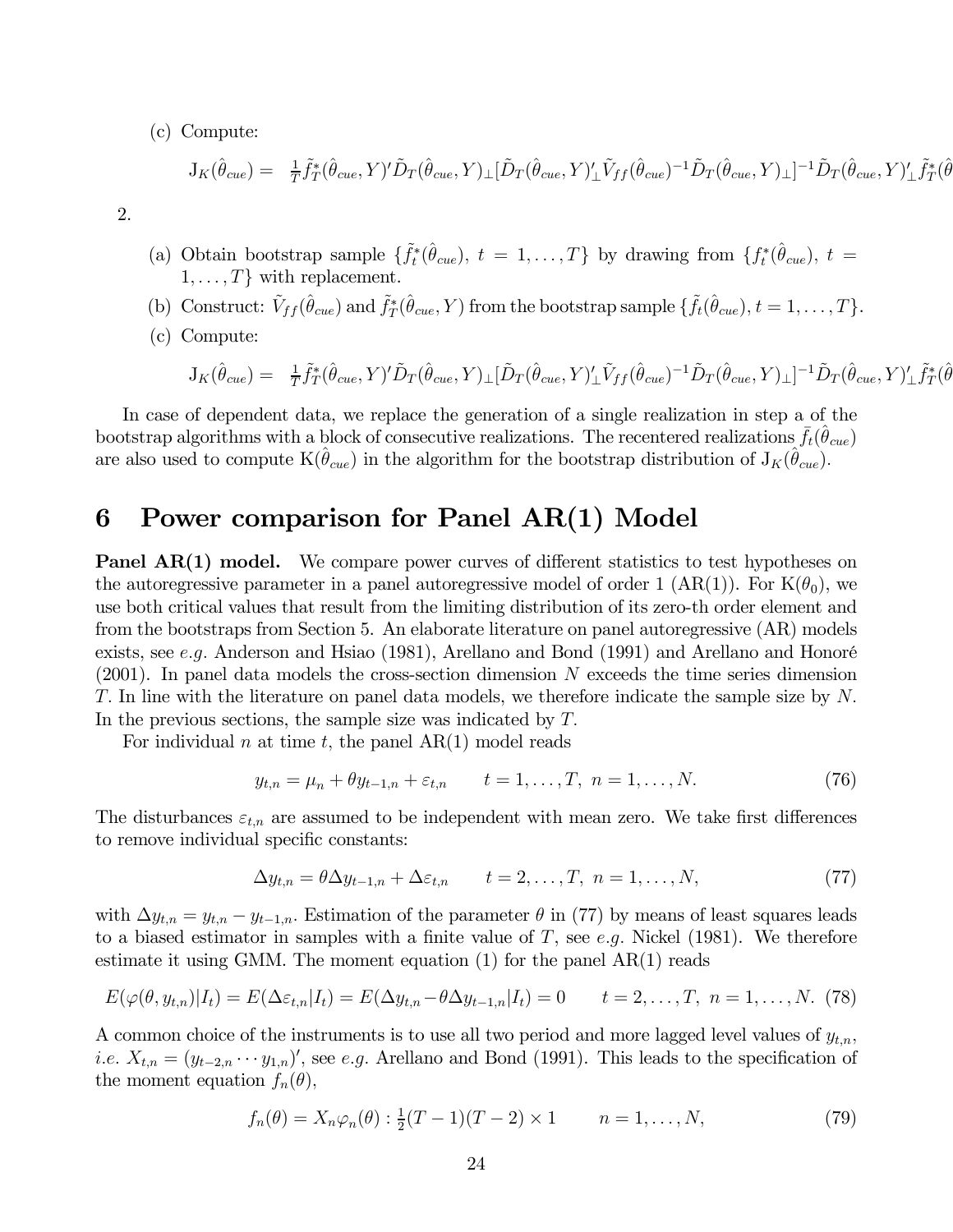with  $\varphi_n(\theta)=(\Delta y_{3,n}-\theta \Delta y_{2,n} \ldots \Delta y_{T,n}-\theta \Delta y_{T-1,n})'$  and

$$
X_n = \begin{pmatrix} y_{1,n} & 0 \dots 0 & 0 \\ 0 & \ddots & 0 \\ 0 & 0 \dots 0 & \begin{pmatrix} y_{1,n} \\ \vdots \\ y_{T-2,n} \end{pmatrix} \end{pmatrix} : \frac{1}{2}(T-1)(T-2) \times (T-2). \tag{80}
$$

Besides the independence of  $\varepsilon_{t,n}$  and finite fourth order moments, we make no assumptions about the covariance structure of  $\varepsilon_{t,n}$ . We therefore use White's (1980) covariance matrix estimator:

$$
\hat{V}_{ff}(\theta) = \frac{1}{N} \sum_{n=1}^{N} f_n(\theta) f_n(\theta)' : \frac{1}{2}(T-1)(T-2) \times \frac{1}{2}(T-1)(T-2). \tag{81}
$$

We also use White's (1980) non-parametric covariance matrix estimator for  $V_{\theta f}(\theta)$  which is involved in  $K(\theta_0)$ :

$$
\hat{V}_{\theta f}(\theta) = \frac{1}{N} \sum_{n=1}^{N} X_n \left[ \frac{\partial}{\partial \theta} \varphi_n(\theta) - E \left( \frac{\partial}{\partial \theta} \varphi_n(\theta) | X_n \right) \right] f_n(\theta)' : \frac{1}{2} (T - 1)(T - 2) \times \frac{1}{2} (T - 1)(T - 2), \tag{82}
$$

with

$$
\frac{\partial}{\partial \theta} \varphi_n(\theta) - E(\frac{\partial}{\partial \theta} \varphi_n(\theta) | X_n) = - \left( \begin{array}{c} \Delta y_{2,n} - y_{1,n} \hat{\alpha}_1 \\ \vdots \\ \Delta y_{T-1,n} - (y_{1,n} \dots y_{T-2,n}) \hat{\alpha}_{T-2} \end{array} \right), \tag{83}
$$

where  $\hat{\alpha}_1 : 1 \times 1, \ldots, \hat{\alpha}_{T-2} : (T-2) \times 1$ , and

$$
\begin{pmatrix}\n\hat{\alpha}_1 \\
\vdots \\
\hat{\alpha}_{T-2}\n\end{pmatrix} = \left(\sum_{n=1}^N X_n X_n'\right)^{-1} \sum_{n=1}^N X_n \begin{pmatrix}\n\Delta y_{2,n} \\
\vdots \\
\Delta y_{T-1,n}\n\end{pmatrix}.
$$
\n(84)

The derivative  $\frac{\partial}{\partial \theta} \varphi_n(\theta) = -(\Delta y_{2,n} \dots \Delta y_{T-1,n})'$  is a white noise series when  $\theta = 1$ . The parameter  $\theta$  is therefore not identified when it is equal to one. Weak identified values of  $\theta$  then occur when it is close to one relative to the sample size, *i.e.* when  $\frac{1-\theta}{N}$  is small. It implies that the statistics in Theorem 1 whose zero-th order elements depend on  $\nu$  become size distorted when  $\theta_0$  is close to one relative to the sample size. We analyze this by computing power curves for the different statistics for various values of  $\theta_0$  and N.

Power comparison. We use the moment equations and covariance matrix estimators for the panel AR(1) model to conduct a size and power comparison of the different statistics discussed previously. We therefore compute power curves for  $W_{2s}(\theta_0)$ ,  $W_{cue}(\theta_0)$ ,  $LM(\theta_0)$  and  $K(\theta_0)$  that test H<sub>0</sub>:  $\theta = \theta_0$  with the covariance matrix estimators (81)-(82) and a 95% asymptotic critical value that results from the limiting distribution of the zero-th order term. We also compute the power curve of  $K(\theta_0)$  when we use the 95% critical values that result from the two bootstrap procedures discussed in Section 5.

We compute power curves of the different statistics using a data generating process that has independent disturbances  $\varepsilon_{t,n}$  which are generated from a student t distribution with 10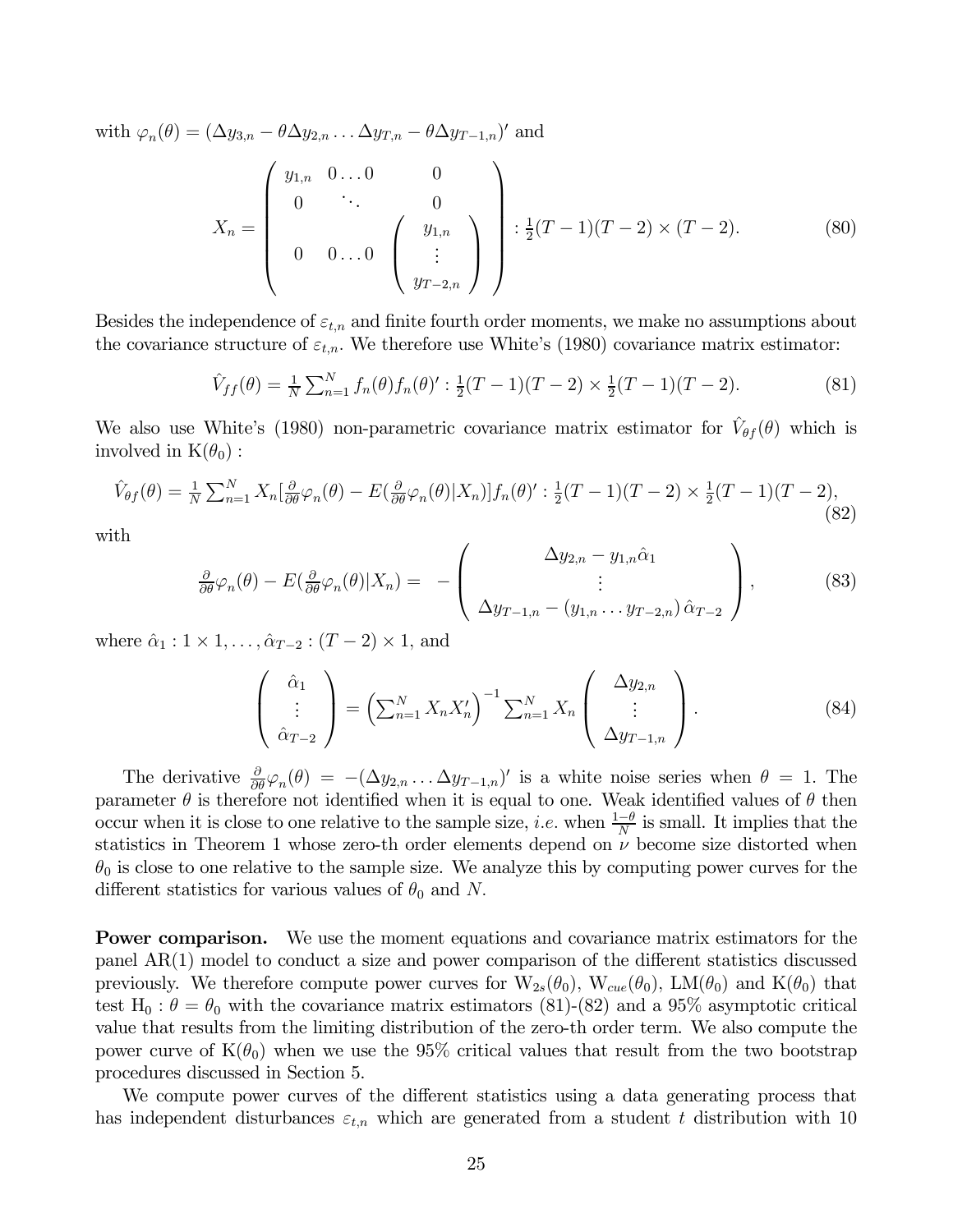degrees of freedom and mean zero and variance one. The bootstrap critical values are computed using 100 bootstrap realizations from the empirical distribution for each simulated dataset. The number of simulated datasets equals 1000. Panel 1 shows the power curves when  $N = 50$ , Panel 2 when  $N = 100$  and Panel 3 when  $N = 250$ . The number of time periods is equal to six in all three panels,  $T = 6$ . All three panels contain the power curves for hypothezes that test for four different values of  $\theta$  : 0.5, 0.7, 0.9 and 0.95.

Panel 1 shows the power curves for data sets with  $T = 6$  and  $N = 50$ . It is clear from Panel 1 that  $W_{2s}(\theta_0)$  and  $W_{cue}(\theta_0)$  are size distorted when  $N = 50$  and  $T = 6$ . The size distortion becomes more prominent for larger values of  $\theta_0$ . This is in line with the deteriorating degree of identification of  $\theta$  when it converges to one. Because of the absence of correlation between  $f_n(\theta)$ and  $\frac{\partial}{\partial \theta} f_n(\theta)$ , W<sub>cue</sub>( $\theta_0$ ) does not necessarily improve upon W<sub>2s</sub>( $\theta_0$ ) which is expected from the higher order expressions in Theorem 1. The size distortion of  $LM(\theta_0)$  is much smaller than that of  $W_{2s}(\theta_0)$  and  $W_{cue}(\theta_0)$  and is also increasing when  $\theta_0$  approaches one. This indicates that a considerable part of the size distortion results from the covariance matrix estimator  $V(\theta)$  (81).  $LM(\theta_0)$  evaluates  $\hat{V}(\theta)$  at  $\theta_0$  while  $W_{2s}(\theta_0)$  and  $W_{cue}(\theta_0)$  evaluate it at  $\hat{\theta}_{2s}$  and  $\hat{\theta}_{cue}$  resp.. Hence, a large part of the size distortion results from evaluating  $\hat{V}(\theta)$  at an estimate of  $\theta$  instead of the true value, see also Bond and Windmeijer (2003). The size distortion of  $K(\theta_0)$  when we use the asymptotic critical value is again smaller than that of  $LM(\theta_0)$  as is to be expected from the higher order expressions in Theorem 1. Also the size distortion of  $K(\theta_0)$  is somewhat increasing when  $\theta_0$  approaches one. This again results from  $\tilde{V}(\theta)$  whose importance for the size of  $K(\theta_0)$ increases as  $\theta_0$  approaches one. When we use either one of the two bootstrap critical values instead of the asymptotic critical value, the size distortion of  $K(\theta_0)$  only minorly depends on the value of  $\theta$ . Both bootstrap critical values therefore improve the size of  $K(\theta_0)$ . The power curves of  $K(\theta_0)$  using the bootstrap critical values are identical. The two bootstrap procedures from Section 5 therefore both perform adequately in correcting the size of  $K(\theta_0)$ .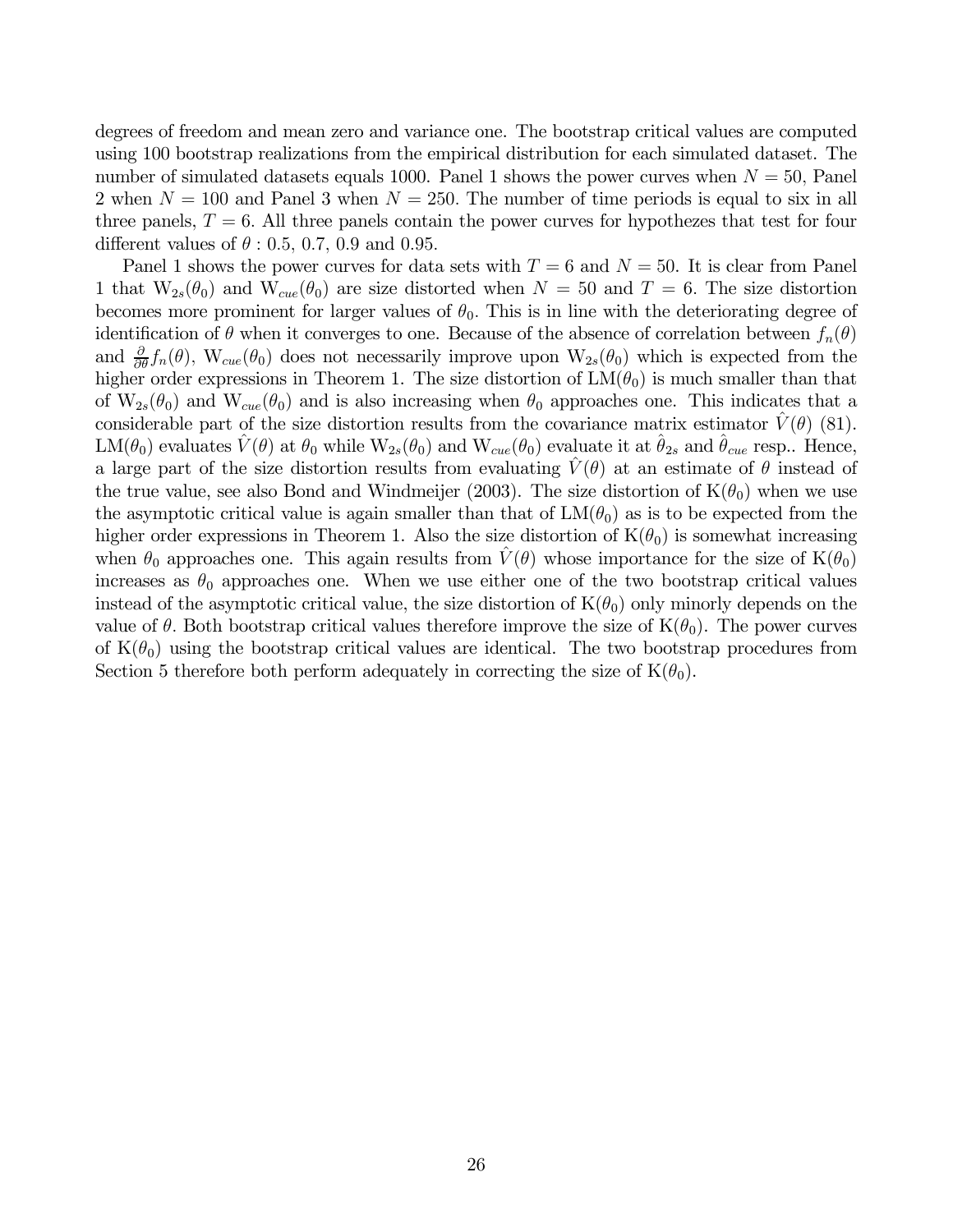Panel 1: Power curves of  $W_{2s}(\theta_0)$  (solid with stars),  $W_{cue}(\theta_0)$  (solid with plusses), LM $(\theta_0)$ (dashed),  $K(\theta_0)$  (solid) that test  $H_0 : \theta = \theta_0$  with 95% significance using asymptotic critical value and bootstrap critical values 1 (dashed-dotted) and 2 (dotted) for  $K(\theta_0)$ ,  $T=6$ ,  $N=50$ .



Panels 2 and 3 show that the size distortion of the different statistics reduces when N increases. The size of  $K(\theta_0)$  with the bootstrap critical values remains the same but its power has, because of the larger number of observations, increased. Still the size distortion of most statistics remains considerable when  $N = 100$  and for large values of  $\theta_0$  when  $N = 250$ . The power of these statistics,  $W_{2s}(\theta_0)$ ,  $W_{cue}(\theta_0)$  and  $LM(\theta_0)$ , is also distorted at  $\theta = 1$  where  $\theta$  is non-identified so the power should equal the size of 5%. The power of  $W_{2s}(\theta_0)$ ,  $W_{cue}(\theta_0)$  and  $LM(\theta_0)$  for all values of  $\theta_0$  in Panels 1-3 does not equal 5% at  $\theta = 1$  and is therefore erroneous. Panels 1-3 show that this erroneous power depends only to a minor extent on the sample size  $N$ . For large values of values N, we can, although their size-distortion becomes rather small, therefore still not interpret  $W_{2s}(\theta_0)$ ,  $W_{cue}(\theta_0)$  and  $LM(\theta_0)$  in a trustworthy manner. The power of  $K(\theta_0)$  is approximately equal to the size at  $\theta = 1$  when we use the asymptotic critical value. Panels 1-3 show that the approximation error between the power at  $\theta = 1$ , when we use the asymptotic critical value,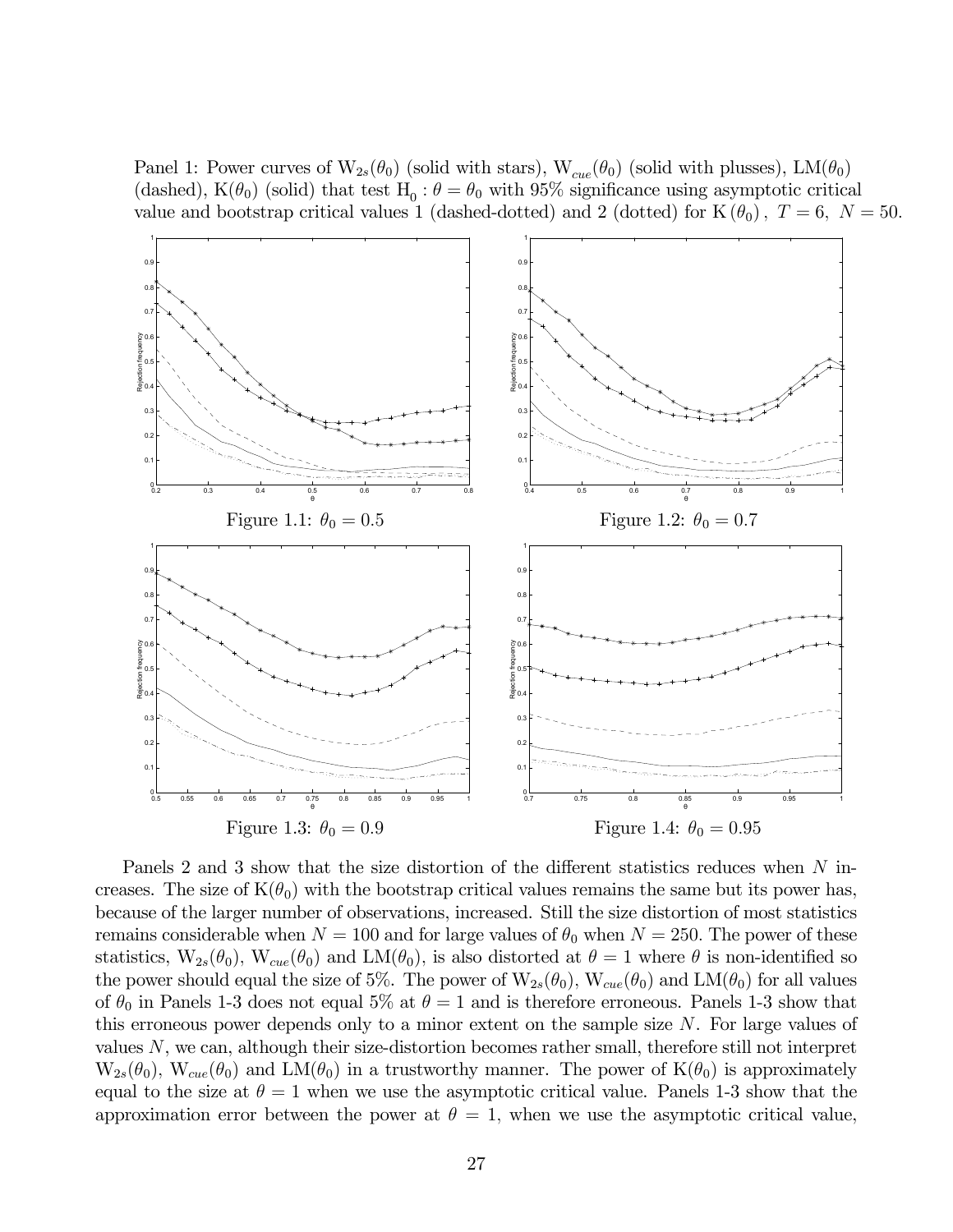and the size reduces when N increases. It is also hardly present when we use bootstrap critical values instead of asymptotic ones. This shows that the bootstrap works adequately in reducing the error in the size of  $K(\theta_0)$ . Panel 3 shows that, as expected, the power curves of  $K(\theta_0)$  that result from using asymptotic or bootstrap critical values become indistinguishable when N gets large.

Panel 2: Power curves of  $W_{2s}(\theta_0)$  (solid with stars),  $W_{cue}(\theta_0)$  (solid with plusses), LM $(\theta_0)$ (dashed), K( $\theta_0$ ) (solid) that test H<sub>0</sub> :  $\theta = \theta_0$  with 95% significance using asymptotic critical value and bootstrap critical values 1 (dashed-dotted) and 2 (dotted) for  $K(\theta_0)$ ,  $T = 6$ ,  $N = 100$ .

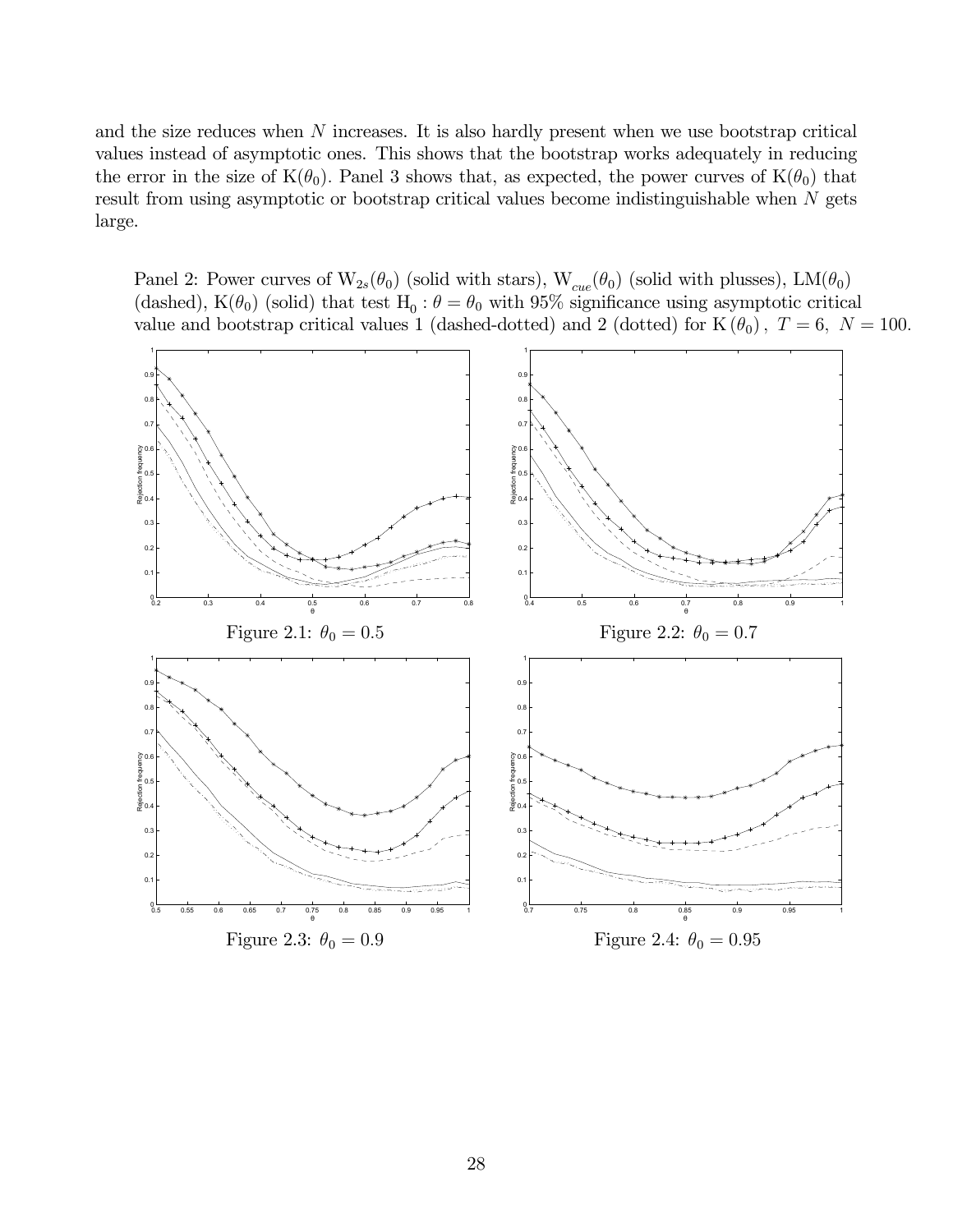Panel 3: Power curves of  $W_{2s}(\theta_0)$  (solid with stars),  $W_{cue}(\theta_0)$  (solid with plusses), LM( $\theta_0$ ) (dashed), K( $\theta_0$ ) (solid) that test H<sub>0</sub> :  $\theta = \theta_0$  with 95% significance using asymptotic critical value and bootstrap critical values 1 (dashed-dotted) and 2 (dotted) for  $K(\theta_0)$ ,  $T = 6$ ,  $N = 250$ .

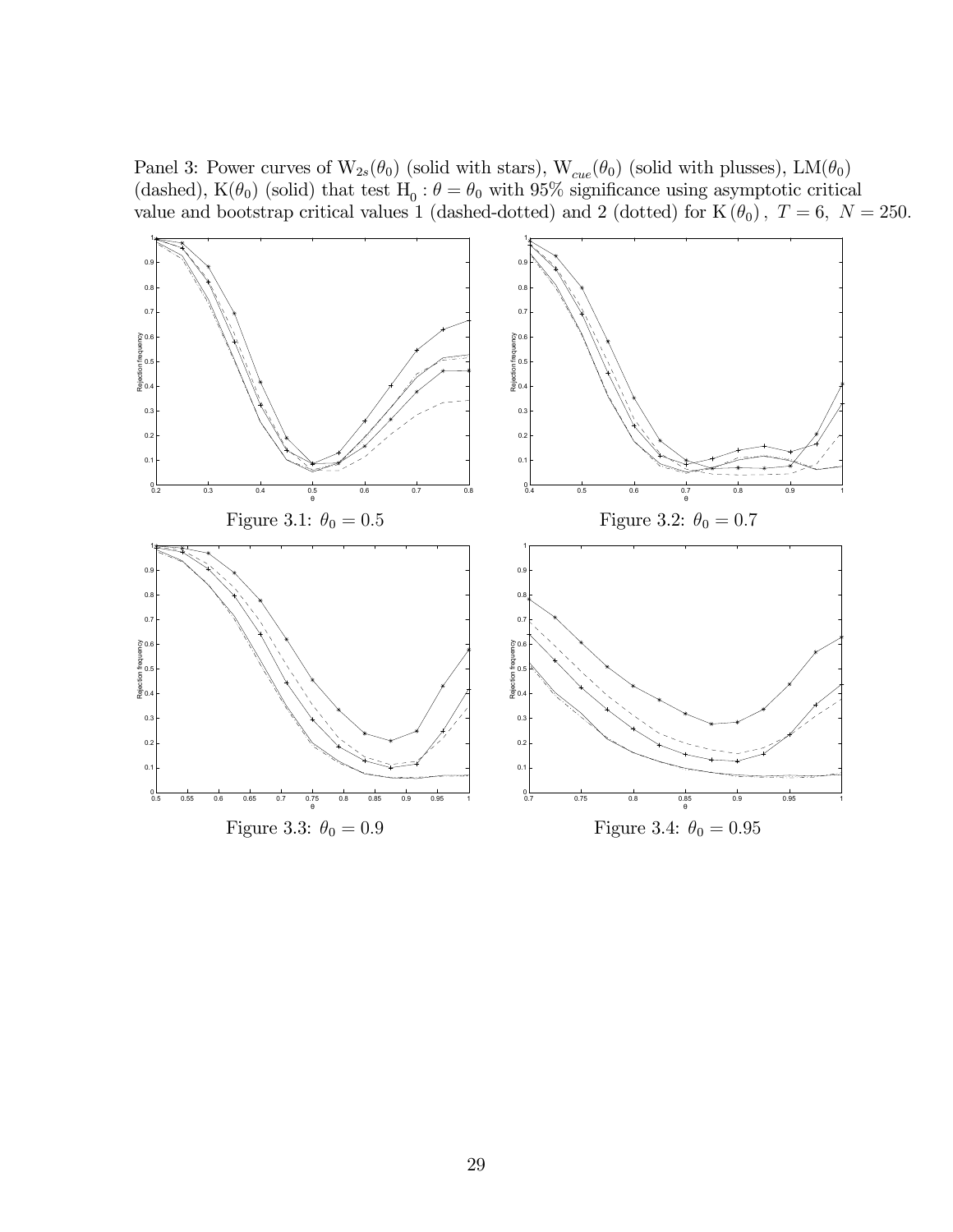# 7 Conclusions Appendix

#### Proof of Theorem 1.

We construct the higher order properties of the statistics  $(1, 2, 3, 4)$  in a sequence of steps. First, we obtain the higher order properties of the score vectors involved in the different statistics, step a. Secondly, we obtain the higher order properties of the inverse of the covariance matrix, step b. We combine the different elements of the score vectors and the covariance matrix to obtain the higher order properties of the statistics, step c.

**1a. Higher order properties of**  $f_T(\theta_0, Y)' V_{ff} (\hat{\theta}_{2s})^{-1} p_T (\hat{\theta}_{2s}, Y)$  used in  $\mathbf{W}_{2s}(\theta_0)$ . To obtain the higher order elements for the 2-step Wald-statistic, we use that

$$
(\hat{\theta} - \theta_0) \approx [p_T(\hat{\theta}_{2s}, Y)' \hat{V}_{ff}(\hat{\theta}_{2s})^{-1} p_T(\hat{\theta}_{2s}, Y)]^{-1} p_T(\hat{\theta}_{2s}, Y)' \hat{V}_{ff}(\hat{\theta}_{2s})^{-1} f_T(\theta_0, Y).
$$

We specify  $p_T(\hat{\theta}_{2s}, Y)$  as

$$
p_T(\hat{\theta}_{2s}, Y) = D_T(\theta_0, Y) + p_T(\hat{\theta}_{2s}, Y) - \hat{D}_T(\hat{\theta}_{2s}, Y) + \hat{D}_T(\hat{\theta}_{2s}, Y) - D_T(\theta_0, Y),
$$

with

$$
p_T(\hat{\theta}_{2s}, Y) - \hat{D}_T(\hat{\theta}_{2s}, Y) = \left[ A_1 \hat{V}_{\theta f, 1}(\hat{\theta}_{2s}) \hat{V}_{f f}(\hat{\theta}_{2s})^{-1} f_T(\hat{\theta}_{2s}, Y) \cdots A_m \hat{V}_{\theta f, m}(\hat{\theta}_{2s}) \hat{V}_{f f}(\hat{\theta}_{2s})^{-1} f_T(\hat{\theta}_{2s}, Y) \right] = \left[ A_1 \hat{V}_{\theta f, 1}(\hat{\theta}_{2s}) \cdots A_m \hat{V}_{\theta f, m}(\hat{\theta}_{2s}) \right] \left[ I_m \otimes \hat{V}_{f f}(\hat{\theta}_{2s})^{-1} f_T(\hat{\theta}_{2s}, Y) \right]
$$

 $\text{and } \hat{V}(\hat{\theta}_{2s}) = V(\theta_0) + [\hat{V}(\hat{\theta}_{2s}) - \hat{V}(\theta_0)] + [\hat{V}(\theta_0) - V(\theta_0)] = V(\theta_0) + [\hat{V}(\hat{\theta}_{2s}) - V(\hat{\theta}_{2s})] + [V(\hat{\theta}_{2s}) - V(\hat{\theta}_{2s})]$  $V(\theta_0)$ . The convergence rate of  $\hat{V}_{ff}(\hat{\theta}) - V_{ff}(\theta_0)$  and  $\hat{D}_T(\hat{\theta}_{2s}, Y) - D_T(\theta_0, Y)$  is therefore equal to  $T^{-\frac{1}{2}\kappa}$ , with  $\kappa = \min(\mu, \nu)$ .

Using Assumption 1,  $\frac{1}{\sqrt{T}} f_T(\theta_0, Y)' \hat{V}_{ff} (\hat{\theta}_{2s})^{-1} [T^{-\frac{1}{2}(1+\nu)} p_T(\hat{\theta}_{2s}, Y)]$  then reads

$$
\frac{1}{\sqrt{T}} f_T(\theta_0, Y)' \hat{V}_{ff}(\hat{\theta}_{2s})^{-1} [T^{-\frac{1}{2}(1+\nu)} p_T(\hat{\theta}_{2s}, Y)] = s_0 + T^{-\frac{\nu}{2}} s_{1\nu,1} + T^{-\frac{\kappa}{2}} s_{1\kappa,1} +
$$
  

$$
T^{-\frac{1}{2}(\nu+\kappa)} (s_{\nu+\kappa,1} + s_{\nu+\kappa,2}) + T^{-\frac{1}{2}(\nu+2\kappa)} s_{\nu+2\kappa,1} + o_p(T^{-\frac{1}{2}}),
$$

with  $\kappa = \min(\mu, \nu)$  and

$$
s_{0} = m'_{0,f} V_{ff}(\theta_{0})^{-1} D_{0}
$$
  
\n
$$
s_{1\nu,1} = m'_{0,f} V_{ff}(\theta_{0})^{-1} \left\{ \frac{1}{\sqrt{T}} [p_{T}(\hat{\theta}, Y) - \hat{D}_{T}(\hat{\theta}, Y)] \right\}
$$
  
\n
$$
= m'_{0,f} V_{ff}(\theta_{0})^{-1} [A_{1} V_{\theta f,1}(\theta_{0}) \cdots A_{m} V_{\theta f,m}(\theta_{0})] [I_{m} \otimes V_{ff}(\theta_{0})^{-1} m_{0,f}]
$$
  
\n
$$
s_{1\kappa,1} = T^{\frac{\kappa}{2}} m'_{0,f} [\hat{V}_{ff}(\theta_{0})^{-1} - V_{ff}(\theta_{0})^{-1}] D_{0}
$$
  
\n
$$
s_{\nu+\kappa,1} = T^{\frac{1}{2}(\kappa-1)} m'_{0,f} V_{ff}(\theta_{0})^{-1} [\hat{D}_{T}(\hat{\theta}, Y) - D_{T}(\theta_{0}, Y)]
$$
  
\n
$$
= T^{\frac{1}{2}\kappa} m'_{0,f} V_{ff}(\theta_{0})^{-1} \{ [A_{1} \hat{V}_{\theta f,1}(\theta_{0}) \cdots A_{m} \hat{V}_{\theta f,m}(\theta_{0})] [I_{m} \otimes \hat{V}_{ff}(\theta_{0})^{-1}]
$$
  
\n
$$
- [A_{1} V_{\theta f,1}(\theta_{0}) \cdots A_{m} V_{\theta f,m}(\theta_{0})] [I_{m} \otimes V_{ff}(\theta_{0})^{-1}] \} [I_{m} \otimes m_{0,f}]
$$
  
\n
$$
s_{\nu+\kappa,2} = T^{\frac{1}{2}\kappa} m'_{0,f} [\hat{V}_{ff}(\theta_{0})^{-1} - V_{ff}(\theta_{0})^{-1}] [A_{1} V_{\theta f,1}(\theta_{0}) \cdots A_{m} V_{\theta f,m}(\theta_{0})] [I_{m} \otimes V_{ff}(\theta_{0})^{-1} m_{0,f}]
$$
  
\n
$$
s_{\nu+2\kappa,1} = T^{\frac{1}{2}(2\kappa-1)} m'_{0,f} [\hat{V}_{ff}(\theta_{0})^{-1} - V_{ff}(\theta_{0})^{-1}] [\
$$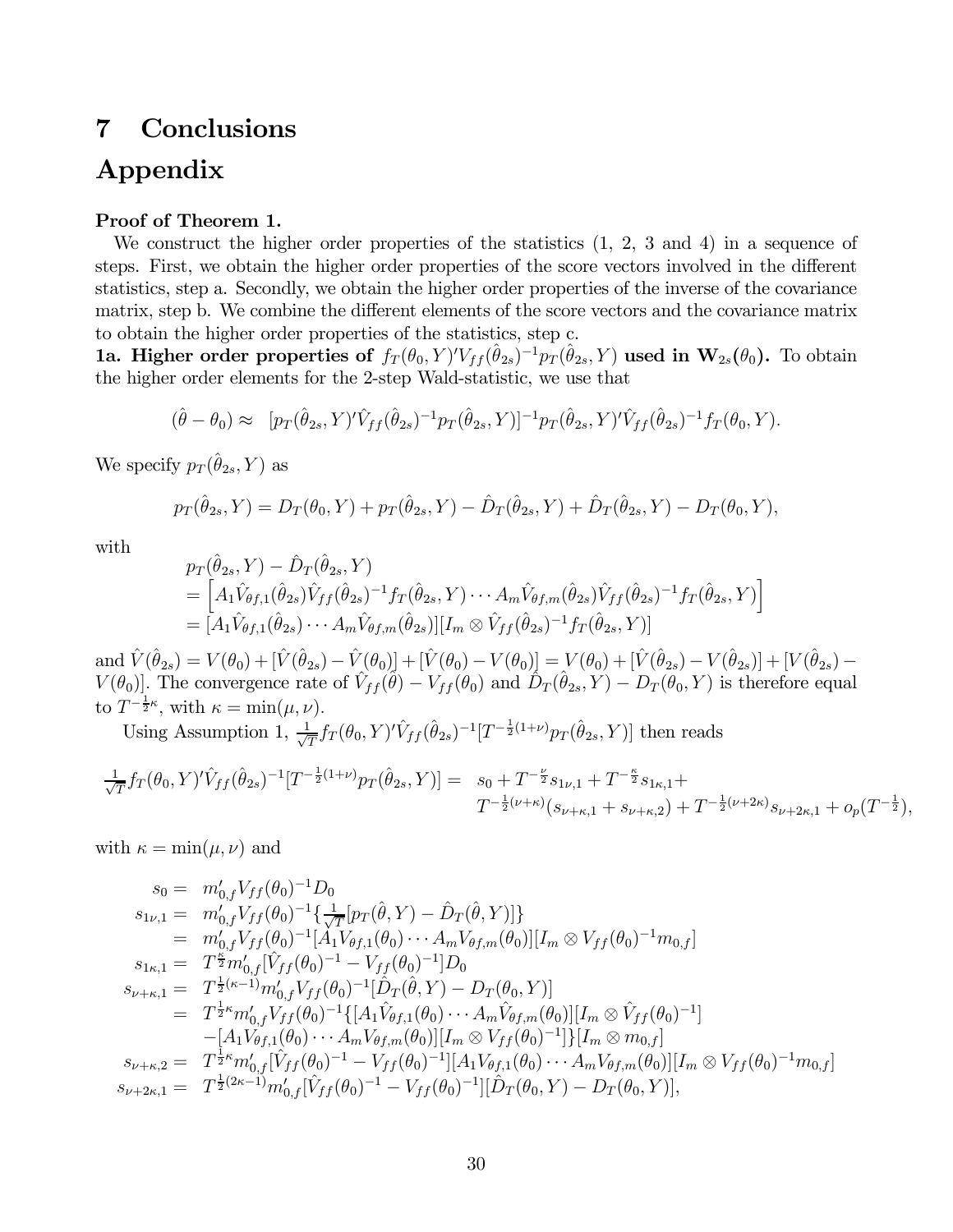We also used that

$$
m'_{0,f}V_{ff}(\theta_0)^{-1}[\hat{D}_T(\hat{\theta},Y) - D_T(\theta_0,Y)] =
$$
  
\n
$$
m'_{0,f}V_{ff}(\theta_0)^{-1}[p_T(\hat{\theta},Y) - p_T(\theta_0,Y)] + m'_{0,f}V_{ff}(\theta_0)^{-1}\{[A_1V_{\theta f,1}(\hat{\theta}) \cdots A_mV_{\theta f,m}(\hat{\theta})][I_m \otimes V_{ff}(\hat{\theta})^{-1}] -
$$
  
\n
$$
[A_1V_{\theta f,1}(\theta_0) \cdots A_mV_{\theta f,m}(\theta_0)][I_m \otimes V_{ff}(\theta_0)^{-1}]\}[I_m \otimes V_{ff}(\theta_0)^{-1}m_{0,f}].
$$

The convergence of  $\hat{p}_T(\hat{\theta}, Y) - p_T(\theta_0, Y)$  is of order  $T^{\frac{1}{2}\nu}$  and therefore  $T^{-\frac{1}{2}(1+\nu)}[\hat{p}_T(\hat{\theta}, Y) - p_T(\theta_0, Y)]$  $p_T(\theta_0, Y)$  is of a lower order,  $T^{-(1+v)}$ , than the other elements. We have therefore left it out. The convergence rate of  $m'_{0,f}V_{ff}(\theta_0)^{-1}[A_1V_{\theta f,1}(\theta_0)\cdots A_mV_{\theta f,m}(\theta_0)][I_m \otimes V_{ff}(\theta_0)^{-1}m_{0,f}]$  results from

$$
E[\lim_{T\to\infty}\frac{1}{T}(f_T(\theta_0,Y)'\otimes f_T(\theta_0,Y)')] = \ \ \text{vec}[E(\lim_{T\to\infty}\frac{1}{T}f_T(\theta_0,Y)f_T(\theta_0,Y)'] = \text{vec}[V_{ff}(\theta_0)],
$$

so we obtain the expression for the limiting expectation:

$$
E\{\lim_{T\to\infty}\frac{1}{T}f_T(\theta_0,Y)'V_{ff}(\theta_0)^{-1}[A_1V_{\theta f,1}(\theta_0)\cdots A_mV_{\theta f,m}(\theta_0)][I_m \otimes V_{ff}(\theta_0)^{-1}f_T(\theta_0,Y)]\}
$$
  
\n
$$
= [\{I_m \otimes \{E[\lim_{T\to\infty}\frac{1}{T}f_T(\theta_0,Y)' \otimes f_T(\theta_0,Y)']\}\}
$$
  
\n
$$
\text{vec}[V_{ff}(\theta_0)^{-1}[A_1V_{\theta f,1}(\theta_0)V_{ff}(\theta_0)^{-1}\cdots A_mV_{\theta f,m}(\theta_0)V_{ff}(\theta_0)^{-1}]]'
$$
  
\n
$$
= \{I_m \otimes \text{vec}[V_{ff}(\theta_0)]'\} \text{vec}[V_{ff}(\theta_0)^{-1}[A_1V_{\theta f,1}(\theta_0)V_{ff}(\theta_0)^{-1}\cdots A_mV_{\theta f,m}(\theta_0)V_{ff}(\theta_0)^{-1}]]
$$
  
\n
$$
= \text{vec}[V_{ff}(\theta_0)^{-1}[A_1V_{\theta f,1}(\theta_0)\cdots A_mV_{\theta f,m}(\theta_0)]],
$$

which shows the appropriate convergence rate. 2a. Higher order properties of  $f_T(\theta_0, Y)' \hat{V}_{ff}(\hat{\theta}_{cue})^{-1} \hat{D}_T(\hat{\theta}_{cue}, Y)$  used in  $\mathbf{W}_{cue}(\theta_0)$ .

$$
\frac{1}{\sqrt{T}} f_T(\theta_0, Y)' \hat{V}_{ff}(\hat{\theta}_{cue})^{-1} [T^{-\frac{1}{2}(1+\nu)} \hat{D}_T(\hat{\theta}_{cue}, Y)] = s_0 + T^{-\frac{\kappa}{2}} s_{1\kappa,1} + T^{-\frac{1}{2}(\nu+\kappa)} s_{\nu+\kappa,1} +
$$
  

$$
T^{-\frac{1}{2}(\nu+2\kappa)} s_{\nu+2\kappa,1} + o_p(T^{-\frac{1}{2}}),
$$

with  $\kappa = \min(\nu, \mu)$ .

3a. Higher order properties of  $f_T(\theta_0, Y)' V_{ff}(\theta_0)^{-1} p_T(\theta_0, Y)$  used in LM $(\theta_0)$ .

$$
\frac{1}{\sqrt{T}} f_T(\theta_0, Y)' \hat{V}_{ff}(\theta_0)^{-1} [T^{-\frac{1}{2}(1+\nu)} p_T(\theta_0, Y)] = s_0 + T^{-\frac{\nu}{2}} s_{1\nu,1} + T^{-\frac{\kappa}{2}} s_{1\kappa,1} + T^{-\frac{1}{2}(\nu+\kappa)} (s_{\nu+\kappa,1} + s_{\nu+\kappa,2}) +
$$
  

$$
T^{-\frac{1}{2}(\nu+2\kappa)} s_{\nu+2\kappa,1} + o_p(T^{-\frac{1}{2}}),
$$

with  $\kappa = \mu$  since we evaluate all elements in  $\theta_0$  only. 4a. Higher order properties of  $f_T(\theta_0, Y)'V_{ff}(\theta_0)^{-1}D_T(\theta_0, Y)$  used in  $\mathbf{K}(\theta_0)$ .

$$
\frac{1}{\sqrt{T}} f_T(\theta_0, Y)' \hat{V}_{ff}(\theta_0)^{-1} [T^{-\frac{1}{2}(1+\nu)} D_T(\theta_0, Y)] = s_0 + T^{-\frac{\kappa}{2}} s_{1\kappa,1} + T^{-\frac{1}{2}(\nu+\kappa)} s_{\nu+\kappa,1} + T^{-\frac{1}{2}(\nu+\kappa)} s_{\nu+\kappa,1} + T^{-\frac{1}{2}(\nu+\kappa)} s_{\nu+\kappa,1} + T^{-\frac{1}{2}(\nu+\kappa)} s_{\nu+\kappa,1} + T^{-\frac{1}{2}(\nu+\kappa)} s_{\nu+\kappa,1} + T^{-\frac{1}{2}(\nu+\kappa)} s_{\nu+\kappa,1} + T^{-\frac{1}{2}(\nu+\kappa)} s_{\nu+\kappa,1} + T^{-\frac{1}{2}(\nu+\kappa)} s_{\nu+\kappa,1} + T^{-\frac{1}{2}(\nu+\kappa)} s_{\nu+\kappa,1} + T^{-\frac{1}{2}(\nu+\kappa)} s_{\nu+\kappa,1} + T^{-\frac{1}{2}(\nu+\kappa)} s_{\nu+\kappa,1} + T^{-\frac{1}{2}(\nu+\kappa)} s_{\nu+\kappa,1} + T^{-\frac{1}{2}(\nu+\kappa)} s_{\nu+\kappa,1} + T^{-\frac{1}{2}(\nu+\kappa)} s_{\nu+\kappa,1} + T^{-\frac{1}{2}(\nu+\kappa)} s_{\nu+\kappa,1} + T^{-\frac{1}{2}(\nu+\kappa)} s_{\nu+\kappa,1} + T^{-\frac{1}{2}(\nu+\kappa)} s_{\nu+\kappa,1} + T^{-\frac{1}{2}(\nu+\kappa)} s_{\nu+\kappa,1} + T^{-\frac{1}{2}(\nu+\kappa)} s_{\nu+\kappa,1} + T^{-\frac{1}{2}(\nu+\kappa)} s_{\nu+\kappa,1} + T^{-\frac{1}{2}(\nu+\kappa)} s_{\nu+\kappa,1} + T^{-\frac{1}{2}(\nu+\kappa)} s_{\nu+\kappa,1} + T^{-\frac{1}{2}(\nu+\kappa)} s_{\nu+\kappa,1} + T^{-\frac{1}{2}(\nu+\kappa)} s_{\nu+\kappa,1} + T^{-\frac{1}{2}(\nu+\kappa)} s_{\nu+\kappa,1} + T^{-\frac{1}{2}(\nu+\kappa)} s_{\nu+\kappa,1} + T^{-\
$$

with  $\kappa = \mu$  since we evaluate all elements in  $\theta_0$  only. 1b. Higher order properties of  $p_T(\hat{\theta}, Y)' \hat{V}_{ff}(\hat{\theta})^{-1} p_T(\hat{\theta}, Y)$  used in  $\mathbf{W}_{2s}(\theta_0)$ .

$$
[T^{-\frac{1}{2}(1+\nu)}p_T(\hat{\theta}_{2s},Y)]'\hat{V}_{ff}(\hat{\theta}_{2s})^{-1}[T^{-\frac{1}{2}(1+\nu)}p_T(\hat{\theta}_{2s},Y)] = G_0 + T^{-\frac{\nu}{2}}G_{1\nu,1} + T^{-\frac{\kappa}{2}}G_{1\kappa,1} + T^{\nu}G_{2\nu,1} + T^{-\frac{1}{2}(\nu+\kappa)}(G_{\nu+\kappa,1} + G_{\nu+\kappa,2}) + T^{-\frac{1}{2}(2\nu+\kappa)}(G_{2\nu+\kappa,1} + G_{2\nu+\kappa,2}) + T^{-\frac{1}{2}(\nu+2\kappa)}G_{\nu+2\kappa,1} + T^{-(\nu+\kappa)}(G_{2(\nu+\kappa),1} + G_{2(\nu+\kappa),2}) + T^{-\frac{2\nu+3\kappa}{2}}G_{2\nu+3\kappa,1} + O_p(T^{-\frac{1}{2}(2\nu+1)}),
$$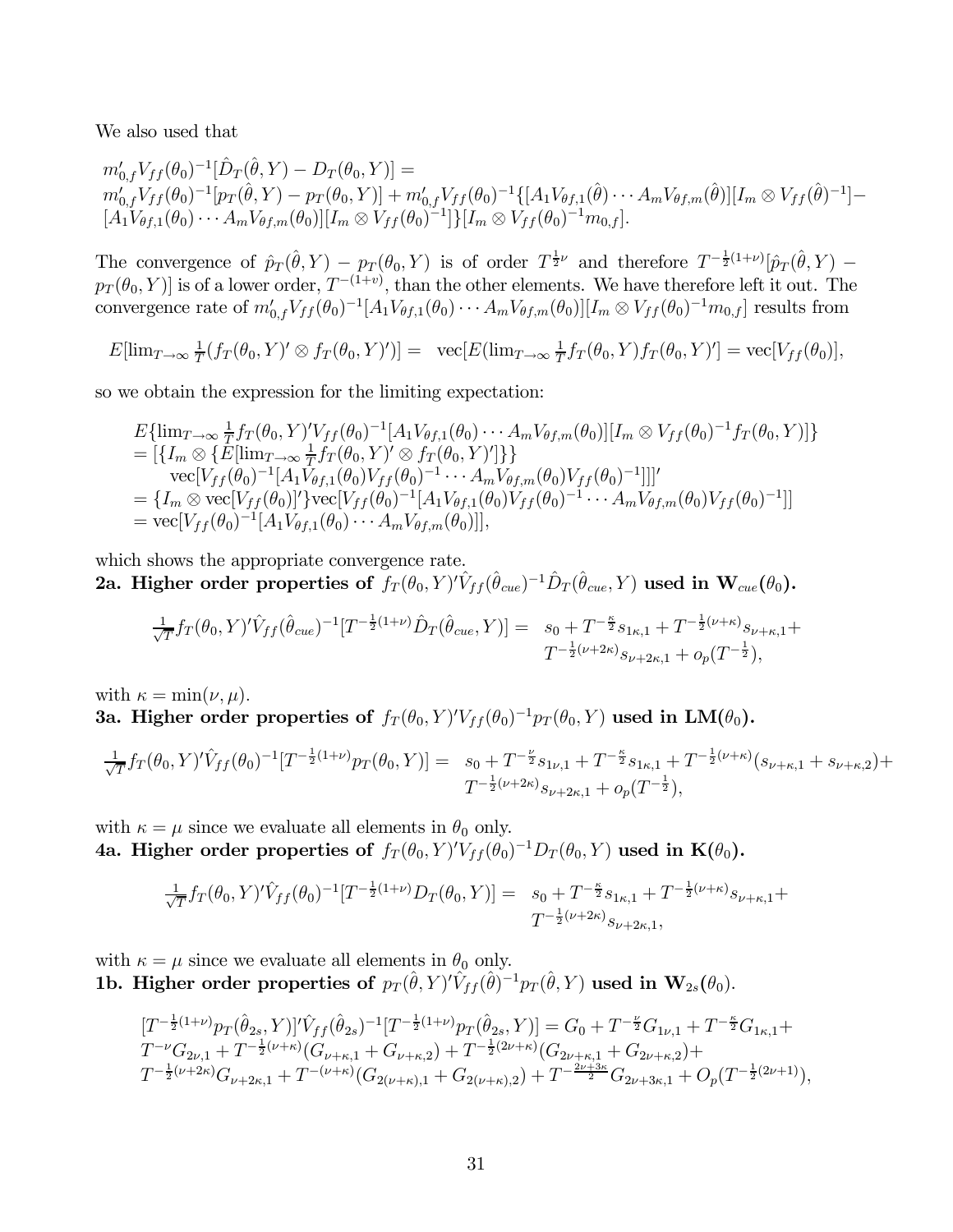with  $\kappa = \min(\nu, \mu)$  and

$$
G_{0} = D'_{0}V_{ff}(\theta_{0})^{-1}D_{0}
$$
\n
$$
G_{1\nu,1} = D'_{0}V_{ff}(\theta_{0})^{-1}[A_{1}V_{\theta f,1}(\theta_{0})\cdots A_{m}V_{\theta f,m}(\theta_{0})][I_{m} \otimes V_{ff}(\theta_{0})^{-1}m_{0,f}]^{+}
$$
\n
$$
[I_{m} \otimes V_{ff}(\theta_{0})^{-1}m_{0,f}][A_{1}V_{\theta f,1}(\theta_{0})\cdots A_{m}V_{\theta f,m}(\theta_{0})][V_{ff}(\theta_{0})^{-1}D_{0}
$$
\n
$$
G_{1\nu,1} = T^{\frac{5}{2}}D'_{0}[\hat{V}_{ff}(\theta_{0})^{-1}-V_{ff}(\theta_{0})^{-1}]D_{0}
$$
\n
$$
G_{2\nu,1} = [I_{m} \otimes V_{ff}(\theta_{0})^{-1}m_{0,f}][A_{1}V_{\theta f,1}(\theta_{0})\cdots A_{m}V_{\theta f,m}(\theta_{0})][V_{ff}(\theta_{0})^{-1}
$$
\n
$$
[A_{1}V_{\theta f,1}(\theta_{0})\cdots A_{m}V_{\theta f,m}(\theta_{0})][I_{m} \otimes V_{ff}(\theta_{0})^{-1}m_{0,f}]^{+}
$$
\n
$$
T^{\frac{5}{2}}[I_{m} \otimes V_{ff}(\theta_{0})^{-1}m_{0,f}][A_{1}V_{\theta f,1}(\theta_{0})\cdots A_{m}V_{\theta f,m}(\theta_{0})][I_{m} \otimes V_{ff}(\theta_{0})^{-1}m_{0,f}]^{+}
$$
\n
$$
T^{\frac{5}{2}[\pi_{m} \otimes V_{ff}(\theta_{0})^{-1}m_{0,f}][A_{1}V_{\theta f,1}(\theta_{0})\cdots A_{m}V_{\theta f,m}(\theta_{0})][V_{ff}(\theta_{0})^{-1}-V_{ff}(\theta_{0})^{-1}]D_{0}
$$
\n
$$
G_{2\nu+\kappa,2} = T^{\frac{1}{2}\kappa-1}[\hat{D}_{\mu}(\theta_{0},Y) - D_{\mu}(\theta_{0},Y)]V_{ff}(\theta_{0})^{-1}D_{0}+
$$
\n
$$
T^{\frac{1}{2}[\
$$

Hence,

$$
T^{(1+\nu)}[p_T(\hat{\theta}, Y)'V_{ff}(\theta_0)^{-1}p_T(\hat{\theta}, Y)]^{-1} = G_0^{-1} + T^{-\frac{\nu}{2}}Q_1,
$$

with

$$
Q_1 = -G_0^{-1}[(G_{1\nu,1} + T^{-\frac{\nu}{2}}H)^{-1} + T^{-\frac{\nu}{2}}G_0^{-1}]^{-1}G_0^{-1},
$$

where  $H = T^{-\frac{\kappa-2\nu}{2}}G_{1\kappa,1} + G_{2\nu,1} + T^{-\frac{1}{2}(\kappa-\nu)}(G_{\nu+\kappa,1} + G_{\nu+\kappa,2}) + T^{-\frac{1}{2}\kappa}(G_{2\nu+\kappa,1} + G_{2\nu+\kappa,2}) + T^{-\frac{1}{2}(2\kappa-\nu)}G_{\nu+2\kappa,1} +$  $T^{-\kappa}(G_{2(\nu+\kappa),1}+G_{2(\nu+\kappa),2})+T^{-\frac{3\kappa}{2}}G_{2\nu+3\kappa,1}.$ 2b. Higher order properties of  $p_T(\hat{\theta}, Y)' V_{ff}(\hat{\theta})^{-1} p_T(\hat{\theta}, Y)$  used in  $\mathbf{W}_{cue}(\theta_0)$ .

$$
\begin{array}{l}[T^{-\frac{1}{2}(1+\nu)}p_{T}(\hat{\theta},Y)]'\hat{V}_{ff}(\hat{\theta})^{-1}[T^{-\frac{1}{2}(1+\nu)}p_{T}(\hat{\theta},Y)]=G_{0}+T^{-\frac{\kappa}{2}}G_{1\kappa,1}+T^{-\frac{1}{2}(\nu+\kappa)}G_{\nu+\kappa,2}+\\T^{-\frac{1}{2}(\nu+2\kappa)}G_{\nu+2\kappa,1}+T^{-(\nu+\kappa)}G_{2(\nu+\kappa),2}+T^{-\frac{1}{2}(2\nu+3\kappa)}G_{2\nu+3\kappa,1}+O_{p}(T^{-\frac{1}{2}(2\nu+1)}),\end{array}
$$

with  $\kappa = \min(\nu, \mu)$ . Hence,

$$
T^{(1+\nu)}[p_T(\hat{\theta}, Y)'V_{ff}(\hat{\theta})^{-1}p_T(\hat{\theta}, Y)]^{-1} = G_0^{-1} + T^{-\frac{\kappa}{2}}Q_1,
$$

with

$$
Q_1 = -G_0^{-1}[(G_{1\kappa,1} + T^{-\frac{\kappa}{2}}H)^{-1} + T^{-\frac{\kappa}{2}}G_0^{-1}]^{-1}G_0^{-1},
$$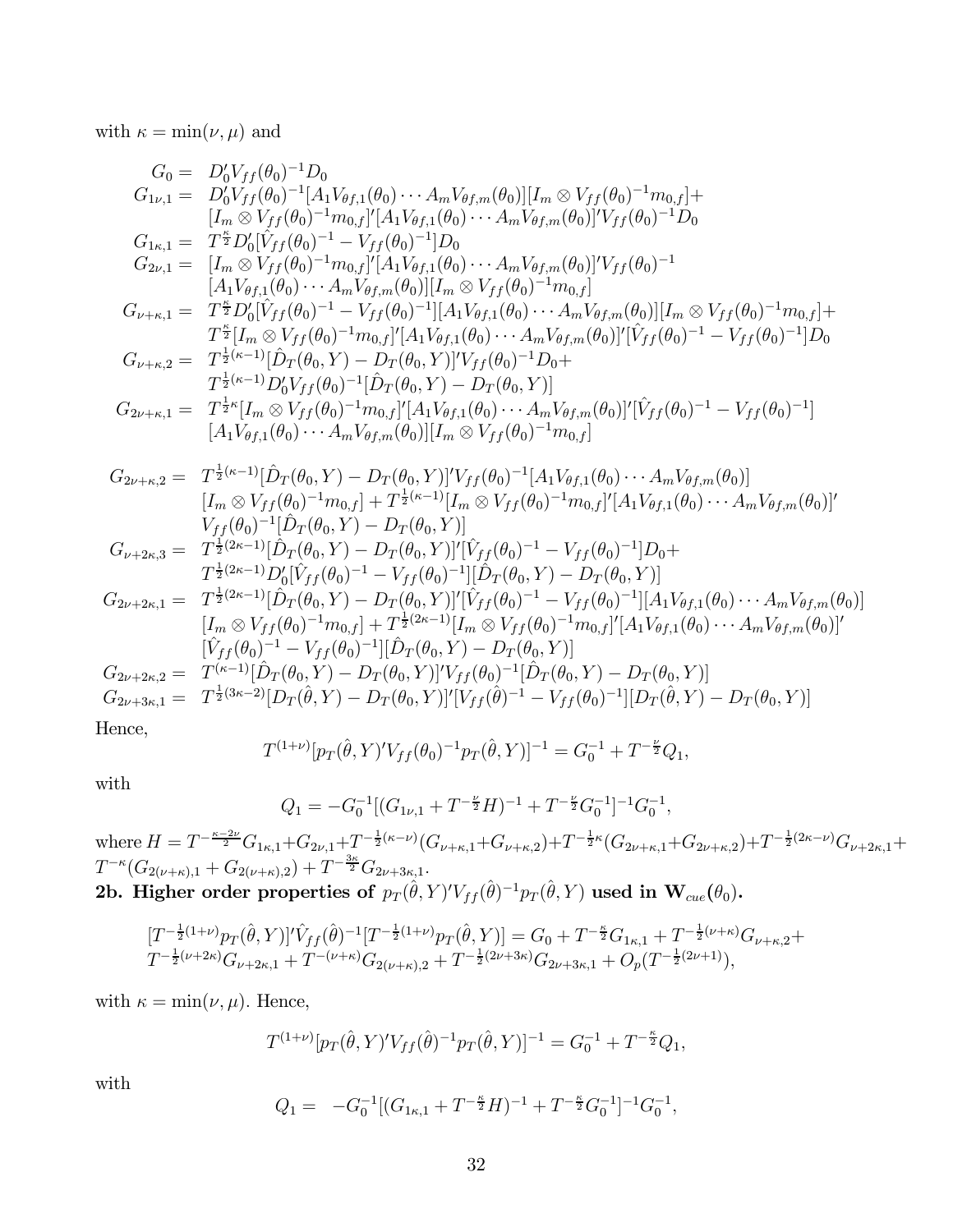where  $H = T^{-\frac{1}{2}\nu}G_{\nu+\kappa,2} + T^{-\kappa}G_{\nu+2\kappa,1} + T^{-\frac{1}{2}(\nu+2\kappa)}G_{2(\nu+\kappa),2} + T^{-\frac{1}{2}(\nu+3\kappa)}G_{2\nu+3\kappa,1}.$ 3b. Higher order properties of  $p_T(\theta_0,Y)^{\prime}\hat{V}_{ff}(\theta_0)^{-1}p_T(\theta_0,Y)$  used in  $\mathbf{LM}(\theta_0)$ .

$$
\begin{split} & [T^{-\frac{1}{2}(1+\nu)}p_T(\theta_0,Y)]'\hat{V}_{ff}(\theta_0)^{-1}[T^{-\frac{1}{2}(1+\nu)}p_T(\theta_0,Y)] = G_0 + T^{-\frac{\nu}{2}}G_{1\nu,1} + \\ & T^{-\frac{\kappa}{2}}G_{1\kappa,1} + T^{-\nu}G_{2\nu,1} + T^{-\frac{1}{2}(\nu+\kappa)}(G_{\nu+\kappa,1} + G_{\nu+\kappa,2}) + T^{-\frac{1}{2}(2\nu+\kappa)}(G_{2\nu+\kappa,1} + G_{\nu+\kappa,2}) + \\ & T^{-\frac{1}{2}(\nu+2\kappa)}G_{\nu+2\kappa,1} + T^{-(\nu+\kappa)}(G_{2(\nu+\kappa),1} + G_{2(\nu+\kappa),2}) + T^{-\frac{1}{2}(2\nu+3\kappa)}G_{2\nu+3\kappa,1} + O_p(T^{-\frac{1}{2}(2\nu+1)}), \end{split}
$$

with  $\kappa = \mu$ . Hence,

$$
T^{(1+\nu)}[p_T(\theta_0, Y)' \hat{V}_{ff}(\theta_0)^{-1} p_T(\theta_0, Y)]^{-1} = G_0^{-1} + T^{-\frac{\nu}{2}} Q_1,
$$

with

$$
Q_1 = -G_0^{-1}[(G_{1\kappa,1} + T^{-\frac{\nu}{2}}H)^{-1} + T^{-\frac{\nu}{2}}G_0^{-1}]^{-1}G_0^{-1},
$$

where  $H = T^{-\frac{\kappa-2\nu}{2}}G_{1\kappa,1} + G_{2\nu,1} + T^{-\frac{1}{2}(\kappa-\nu)}(G_{\nu+\kappa,1} + G_{\nu+\kappa,2}) + T^{-\frac{1}{2}\kappa}(G_{2\nu+\kappa,1} + G_{\nu+\kappa,2}) + T^{-\frac{1}{2}(2\kappa-\nu)}G_{\nu+2\kappa,1} +$  $T^{-\kappa}(G_{2(\nu+\kappa),1}+G_{2(\nu+\kappa),2})+T^{-\frac{3\kappa}{2}}G_{2\nu+3\kappa,1},$ 4b. Higher order properties of  $\hat{D}_T(\theta_0,Y)^{\prime}\hat{V}_{ff}(\theta_0)^{-1}\hat{D}_T(\theta_0,Y)$  used in  $\mathbf{K}(\theta_0).$ 

$$
[T^{-\frac{1}{2}(1+\nu)}\hat{D}_T(\theta_0, Y)]'\hat{V}_{ff}(\theta_0)^{-1}[T^{-\frac{1}{2}(1+\nu)}\hat{D}_T(\theta_0, Y)] = G_0 + T^{-\frac{\kappa}{2}}G_{1\kappa,1} + T^{-\frac{1}{2}(\nu+\kappa)}G_{\nu+\kappa,2} + T^{-\frac{1}{2}(\nu+2\kappa)}G_{\nu+2\kappa,1} + T^{-(\nu+\kappa)}G_{2(\nu+\kappa),2} + T^{-\frac{1}{2}(2\nu+3\kappa)}G_{2\nu+3\kappa,1} + O_p(T^{-\frac{1}{2}(2\nu+1)}),
$$

with  $\kappa = \mu$ . Hence,

$$
T^{(1+\nu)}\left[\hat{D}_T(\theta_0,Y)'\hat{V}_{ff}(\theta_0)^{-1}\hat{D}_T(\theta_0,Y)\right]^{-1} = G_0^{-1} + T^{-\frac{\kappa}{2}}Q_1,
$$

with

$$
Q_1 = -G_0^{-1}[(G_{1\kappa,1} + T^{-\frac{\kappa}{2}}H)^{-1} + T^{-\frac{\kappa}{2}}G_0^{-1}]^{-1}G_0^{-1},
$$

where  $H = T^{-\frac{1}{2}(\nu-\kappa)}G_{\nu+\kappa,2} + T^{-\frac{1}{2}\nu}G_{\nu+2\kappa,1} + T^{-\nu}G_{2(\nu+\kappa),2} + T^{-(\nu+\frac{1}{2}\kappa)}G_{2\nu+3\kappa,1}.$ 1c. The higher order components of  $W_{2s}(\theta_0)$  that result from  $m_0$  in Assumption 1 can be specified as:

$$
\begin{array}{ll} \displaystyle W_{2s}(\theta_0)=&\displaystyle n_0+T^{-\frac{\nu}{2}}n_{\nu}+T^{-\frac{\kappa}{2}}n_{\kappa}+T^{-\frac{\nu+\kappa}{2}}n_{\nu+\kappa}+T^{-\nu}n_{2\nu}+T^{-\kappa}n_{2\kappa}\\ &\displaystyle +T^{-\frac{1}{2}(2\nu+\kappa)}n_{2\nu+\kappa}+T^{-\frac{1}{2}(\nu+2\kappa)}n_{\nu+2\kappa}+O_p(T^{-\frac{3}{2}\nu}) \end{array}
$$

with

$$
n_0 = s'_0 G_0^{-1} s_0
$$
  
\n
$$
n_{\nu} = s'_0 Q_1 s_0 + s'_{1\nu,1} G_0^{-1} s_0 + s'_0 G_0^{-1} s_{1\nu,1}
$$
  
\n
$$
n_{\kappa} = s'_{1\kappa,1} G_0^{-1} s_0 + s'_0 G_0^{-1} s_{1\kappa,1}
$$
  
\n
$$
n_{\nu+\kappa} = s'_{1\nu,1} G_0^{-1} s_{1\kappa,1} + s'_{1\kappa,1} G_0^{-1} s_{1\nu,1} + s'_{1\kappa,1} Q_1 s_0 + s'_0 Q_1 s_{1\nu+\kappa} + (s_{\nu+\kappa,1} + s_{\nu+\kappa,2})' G_0^{-1} s_0 + s'_0 G_0^{-1} (s_{\nu+\kappa,1} + s_{\nu+\kappa,2})
$$
  
\n
$$
n_{2\nu} = s'_{1\nu,1} Q_1 s_0 + s'_0 Q_1 s_{1\nu,1} + s'_{1\nu,1} G_0^{-1} s_{1\nu,1}
$$
  
\n
$$
n_{2\kappa} = s'_{1\nu,\kappa} G_0^{-1} s_{1\kappa,1}
$$
  
\n
$$
n_{2\nu+\kappa} = s'_{1\nu,\kappa} Q_1 s_{1\kappa,1} + s'_{1\kappa,1} Q_1 s_{1\nu,1} + (s_{\nu+\kappa,1} + s_{\nu+\kappa,2})' G_0^{-1} s_{1\nu,1} + s'_{1\nu,1} G_0^{-1} (s_{\nu+\kappa,1} + s_{\nu+\kappa,2})
$$
  
\n
$$
n_{\nu+2\kappa} = (s_{\nu+\kappa,1} + s_{\nu+\kappa,2})' G_0^{-1} s_{1\kappa,1} + s'_{1\kappa,1} G_0^{-1} (s_{\nu+\kappa,1} + s_{\nu+\kappa,2}) + s'_{\nu+2\kappa,1} G_0^{-1} s_0 + s'_0 G_0^{-1} s_{\nu+\kappa,1} + s'_{1\kappa,1} Q_1 s_{1\kappa,1}
$$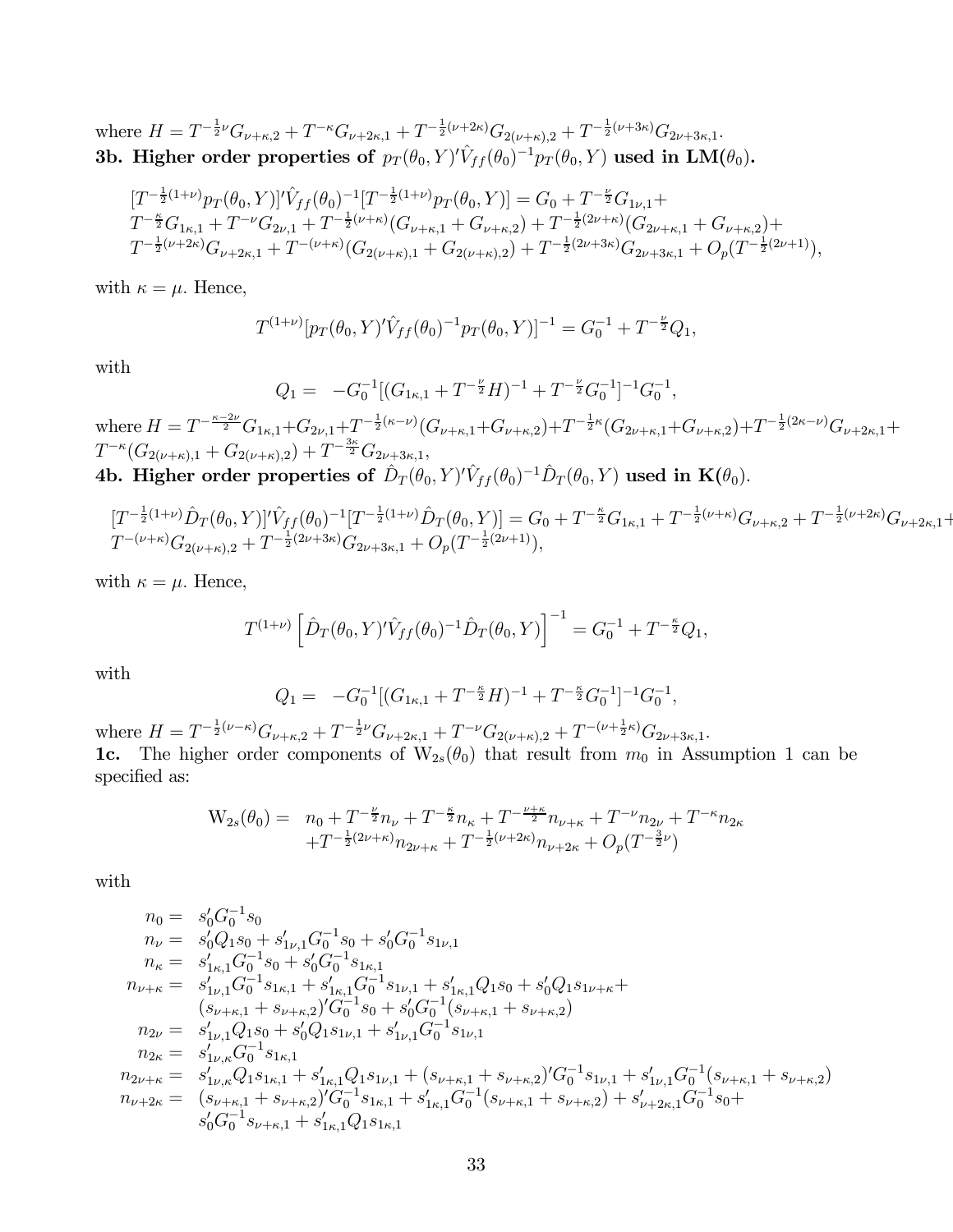and  $\kappa = \min(\nu, \mu)$ .

**2c.** The higher order components of  $W_{cue}(\theta_0)$  that result from  $m_0$  in Assumption 1 can be specified as:

$$
W_{cue}(\theta_0) = n_0 + T^{-\frac{\kappa}{2}}n_{\kappa} + T^{-\frac{\nu+\kappa}{2}}n_{\nu+\kappa} + T^{-\kappa}n_{2\kappa} + T^{-\frac{\nu+2\kappa}{2}}n_{\nu+2\kappa} + T^{-\frac{3}{2}\kappa}n_{3\kappa} + o_p(T^{-\frac{3\kappa}{2}})
$$

with

$$
n_0 = s'_0 G_0^{-1} s_0
$$
  
\n
$$
n_{\kappa} = s'_0 Q_1 s_0 + s'_{1\kappa,1} G_0^{-1} s_0 + s'_0 G_0^{-1} s_{1\kappa,1}
$$
  
\n
$$
n_{\nu+\kappa} = s'_{\nu+\kappa,1} G_0^{-1} s_0 + s'_0 G_0^{-1} s_{\nu+\kappa,1}
$$
  
\n
$$
n_{2\kappa} = s'_{1\kappa,1} G_0^{-1} s_{1\kappa,1} + s'_{1\kappa,1} Q_1 s_0 + s'_0 Q_1 s_{1\kappa,1}
$$
  
\n
$$
n_{\nu+2\kappa} = s'_{\nu+\kappa,1} G_0^{-1} s_{1\kappa,1} + s'_{1\kappa,1} G_0^{-1} s_{\nu+\kappa,1} + s'_0 G_0^{-1} s_{\nu+2\kappa,1}
$$
  
\n
$$
s'_0 Q_1 s_{\nu+\kappa,1} + s'_{\nu+\kappa,1} Q_1 s_0 + s'_{\nu+2\kappa,1} G_0^{-1} s_0
$$
  
\n
$$
n_{3\kappa} = s'_{1\kappa,1} Q_1 s_{1\kappa,1}
$$

and  $\kappa = \min(\mu, \nu)$ .

**3c.** The higher order components of  $LM(\theta_0)$  that result from  $m_0$  in Assumption 1 can be specified as:

$$
\begin{array}{lll} \mathrm{LM}(\theta_0) = & n_0 + T^{-\frac{\nu}{2}}n_{\nu} + T^{-\frac{\kappa}{2}}n_{\kappa} + T^{-\frac{\nu+\kappa}{2}}n_{\nu+\kappa} + T^{-\nu}n_{2\nu} + T^{-\kappa}n_{2\kappa} \\ & & + T^{-\frac{1}{2}(2\nu+\kappa)}n_{2\nu+\kappa} + T^{-\frac{1}{2}(\nu+2\kappa)}n_{\nu+2\kappa} + O_p(T^{-\frac{3}{2}\nu}) \end{array}
$$

with  $\kappa = \mu$  and

$$
n_0 = s'_0 G_0^{-1} s_0
$$
  
\n
$$
n_{\nu} = s'_0 Q_1 s_0 + s'_{1\nu,1} G_0^{-1} s_0 + s'_0 G_0^{-1} s_{1\nu,1}
$$
  
\n
$$
n_{\kappa} = s'_{1\kappa,1} G_0^{-1} s_0 + s'_0 G_0^{-1} s_{1\kappa,1}
$$
  
\n
$$
n_{\nu+\kappa} = s'_{1\nu,1} G_0^{-1} s_{1\kappa,1} + s'_{1\kappa,1} G_0^{-1} s_{1\nu,1} + s'_{1\kappa,1} Q_1 s_0 + s'_0 Q_1 s_{1\kappa,1} + s'_{1\nu,1} Q_0^{-1} s_0 + s'_0 G_0^{-1} s_{1\nu+\kappa,2}
$$
  
\n
$$
n_{2\nu} = s'_{1\nu,1} G_0^{-1} s_{1\nu,1} + s'_{1\nu,1} Q_1 s_0 + s'_0 Q_1 s_{1\nu,1}
$$
  
\n
$$
n_{2\kappa} = s'_{1\kappa,1} G_0^{-1} s_{1\kappa,1}
$$
  
\n
$$
n_{2\nu+\kappa} = s'_{1\kappa,1} Q_1 s_{1\nu,1} + s'_{1\nu,1} Q_1 s_{1\kappa,1} + s'_{1\nu+\kappa,2} Q_1 s_0 + s'_{1\nu+\kappa,2} G_0^{-1} s_{1\nu,1} + s'_0 Q_1 s_{1\nu+\kappa,2} + s'_{1\nu,1} G_0^{-1} s_{1\nu+\kappa,2}
$$
  
\n
$$
n_{\nu+2\kappa} = s'_{1\nu+2\kappa,1} G_0^{-1} s_0 + s'_0 G_0^{-1} s_{1\nu+2\kappa,1} + s'_{1\kappa,1} Q_1 s_{1\kappa,1} + s'_{1\nu+\kappa,2} G_0^{-1} s_{1\kappa,1} + s'_{1\kappa,1} G_0^{-1} s_{1\nu+\kappa,2}
$$

4c. The higher order components of  $K(\theta_0)$  that result from  $m_0$  in Assumption 1 can be specified as:

$$
K(\theta_0) = n_0 + T^{-\frac{\kappa}{2}}n_{\kappa} + T^{-\frac{\nu+\kappa}{2}}n_{\nu+\kappa} + T^{-\kappa}n_{2\kappa} + T^{-\frac{\nu+2\kappa}{2}}n_{\nu+2\kappa} + T^{-\frac{3}{2}\kappa}n_{3\kappa} + o_p(T^{-\frac{3\kappa}{2}})
$$

with  $\kappa = \mu$  and

$$
n_0 = s'_0 G_0^{-1} s_0
$$
  
\n
$$
n_{\kappa} = s'_{1\kappa,1} G_0^{-1} s_0 + s'_0 G_0^{-1} s_{1\kappa,1} + s'_0 Q_1 s_0
$$
  
\n
$$
n_{\nu+\kappa} = s'_{\nu+\kappa,1} G_0^{-1} s_0 + s'_0 G_0^{-1} s_{\nu+\kappa,1}
$$
  
\n
$$
n_{2\kappa} = s'_{1\kappa,1} G_0^{-1} s_{1\kappa,1} + s'_{1\kappa,1} Q_1 s_0 + s'_0 Q_1 s_{1\kappa,1}
$$
  
\n
$$
n_{\nu+2\kappa} = s'_{\nu+2\kappa,1} G_0^{-1} s_0 + s'_0 G_0^{-1} s_{\nu+2\kappa,1} + s'_{\nu+\kappa,1} G_0^{-1} s_{1\kappa,1} + s'_{1\kappa,1} G_0^{-1} s_{\nu+\kappa,2} +
$$
  
\n
$$
s'_0 Q_1 s_{\nu+\kappa,1} + s'_{\nu+\kappa,1} Q_1 s_0
$$
  
\n
$$
n_{3\kappa} = s'_{1\kappa,1} Q_1 s_{1\kappa,1}.
$$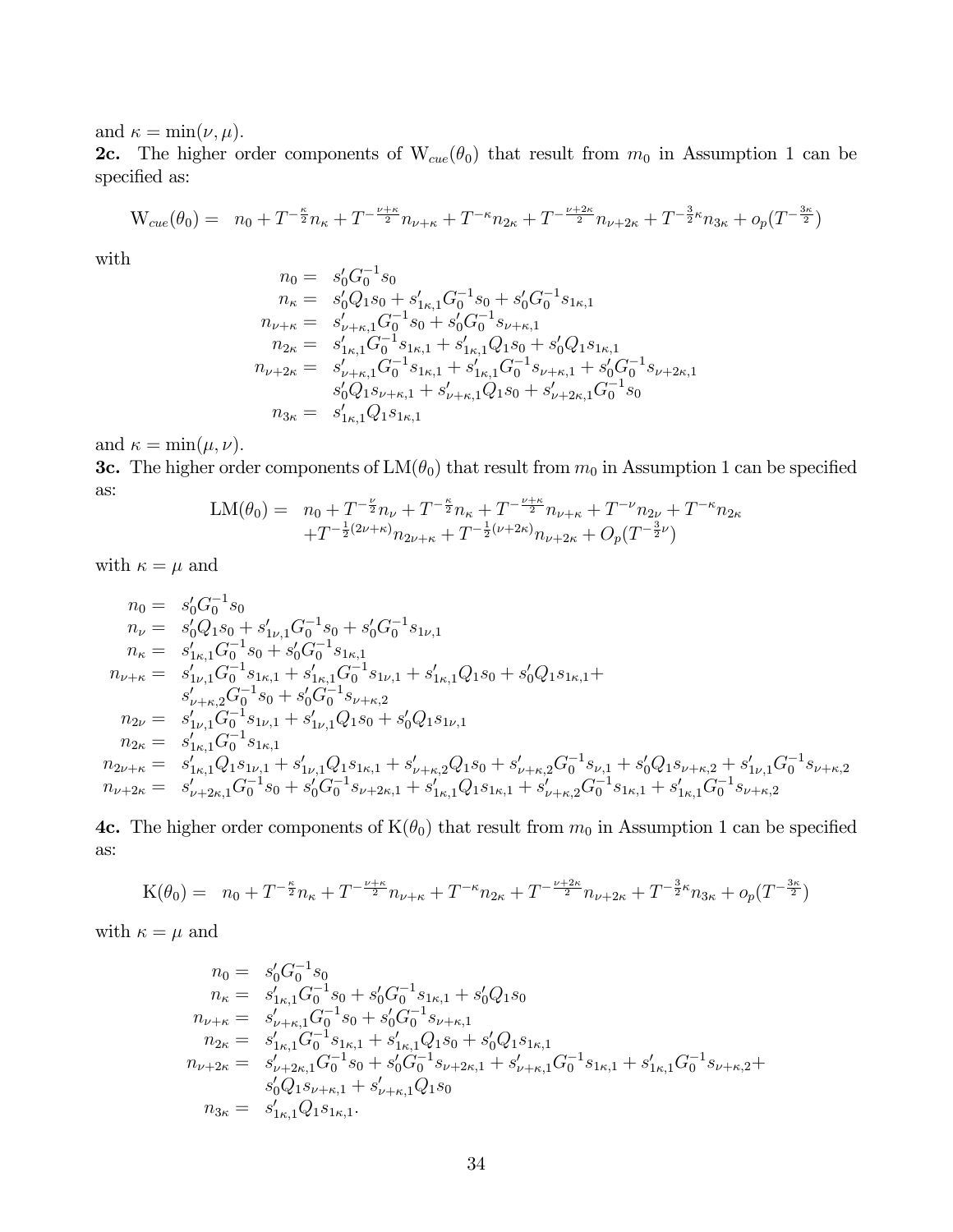**Lemma 2.** We construct the conditional expectation of the limit expressions of  $n_{\nu}$  and  $n_{2\nu}$ given  $\rho$  when the number of observations converges to infinity. We begin with  $n_v$  which consists of two parts:  $s'_{1\nu,1}G_0^{-1}s_0$  and  $s'_0Q_1s_0$ :  $\mathbf{s}'_{1\nu,1}\mathbf{G}_0^{-1}\mathbf{s}_0$ : We specify  $\psi_f$  as

$$
V_{ff}(\theta_0)^{-\frac{1}{2}}\psi_f = V_{ff}(\theta_0)^{-\frac{1}{2}}D_0\rho + V_{ff}(\theta_0)^{\frac{1}{2}}D_{0,\perp}\lambda,
$$

 $\text{with } \rho = (D'_0 V_{ff}(\theta_0)^{-1} D_0)^{-1} D'_0 V_{ff}(\theta_0)^{-1} \psi_f \text{ and } \lambda = (D'_{0,\perp} V_{ff}(\theta_0) D_{0,\perp})^{-1} D'_{0,\perp} \psi_f \text{ and } D_{0,\perp} : k_f \times k_f$  $(k_f-m)$ ,  $D'_{0,\perp}D_0 \equiv 0$ ,  $D'_{0,\perp}D_{0,\perp} \equiv I_{k_f-m}$  so  $\rho$  and  $\lambda$  are independent and  $\rho \sim N(0, (D'_0 V_{ff}(\theta_0)^{-1}D_0)^{-1})$ ,  $\lambda \sim N(0, (D'_{0,\perp}V_{ff}(\theta_0)D_{0,\perp})^{-1})$ . This implies that  $\lim_{T\to\infty} s'_{1\nu,1}G_0^{-1}s_0$  can be specified as:

$$
\begin{split}\n&\lim_{T\to\infty} s'_{1\nu,1} G_0^{-1} s_0 \\
&= \psi'_f V_{ff}(\theta_0)^{-1} [A_1 V_{\theta f,1}(\theta_0) \cdots A_m V_{\theta f,m}(\theta_0)][I_m \otimes V_{ff}(\theta_0)^{-1} \psi_f]\rho \\
&= [\lambda' D'_{0,\perp} + \rho' D'_0 V_{ff}(\theta_0)^{-1}][A_1 V_{\theta f,1}(\theta_0) \cdots A_m V_{\theta f,m}(\theta_0)][\rho \otimes \{V_{ff}(\theta_0)^{-1} D_0 \rho + D_{0,\perp} \lambda\}] \\
&= \text{tr}\{[\rho \otimes \{V_{ff}(\theta_0)^{-1} D_0 \rho + D_{0,\perp} \lambda\}][\lambda' D'_{0,\perp} + \rho' D'_0 V_{ff}(\theta_0)^{-1}][A_1 V_{\theta f,1}(\theta_0) \cdots A_m V_{\theta f,m}(\theta_0)]\},\n\end{split}
$$

since  $[I_m \otimes d]c = [d'c_1 \dots d'c_m]' = [c \otimes d]$  with c and  $d \in \mathbb{N} \times 1$  and  $k_f \times 1$  vectors. Because

$$
E\{[\rho \otimes \{V_{ff}(\theta_0)^{-1}D_0\rho + D_{0,\perp}\lambda\}][\lambda'D_{0,\perp} + \rho'D_0'V_{ff}(\theta_0)^{-1}][\rho]\}
$$
  
=  $E\{\rho \otimes V_{ff}(\theta_0)^{-1}D_0\rho\lambda'D_{0,\perp}|\rho\} + E\{\rho \otimes V_{ff}(\theta_0)^{-1}D_0\rho\rho'D_0'V_{ff}(\theta_0)^{-1}|\rho\} +$   
 $E\{\rho \otimes D_{0,\perp}\lambda\lambda'D_{0,\perp}|\rho\} + E\{\rho \otimes D_{0,\perp}\lambda\rho'D_0'V_{ff}(\theta_0)^{-1}|\rho\}$   
=  $E\{\rho \otimes V_{ff}(\theta_0)^{-1}D_0\rho\rho'D_0'V_{ff}(\theta_0)^{-1}|\rho\} + E\{\rho \otimes D_{0,\perp}\lambda\lambda'D_{0,\perp}'|\rho\}$   
=  $[\rho \otimes V_{ff}(\theta_0)^{-1}D_0\rho\rho'D_0'V_{ff}(\theta_0)^{-1}] + [\rho \otimes D_{0,\perp}(D_{0,\perp}'V_{ff}(\theta_0)D_{0,\perp})^{-1}D_{0,\perp}']$ 

where we used that  $E(\lambda) = 0$ ,  $E(\rho|\rho) = \rho$  and  $E(\lambda \lambda') = (D'_{0,\perp}V_{ff}(\theta_0)D_{0,\perp})^{-1}$ , we obtain that

$$
E[\lim_{T\to\infty} s'_{1\nu,1}G_0^{-1}s_0|\rho]
$$
  
= tr{ $[\rho \otimes V_{ff}(\theta_0)^{-1}D_0\rho D'_0V_{ff}(\theta_0)^{-1}][A_1V_{\theta f,1}(\theta_0)\cdots A_mV_{\theta f,m}(\theta_0)]$  } +  
tr{ $[\rho \otimes D_{0,\perp}(D'_{0,\perp}V_{ff}(\theta_0)D_{0,\perp})^{-1}D'_{0,\perp}][A_1V_{\theta f,1}(\theta_0)\cdots A_mV_{\theta f,m}(\theta_0)]$ }  
=  $\sum_{i=1}^m$  tr{ $\rho_i V_{ff}(\theta_0)^{-1}D_0\rho \rho D'_0V_{ff}(\theta_0)^{-1}A_iV_{\theta f,i}(\theta_0)$ } +  
=  $\sum_{i=1}^m$  tr{ $\rho_i D_{0,\perp}(D'_{0,\perp}V_{ff}(\theta_0)D_{0,\perp})^{-1}D'_{0,\perp}A_iV_{\theta f,i}(\theta_0)}$ }  
=  $\sum_{i=1}^m \rho_i \rho D'_0V_{ff}(\theta_0)^{-1}A_iV_{\theta f,i}(\theta_0)V_{ff}(\theta_0)^{-1}D_0\rho + $\sum_{i=1}^m \rho_i \sum_{j=1}^{k_f-m} \sum_{n=1}^{k_f-m} [ (D'_{0,\perp}V_{ff}(\theta_0)D_{0,\perp})^{-1} ]_{jn} [D'_{0,\perp}A_iV_{\theta f,i}(\theta_0)D_{0,\perp}]_{nj},$$ 

where  $[(D'_{0,\perp}V_{ff}(\theta_0)D_{0,\perp})^{-1}]_{jn}$  and  $[D'_{0,\perp}A_iV_{\theta f,i}(\theta_0)D_{0,\perp}]_{jn}$  are the jn-th element of the respective matrix.

 $\mathbf{s}'_0 \mathbf{Q}_1 \mathbf{s}_0$ : We assume that  $\nu = \mu = 1$ ,

 $\lim_{T\to\infty} Q_1 = \lim_{T\to\infty} G_0^{-1} (G_{1\nu,1} + G_{1\kappa,1}) G_0^{-1} = (D_0' V_{ff}(\theta_0)^{-1} D_0)^{-1} [D_0' V_{ff}(\theta_0)^{-1}$  $[A_1V_{\theta f,1}(\theta_0)\cdots A_mV_{\theta f,m}(\theta_0)][I_m \otimes \{V_{ff}(\theta_0)^{-1}D_0\rho + D_{0,\perp}\lambda\}]+[I_m \otimes \{V_{ff}(\theta_0)^{-1}D_0\rho + D_{0,\perp}\lambda\}]'$  $[A_1 V_{\theta f,1}(\theta_0) \cdots A_m V_{\theta f,m}(\theta_0)]' V_{ff}(\theta_0)^{-1} D_0 + D'_0 \Psi_u D_0] (D'_0 V_{ff}(\theta_0)^{-1} D_0)^{-1}$ 

and

 $\lim_{T\to\infty} s'_0 Q_1 s_0 =$  ${\rho'\{[D_0'V_{ff}(\theta_0)^{-1}[A_1V_{\theta f,1}(\theta_0)\cdots A_mV_{\theta f,m}(\theta_0)][I_m\otimes\{V_{ff}(\theta_0)^{-1}D_0\rho+D_{0,\perp}\lambda\}]+}$  $[I_m \otimes \{V_{ff}(\theta_0)^{-1}D_0\rho + D_{0,\perp}\lambda\}]^{\prime}[A_1V_{\theta f,1}(\theta_0)\cdots A_mV_{\theta f,m}(\theta_0)]^{\prime}V_{ff}(\theta_0)^{-1}D_0 + D_0^{\prime}\Psi_u D_0\}\rho$  $=\rho' D_0' V_{ff}(\theta_0)^{-1}[A_1V_{\theta f,1}(\theta_0)\{V_{ff}(\theta_0)^{-1}D_0\rho+D_{0,\perp}\lambda\}\cdots A_mV_{\theta f,m}(\theta_0)\{V_{ff}(\theta_0)^{-1}D_0\rho+D_{0,\perp}\lambda\}]\rho+$  $\rho' [A_1 V_{\theta f,1}(\theta_0) \{V_{ff}(\theta_0)^{-1}D_0\rho + D_{0,\perp}\lambda\} \cdots A_m V_{\theta f,m}(\theta_0) \{V_{ff}(\theta_0)^{-1}D_0\rho + D_{0,\perp}\lambda\}]^{\prime} V_{ff}(\theta_0)^{-1}D_0\rho +$  $\rho' D_0' \Psi_u D_0 \rho.$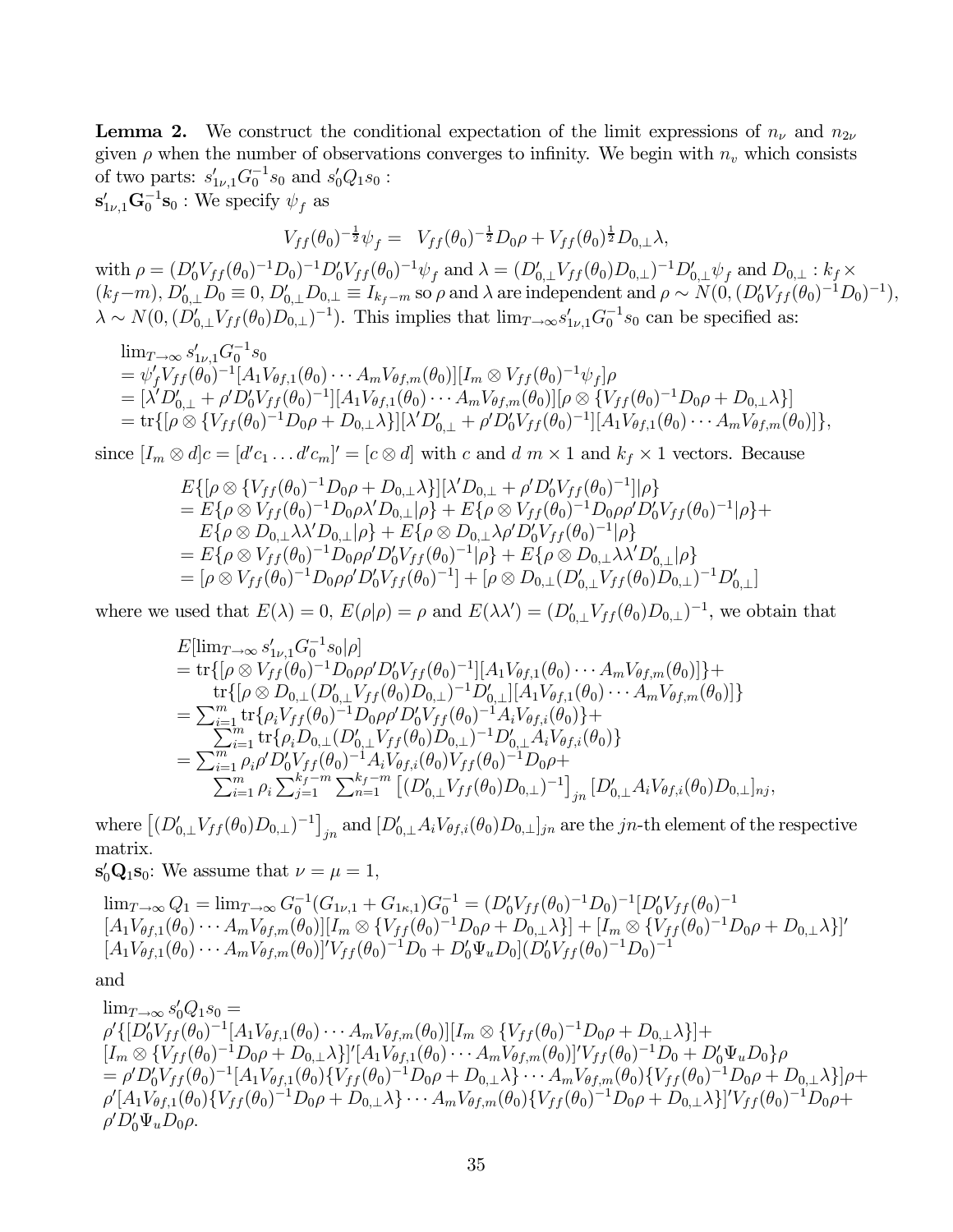The conditional expectation of  $\rho' D_0' \Psi_u D_0 \rho_0$  given  $\rho$  equals zero because, by Assumption 2,  $\Psi_u$ is independent of  $\psi_f$ . The conditional expectation of the remaining part of  $s'_0Q_1s_0$ ,

$$
E[\rho'\{D'_0V_{ff}(\theta_0)^{-1}[A_1V_{\theta f,1}(\theta_0)\cdots A_mV_{\theta f,m}(\theta_0)][I_m \otimes \{V_{ff}(\theta_0)^{-1}D_0\rho + D_{0,\perp}\lambda\}]\rho|\rho]
$$
  
=  $\rho'D'_0V_{ff}(\theta_0)^{-1}[A_1V_{\theta f,1}(\theta_0)\cdots A_mV_{\theta f,m}(\theta_0)][\rho \otimes V_{ff}(\theta_0)^{-1}D_0\rho]$   
=  $\sum_{i=1}^m \rho_i\rho'D'_0V_{ff}(\theta_0)^{-1}A_iV_{\theta f,i}(\theta_0)V_{ff}(\theta_0)^{-1}D_0\rho,$ 

which we have shown for the expression of  $s'_{1\nu,1}G_0^{-1}s_0$  so

$$
\lim_{T \to \infty} E[s'_0 Q_1 s_0 | \rho] = \sum_{i=1}^m \rho_i \rho' D'_0 V_{ff}(\theta_0)^{-1} A_i V_{\theta f, i}(\theta_0) V_{ff}(\theta_0)^{-1} D_0 \rho
$$

and

$$
\lim_{T \to \infty} E[n_{\nu}|\rho] = 3 \sum_{i=1}^{m} \rho_{i} \rho' D'_{0} V_{ff}(\theta_{0})^{-1} A_{i} V_{\theta f, i}(\theta_{0}) V_{ff}(\theta_{0})^{-1} D_{0} \rho + 2 \sum_{i=1}^{m} \rho_{i} \sum_{j=1}^{k_{f}-m} \sum_{n=1}^{k_{f}-m} \left[ (D'_{0,\perp} V_{ff}(\theta_{0}) D_{0,\perp})^{-1} \right]_{jn} [D'_{0,\perp} A_{i} V_{\theta f, i}(\theta_{0}) D_{0,\perp}]_{nj}.
$$

 $n_{2\nu}$  consists of  $s'_{1\nu,1}Q_1s_0$  and  $s'_{1\nu,1}G_0^{-1}s_{1\nu,1}$ . We construct the limit expressions of the conditional expectations of both of these expressions given  $\rho$ .  $\mathbf{s}_{1\nu,1}^{\prime}\mathbf{Q}_1\mathbf{s}_0$ . We assume that  $\nu = \mu = 1$ ,

$$
\lim_{T \to \infty} Q_1 = \lim_{T \to \infty} G_0^{-1} (G_{1\nu,1} + G_{1\kappa,1}) G_0^{-1}
$$
\n
$$
= (D'_0 V_{ff}(\theta_0)^{-1} D_0)^{-1} [D'_0 V_{ff}(\theta_0)^{-1} [A_1 V_{\theta f,1}(\theta_0) \cdots A_m V_{\theta f,m}(\theta_0)][I_m \otimes \{V_{ff}(\theta_0)^{-1} D_0 \rho + D_{0,\perp} \lambda\}]
$$
\n
$$
+ [I_m \otimes \{V_{ff}(\theta_0)^{-1} D_0 \rho + D_{0,\perp} \lambda\}]'[A_1 V_{\theta f,1}(\theta_0) \cdots A_m V_{\theta f,m}(\theta_0)]' V_{ff}(\theta_0)^{-1} D_0 + D'_0 \Psi_u D_0 [D'_0 V_{ff}(\theta_0)^{-1} D_0)^{-1}
$$

so

$$
\lim_{T \to \infty} s'_{1\nu,1}Q_1 s_0 =
$$
\n
$$
= \psi'_f V_{ff}(\theta_0)^{-1} [A_1 V_{\theta f,1}(\theta_0) \cdots A_m V_{\theta f,m}(\theta_0)][I_m \otimes V_{ff}(\theta_0)^{-1} \psi_f] (D'_0 V_{ff}(\theta_0)^{-1} D_0)^{-1} \{D'_0 V_{ff}(\theta_0)^{-1} [A_1 V_{\theta f,1}(\theta_0) \cdots A_m V_{\theta f,m}(\theta_0)][I_m \otimes V_{ff}(\theta_0)^{-1} \psi_f] + [I_m \otimes V_{ff}(\theta_0)^{-1} \psi_f]'\n[A_1 V_{\theta f,1}(\theta_0) \cdots A_m V_{\theta f,m}(\theta_0)]' V_{ff}(\theta_0)^{-1} D_0 + D'_0 \Psi_u D_0 \} \rho.
$$

Because of the independence of  $\Psi_u$  and  $\rho$ , the conditional expectation of the part of  $s'_{1\nu,1}Q_1s_0$ that contains  $\Psi_u$  equals zero and can be left aside. We construct the conditional expectation of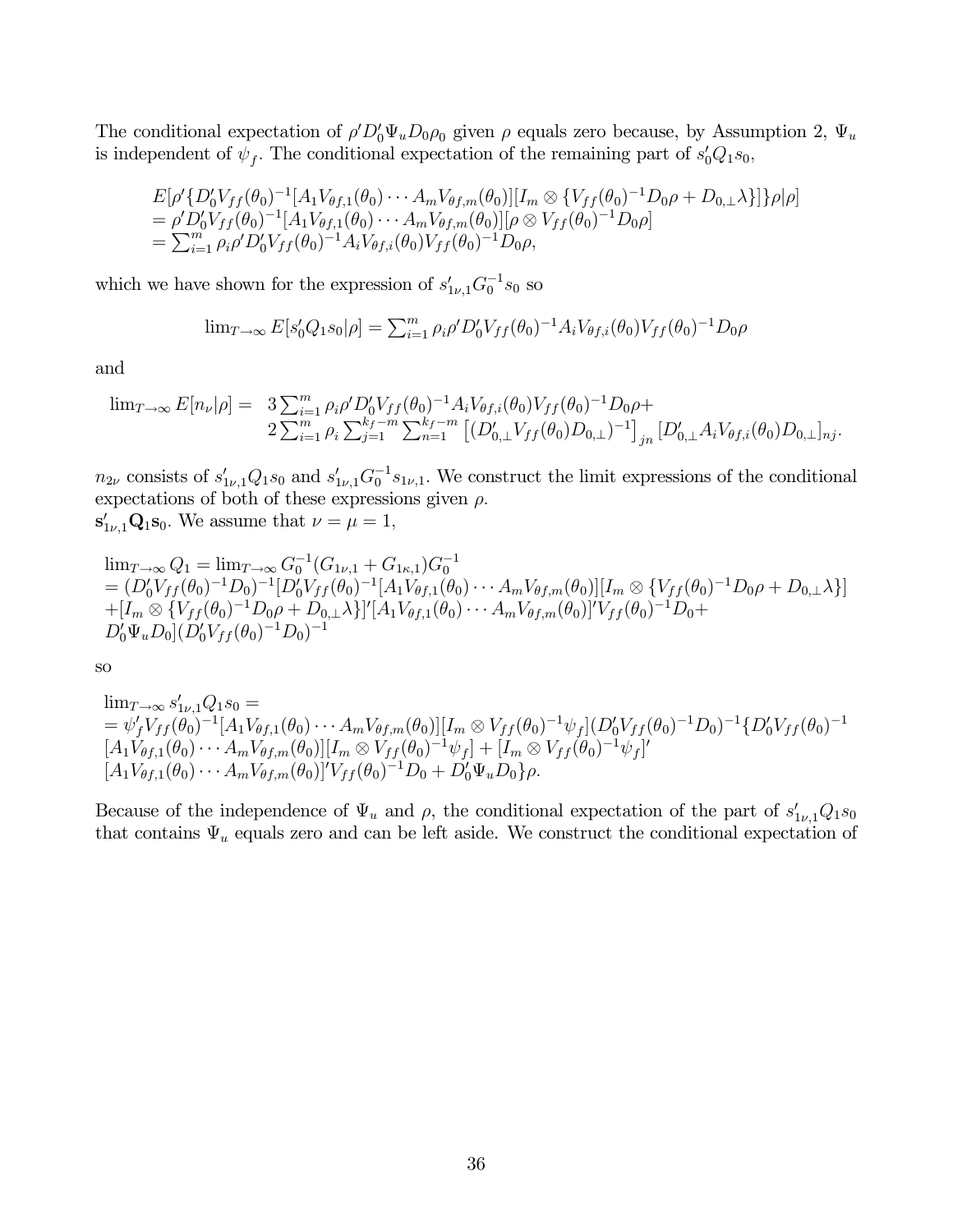the remaining two parts of  $s'_{1\nu,1}Q_1s_0$  given  $\rho$ :

$$
E\{\psi'_{f}V_{ff}(\theta_{0})^{-1}[A_{1}V_{\theta f,1}(\theta_{0})\cdots A_{m}V_{\theta f,m}(\theta_{0})][I_{m}\otimes V_{ff}(\theta_{0})^{-1}\psi_{f}](D'_{0}V_{ff}(\theta_{0})^{-1}D_{0})^{-1} \nD'_{0}V_{ff}(\theta_{0})^{-1}[A_{1}V_{\theta f,1}(\theta_{0})\cdots A_{m}V_{\theta f,m}(\theta_{0})][I_{m}\otimes V_{ff}(\theta_{0})^{-1}\psi_{f}](D'_{0}V_{ff}(\theta_{0})^{-1}D_{0})^{-1} \n= E\{\rho'D'_{0}V_{ff}(\theta_{0})^{-1}[A_{1}V_{\theta f,1}(\theta_{0})\cdots A_{m}V_{\theta f,m}(\theta_{0})][I_{m}\otimes V_{ff}(\theta_{0})^{-1}\psi_{f}](D'_{0}V_{ff}(\theta_{0})^{-1}D_{0})^{-1} \nD'_{0}V_{ff}(\theta_{0})^{-1}[A_{1}V_{\theta f,1}(\theta_{0})\cdots A_{m}V_{\theta f,m}(\theta_{0})][I_{m}\otimes V_{ff}(\theta_{0})^{-1}\psi_{f}](D'_{0}V_{ff}(\theta_{0})^{-1}D_{0})^{-1}D'_{0}V_{ff}(\theta_{0})^{-1} \n[A_{1}V_{\theta f,1}(\theta_{0})\cdots A_{m}V_{\theta f,m}(\theta_{0})][I_{m}\otimes V_{ff}(\theta_{0})^{-1}\psi_{f}](D'_{0}V_{ff}(\theta_{0})^{-1}D_{0})^{-1}D'_{0}V_{ff}(\theta_{0})^{-1} \n= E\{\rho'D'_{0}V_{ff}(\theta_{0})^{-1}[A_{1}V_{\theta f,1}(\theta_{0})\cdots A_{m}V_{\theta f,m}(\theta_{0})][I_{m}\otimes V_{ff}(\theta_{0})^{-1}D_{0}\rho](D'_{0}V_{ff}(\theta_{0})^{-1}D_{0})^{-1} \nD'_{0}V_{ff}(\theta_{0})^{-1}[A_{1}V_{\theta f,1}(\theta_{0})\cdots A_{m}V_{\theta f,m}(\theta_{0})][I_{m}\otimes V_{ff}(\theta_{0})^{-1}D_{0}\rho](D'_{0}V_{ff}(\theta_{0})^{-1} \
$$

because all other elements contain first and third order moments of  $\lambda$  which are equal to zero. The expressions for different a-terms read:

$$
a_1 = \rho' D'_0 V_{ff}(\theta_0)^{-1} [A_1 V_{\theta f,1}(\theta_0) \cdots A_m V_{\theta f,m}(\theta_0)][I_m \otimes V_{ff}(\theta_0)^{-1} D_0 \rho] (D'_0 V_{ff}(\theta_0)^{-1} D_0)^{-1}
$$
  

$$
D'_0 V_{ff}(\theta_0)^{-1} [A_1 V_{\theta f,1}(\theta_0) \cdots A_m V_{\theta f,m}(\theta_0)][I_m \otimes V_{ff}(\theta_0)^{-1} D_0 \rho] \rho,
$$

$$
a_{2} = E\{\rho'D_{0}^{V}V_{ff}(\theta_{0})^{-1}[A_{1}V_{\theta f,1}(\theta_{0})\cdots A_{m}V_{\theta f,m}(\theta_{0})][I_{m} \otimes D_{0,\perp}\lambda](D'_{0}V_{ff}(\theta_{0})^{-1}D_{0})^{-1}D'_{0}V_{ff}(\theta_{0})^{-1}[A_{1}V_{\theta f,1}(\theta_{0})\cdots A_{m}V_{\theta f,m}(\theta_{0})][\rho \otimes D_{0,\perp}\lambda][\rho]
$$
  
\n
$$
= E\{\text{tr}([\rho \otimes D_{0,\perp}\lambda][\rho'D'_{0}V_{ff}(\theta_{0})^{-1}A_{1}V_{\theta f,1}(\theta_{0})D_{0,\perp}\lambda\cdots\rho'D'_{0}V_{ff}(\theta_{0})^{-1}A_{m}V_{\theta f,m}(\theta_{0})D_{0,\perp}\lambda]
$$
  
\n
$$
(D'_{0}V_{ff}(\theta_{0})^{-1}D_{0})^{-1}D'_{0}V_{ff}(\theta_{0})^{-1}[A_{1}V_{\theta f,1}(\theta_{0})\cdots A_{m}V_{\theta f,m}(\theta_{0})]][\rho\}
$$
  
\n
$$
= E\{\text{tr}([\rho \otimes D_{0,\perp}][\lambda\rho'D'_{0}V_{ff}(\theta_{0})^{-1}A_{1}V_{\theta f,1}(\theta_{0})D_{0,\perp}\lambda\cdots\lambda\rho'D'_{0}V_{ff}(\theta_{0})^{-1}A_{m}V_{\theta f,m}(\theta_{0})D_{0,\perp}\lambda]
$$
  
\n
$$
(D'_{0}V_{ff}(\theta_{0})^{-1}D_{0})^{-1}D'_{0}V_{ff}(\theta_{0})^{-1}[A_{1}V_{\theta f,1}(\theta_{0})\cdots A_{m}V_{\theta f,m}(\theta_{0})]][\rho\}
$$
  
\n
$$
= \text{tr}([\rho \otimes D_{0,\perp}][\sum_{i=1}^{k_{f}-m}(D_{0,\perp}V_{ff}(\theta_{0})D_{0,\perp})_{i}^{-1}\rho'D'_{0}V_{ff}(\theta_{0})^{-1}A_{1}V_{\theta f,1}(\theta_{0})_{i}\cdots
$$
  
\n
$$
\sum_{i=1}^{k_{f}-m} \text{tr}\{[
$$

since

$$
E(\lambda b' \lambda) = E(\lambda \sum_{i=1}^{k_f - m} b_i \lambda_i) = \sum_{i=1}^{k_f - m} (D_{0,\perp} V_{ff}(\theta_0) D_{0,\perp})_i^{-1} b_i,
$$

with  $b_i$  the *i*-th element of the  $(k_f - m) \times 1$  vector b and  $(D_{0,\perp} V_{ff}(\theta_0) D_{0,\perp})_i^{-1}$  the *i*-th column of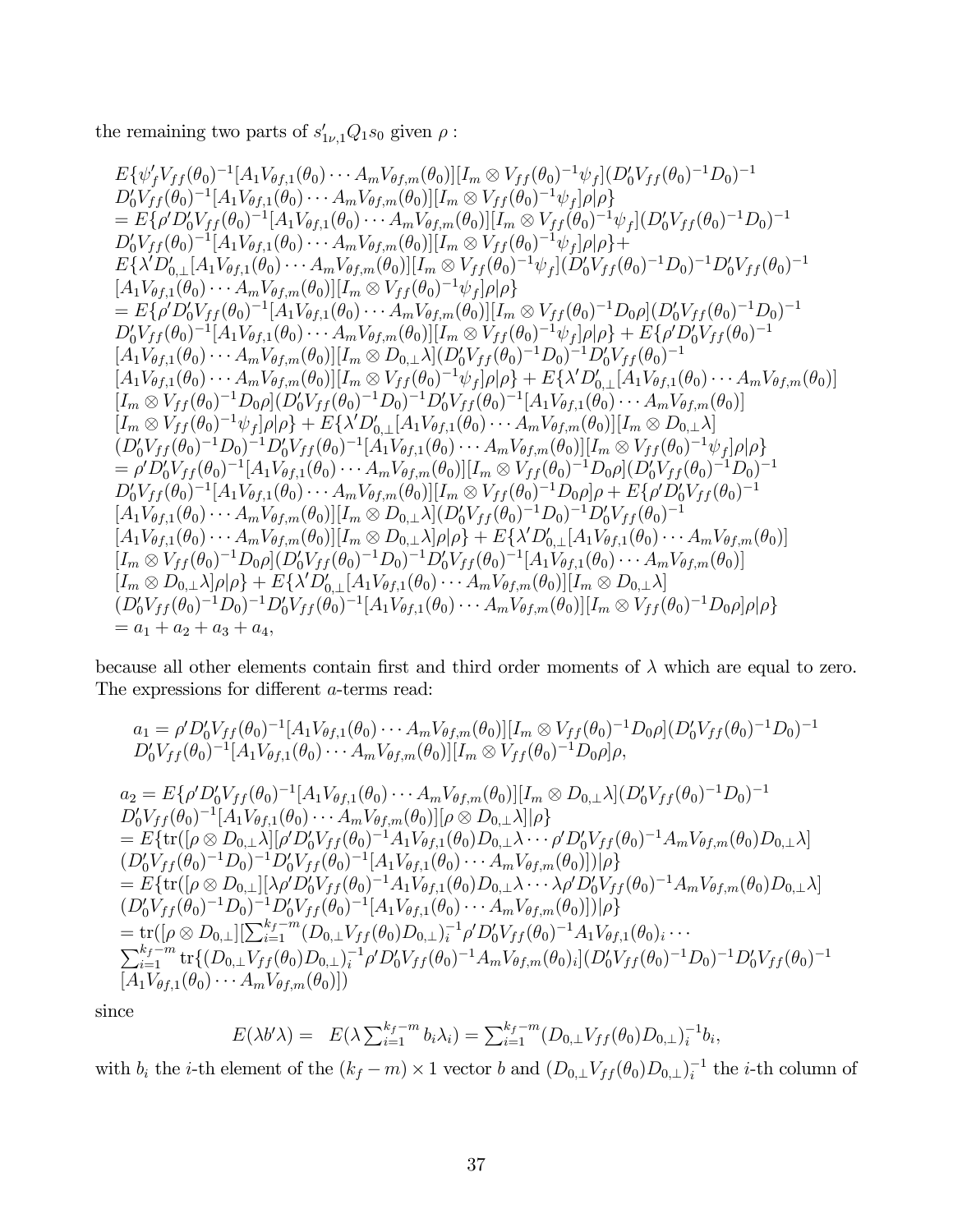$$
(D_{0,\perp}V_{ff}(\theta_0)D_{0,\perp})^{-1}.
$$
  
\n
$$
a_3 = E\{\lambda'D'_{0,\perp}[A_1V_{\theta f,1}(\theta_0)\cdots A_mV_{\theta f,m}(\theta_0)][I_m \otimes V_{ff}(\theta_0)^{-1}D_0\rho](D'_0V_{ff}(\theta_0)^{-1}D_0)^{-1}
$$
  
\n
$$
D'_0V_{ff}(\theta_0)^{-1}[A_1V_{\theta f,1}(\theta_0)\cdots A_mV_{\theta f,m}(\theta_0)][I_m \otimes D_{0,\perp}\lambda]\rho|\rho\rangle = E\{\text{tr}([\rho \otimes D_{0,\perp}\lambda\lambda'D'_{0,\perp}]\rho_{0,\perp}[A_1V_{\theta f,1}(\theta_0)\cdots A_mV_{\theta f,m}(\theta_0)][I_m \otimes V_{ff}(\theta_0)^{-1}D_0\rho](D'_0V_{ff}(\theta_0)^{-1}D_0)^{-1}D'_0V_{ff}(\theta_0)^{-1}
$$
  
\n
$$
[A_1V_{\theta f,1}(\theta_0)\cdots A_mV_{\theta f,m}(\theta_0)]|\rho\rangle = E\{\text{tr}([\rho \otimes D_{0,\perp}(D_{0,\perp}V_{ff}(\theta_0)D_{0,\perp})^{-1}D'_{0,\perp}[A_1V_{\theta f,1}(\theta_0)\cdots A_mV_{\theta f,m}(\theta_0)]\|I_m \otimes V_{ff}(\theta_0)^{-1}D_0\rangle^{-1}D'_0V_{ff}(\theta_0)^{-1}[A_1V_{\theta f,1}(\theta_0)\cdots A_mV_{\theta f,m}(\theta_0)]\},
$$

and

$$
a_4 = E\{\lambda'D'_{0,\perp}[A_1V_{\theta f,1}(\theta_0)\cdots A_mV_{\theta f,m}(\theta_0)][I_m \otimes D_{0,\perp}\lambda](D'_0V_{ff}(\theta_0)^{-1}D_0)^{-1}D'_0V_{ff}(\theta_0)^{-1}[A_1V_{\theta f,1}(\theta_0)\cdots A_mV_{\theta f,m}(\theta_0)][I_m \otimes V_{ff}(\theta_0)^{-1}D_0\rho]\rho]\rho\} =E\{\lambda'D'_{0,\perp}A_1V_{\theta f,1}(\theta_0)D_{0,\perp}\lambda\cdots\lambda'D'_{0,\perp}A_mV_{\theta f,m}(\theta_0)D_{0,\perp}\lambda](D'_0V_{ff}(\theta_0)^{-1}D_0)^{-1}D'_0V_{ff}(\theta_0)^{-1}[A_1V_{\theta f,1}(\theta_0)\cdots A_mV_{\theta f,m}(\theta_0)][I_m \otimes V_{ff}(\theta_0)^{-1}D_0\rho]\rho]\rho\} =[tr(D_{0,\perp}(D_{0,\perp}V_{ff}(\theta_0)D_{0,\perp})^{-1}D'_{0,\perp}A_1V_{\theta f,1}(\theta_0))\cdots tr(D_{0,\perp}(D_{0,\perp}V_{ff}(\theta_0)D_{0,\perp})^{-1}D'_{0,\perp}A_mV_{\theta f,m}(\theta_0))](D'_0V_{ff}(\theta_0)^{-1}D_0)^{-1}D'_0V_{ff}(\theta_0)^{-1}[A_1V_{\theta f,1}(\theta_0)\cdots A_mV_{\theta f,m}(\theta_0)][I_m \otimes V_{ff}(\theta_0)^{-1}D_0\rho]\rho,
$$

so  $\lim_{T \to \infty} E(s'_{1\nu,1}Q_1s_0|\rho) = a_1 + a_2 + a_3 + a_4.$  $\mathbf{s}^{\prime}_{1\nu,1}\mathbf{G}_{0}^{-1}\mathbf{s}_{1\nu,1}$  :

$$
\lim_{T\to\infty} \mathbf{s}'_{1\nu,1} \mathbf{G}_0^{-1} \mathbf{s}_{1\nu,1} = E\{\psi'_f V_{ff}(\theta_0)^{-1}[A_1 V_{\theta f,1}(\theta_0) \cdots A_m V_{\theta f,m}(\theta_0)][I_m \otimes V_{ff}(\theta_0)^{-1}\psi_f] (D'_0 V_{ff}(\theta_0)^{-1} D_0)^{-1}[I_m \otimes V_{ff}(\theta_0)^{-1}\psi_f]'[A_1 V_{\theta f,1}(\theta_0) \cdots A_m V_{\theta f,m}(\theta_0)]' V_{ff}(\theta_0)^{-1}\psi_f|\rho\rbrace.
$$

We construct the conditional expectation given  $\rho$  by substituting  $V_{ff}(\theta_0)^{-\frac{1}{2}}\psi_f = V_{ff}(\theta_0)^{-\frac{1}{2}}D_0\rho +$  $V_{ff}(\theta_0)^{\frac{1}{2}}D_{0,\perp}\lambda,$ 

$$
\{\psi'_{f}V_{ff}(\theta_{0})^{-1}[A_{1}V_{\theta f,1}(\theta_{0})\cdots A_{m}V_{\theta f,m}(\theta_{0})][I_{m}\otimes V_{ff}(\theta_{0})^{-1}\psi_{f}](D'_{0}V_{ff}(\theta_{0})^{-1}D_{0})^{-1}[I_{m}\otimes V_{ff}(\theta_{0})^{-1}\psi_{f}]/[A_{1}V_{\theta f,1}(\theta_{0})\cdots A_{m}V_{\theta f,m}(\theta_{0})]'\psi_{ff}(\theta_{0})^{-1}\psi_{f}(\rho_{0})^{-1}\psi_{f}(\rho_{0})^{-1}D_{0})^{-1}E\{[\psi'_{f}V_{ff}(\theta_{0})^{-1}A_{1}V_{\theta f,1}(\theta_{0})V_{ff}(\theta_{0})^{-1}\psi_{f}\cdots\psi'_{f}V_{ff}(\theta_{0})^{-1}A_{m}V_{\theta f,m}(\theta_{0})V_{ff}(\theta_{0})^{-1}\psi_{f}](D'_{0}V_{ff}(\theta_{0})^{-1}D_{0})^{-1}[\psi'_{f}V_{ff}(\theta_{0})^{-1}A_{1}V_{\theta f,1}(\theta_{0})V_{ff}(\theta_{0})^{-1}\psi_{f}\cdots\psi'_{f}V_{ff}(\theta_{0})^{-1}A_{m}V_{\theta f,m}(\theta_{0})V_{ff}(\theta_{0})^{-1}\psi_{f}](\rho\}==\sum_{i=1}^{m}\sum_{j=1}^{m}E\{[\psi'_{f}V_{ff}(\theta_{0})^{-1}A_{i}V_{\theta f,i}(\theta_{0})V_{ff}(\theta_{0})^{-1}A_{j}V_{\theta f,i}(\theta_{0})V_{ff}(\theta_{0})^{-1}\psi_{f}](\rho\}=[\psi'_{f}V_{ff}(\theta_{0})^{-1}D_{0})_{ij}^{-1}=\sum_{i=1}^{m}\sum_{j=1}^{m}E\{[(\phi'D'_{0}V_{ff}(\theta_{0})^{-1}+\lambda'D'_{0,\perp})A_{i}V_{\theta f,i}(\theta_{0})(V_{ff}(\theta_{0})^{-1}D_{0}\rho+D_{0,\perp}\lambda)]|(\phi'_{f}V_{ff}(\theta_{0})^{-1}D_{0})_{ij}^{-1}=\sum_{i=1}^{m}\sum_{j=1}^{m}E\{[(\phi'D'_{0}V_{ff}(\theta_{0})^{-1
$$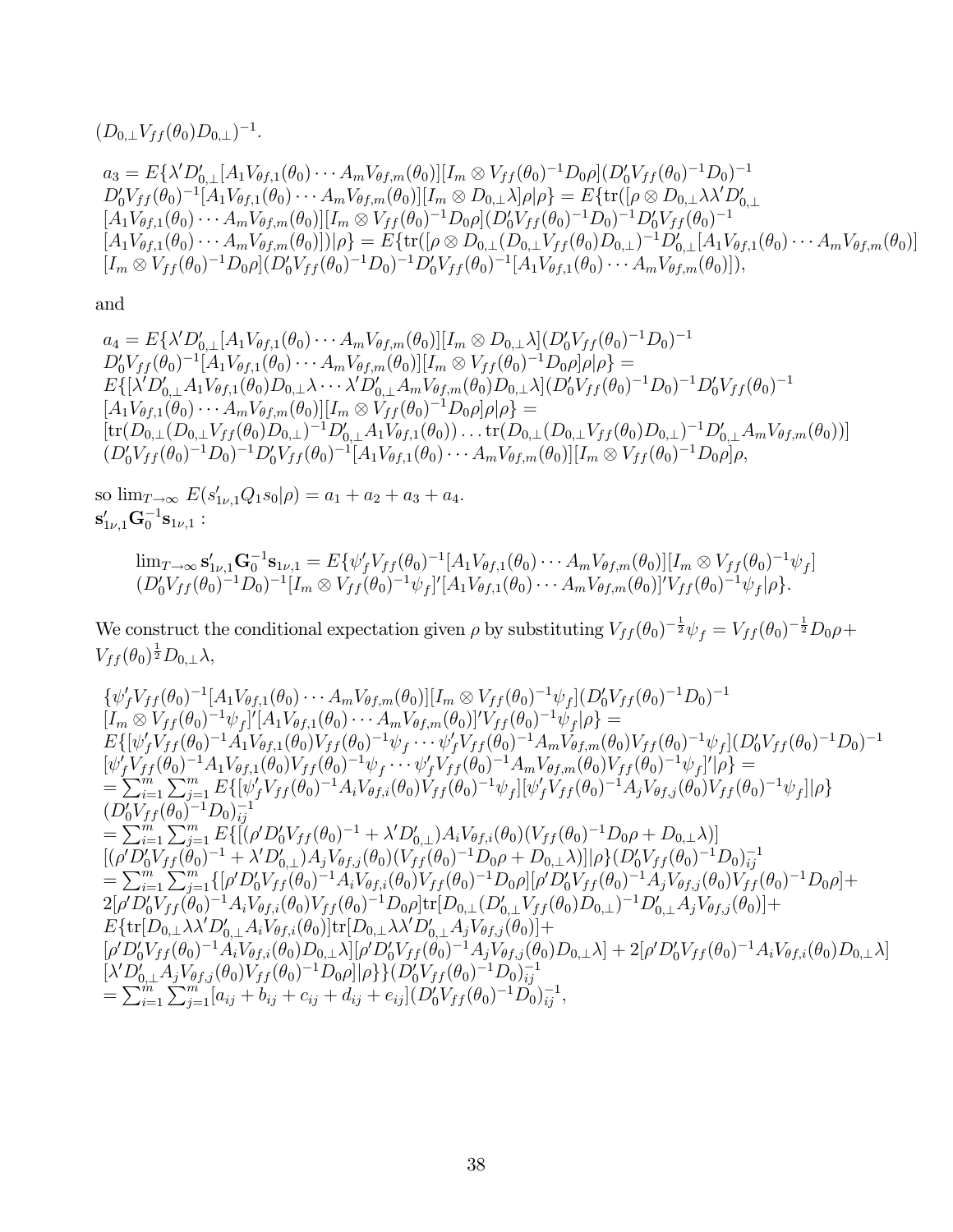with

$$
a_{ij} = \{ [\rho' D'_0 V_{ff}(\theta_0)^{-1} A_i V_{\theta f,i}(\theta_0) V_{ff}(\theta_0)^{-1} D_0 \rho] [ \rho' D'_0 V_{ff}(\theta_0)^{-1} A_j V_{\theta f,i}(\theta_0) V_{ff}(\theta_0)^{-1} D_0 \rho ] \n b_{ij} = 2 [\rho' D'_0 V_{ff}(\theta_0)^{-1} A_i V_{\theta f,i}(\theta_0) V_{ff}(\theta_0)^{-1} D_0 \rho] \text{tr}[D_{0,\perp} (D'_{0,\perp} V_{ff}(\theta_0) D_{0,\perp})^{-1} D'_{0,\perp} A_j V_{\theta f,i}(\theta_0)] \n c_{ij} = 3 \sum_{i_1=1}^{k_f-m} [(D'_{0,\perp} V_{ff}(\theta_0) D_{0,\perp})^{-\frac{1}{2}} D'_{0,\perp} A_i V_{\theta f,i}(\theta_0) D_{0,\perp} (D'_{0,\perp} V_{ff}(\theta_0) D_{0,\perp})^{-\frac{1}{2}}]_{i_1i_1}^2 +\n 2 \sum_{i_1=1}^{k_f-m} \sum_{j_1=1,j_1\neq i_1}^{k_f-m} [(D'_{0,\perp} V_{ff}(\theta_0) D_{0,\perp})^{-\frac{1}{2}} D'_{0,\perp} A_i V_{\theta f,i}(\theta_0) D_{0,\perp} (D'_{0,\perp} V_{ff}(\theta_0) D_{0,\perp})^{-\frac{1}{2}}]_{i_1i_1} \n [(D'_{0,\perp} V_{ff}(\theta_0) D_{0,\perp})^{-\frac{1}{2}} D'_{0,\perp} A_j V_{\theta f,j}(\theta_0) D_{0,\perp} (D'_{0,\perp} V_{ff}(\theta_0) D_{0,\perp})^{-\frac{1}{2}}]_{i_1j_1} +\n 2 \sum_{i_1=1}^{k_f-m} \sum_{j_1=1,j_1\neq i_1}^{k_f-m} [(D'_{0,\perp} V_{ff}(\theta_0) D_{0,\perp})^{-\frac{1}{2}} D'_{0,\perp} A_i V_{\theta f,i}(\theta_0) D_{0,\perp})^{-\frac{1}{2}}]_{i_1j_1} +\n 2 \sum_{i_1=1}^{k
$$

since all first and third order moments with respect to  $\lambda$  are equal to zero and

$$
E\{\text{tr}[D_{0,\perp}\lambda\lambda'D'_{0,\perp}A_{i}V_{\theta f,i}(\theta_{0})]\text{tr}[D_{0,\perp}\lambda\lambda'D'_{0,\perp}A_{j}V_{\theta f,j}(\theta_{0})][\rho\} =\nE\{\lambda'D'_{0,\perp}A_{i}V_{\theta f,i}(\theta_{0})D_{0,\perp}\lambda\lambda'D'_{0,\perp}A_{j}V_{\theta f,j}(\theta_{0})D_{0,\perp}\lambda\} =\nE\{\zeta'(D'_{0,\perp}V_{ff}(\theta_{0})D_{0,\perp})^{\frac{1}{2}}D'_{0,\perp}A_{i}V_{\theta f,i}(\theta_{0})D_{0,\perp}(D'_{0,\perp}V_{ff}(\theta_{0})D_{0,\perp})^{\frac{1}{2}}\zeta\n\zeta'(D'_{0,\perp}V_{ff}(\theta_{0})D_{0,\perp})^{\frac{1}{2}}D'_{0,\perp}A_{j}V_{\theta f,i}(\theta_{0})D_{0,\perp}(D'_{0,\perp}V_{ff}(\theta_{0})D_{0,\perp})^{\frac{1}{2}}\zeta\} =\n\sum_{i_1=1}^{k_f-m}\sum_{i_2=1}^{k_f-m}\sum_{j_1=1}^{k_f-m}\zeta_{i_1}\zeta_{i_2}\zeta_{j_1}\zeta_{j_2}[(D'_{0,\perp}V_{ff}(\theta_{0})D_{0,\perp})^{\frac{1}{2}}D'_{0,\perp}A_{i}V_{\theta f,i}(\theta_{0})D_{0,\perp}\n(D'_{0,\perp}V_{ff}(\theta_{0})D_{0,\perp})^{\frac{1}{2}}]_{i_1i_2}[(D'_{0,\perp}V_{ff}(\theta_{0})D_{0,\perp})^{\frac{1}{2}}D'_{0,\perp}A_{j}V_{\theta f,j}(\theta_{0})D_{0,\perp})^{\frac{1}{2}}D'_{0,\perp}A_{i}V_{\theta f,i}(\theta_{0})D_{0,\perp})^{\frac{1}{2}}]_{i_1i_1}^2 +\n2\sum_{i_1=1}^{k_f-m}\sum_{j_1=1,j_1\neq i_1}^{k_f-m}[(D'_{0,\perp}V_{ff}(\theta_{0})D_{0,\perp})^{\frac{1}{2}}D'_{
$$

where we used that  $\zeta = (D'_{0,\perp} V_{ff}(\theta_0) D_{0,\perp})^{-\frac{1}{2}} \lambda \sim N(0, I_{k-m})$ . Only second and fourth order moments of the same elements of  $\zeta$  are therefore non-zero.

$$
E\{[\rho'D_0'V_{ff}(\theta_0)^{-1}A_iV_{\theta f,i}(\theta_0)D_{0,\perp}\lambda][\rho'D_0'V_{ff}(\theta_0)^{-1}A_jV_{\theta f,j}(\theta_0)D_{0,\perp}\lambda][\rho\}= E\{[\rho'D_0'V_{ff}(\theta_0)^{-1}A_iV_{\theta f,i}(\theta_0)D_{0,\perp}\lambda][\lambda'D_{0,\perp}V_{\theta f,j}(\theta_0)'A_j'V_{ff}(\theta_0)^{-1}D_0\rho]\rho\}= \rho'D_0'V_{ff}(\theta_0)^{-1}A_iV_{\theta f,i}(\theta_0)D_{0,\perp}(D_{0,\perp}V_{ff}(\theta_0)D_{0,\perp})^{-1}D_{0,\perp}V_{\theta f,j}(\theta_0)'A_j'V_{ff}(\theta_0)^{-1}D_0\rho
$$

and

$$
E\{[\rho'D_0'V_{ff}(\theta_0)^{-1}A_iV_{\theta f,i}(\theta_0)D_{0,\perp}\lambda][\lambda'D'_{0,\perp}A_jV_{\theta f,j}(\theta_0)V_{ff}(\theta_0)^{-1}D_0\rho][\rho\} = \rho'D_0'V_{ff}(\theta_0)^{-1}A_iV_{\theta f,i}(\theta_0)D_{0,\perp}(D_{0,\perp}V_{ff}(\theta_0)D_{0,\perp})^{-1}D_{0,\perp}V_{\theta f,j}(\theta_0)'A_j'V_{ff}(\theta_0)^{-1}D_0\rho.
$$

The conditional expectation of  $n_{2\nu}$  given  $\rho$  therefore reads:

$$
E[\lim_{T \to \infty} n_{2\nu}|\rho] = a_1 + a_2 + a_3 + a_4 + \sum_{i=1}^m \sum_{j=1}^m [a_{ij} + b_{ij} + c_{ij} + d_{ij} + e_{ij}].
$$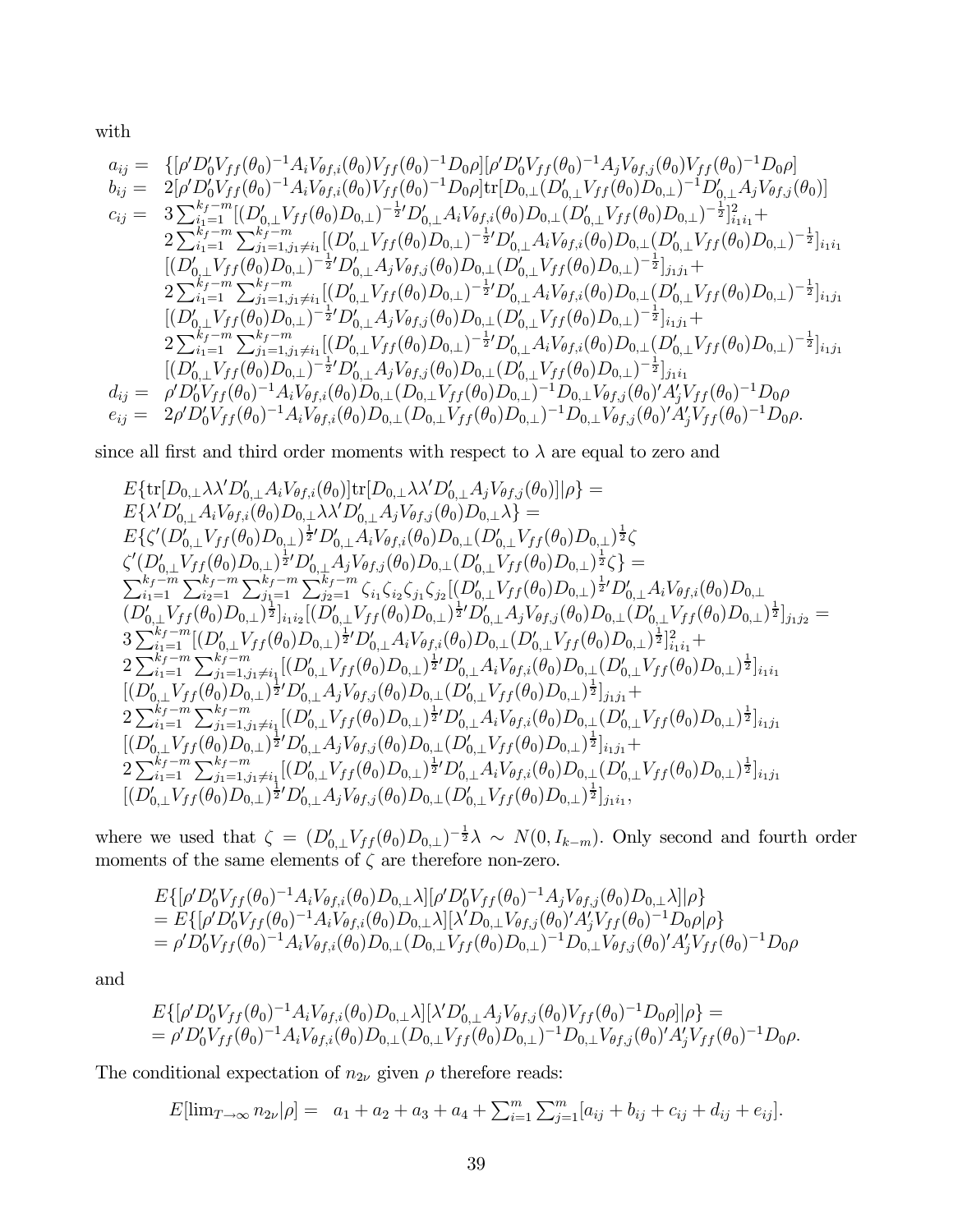#### Proof of Theorem 2.

**1a.**  $\mathbf{W}_{2s}(\theta_0)$ . Because  $m_{0,f}$  is stochastically bounded and converges to  $\psi_f$  when T goes to infinity, the results of Lemma 6 of Phillips and Moon (1999) apply and we can let  $T$  and  $k$ converge to infinity sequentially, so first  $T$  and then k. We construct the order of the different elements of  $W_{2s}(\theta_0)$  when T and k jointly converge to infinity for which we assume that  $D_T(\theta_0, Y)'V_{ff}(\theta_0)^{-1}D_T(\theta_0, Y)$  is of the order  $T^{1+\nu}$  and  $D_T(\theta_0, Y)'V_{ff}(\theta_0)^{-1}f_T(\theta_0, Y)$  is of order  $T^{\frac{1}{2}(2+\nu)}$ .

When k goes to infinity proportional to  $T^{\alpha}$  and  $\nu \geq \alpha$ ,

$$
\frac{1}{\sqrt{T}} f_T(\theta_0, Y)' V_{ff}(\hat{\theta}_{2s})^{-1} [T^{-\frac{1}{2}(1+\nu)} p_T(\hat{\theta}_{2s}, Y)] = s_0 + T^{-\frac{\nu - 2\alpha}{2}} s_{\nu - 2\alpha, 1} + T^{-\frac{\kappa}{2}} s_{1\kappa, 1} + T^{-\frac{\kappa}{2}} s_{1\kappa, 1} + T^{-\frac{1}{2}(\nu + \kappa - 2\alpha)} (s_{\nu + \kappa - 2\alpha, 1} + s_{\nu + \kappa - 2\alpha, 2}) + T^{-\frac{1}{2}(\nu + 2(\kappa - \alpha))} s_{\nu + 2(\kappa - \alpha), 1},
$$

with  $\kappa = \min(\nu, \mu)$  and

$$
s_{0} = m'_{0,f} V_{ff}(\theta_{0})^{-1} D_{0}
$$
  
\n
$$
s_{\nu-2\alpha,1} = m'_{0,f} V_{ff}(\theta_{0})^{-1} \{ \frac{1}{\sqrt{T}} [p_{T}(\hat{\theta}, Y) - \hat{D}_{T}(\hat{\theta}, Y)] \}
$$
  
\n
$$
= \frac{1}{k} m'_{0,f} V_{ff}(\theta_{0})^{-1} [A_{1} V_{\theta f,1}(\theta_{0}) \cdots A_{m} V_{\theta f,m}(\theta_{0})] [I_{m} \otimes V_{ff}(\theta_{0})^{-1} m_{0,f}]
$$
  
\n
$$
s_{1\kappa,1} = T^{\frac{1}{2}\kappa} m'_{0,f} [V_{ff}(\hat{\theta})^{-1} - V_{ff}(\theta_{0})^{-1}] D_{0}
$$
  
\n
$$
s_{\nu+\kappa-2\alpha,1} = \frac{T^{\frac{1}{2}\kappa}}{k} m'_{0,f} V_{ff}(\theta_{0})^{-1} \{ [A_{1} \hat{V}_{\theta f,1}(\theta_{0}) \cdots A_{m} \hat{V}_{\theta f,m}(\theta_{0})] [I_{m} \otimes \hat{V}_{ff}(\theta_{0})^{-1}]
$$
  
\n
$$
- [A_{1} V_{\theta f,1}(\theta_{0}) \cdots A_{m} V_{\theta f,m}(\theta_{0})] [I_{m} \otimes V_{ff}(\theta_{0})^{-1}] \} [I_{m} \otimes m_{0,f}]
$$
  
\n
$$
s_{\nu+\kappa-2\alpha,2} = \frac{T^{\frac{1}{2}\kappa}}{k} m'_{0,f} [\hat{V}_{ff}(\theta_{0})^{-1} - V_{ff}(\theta_{0})^{-1}] [A_{1} V_{\theta f,1}(\theta_{0}) \cdots A_{m} V_{\theta f,m}(\theta_{0})] [I_{m} \otimes V_{ff}(\theta_{0})^{-1} m_{0,f}]
$$
  
\n
$$
s_{\nu+2(\kappa-\alpha),1} = \frac{T^{\frac{1}{2}(\kappa-1)}{k} m'_{0,f} [\hat{V}_{ff}(\theta_{0})^{-1} - V_{ff}(\theta_{0})^{-1}] [\hat{D}_{T}(\theta_{0}, Y) - D_{T}(\theta_{0}, Y)],
$$

which we obtained by fixing the convergence rate of  $f_T(\theta_0, Y)'V_{ff}(\theta_0)^{-1}D_T(\theta_0, Y)$  to  $T^{-\frac{1}{2}(2+\nu)}$ , with  $\nu \ge \alpha$ , and use the results that  $\frac{1}{k} m'_{0,f} V_{ff}(\theta_0)^{-1} m_{0,f} \rightarrow l$ .

2a.  $\mathbf{W}_{cue}(\theta_0)$ .

$$
\frac{1}{\sqrt{T}} f_T(\theta_0, Y)' \hat{V}_{ff}(\hat{\theta})^{-1} [T^{-\frac{1}{2}(1+\nu)} D_T(\hat{\theta}, Y)] = s_0 + T^{-\frac{\kappa}{2}} s_{1\kappa, 1} + T^{-\frac{1}{2}(\nu + \kappa - 2\alpha)} s_{\nu + \kappa - 2\alpha, 1} + T^{-\frac{1}{2}(\nu + 2(\kappa - \alpha))} s_{\nu + 2(\kappa - \alpha), 1},
$$

with  $\kappa = \min(\nu, \mu) \geq \alpha$ . 3a. L $M(\theta_0)$ .

$$
\frac{1}{\sqrt{T}} f_T(\theta_0, Y)' \hat{V}_{ff}(\theta_0)^{-1} [T^{-\frac{1}{2}(1+\nu)} p_T(\theta_0, Y)] = s_0 + T^{-\frac{\nu - 2\alpha}{2}} s_{\nu - 2\alpha, 1} + T^{-\frac{\kappa}{2}} s_{1\kappa, 1} + T^{-\frac{\kappa}{2}} s_{1\kappa, 1} + T^{-\frac{1}{2}(\nu + \kappa - 2\alpha)} (s_{\nu + \kappa - 2\alpha, 1} + s_{\nu + \kappa - 2\alpha, 2}) + T^{-\frac{1}{2}(\nu + 2(\kappa - \alpha))} s_{\nu + 2(\kappa - \alpha), 1},
$$

with  $\kappa = \mu$ . 4a.  $\mathbf{K}(\theta_0)$ .  $T^{-\frac{1}{2}(1+\alpha)}f_T(\theta_0,Y)' \hat{V}_{ff}(\theta_0)^{-1}[T^{-\frac{1}{2}(1+\nu)}D_T(\theta_0,Y)] = s_0 + T^{-\frac{\kappa}{2}}s_{1\kappa,1} + T^{-\frac{1}{2}(\nu+\kappa-2\alpha)}s_{\nu+\kappa-2\alpha,1} +$  $T^{-\frac{1}{2}(\nu+2(\kappa-\alpha))} s_{\nu+2(\kappa-\alpha),1},$ 

with  $\kappa = \mu$ .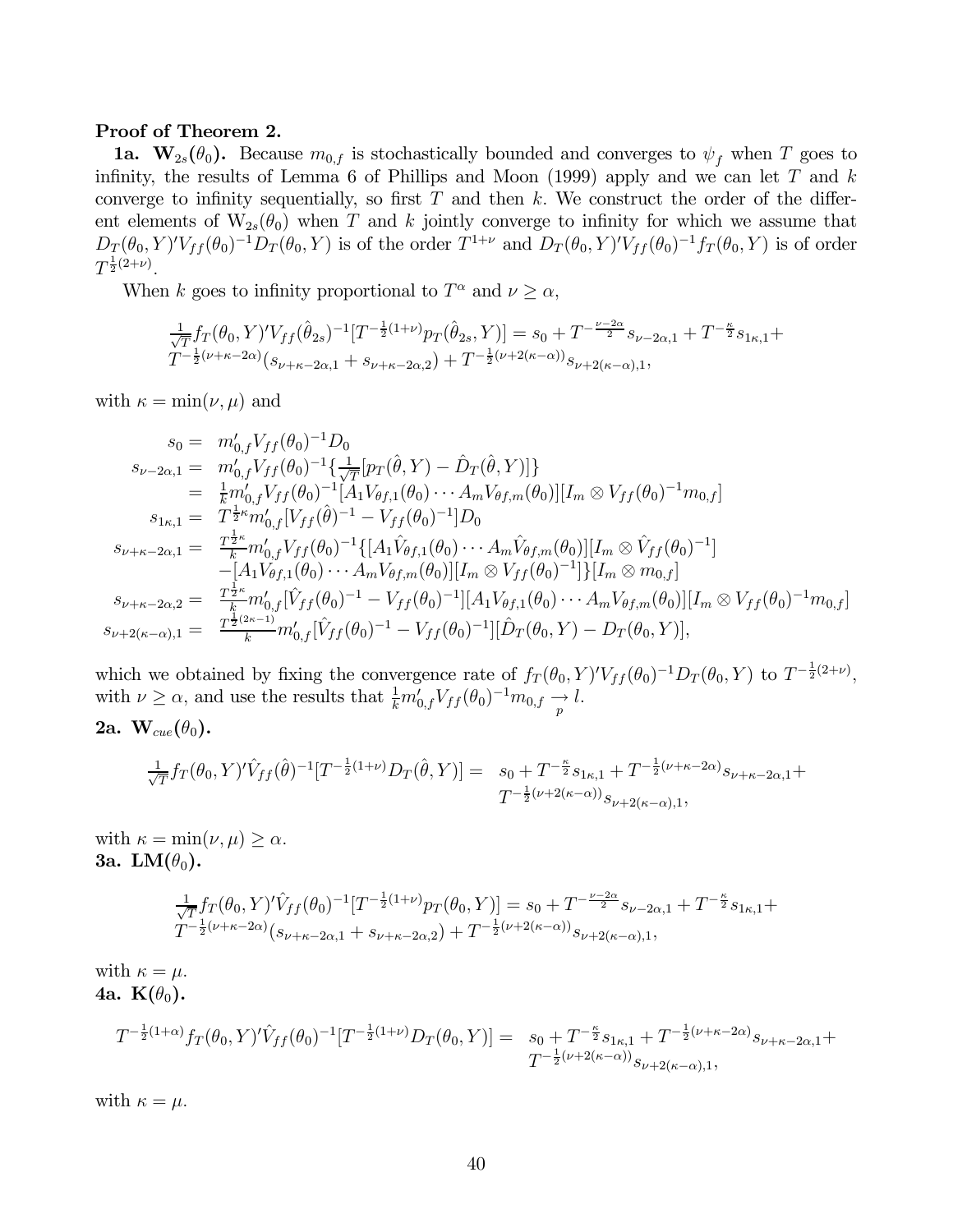### 1b.  ${\bf W}_{2s}(\theta_0)$ .

$$
\begin{array}{l}[T^{-\frac{1}{2}(1+\nu)}p_{T}(\hat{\theta}_{2s},Y)]'V_{ff}(\hat{\theta}_{2s})^{-1}[T^{-\frac{1}{2}(1+\nu)}p_{T}(\hat{\theta}_{2s},Y)]=G_{0}+T^{-\frac{\nu}{2}}G_{1\nu,1}+T^{-\frac{\kappa}{2}}G_{1\kappa,1}+\\ T^{-(\nu-\alpha)}G_{2(\nu-\alpha),1}+T^{-\frac{1}{2}(\nu+\kappa)}(G_{\nu+\kappa,1}+G_{\nu+\kappa,2})+T^{-\frac{2\nu+\kappa-2\alpha}{2}}(G_{2\nu+\kappa-2\alpha,1}+G_{2\nu+\kappa-2\alpha,2})+\\ T^{-\frac{\nu+2\kappa}{2}}G_{\nu+2\kappa,1}+T^{-(\nu+\kappa-\alpha)}(G_{2(\nu+\kappa-\alpha),1}+G_{2(\nu+\kappa-\alpha),2})+T^{-\frac{1}{2}(2\nu+3\kappa-\alpha)}G_{2\nu+3\kappa-2\alpha,1}\end{array}
$$

with  $\kappa = \min(\nu, \mu)$  and

$$
G_{0} = D'_{0}V_{ff}(\theta_{0})^{-1}D_{0}
$$
  
\n
$$
G_{1\nu,1} = D'_{0}V_{ff}(\theta_{0})^{-1}[A_{1}V_{\theta f,1}(\theta_{0})\cdots A_{m}V_{\theta f,m}(\theta_{0})][I_{m} \otimes V_{ff}(\theta_{0})^{-1}m_{0,f}] +
$$
  
\n
$$
[I_{m} \otimes V_{ff}(\theta_{0})^{-1}m_{0,f}]^{'}[A_{1}V_{\theta f,1}(\theta_{0})\cdots A_{m}V_{\theta f,m}(\theta_{0})]^{'}V_{ff}(\theta_{0})^{-1}D_{0}
$$
  
\n
$$
G_{1\kappa,1} = T^{\frac{\kappa}{2}}D'_{0}[V_{ff}(\hat{\theta})^{-1} - V_{ff}(\theta_{0})^{-1}]D_{0}
$$
  
\n
$$
G_{2(\nu-\alpha),1} = \frac{1}{k}[I_{m} \otimes V_{ff}(\theta_{0})^{-1}m_{0,f}]^{'}[A_{1}V_{\theta f,1}(\theta_{0})\cdots A_{m}V_{\theta f,m}(\theta_{0})]^{'}V_{ff}(\theta_{0})^{-1}
$$
  
\n
$$
[A_{1}V_{\theta f,1}(\theta_{0})\cdots A_{m}V_{\theta f,m}(\theta_{0})][I_{m} \otimes V_{ff}(\theta_{0})^{-1}m_{0,f}]
$$
  
\n
$$
G_{\nu+\kappa,1} = T^{\frac{\kappa}{2}}D'_{0}[V_{ff}(\hat{\theta})^{-1} - V_{ff}(\theta_{0})^{-1}][A_{1}V_{\theta f,1}(\theta_{0})\cdots A_{m}V_{\theta f,m}(\theta_{0})][I_{m} \otimes V_{ff}(\theta_{0})^{-1}m_{0,f}] +
$$
  
\n
$$
T^{\frac{\kappa}{2}}[I_{m} \otimes V_{ff}(\theta_{0})^{-1}m_{0,f}]^{'}[A_{1}V_{\theta f,1}(\theta_{0})\cdots A_{m}V_{\theta f,m}(\theta_{0})]^{'}V_{ff}(\theta_{0})^{-1}D_{0}
$$
  
\n
$$
G_{\nu+\kappa,2} = T^{\frac{1}{2}(\kappa-1)}[D_{T}(\hat{\theta},Y) - D_{T}(\theta_{0},Y)]^{'}
$$

$$
G_{2\nu+\kappa-2\alpha,1} = \frac{1}{k}T^{\frac{1}{2}\kappa}[I_m \otimes V_{ff}(\theta_0)^{-1}m_{0,f}]'[A_1V_{\theta f,1}(\theta_0)\cdots A_mV_{\theta f,m}(\theta_0)]'
$$
  
\n
$$
[V_{ff}(\hat{\theta})^{-1} - V_{ff}(\theta_0)^{-1}][A_1V_{\theta f,1}(\theta_0)\cdots A_mV_{\theta f,m}(\theta_0)][I_m \otimes V_{ff}(\theta_0)^{-1}m_{0,f}]
$$
  
\n
$$
G_{2\nu+\kappa-2\alpha,2} = \frac{1}{k}T^{\frac{1}{2}(\kappa-1)}[D_T(\hat{\theta},Y) - D_T(\theta_0,Y)]'V_{ff}(\theta_0)^{-1}[A_1V_{\theta f,1}(\theta_0)\cdots A_mV_{\theta f,m}(\theta_0)]
$$
  
\n
$$
[I_m \otimes V_{ff}(\theta_0)^{-1}m_{0,f}] + \frac{1}{k}T^{\frac{1}{2}(\kappa-1)}[I_m \otimes V_{ff}(\theta_0)^{-1}m_{0,f}]'
$$
  
\n
$$
A_1V_{\theta f,1}(\theta_0)\cdots A_mV_{\theta f,m}(\theta_0)]'V_{ff}(\theta_0)^{-1}[D_T(\hat{\theta},Y) - D_T(\theta_0,Y)]
$$
  
\n
$$
G_{\nu+2\kappa,1} = T^{\frac{1}{2}(2\kappa-1)}[D_T(\hat{\theta},Y) - D_T(\theta_0,Y)]'[V_{ff}(\hat{\theta})^{-1} - V_{ff}(\theta_0)^{-1}]D_0 +
$$
  
\n
$$
T^{\frac{1}{2}(2\kappa-1)}D_0'[V_{ff}(\hat{\theta})^{-1} - V_{ff}(\theta_0)^{-1}][D_T(\hat{\theta},Y) - D_T(\theta_0,Y)]
$$
  
\n
$$
G_{2(\nu+\kappa-\alpha),1} = \frac{1}{k}T^{\frac{1}{2}(2\kappa-1)}[D_T(\hat{\theta},Y) - D_T(\theta_0,Y)]'[V_{ff}(\hat{\theta})^{-1} - V_{ff}(\theta_0)^{-1}]
$$
  
\n
$$
[A_1V_{\theta f,1}(\theta_0)\cdots A_mV_{\theta f,m}(\theta_0)][V
$$

Hence,

$$
T^{(1+\nu)}[p_T(\hat{\theta}, Y)'V_{ff}(\hat{\theta})^{-1}p_T(\hat{\theta}, Y)]^{-1} = G_0^{-1} + T^{-\frac{\nu}{2}}Q_1,
$$

with

$$
Q_1 = -G_0^{-1}[(G_{1\nu,1} + H)^{-1} + T^{-\frac{\nu}{2}}G_0^{-1}]^{-1}G_0^{-1}
$$

where  $H = T^{-\frac{\kappa-\nu}{2}}G_{1\kappa,1} + T^{-(\frac{1}{2}\nu-\alpha)}G_{2(\nu-\alpha),1} + T^{-\frac{1}{2}\kappa}(G_{\nu+\kappa,1} + G_{\nu+\kappa,2}) + T^{-\frac{\nu+\kappa-2\alpha}{2}}(G_{2\nu+\kappa-2\alpha,1} +$  $G_{2\nu+\kappa-2\alpha,2})+T^{-\kappa}G_{\nu+2\kappa,1}+T^{-(\frac{1}{2}\nu+\kappa-\alpha)}(G_{2(\nu+\kappa-\alpha),1}+G_{2(\nu+\kappa-\alpha),2})+T^{-\frac{1}{2}(\nu+3\kappa-\alpha)}G_{2\nu+3\kappa-2\alpha,1}.$ 2b.  $\mathbf{W}_{cue}(\theta_0)$ .

$$
[T^{-\frac{1}{2}(1+\nu)}\hat{D}_T(\hat{\theta},Y)]'V_{ff}(\hat{\theta})^{-1}[T^{-\frac{1}{2}(1+\nu)}\hat{D}_T(\hat{\theta},Y)] = G_0 + T^{-\frac{\kappa}{2}}G_{1\kappa,1} + T^{-\frac{1}{2}(\nu+\kappa)}G_{\nu+\kappa,2} + T^{-\frac{\nu+2\kappa}{2}}G_{\nu+2\kappa,1} + T^{-(\nu+\kappa-\alpha)}G_{2(\nu+\kappa-\alpha),1} + T^{-\frac{1}{2}(2\nu+3\kappa-\alpha)}G_{2\nu+3\kappa-2\alpha,1},
$$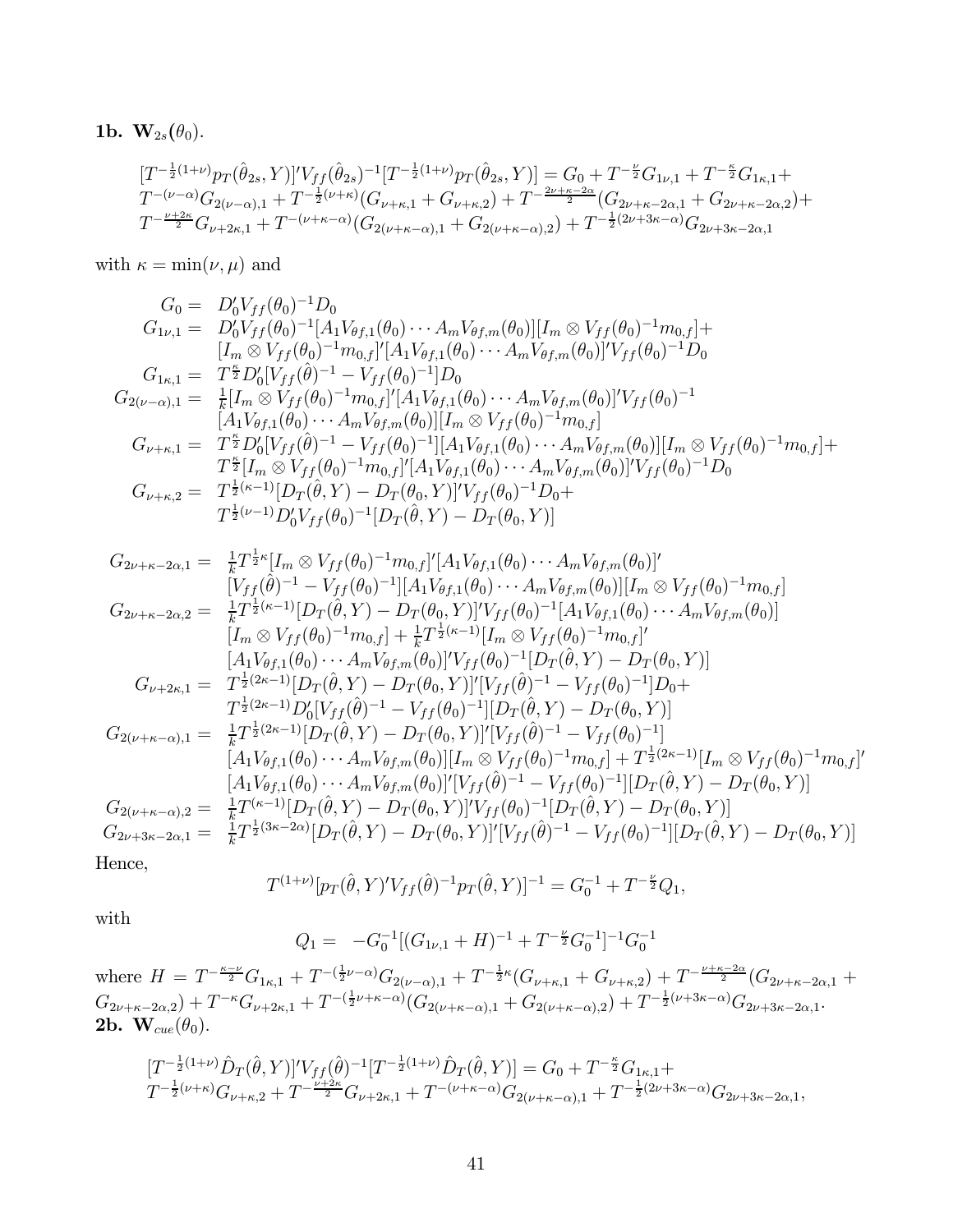with  $\kappa = \min(\mu, \nu)$ . Hence,

$$
T^{(1+\nu)}[\hat{D}_T(\hat{\theta}, Y)'V_{ff}(\hat{\theta})^{-1}\hat{D}_T(\hat{\theta}, Y)]^{-1} = G_0^{-1} + T^{-\frac{\kappa}{2}}Q_1,
$$

with

$$
Q_1 = -G_0^{-1} [G_{1\kappa,1} + H)^{-1} + T^{-\frac{\nu}{2}} G_0^{-1}]^{-1} G_0^{-1}
$$

where  $H = T^{-\frac{1}{2}\nu}G_{\nu+\kappa,2} + T^{-\frac{\nu+\kappa}{2}}G_{\nu+2\kappa,1} + T^{-(\nu+\frac{1}{2}\kappa-\alpha)}G_{2(\nu+\kappa-\alpha),1} + T^{-\frac{1}{2}(2\nu+2\kappa-\alpha)}G_{2\nu+3\kappa-2\alpha,1}.$ 3b. LM $(\theta_0)$ :

$$
\begin{aligned}\n[T^{-\frac{1}{2}(1+\nu)}p_T(\theta_0, Y)]' \hat{V}_{ff}(\theta_0)^{-1} [T^{-\frac{1}{2}(1+\nu)}p_T(\theta_0, Y)] &= G_0 + T^{-\frac{\nu}{2}} G_{1\nu,1} + T^{-\frac{\kappa}{2}} G_{1\kappa,1} + T^{-(\nu-\alpha)} G_{2(\nu-\alpha),1} + T^{-\frac{1}{2}(\nu+\kappa)} (G_{\nu+\kappa,1} + G_{\nu+\kappa,2}) + T^{-\frac{2\nu+\kappa-2\alpha}{2}} (G_{2\nu+\kappa-2\alpha,1} + G_{2\nu+\kappa-2\alpha,2}) + T^{-\frac{\nu+2\kappa}{2}} G_{\nu+2\kappa,1} + T^{-(\nu+\kappa-\alpha)} (G_{2(\nu+\kappa-\alpha),1} + G_{2(\nu+\kappa-\alpha),2}) + T^{-\frac{1}{2}(2\nu+3\kappa-\alpha)} G_{2\nu+3\kappa-2\alpha,1}\n\end{aligned}
$$

with  $\kappa = \mu$ . Hence,

$$
T^{(1+\nu)}[p_T(\theta_0, Y)' \hat{V}_{ff}(\theta_0)^{-1} p_T(\theta_0, Y)]^{-1} = G_0^{-1} + T^{-\frac{\nu}{2}} Q_1,
$$

with

$$
Q_1 = -G_0^{-1}[(G_{1\nu,1} + H)^{-1} + T^{-\frac{\nu}{2}}G_0^{-1}]^{-1}G_0^{-1},
$$

with  $H = T^{-\frac{\kappa-\nu}{2}}G_{1\kappa,1} + T^{-(\frac{1}{2}\nu-\alpha)}G_{2(\nu-\alpha),1} + T^{-\frac{1}{2}\kappa}(G_{\nu+\kappa,1} + G_{\nu+\kappa,2}) + T^{-\frac{\nu+\kappa-2\alpha}{2}}(G_{2\nu+\kappa-2\alpha,1} +$  $G_{2\nu+\kappa-2\alpha,2})+T^{-\kappa}G_{\nu+2\kappa,1}+T^{-(\frac{1}{2}\nu+\kappa-\alpha)}(G_{2(\nu+\kappa-\alpha),1}+G_{2(\nu+\kappa-\alpha),2})+T^{-\frac{1}{2}(\nu+3\kappa-\alpha)}G_{2\nu+3\kappa-2\alpha,1}.$ 4b.  $\mathbf{K}(\theta_0)$ :

$$
\begin{aligned}\n[T^{-\frac{1}{2}(1+\nu)}\hat{D}_T(\theta_0,Y)]'\hat{V}_{ff}(\theta_0)^{-1}[T^{-\frac{1}{2}(1+\nu)}\hat{D}_T(\theta_0,Y)] &= G_0 + T^{-\frac{\kappa}{2}}G_{1\kappa,1} + T^{-\frac{1}{2}(\nu+\kappa)}G_{\nu+\kappa,2} + T^{-\frac{\nu+2\kappa}{2}}G_{\nu+2\kappa,1} + T^{-(\nu+\kappa-\alpha)}G_{2(\nu+\kappa-\alpha),2} + T^{-\frac{1}{2}(2\nu+3\kappa-\alpha)}G_{2\nu+3\kappa-2\alpha,1},\n\end{aligned}
$$

with  $\kappa = \mu$ . Hence,

$$
T^{(1+\nu)}\left[\hat{D}_T(\theta_0,Y)'\hat{V}_{ff}(\theta_0)^{-1}\hat{D}_T(\theta_0,Y)\right]^{-1} = G_0^{-1} + T^{-\frac{\kappa}{2}}Q_1
$$

and

$$
Q_1 = -G_0^{-1}[(G_{1\nu,1} + H)^{-1} + T^{-\frac{\nu}{2}}G_0^{-1}]^{-1}G_0^{-1},
$$

 $\text{with } H = T^{-\frac{1}{2}\nu}G_{\nu+\kappa,2} + T^{-\frac{\nu+\kappa}{2}}G_{\nu+2\kappa,1} + T^{-(\nu+\frac{1}{2}\kappa-\alpha)}G_{2(\nu+\kappa-\alpha),2} + T^{-\frac{1}{2}(2\nu+2\kappa-\alpha)}G_{2\nu+3\kappa-2\alpha,1}.$ 1c.  ${\bf W}_{2s}(\theta_0)$ :

$$
W_{2s}(\theta_0) = n_0 + T^{-\frac{\nu - 2\alpha}{2}} n_{\nu - 2\alpha} + T^{-(\nu - \alpha)} n_{2(\nu - \alpha)} + T^{-(\nu - 2\alpha)} n_{2(\nu - 2\alpha)} + T^{-\frac{\nu}{2}} n_{\nu} + T^{-\frac{\kappa}{2}} n_{\kappa} + T^{-\kappa} n_{2\kappa} + T^{-\frac{\kappa}{2}} n_{\kappa} + T^{-\frac{\kappa}{2}} n_{2\kappa} + T^{-\frac{1}{2}(\nu + \kappa - 2\alpha)} n_{\nu + \kappa - 2\alpha} + T^{-\frac{1}{2}(\nu + \kappa)} n_{\nu + \kappa} + T^{-(\nu - \alpha)} n_{2(\nu - \alpha)} + T^{-\frac{1}{2}(\nu + 2(\kappa - \alpha))} n_{\nu + 2(\kappa - \alpha)} + T^{-\frac{1}{2}(2\nu + \kappa - 2\alpha)} n_{2\nu + \kappa - 2\alpha} + T^{-(\nu + \kappa - \alpha)} n_{2(\nu + \kappa - \alpha)} + T^{-\frac{1}{2}\kappa + 2(\nu - 2\alpha)} n_{\kappa + 2(\nu - 2\alpha)} + T^{-(\nu + \kappa - 2\alpha)} n_{2(\nu + \kappa - 2\alpha)},
$$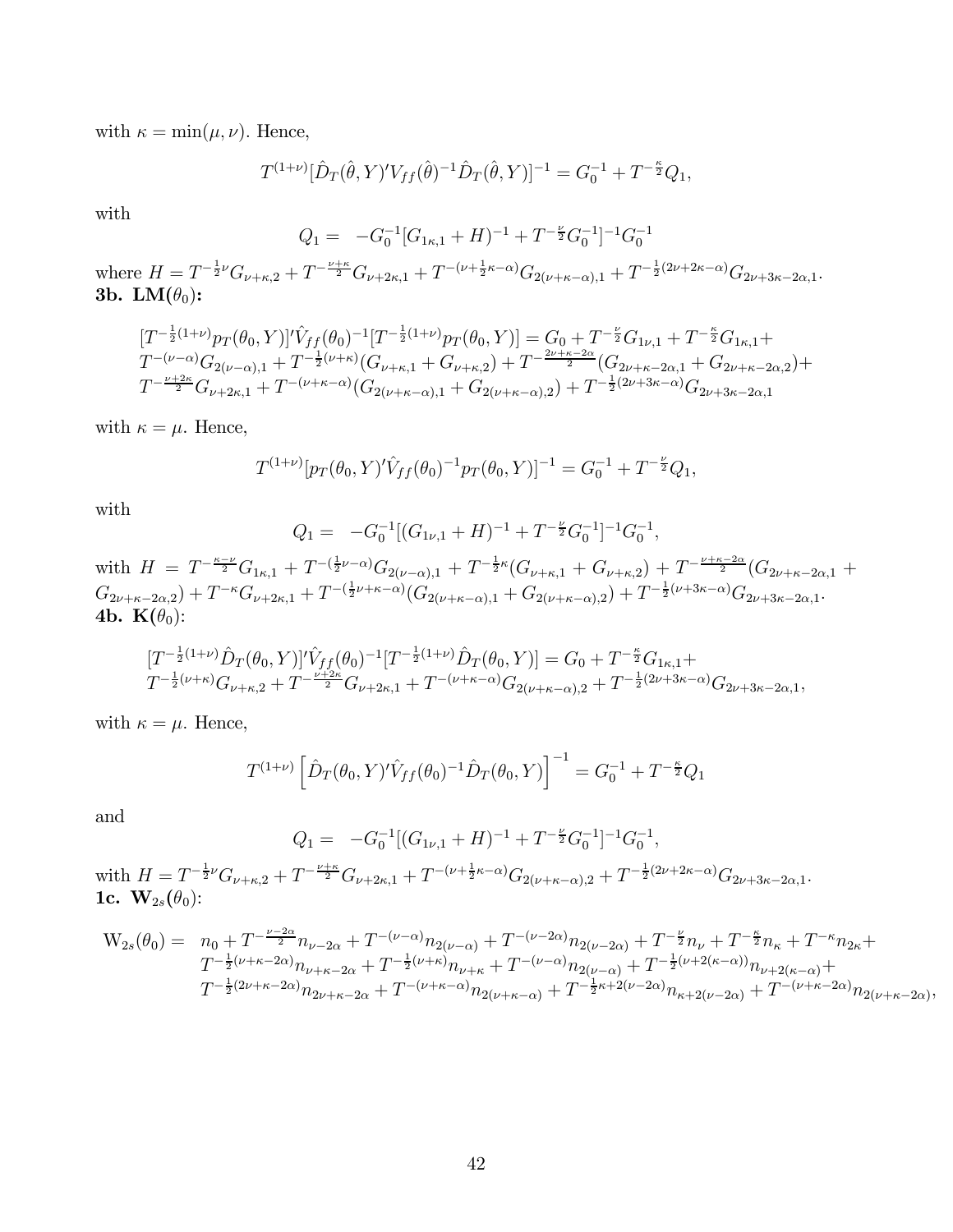with  $\kappa = \min(\mu, \nu)$ ,

$$
n_{0} = s'_{0}G_{0}^{-1}s_{0}
$$
  
\n
$$
n_{\nu-2\alpha} = s'_{\nu-2\alpha,1}G_{0}^{-1}s_{0} + s'_{0}G_{0}^{-1}s_{\nu-2\alpha,1}
$$
  
\n
$$
n_{2(\nu-2\alpha)} = s'_{\nu-2\alpha,1}G_{0}^{-1}s_{\nu-2\alpha,1}
$$
  
\n
$$
n_{\nu} = s'_{0}Q_{1}s_{0}
$$
  
\n
$$
n_{\kappa} = s'_{1\kappa,1}G_{0}^{-1}s_{0} + s'_{0}G_{0}^{-1}s_{1\kappa,1}
$$
  
\n
$$
n_{\nu+\kappa-2\alpha} = (s_{\nu+\kappa-2\alpha,1} + s_{\nu+\kappa-2\alpha,2})'G_{0}^{-1}s_{0} + s'_{0}G_{0}^{-1}(s_{\nu+\kappa-2\alpha,1} + s_{\nu+\kappa-2\alpha,2}) + s'_{\nu-2\alpha,1}G_{0}^{-1}s_{1\kappa,1} + s'_{1\kappa,1}G_{0}^{-1}s_{\nu-2\alpha,1}
$$
  
\n
$$
n_{2\kappa} = s'_{1\kappa,1}G_{0}^{-1}s_{1\kappa,1}
$$
  
\n
$$
n_{\nu+\kappa} = s'_{1\kappa,1}Q_{1}s_{0} + s'_{0}Q_{1}s_{1\kappa,1}
$$
  
\n
$$
n_{2(\nu-\alpha)} = s'_{\nu-2\alpha,1}Q_{1}s_{0} + s'_{0}Q_{1}s_{\nu-2\alpha,1}
$$
  
\n
$$
n_{\nu+2(\kappa-\alpha)} = (s_{\nu+\kappa-2\alpha,1} + s_{\nu+\kappa-2\alpha,2})'G_{0}^{-1}s_{1\kappa,1} + s'_{1\kappa,1}G_{0}^{-1}(s_{\nu+\kappa-2\alpha,1} + s_{\nu+\kappa-2\alpha,2}) + s'_{\nu+2\kappa-2\alpha,1}G_{0}^{-1}s_{0} + s'_{0}G_{0}^{-1}s_{1\kappa,1} + s'_{1\kappa,1}G_{0}^{-1}(s_{\nu+\kappa-2\alpha,1} + s_{\nu+\kappa-2\alpha,2})
$$

2c.  $\mathbf{W}_{cue}(\theta_0)$ :

$$
W_{cue}(\theta_0) = n_0 + T^{-\frac{\kappa}{2}} n_{\kappa} + T^{-\kappa} n_{2\kappa} + T^{-\frac{3}{2}\kappa} n_{3\kappa} + T^{-\frac{1}{2}(\nu + \kappa - 2\alpha)} n_{\nu + \kappa - 2\alpha} + T^{-\frac{1}{2}(\nu + \kappa - 2\alpha)} n_{\nu + \kappa - 2\alpha} + T^{-\frac{1}{2}(\nu + 2(\kappa - \alpha))} n_{\nu + 2(\kappa - \alpha)}
$$

with  $\kappa = \min(\mu, \nu)$ ,

$$
n_0 = s'_0 G_0^{-1} s_0
$$
  
\n
$$
n_{\kappa} = s'_0 Q_1 s_0 + s'_{1\kappa,1} G_0^{-1} s_0 + s'_0 G_0^{-1} s_{1\kappa,1}
$$
  
\n
$$
n_{2\kappa} = s'_{1\kappa,1} G_0^{-1} s_{1\kappa,1} + s'_{1\kappa,1} Q_1 s_0 + s'_0 Q_1 s_{1\kappa,1}
$$
  
\n
$$
n_{3\kappa} = s'_{1\kappa,1} Q_1 s_{1\kappa,1}
$$
  
\n
$$
n_{\nu+\kappa-2\alpha} = s'_{\nu+\kappa-2\alpha,1} G_0^{-1} s_0 + s'_0 G_0^{-1} s_{\nu+\kappa-2\alpha,1}
$$
  
\n
$$
n_{\nu+2(\kappa-\alpha)} = s'_{\nu+\kappa-2\alpha,1} G_0^{-1} s_{1\kappa,1} + s'_{1\kappa,1} G_0^{-1} s_{\nu+\kappa-2\alpha,1} + s'_{\nu+\kappa-2\alpha,1} Q_1 s_0 + s'_0 Q_1 s_{\nu+\kappa-2\alpha,1} + s'_{\nu+2\kappa-2\alpha,1} G_0^{-1} s_0 + s'_0 G_0^{-1} s_{\nu+2\kappa-2\alpha,1}
$$
  
\n
$$
n_{2(\nu+\kappa-2\alpha)} = s'_{\nu+\kappa-2\alpha,1} G_0^{-1} s_{\nu+\kappa-2\alpha,1}
$$

# 3c.  $LM(\theta_0)$  :

$$
\begin{split} \text{LM}(\theta_0) &= \quad n_0 + T^{-\frac{\nu - 2\alpha}{2}} n_{\nu - 2\alpha} + T^{-(\nu - \alpha)} n_{2(\nu - \alpha)} + T^{-(\nu - 2\alpha)} n_{2(\nu - 2\alpha)} + T^{-\frac{\nu}{2}} n_{\nu} + T^{-\frac{\kappa}{2}} n_{\kappa} + T^{-\kappa} n_{2\kappa} + \\ &T^{-\frac{1}{2}(\nu + \kappa - 2\alpha)} n_{\nu + \kappa - 2\alpha} + T^{-\frac{1}{2}(\nu + \kappa)} n_{\nu + \kappa} + T^{-(\nu - \alpha)} n_{2(\nu - \alpha)} + T^{-\frac{1}{2}(\nu + 2(\kappa - \alpha))} n_{\nu + 2(\kappa - \alpha)} + \\ &T^{-\frac{1}{2}(2\nu + \kappa - 2\alpha)} n_{2\nu + \kappa - 2\alpha} + T^{-(\nu + \kappa - \alpha)} n_{2(\nu + \kappa - \alpha)} + T^{-\frac{1}{2}\kappa + 2(\nu - 2\alpha)} n_{\kappa + 2(\nu - 2\alpha)} + o_p(T^{-(\nu + \kappa - \alpha)}) \end{split}
$$

with 
$$
\kappa = \mu
$$
,  
\n
$$
n_0 = s'_0 G_0^{-1} s_0
$$
\n
$$
n_{\nu-2\alpha} = s'_{\nu-2\alpha,1} G_0^{-1} s_0 + s'_0 G_0^{-1} s_{\nu-2\alpha,1}
$$
\n
$$
n_{2(\nu-2\alpha)} = s'_{\nu-2\alpha,1} G_0^{-1} s_{\nu-2\alpha,1}
$$
\n
$$
n_{\nu} = s'_0 Q_1 s_0
$$
\n
$$
n_{\kappa} = s'_{1\kappa,1} G_0^{-1} s_0 + s'_0 G_0^{-1} s_{1\kappa,1}
$$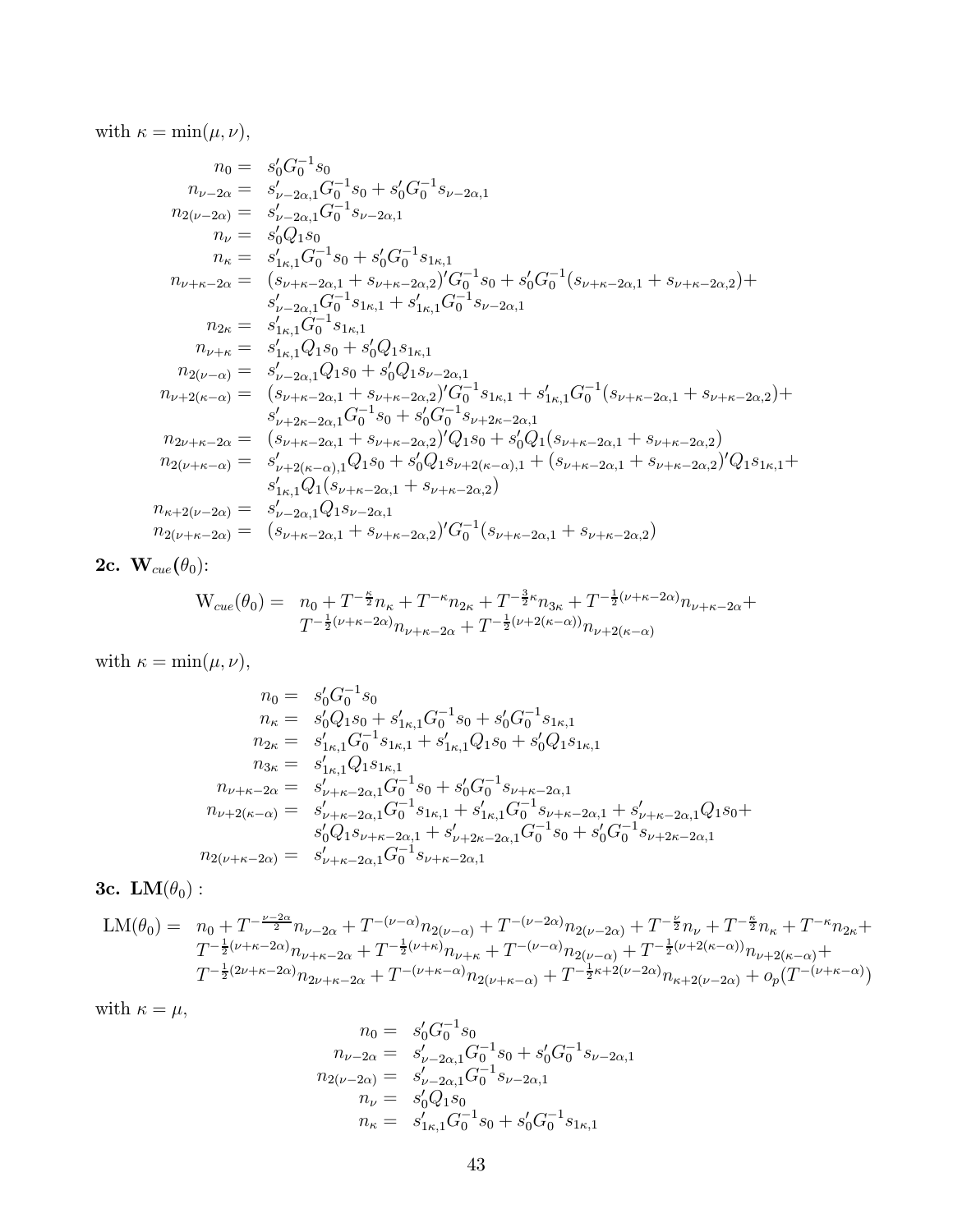$$
n_{\nu+\kappa-2\alpha} = (s_{\nu+\kappa-2\alpha,1} + s_{\nu+\kappa-2\alpha,2})'G_0^{-1}s_0 + s'_0G_0^{-1}(s_{\nu+\kappa-2\alpha,1} + s_{\nu+\kappa-2\alpha,2}) +s'_{\nu-2\alpha,1}G_0^{-1}s_{1\kappa,1} + s'_{1\kappa,1}G_0^{-1}s_{\nu-2\alpha,1} n_{2\kappa} = s'_{1\kappa,1}G_0^{-1}s_{1\kappa,1} n_{\nu+\kappa} = s'_{1\kappa,1}Q_1s_0 + s'_0Q_1s_{1\kappa,1} n_{2(\nu-\alpha)} = s'_{\nu-2\alpha,1}Q_1s_0 + s'_0Q_1s_{\nu-2\alpha,1} n_{\nu+2(\kappa-\alpha)} = (s_{\nu+\kappa-2\alpha,1} + s_{\nu+\kappa-2\alpha,2})'G_0^{-1}s_{1\kappa,1} + s'_{1\kappa,1}G_0^{-1}(s_{\nu+\kappa-2\alpha,1} + s_{\nu+\kappa-2\alpha,2}) +s'_{\nu+2\kappa-2\alpha,1}G_0^{-1}s_0 + s'_0G_0^{-1}s_{\nu+2\kappa-2\alpha,1} n_{2\nu+\kappa-2\alpha} = (s_{\nu+\kappa-2\alpha,1} + s_{\nu+\kappa-2\alpha,2})'Q_1s_0 + s'_0Q_1(s_{\nu+\kappa-2\alpha,1} + s_{\nu+\kappa-2\alpha,2}) n_{2(\nu+\kappa-\alpha)} = s'_{\nu+2(\kappa-\alpha),1}Q_1s_0 + s'_0Q_1s_{\nu+2(\kappa-\alpha),1} + (s_{\nu+\kappa-2\alpha,1} + s_{\nu+\kappa-2\alpha,2})'Q_1s_{1\kappa,1} +s'_{1\kappa,1}Q_1(s_{\nu+\kappa-2\alpha,1} + s_{\nu+\kappa-2\alpha,2})
$$
  
\n
$$
n_{\kappa+2(\nu-2\alpha)} = s'_{\nu-2\alpha,1}Q_1s_{\nu-2\alpha,1}
$$

4c.  $\mathbf{K}(\theta_0)$  :

$$
K(\theta_0) = n_0 + T^{-\frac{\kappa}{2}} n_{\kappa} + T^{-\kappa} n_{2\kappa} + T^{-\frac{3}{2}\kappa} n_{3\kappa} + T^{-\frac{1}{2}(\nu + \kappa - 2\alpha)} n_{\nu + \kappa - 2\alpha} + T^{-\frac{1}{2}(\nu + \kappa - 2\alpha)} n_{\nu + \kappa - 2\alpha} + T^{-\frac{1}{2}(\nu + 2(\kappa - \alpha))} n_{\nu + 2(\kappa - \alpha)}
$$

with  $\kappa = \mu$ ,

$$
n_0 = s'_0 G_0^{-1} s_0
$$
  
\n
$$
n_{\kappa} = s'_0 Q_1 s_0 + s'_{1\kappa,1} G_0^{-1} s_0 + s'_0 G_0^{-1} s_{1\kappa,1}
$$
  
\n
$$
n_{2\kappa} = s'_{1\kappa,1} G_0^{-1} s_{1\kappa,1} + s'_{1\kappa,1} Q_1 s_0 + s'_0 Q_1 s_{1\kappa,1}
$$
  
\n
$$
n_{3\kappa} = s'_{1\kappa,1} Q_1 s_{1\kappa,1}
$$
  
\n
$$
n_{\nu+\kappa-2\alpha} = s'_{\nu+\kappa-2\alpha,1} G_0^{-1} s_0 + s'_0 G_0^{-1} s_{\nu+\kappa-2\alpha,1}
$$
  
\n
$$
n_{\nu+2(\kappa-\alpha)} = s'_{\nu+\kappa-2\alpha,1} G_0^{-1} s_{1\kappa,1} + s'_{1\kappa,1} G_0^{-1} s_{\nu+\kappa-2\alpha,1} + s'_{\nu+\kappa-2\alpha,1} Q_1 s_0 + s'_0 Q_1 s_{\nu+\kappa-2\alpha,1} + s'_{\nu+2\kappa-2\alpha,1}.
$$

# Lemma 3. Convergence of

$$
s_{\nu+\kappa-2\alpha,1} = \frac{T^{\frac{1}{2}\kappa}_{k}m'_{0,f}V_{ff}(\theta_{0})^{-1}\{[A_{1}\hat{V}_{\theta f,1}(\theta_{0})\cdots A_{m}\hat{V}_{\theta f,m}(\theta_{0})][I_{m}\otimes \hat{V}_{ff}(\theta_{0})^{-1}]}{-[A_{1}V_{\theta f,1}(\theta_{0})\cdots A_{m}V_{\theta f,m}(\theta_{0})][I_{m}\otimes V_{ff}(\theta_{0})^{-1}]\}[I_{m}\otimes m_{0,f}]}
$$
  
=  $(s_{\nu+\kappa-2\alpha,1,1}\cdots s_{\nu+\kappa-2\alpha,1,m})$ 

with

$$
s_{\nu+\kappa-2\alpha,1,i} = \frac{T^{\frac{1}{2}\kappa}_{k}}{K} m'_{0,f} V_{ff}(\theta_{0})^{-1} A_{i} [\hat{V}_{\theta f,i}(\theta_{0}) V_{ff}()^{-1} - V_{\theta f,i}(\theta_{0}) V_{ff}(\theta_{0})^{-1}] m_{0,f}
$$
  
\n
$$
= \frac{T^{\frac{1}{2}\kappa}_{k}}{K} m'_{0,f} V_{ff}(\theta_{0})^{-1} A_{i} [\hat{V}_{\theta f,i}(\theta_{0}) - V_{\theta f,i}(\theta_{0})] \hat{V}_{ff}(\theta_{0})^{-1} m_{0,f} -
$$
  
\n
$$
= \frac{T^{\frac{1}{2}\kappa}_{k}}{K} m'_{0,f} V_{ff}(\theta_{0})^{-1} A_{i} V_{\theta f,i}(\theta_{0}) V_{ff}(\theta_{0})^{-1} [\hat{V}_{ff}(\theta_{0}) - V_{ff}(\theta_{0})] \hat{V}_{ff}(\theta_{0})^{-1} m_{0,f}
$$
  
\n
$$
= \frac{1}{K} m'_{0,f} V_{ff}(\theta_{0})^{-1} A_{i} [U_{\theta f,i} - V_{\theta f,i}(\theta_{0}) V_{ff}(\theta_{0})^{-1} U_{ff}] V_{ff}(\theta_{0})^{-1} m_{0,f} + o_{p}(1)
$$
  
\n
$$
= \frac{1}{K} m'_{0,f} V_{ff}(\theta_{0})^{-1} A_{i} U_{\theta f,i} V_{ff}(\theta_{0})^{-1} m_{0,f} + o_{p}(1)
$$
  
\n
$$
= (\frac{1}{\sqrt{k}} m'_{0,f} V_{ff}(\theta_{0})^{-1} \otimes \frac{1}{\sqrt{k}} m'_{0,f} V_{ff}(\theta_{0})^{-1} A_{i}) \text{vec}(U_{\theta f,i}) + o_{p}(1).
$$

where  $U_{\theta.f,i} = U_{\theta f,i} - V_{\theta f,i}(\theta_0)U_{ff}$ . Because of Assumption 2<sup>\*</sup>,

$$
s_{\nu+\kappa-2\alpha,1,i} = \left(\frac{1}{\sqrt{k}}m'_{0,f}V_{ff}(\theta_0)^{-1}\otimes\frac{1}{\sqrt{k}}m'_{0,f}V_{ff}(\theta_0)^{-1}A_i\right)\text{vec}(U_{\theta,f,i})+o_p(1)
$$
  
\n
$$
\rightarrow \lambda_i,
$$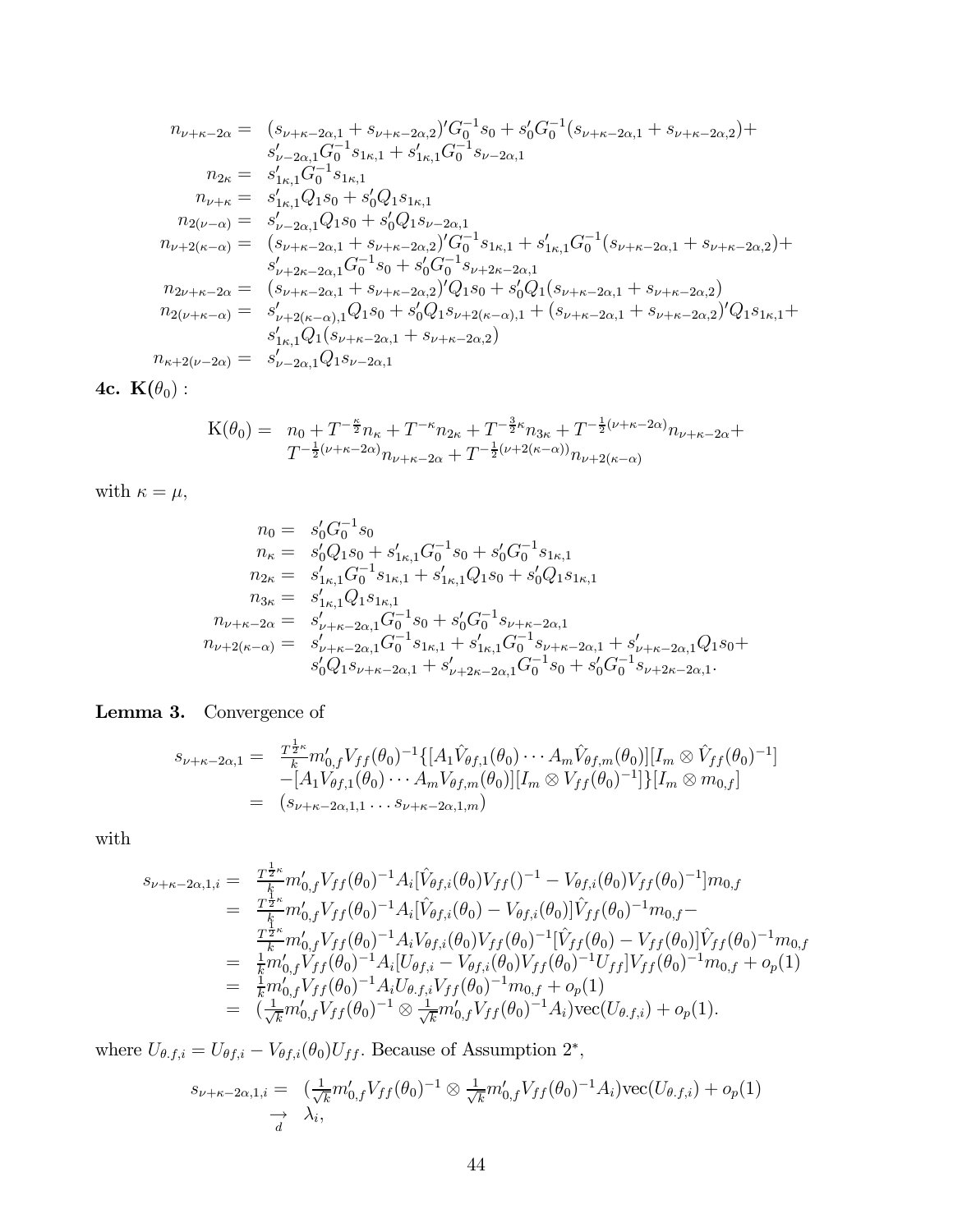$\text{with} \lambda_i \sim N(0, \sigma_{ii}(\theta_0) \text{ and } \sigma_{ij}(\theta_0) = \text{lim}_{k\to\infty} (\frac{1}{\sqrt{k}} m_{0,f}' V_{ff}(\theta_0)^{-1} \otimes \frac{1}{\sqrt{k}} m_{0,f}' V_{ff}(\theta_0)^{-1} A_i)' \overline{W}_{ij}(\theta_0) (\frac{1}{\sqrt{k}} m_{0,f}' V_{ff}(\theta_0)^{-1} \otimes \frac{1}{\sqrt{k}} m_{0,f}' V_{ff}(\theta_0)^{-1} \otimes \frac{1}{\sqrt{k}} m_{0,f}' V_{ff}(\theta_0)^{-1} \otimes \frac{1}{\sqrt{k}} m$  $\frac{1}{\sqrt{k}}m'_{0,f}V_{ff}(\theta_0)^{-1}A_j),$  where

$$
\begin{array}{rcl}\n\bar{W}_{ij}(\theta_{0}) & = & \lim_{T \to \infty} E[\text{vec}(U_{\theta f,i} - V_{\theta f,i}(\theta_{0})V_{ff}(\theta_{0})^{-1}U_{ff})\text{vec}(U_{\theta f,j} - V_{\theta f,j}(\theta_{0})V_{ff}(\theta_{0})^{-1}U_{ff})'], \\
& = & E[(\psi_{u,\theta_{i}f} - V_{\theta f,i}(\theta_{0})V_{ff}(\theta_{0})^{-1}S_{k_{f}(m+1)}\psi_{u,ff})(\psi_{u,\theta_{i}f} - V_{\theta f,i}(\theta_{0})V_{ff}(\theta_{0})^{-1}S_{k_{f}(m+1)}\psi_{u,ff})'],\n\end{array}
$$

which expression can be further constructed using Assumption 2∗.

**Proof of Theorem 3.** The convergence of  $S(\theta_0)$  is characterized by

$$
S(\theta_0) = w_0 + T^{-\frac{\mu}{2}} w_{\mu} + o_p(T^{-\frac{\mu}{2}}),
$$

with  $w_0 = m'_{0,f} V_{ff}(\theta_0)^{-1} m_{0,f}$ ,  $w_\mu = T^{\frac{\mu}{2}} m'_{0,f} [\hat{V}_{ff}(\theta_0)^{-1} - V_{ff}(\theta_0)^{-1}] m_{0,f}$ . By decomposing  $V_{ff}(\theta_0)^{-\frac{1}{2}} m_{0,f}$ as

$$
V_{ff}(\theta_0)^{-\frac{1}{2}}m_{0,f} = V_{ff}(\theta_0)^{-\frac{1}{2}}D_0\rho_0 + V_{ff}(\theta_0)^{\frac{1}{2}}D_{0,\perp}\lambda_0
$$

 $\text{with } \rho_0 = (D_0^{\prime} V_{ff}(\theta_0)^{-1} D_0)^{-1} D_0^{\prime} V_{ff}(\theta_0)^{-1} m_{0,f} \text{ and } \lambda_0 = (D_{0,\perp}^{\prime} V_{ff}(\theta_0) D_{0,\perp})^{-1} D_{0,\perp}^{\prime} m_{0,f} \text{ and } D_{0,\perp}$  $k_f \times (k_f - m)$ ,  $D'_{0,\perp}D_0 \equiv 0$ ,  $D'_{0,\perp}D_{0,\perp} \equiv I_{k_f - m}$ ; we can specify the higher order properties of  $S(\theta_0)$  also by

$$
S(\theta_0) = n_0 + n_{0,\perp} + T^{-\frac{\mu}{2}} w_{\mu} + o_p(T^{-\frac{\mu}{2}}),
$$

with

$$
n_0 = m'_{0,f} V_{ff}(\theta_0)^{-1} D_0 (D'_0 V_{ff}(\theta_0)^{-1} D_0)^{-1} D'_0 V_{ff}(\theta_0)^{-1} m_{0,f},
$$
  
\n
$$
n_{0,\perp} = m'_{0,f} D_{0,\perp} (D'_{0,\perp} V_{ff}(\theta_0) D_{0,\perp})^{-1} D'_{0,\perp} m_{0,f}.
$$

The higher order properties of the J-statistics result from substracting the higher order properties from Theorem 1 from the S-statistic. Consequently,

$$
\begin{array}{l} \left. \begin{array}{l} J_{2s}(\theta_0) \\ J_{c u e}(\theta_0) \\ J_{L M}(\theta_0) \\ J_K(\theta_0) \end{array} \right\} = n_{0,\perp} + T^{-\frac{\mu}{2}} w_\mu - \left\{ \begin{array}{l} T^{-\frac{\nu}{2}} n_\nu + T^{-\frac{\kappa}{2}} n_\kappa + T^{-\frac{\nu+\kappa}{2}} n_{\nu+\kappa} + T^{-\nu} n_{2\nu} + T^{-\kappa} n_{2\kappa} + \\ T^{-\frac{1}{2}(2\nu+\kappa)} n_{2\nu+\kappa} + T^{-\frac{1}{2}(\nu+2\kappa)} n_{\nu+2\kappa} + T^{-\frac{3}{2}\nu} n_{3\nu} + o_p(T^{-\frac{3}{2}\nu}), \end{array} \right. \end{array}
$$

where all the components for the respective statistics are defined in Theorem 1.

# References

- [1] Anderson, T.W. and C. Hsiao. Estimation of Dynamic Models with Error Components. Journal of the American Statistical Association, 76:598—606, 1981.
- [2] Andrews, D.W.K. Heteroskedasticity and Autocorrelation Consistent Covariance Matrix Estimation. Econometrica, 59:817—858, 1991.
- [3] Arellano, M. and B. Honoré. Panel Data Models: Some Recent Developments. In J.L. Heckman and E. Leamer, editors, Handbook of Econometrics, volume 5, chapter 53. Elsevier North-Holland, 2001.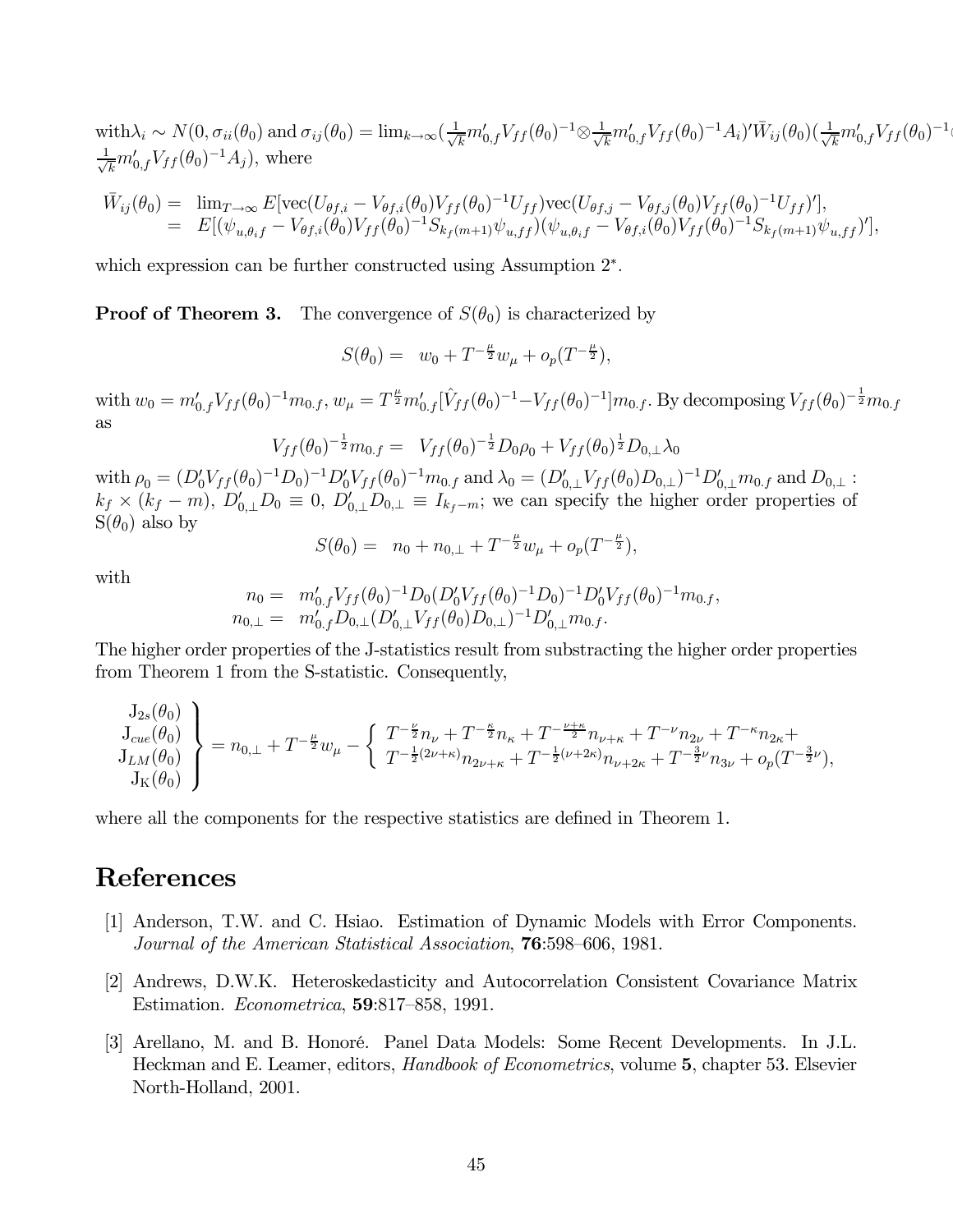- [4] Arellano, M. and S. Bond. Some Tests of Specification for Panel Data: Monte Carlo Evidence and an Application to Employment Equations. Review of Economic Studies, 58:277—297, 1991.
- [5] Bekker, P.A. Alternative Approximations to the Distributions of Instrumental Variable Estimators. Econometrica, 62:657—681, 1994.
- [6] Bekker, P.A. and F. Kleibergen. Finite-Sample Instrumental Variables Inference using an Asymptotically Pivotal Statistic. Econometric Theory, 2003. Forthcoming.
- [7] Bhattacharya, R.N. and J.K. Ghosh. On the Validity of the Formal Edgeworth Expansion. Annals of Statistics, 6:434—451, 1978.
- [8] Brown, B.W. and W.K. Newey. Efficient Semiparametric Estimation of Expectations. Econometrica, 66:453—464, 1998.
- [9] Donald, S.G. and W.K. Newey. A Jackknife Interpretation of the Continuous Updating Estimator. Economics Letters, 67:239—243, 2000.
- [10] Götze, F. and C. Hipp. Asymptotic Expansions for Sums of Weakly Dependent Random Vectors. Zeitschrift für Wahrscheinlichkeitstheorie und verwandte Gebiete, 64:211—239, 1983.
- [11] Hall, P. and J.L. Horowitz. Bootstrap critical values for tests based on generalized-methodof-moments estimators. Econometrica, 64:891—916, 1996.
- [12] Hansen, L.P. Large Sample Properties of Generalized Method Moments Estimators. Econometrica, 50:1029—1054, 1982.
- [13] Hansen, L.P., J. Heaton and A. Yaron. Finite Sample Properties of Some Alternative GMM Estimators. Journal of Business and Economic Statistics, 14:262—280, 1996.
- [14] Horowitz, J.L. The Bootstrap. In J.L. Heckman and E. Leamer, editors, Handbook of Econometrics, volume 5, chapter 52, pages 3159—3228. Elsevier Science B.V., 2002.
- [15] Kleibergen, F. Testing Parameters in GMM without assuming that they are identified. Tinbergen Institute Discussion Paper TI 2001-67/4, 2001.
- [16] Kleibergen, F. Pivotal Statistics for testing Structural Parameters in Instrumental Variables Regression. Econometrica, 70:1781—1803, 2002.
- [17] Kleibergen, F. Two Independent Pivotal Statistics that Test Location and Misspecification and add-up to the Anderson-Rubin Statistic. Tinbergen Institute Discussion Paper, TI 2002-064/4, 2002.
- [18] Moreira, M.J.,. A Conditional Likelihood Ratio Test for Structural Models. Econometrica, 71:1027—1048, 2003.
- [19] Nagar, A.L. The Bias and Moment Matrix of the General k-Class Estimators of the Parameters in Simultaneous Equations. Econometrica, 27:573—595, 1959.